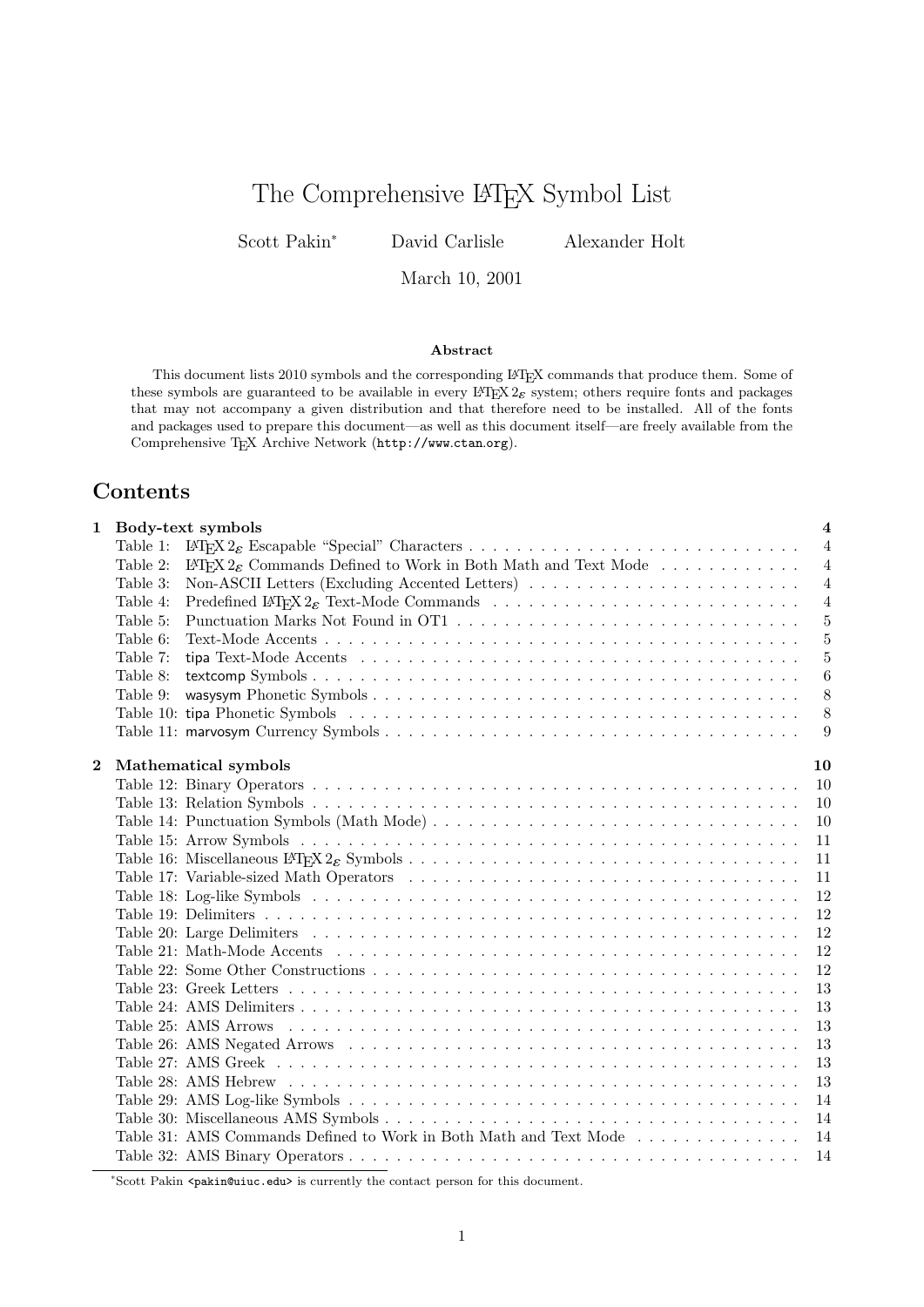|                         |               |                                                  | - 15 |
|-------------------------|---------------|--------------------------------------------------|------|
|                         |               |                                                  | 15   |
|                         |               |                                                  | 15   |
|                         |               |                                                  | 16   |
|                         |               |                                                  | 16   |
|                         |               |                                                  | 16   |
|                         |               | Table 39: Variable-sized stmaryrd Math Operators | 16   |
|                         |               |                                                  | 16   |
|                         |               |                                                  | 17   |
|                         |               | Table 42: Variable-sized was ysym Math Operators | 17   |
|                         |               |                                                  | 17   |
|                         |               |                                                  | 17   |
|                         |               |                                                  | 17   |
|                         |               |                                                  | 18   |
|                         |               |                                                  | 19   |
|                         |               |                                                  | 19   |
|                         |               |                                                  |      |
|                         |               |                                                  | 19   |
|                         |               |                                                  | 19   |
|                         |               |                                                  | 19   |
|                         |               |                                                  | 20   |
| 3                       |               |                                                  | 21   |
|                         |               | Science and technology symbols                   |      |
|                         |               |                                                  | -21  |
|                         |               |                                                  | 21   |
|                         |               |                                                  | 21   |
|                         |               |                                                  | 21   |
|                         |               |                                                  | 21   |
|                         |               |                                                  | 21   |
|                         |               |                                                  | 22   |
|                         |               |                                                  | 22   |
|                         |               |                                                  | 22   |
|                         |               |                                                  | 22   |
|                         |               |                                                  | 22   |
|                         |               |                                                  | 22   |
|                         |               |                                                  |      |
| $\overline{\mathbf{4}}$ | Other symbols |                                                  | 23   |
|                         |               |                                                  |      |
|                         |               |                                                  | 23   |
|                         |               |                                                  | 23   |
|                         |               |                                                  | 23   |
|                         |               |                                                  | 23   |
|                         |               |                                                  | 24   |
|                         |               |                                                  | 24   |
|                         |               |                                                  | 25   |
|                         |               |                                                  | 25   |
|                         |               |                                                  | 25   |
|                         |               |                                                  | 25   |
|                         |               |                                                  | 26   |
|                         |               |                                                  | 26   |
|                         |               |                                                  | 26   |
|                         |               |                                                  | 26   |
|                         |               |                                                  | 26   |
|                         |               |                                                  | 27   |
|                         |               |                                                  | 27   |
|                         |               |                                                  | 27   |
|                         |               |                                                  | 27   |
|                         |               |                                                  | 28   |
|                         |               |                                                  | 28   |
|                         |               |                                                  |      |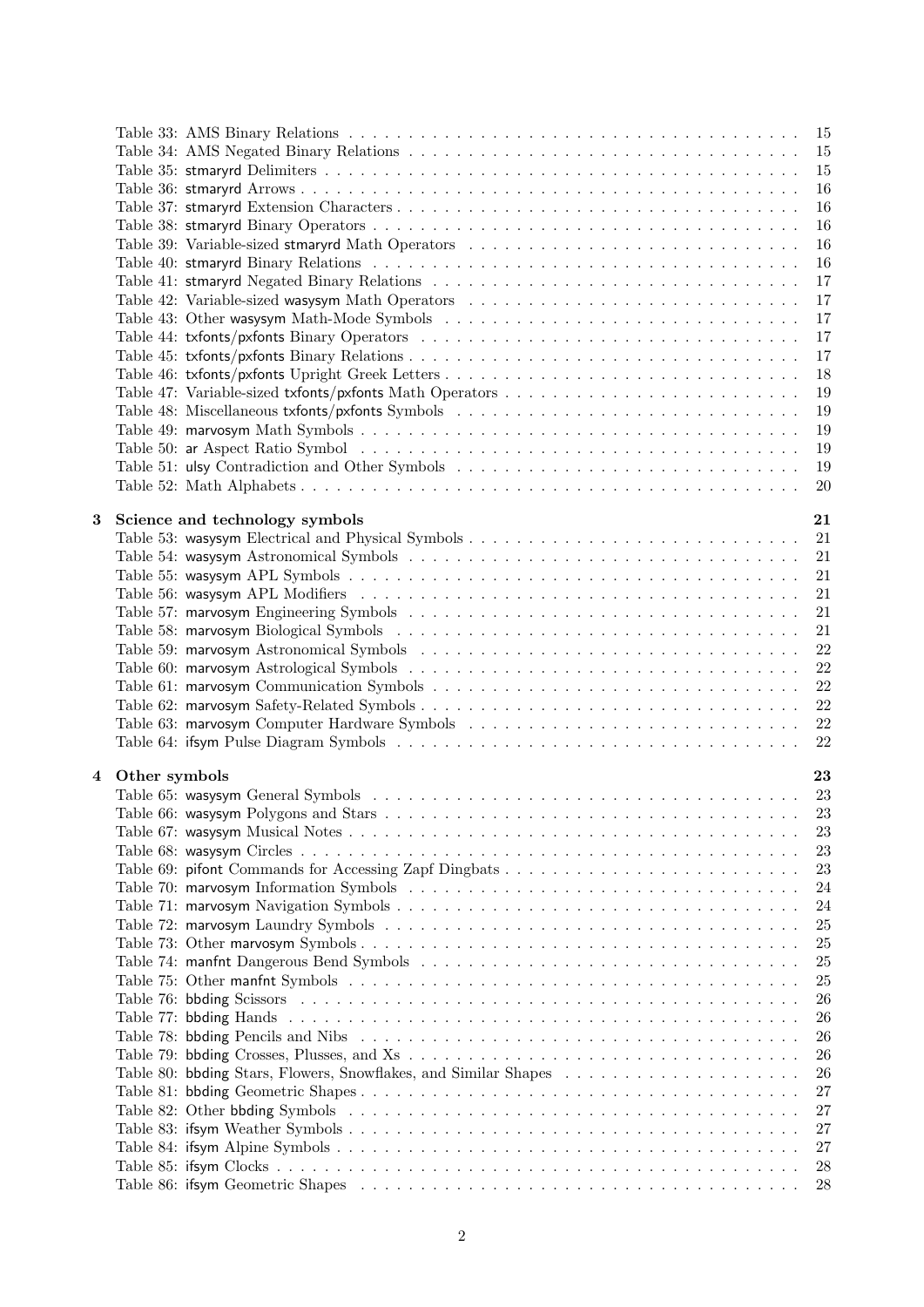|  | 5 Additional Information | -30 |
|--|--------------------------|-----|
|  |                          |     |
|  |                          |     |
|  |                          |     |
|  |                          |     |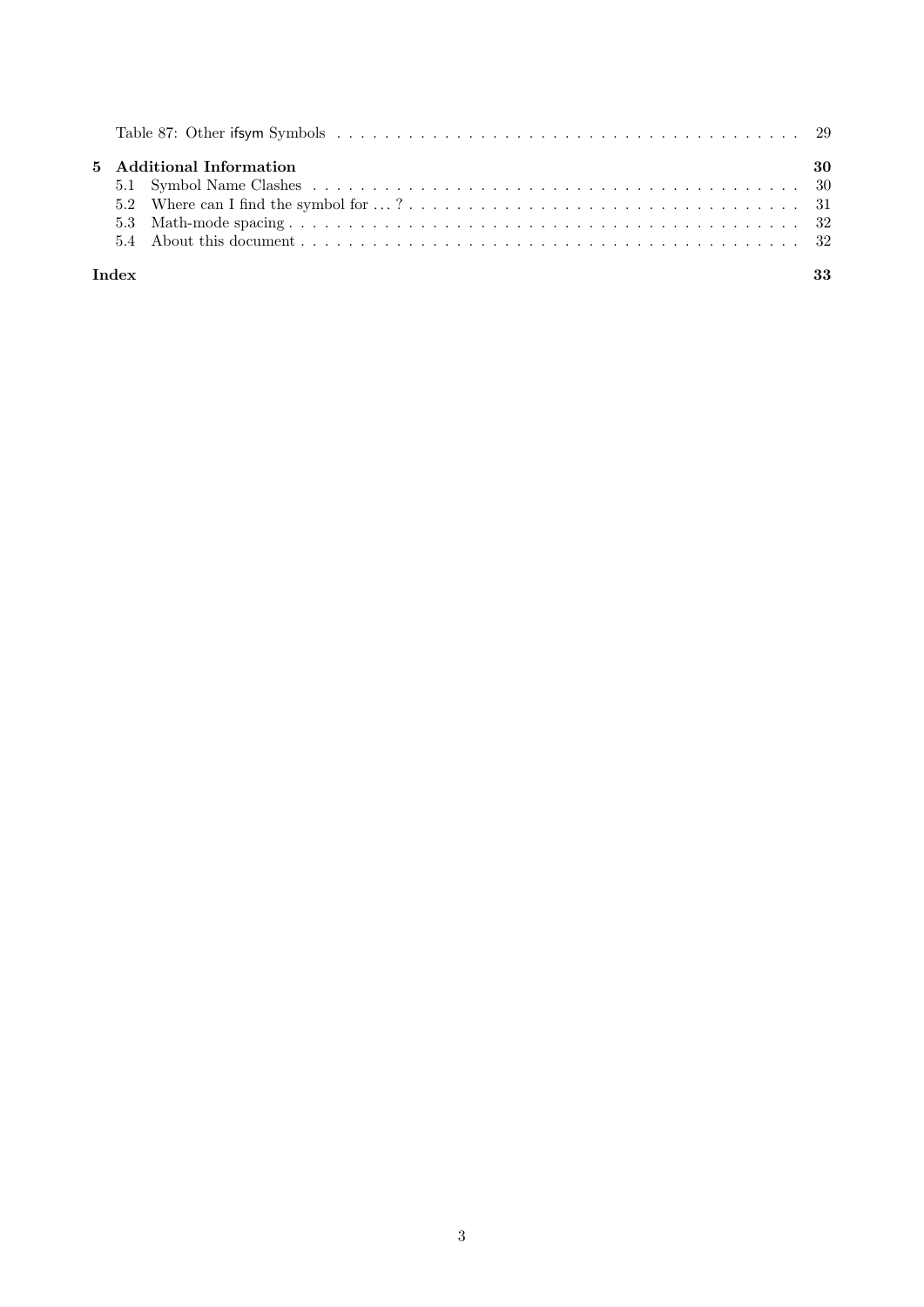# 1 Body-text symbols

This section lists symbols that are intended for use in running text, such as punctuation marks, accents, ligatures, and currency symbols.

> TABLE 1: LATEX  $2\varepsilon$  Escapable "Special" Characters \$ \\$ % \% \\_ } \} & \& # \# { \{

TABLE 2: LATEX  $2\varepsilon$  Commands Defined to Work in Both Math and Text Mode

| $\$\ \setminus\$ |  |                                | $\downarrow$ \ddag |  |
|------------------|--|--------------------------------|--------------------|--|
|                  |  | $\P$ \P $(C)$ $(C)$ \copyright | $\ldots$ \dots     |  |
| $\S \ S$         |  | † \dag                         | $f \pmod{s}$       |  |

Where two symbols are present, the left one is the "faked" symbol that  $\angle EFRZ_2$ provides by default, and the right one is the "true" symbol that textcomp makes available.

Table 3: Non-ASCII Letters (Excluding Accented Letters)

| $a \text{ } ba \text{ } D \text{ } DB^*$                                                                                             |  |  |  | $\backslash L$ $\emptyset$ $\backslash o$ $\emptyset$ $\backslash$ ss |  |
|--------------------------------------------------------------------------------------------------------------------------------------|--|--|--|-----------------------------------------------------------------------|--|
| $\AA$ $\AA$ $\eth$ $\eth$ $\Delta$                                                                                                   |  |  |  | $\setminus 1$ $\emptyset$ $\setminus 0$ SS $\setminus$ SS             |  |
| $E$ $\setminus$ AE $E$ $\setminus$ DJ <sup>*</sup> I) $\setminus$ NG <sup>*</sup> $E$ $\setminus$ OE $P$ $\setminus$ TH <sup>*</sup> |  |  |  |                                                                       |  |
| $x$ \ae d \dj* n \ng* $x$ \oe $y$ \th*                                                                                               |  |  |  |                                                                       |  |

<sup>∗</sup> Not available in the OT1 font encoding. Use the fontenc package to select an alternate font encoding, such as T1.

TABLE 4: Predefined  $\mathbb{P}\mathbb{E} \times 2_{\mathcal{E}}$  Text-Mode Commands

|              | \textasciicircum      |         | $\,<\,$        | \textless           |
|--------------|-----------------------|---------|----------------|---------------------|
|              | \textasciitilde       | a       | $\mathbf a$    | \textordfeminine    |
| $\ast$       | \textasteriskcentered | $\circ$ | $\Omega$       | \textordmasculine   |
|              | \textbackslash        |         | ſ              | \textparagraph      |
|              | \textbar              |         |                | \textperiodcentered |
|              | \textbraceleft        |         | i,             | \textquestiondown   |
|              | \textbraceright       |         | 44             | \textquotedblleft   |
|              | \textbullet           |         | "              | \textquotedblright  |
| $_{\rm (C)}$ | \textcopyright        |         |                | \textquoteleft      |
|              | \textdagger           |         |                | \textquoteright     |
| $\ddagger$   | \textdaggerdbl        | (R)     | $^{\circledR}$ | \textregistered     |
| \$           | \textdollar           |         | ş              | \textsection        |
|              | \textellipsis         |         | f.             | \textsterling       |
|              | \textemdash           | TM      | <b>TM</b>      | \texttrademark      |
|              | \textendash           |         |                | \textunderscore     |
|              | \textexclamdown       |         | Ē.             | \textvisiblespace   |
|              | \textgreater          |         |                |                     |
|              | $\sim$                |         |                |                     |

Where two symbols are present, the left one is the "faked" symbol that  $LATEX2_{\mathcal{E}}$ provides by default, and the right one is the "true" symbol that textcomp makes available.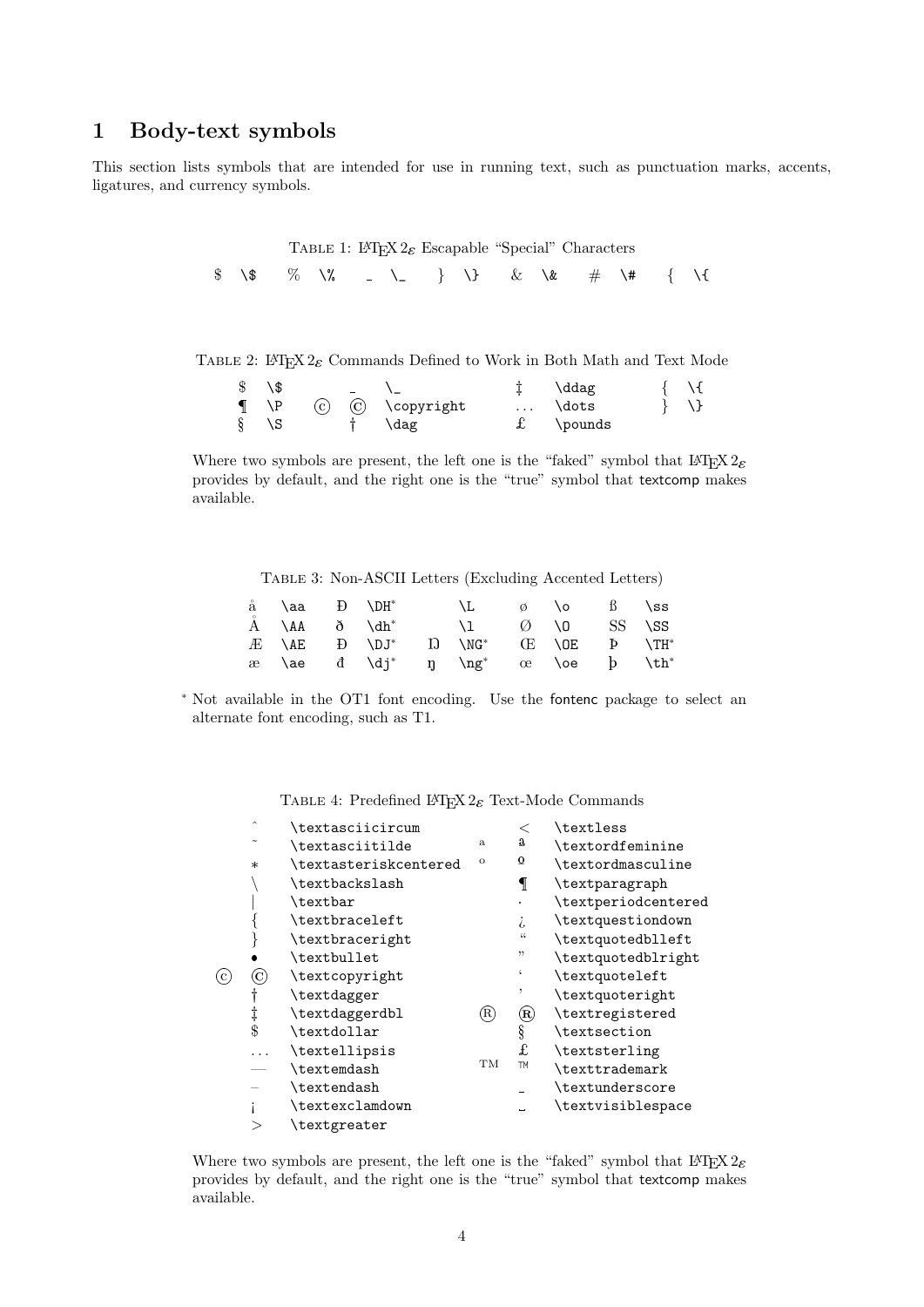Table 5: Punctuation Marks Not Found in OT1

| \guillemotleft  | \guilsinglleft  | \quotedblbase   | \textquotedbl |
|-----------------|-----------------|-----------------|---------------|
| \guillemotright | \guilsinglright | \quotesinglbase |               |

To get these symbols, use the fontenc package to select an alternate font encoding, such as T1.

Table 6: Text-Mode Accents

| $\ddot{A} \ddot{a} \quad \text{``{A}}\text{``{a}}$       | $\hat{A}$ $\hat{a}$ $\hat{A}$ $\hat{A}$ | Aa $\d{A}\d{a}$                         | $\hat{A}$ \t{A}\t{a}                      |
|----------------------------------------------------------|-----------------------------------------|-----------------------------------------|-------------------------------------------|
| $\text{Aá} \quad \text{A} \cdot \text{A} \cdot \text{A}$ | $A$ à $\{A\}$ $\{A\}$                   | $\AA$ $\H$ {A}\H{a}                     | $\tilde{A}$ \u{A}\u{a}                    |
| Aa $\Lambda$ . {A}\. {a}                                 | Aa $\b{A}\b{A}$                         | Aa \k{A}\k{a} <sup>†</sup>              | $A$ ă \v{A}\v{a}                          |
| $\bar{A}$ $\bar{a}$ \={A}\={a}                           | Aa $\c{A}\c{A}$                         | $\r{A}\r{a}$                            | $A\tilde{a} \quad \text{'(A)}\text{'(a)}$ |
| $\hat{A}$ \newtie{A}\newtie{a}*                          |                                         | $(A)(a)$ \textcircled{A}\textcircled{a} |                                           |

<sup>∗</sup> Requires the textcomp package.

† Not available in the OT1 font encoding. Use the fontenc package to select an alternate font encoding, such as T1.

Also note the existence of  $\iota$  and  $\iota$ j, which produce dotless versions of "i" and "j" (viz., " $i$ " and " $j$ "). These are useful when the accent is supposed to replace the dot. For example, "na\"{\i}ve" produces a correct "naïve", while "na\"{i}ve" would yield the rather odd-looking "naïve". ("na\"{i}ve" does work in encodings other than OT1, however.)

Table 7: tipa Text-Mode Accents

- $\tilde{A}$  \textacutemacron{A}\textacutemacron{a}
- $\AA$   $\AA$   $\text{cutewedge}\AA$
- A a \textadvancing{A}\textadvancing{a}
- $\underbrace{Aa}$ \textbottomtiebar{A}\textbottomtiebar{a}
- $\tilde{A}$  \textbrevemacron{A}\textbrevemacron{a}
- $\tilde{A}$  \textcircumacute{A}\textcircumacute{a}
- $\hat{\mathrm{A}} \hat{\mathrm{a}}$  \textcircumdot{a}\textcircumdot{a}
- $\tilde{A}$  \textdotacute{A}\textdotacute{a}
- $\rm \AA\AA$  \textdotbreve{A}\textdotbreve{a}
- $\ddot{A}$  \textdoublegrave{A}\textdoublegrave{a}
- $A^{\ddot{a}}$  \textdoublevbaraccent{A}\textdoublevbaraccent{a}
- $\tilde{A}$   $\text{gravecircum{A}}\text{gravecircum{a}}$
- $\ddot{A}$  \textgravedot{A}\textgravedot{a}
- $\tilde{A}$  \textgravemid{A}\textgravemid{a}
- Aa \textinvsubbridge{A}\textinvsubbridge{a}
- A a \textlowering{A}\textlowering{a}
- $\tilde{A}$  \textmidacute{A}\textmidacute{a}

(continued on next page)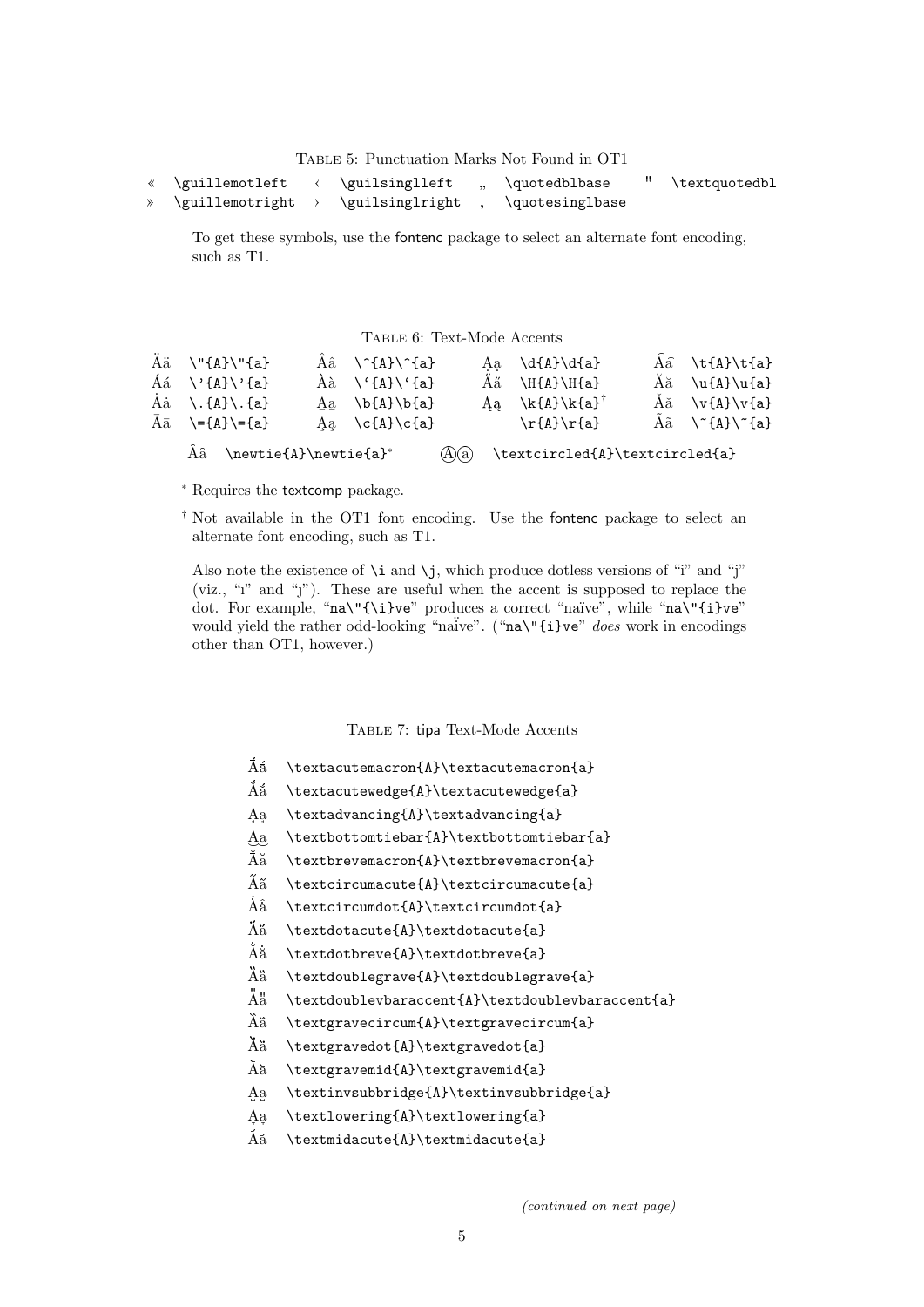| Âă                           | \textovercross{A}\textovercross{a}               |
|------------------------------|--------------------------------------------------|
| Ăă                           | \textoverw{A}\textoverw{a}                       |
| Аa                           | \textpolhook{A}\textpolhook{a}                   |
| Aa                           | \textraising{A}\textraising{a}                   |
| $_{\rm \AA\AA}^{\rm \AA\aa}$ | \textretracting{A}\textretracting{a}             |
|                              | \textringmacron{A}\textringmacron{a}             |
| Ââ                           | \textroundcap{A}\textroundcap{a}                 |
| Aa                           | \textseagull{A}\textseagull{a}                   |
| Aa                           | \textsubarch{A}\textsubarch{a}                   |
| Aa                           | \textsubbar{A}\textsubbar{a}                     |
| Aa                           | \textsubbridge{A}\textsubbridge{a}               |
| Аa                           | \textsubdot{A}\textsubdot{a}                     |
| Аa                           | \textsublhalfring{A}\textsublhalfring{a}         |
| Aa                           | \textsubplus{A}\textsubplus{a}                   |
| Аą                           | \textsubrhalfring{A}\textsubrhalfring{a}         |
| Ąą                           | \textsubring{A}\textsubring{a}                   |
| A <sub>a</sub>               | \textsubsquare{A}\textsubsquare{a}               |
| Аą                           | \textsubtilde{A}\textsubtilde{a}                 |
| Аa                           | \textsubumlaut{A}\textsubumlaut{a}               |
| Aa                           | \textsubw{A}\textsubw{a}                         |
| Aa                           | \textsubwedge{A}\textsubwedge{a}                 |
| Aa                           | \textsuperimposetilde{A}\textsuperimposetilde{a} |
| Ąą                           | \textsyllabic{A}\textsyllabic{a}                 |
| Àã                           | \texttildedot{A}\texttildedot{a}                 |
| $\widehat{A} \widehat{a}$    | \texttoptiebar{A}\texttoptiebar{a}               |
| Åå                           | \textvbaraccent{A}\textvbaraccent{a}             |

tipa defines shortcut sequences for many of the above. See the tipa documentation for more information.

### TABLE 8: textcomp Symbols

| \textacutedbl |
|---------------|
|---------------|

- ´ \textasciiacute M \textmho
- $\check{C}$  \textasciibreve  $\check{C}$  \textminus
- $\text{text}_{\text{text}_{\text{text}_{\text{text}_{\text{text}_{\text{text}_{\text{text}_{\text{text}_{\text{text}_{\text{text}_{\text{text}_{\text{text}_{\text{text}_{\text{text}_{\text{text}_{\text{text}_{\text{text}_{\text{text}_{\text{text}_{\text{text}_{\text{text}_{\text{text}_{\text{text}_{\text{text}_{\text{text}_{\text{text}_{\text{text}_{\text{text}_{\text{text}_{\text{text}_{\text{text}_{\text{text}_{\text{text}_{\text{text}_{\text{text}_{\text{text}_{\text{t$
- <table>\n<tbody>\n<tr>\n<td>" <math>\text{associidieresis</math></td>\n<td> \text{extrmusicalnote}</td>\n</tr>\n<tr>\n<td>' <math>\text{testascijgrave</math></td>\n<td>¥ <math>\text{hatra}</math></td>\n</tr>\n</tbody>\n</table>
- ` \textasciigrave  $\text{H}$  \textnaira
- 
- \* \textasteriskcentered  $\mathbb{N}^{\text{e}}$  \textnumero <br>B \textbaht  $\Omega$  \textohm
- $\text{textb}$
- 
- 
- " \textacutedbl m  $\infty$  \textmarried
	-
	-
	-
	-
	-
	- \textasciimacron 9 \textnineoldstyle
		-
		-
- $\parallel$  \textbardbl  $\frac{1}{2}$  \textonehalf
- O \textbigcircle 1 \textoneoldstyle

(continued on next page)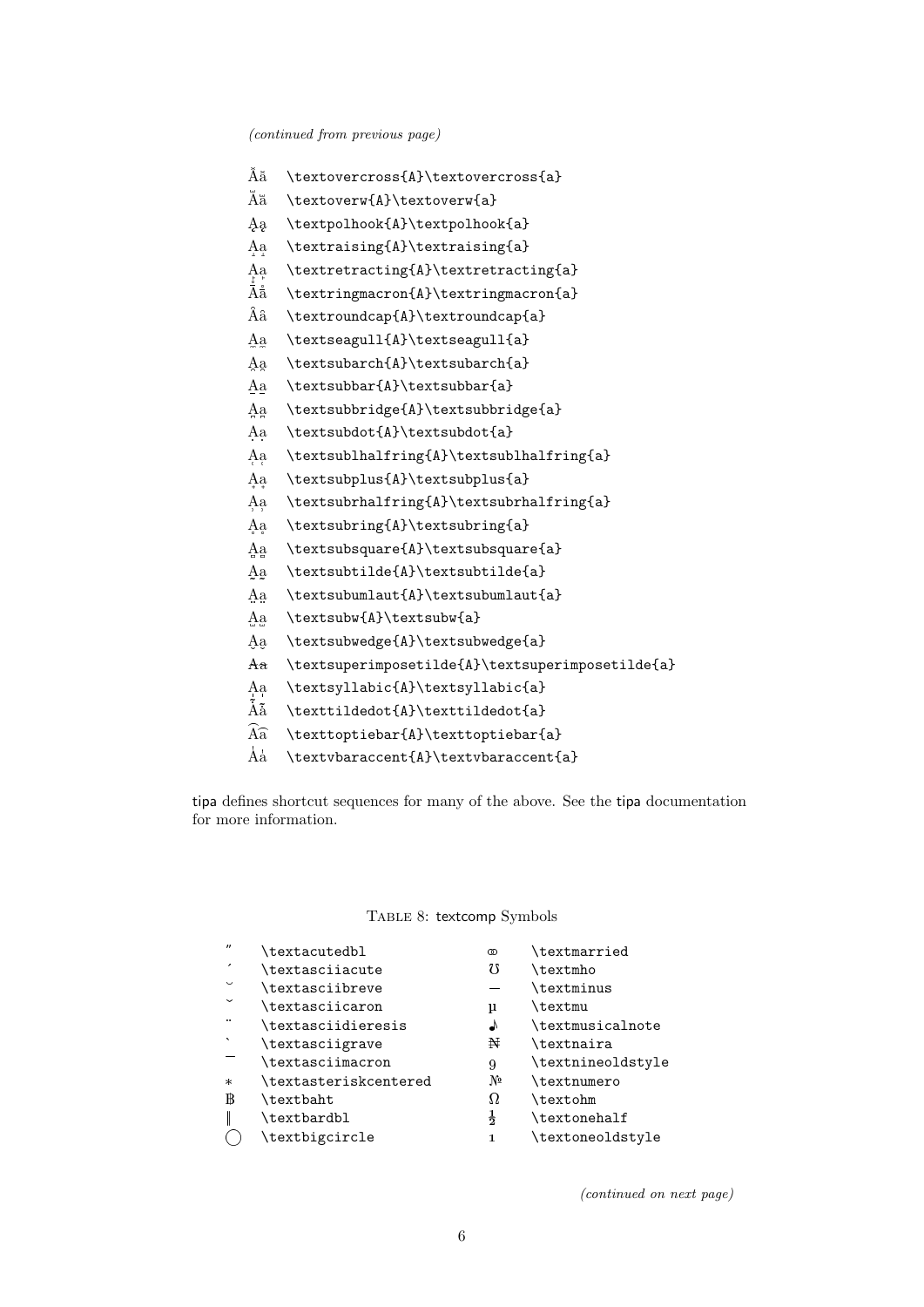(continued from previous page)

|         | $\rm{^{f}}$                                                                               | \textblank           |              | $\frac{1}{4}$                                                                                                                                                                                                                                                                                                                                                                                                                                                                                                                                                                                                                  | \textonequarter           |
|---------|-------------------------------------------------------------------------------------------|----------------------|--------------|--------------------------------------------------------------------------------------------------------------------------------------------------------------------------------------------------------------------------------------------------------------------------------------------------------------------------------------------------------------------------------------------------------------------------------------------------------------------------------------------------------------------------------------------------------------------------------------------------------------------------------|---------------------------|
|         | $^\star$                                                                                  | \textborn            |              | $\mathbf{1}$                                                                                                                                                                                                                                                                                                                                                                                                                                                                                                                                                                                                                   | \textonesuperior          |
|         | $\frac{1}{1}$                                                                             | \textbrokenbar       |              | $\circ$                                                                                                                                                                                                                                                                                                                                                                                                                                                                                                                                                                                                                        | \textopenbullet           |
|         |                                                                                           | \textbullet          | $\mathbf{a}$ | $\mathbf a$                                                                                                                                                                                                                                                                                                                                                                                                                                                                                                                                                                                                                    | \textordfeminine          |
|         | $^{\circ}C$                                                                               | \textcelsius         | $\circ$      | $\overline{\mathbf{o}}$                                                                                                                                                                                                                                                                                                                                                                                                                                                                                                                                                                                                        | \textordmasculine         |
|         | $\mathbbmss{C}$                                                                           | \textcent            |              | $\mathbb{I}$                                                                                                                                                                                                                                                                                                                                                                                                                                                                                                                                                                                                                   | \textparagraph            |
|         | ¢                                                                                         | \textcentoldstyle    |              |                                                                                                                                                                                                                                                                                                                                                                                                                                                                                                                                                                                                                                | \textperiodcentered       |
|         |                                                                                           | \textcircledP        |              | $\%o$                                                                                                                                                                                                                                                                                                                                                                                                                                                                                                                                                                                                                          | \textpertenthousand       |
|         | $\begin{matrix} \textcircled{\scriptsize{1}}\\ \textcircled{\scriptsize{1}} \end{matrix}$ | \textcolonmonetary   |              | $\%$                                                                                                                                                                                                                                                                                                                                                                                                                                                                                                                                                                                                                           | \textperthousand          |
|         |                                                                                           | \textcopyleft        |              | ₽                                                                                                                                                                                                                                                                                                                                                                                                                                                                                                                                                                                                                              | \textpeso                 |
| $\odot$ | $\begin{matrix} \odot \\ \odot \end{matrix}$                                              | \textcopyright       |              | $\mathbf{I}$                                                                                                                                                                                                                                                                                                                                                                                                                                                                                                                                                                                                                   | \textpilcrow              |
|         | $\beta$                                                                                   | \textcurrency        |              | 士                                                                                                                                                                                                                                                                                                                                                                                                                                                                                                                                                                                                                              | \textpm                   |
|         | $^\dagger$                                                                                | \textdagger          |              |                                                                                                                                                                                                                                                                                                                                                                                                                                                                                                                                                                                                                                | \textquotesingle          |
|         | $\ddagger$                                                                                | \textdaggerdbl       |              | ŧ                                                                                                                                                                                                                                                                                                                                                                                                                                                                                                                                                                                                                              | \textquotestraightbase    |
|         | Ξ                                                                                         | \textdblhyphen       |              | Ħ                                                                                                                                                                                                                                                                                                                                                                                                                                                                                                                                                                                                                              | \textquotestraightdblbase |
|         | Ξ                                                                                         | \textdblhyphenchar   |              | $\rangle$                                                                                                                                                                                                                                                                                                                                                                                                                                                                                                                                                                                                                      | \textrangle               |
|         | $\circ$                                                                                   | \textdegree          |              | $\Big] % \begin{minipage}[b]{.45\linewidth} \centering \includegraphics[width=\textwidth]{figs/fig_4.pdf} \caption{The number of times of the number of times.} \label{fig:fig_4} \end{minipage} % \begin{minipage}[b]{.45\linewidth} \centering \includegraphics[width=\textwidth]{figs/fig_4.pdf} \caption{The number of times.} \label{fig:fig_4} \end{minipage} % \begin{minipage}[b]{.45\linewidth} \centering \includegraphics[width=\textwidth]{figs/fig_4.pdf} \caption{The number of times.} \label{fig:fig_4} \end{minipage} % \begin{minipage}[b]{.45\linewidth} \centering \includegraphics[width=\textwidth]{fig$ | \textrbrackdbl            |
|         | $^\mathrm{+}$                                                                             | \textdied            |              | $\mathbf R$                                                                                                                                                                                                                                                                                                                                                                                                                                                                                                                                                                                                                    | \textrecipe               |
|         | Ϊ.                                                                                        | \textdiscount        |              | ⋇                                                                                                                                                                                                                                                                                                                                                                                                                                                                                                                                                                                                                              | \textreferencemark        |
|         | $\div$                                                                                    | \textdiv             | $\circledR$  | $^{\circledR}$                                                                                                                                                                                                                                                                                                                                                                                                                                                                                                                                                                                                                 | \textregistered           |
|         | O O                                                                                       | \textdivorced        |              |                                                                                                                                                                                                                                                                                                                                                                                                                                                                                                                                                                                                                                | \textrightarrow           |
|         | $\, \, \raisebox{12pt}{$\scriptstyle \circ$}$                                             | \textdollar          |              | $\rightarrow$<br>$\frac{1}{3}$                                                                                                                                                                                                                                                                                                                                                                                                                                                                                                                                                                                                 | \textrquill               |
|         | $\, \, \raisebox{12pt}{$\scriptstyle \circ$}$                                             | \textdollaroldstyle  |              |                                                                                                                                                                                                                                                                                                                                                                                                                                                                                                                                                                                                                                | \textsection              |
|         | ₫                                                                                         | \textdong            |              | SM                                                                                                                                                                                                                                                                                                                                                                                                                                                                                                                                                                                                                             | \textservicemark          |
|         | $\downarrow$                                                                              | \textdownarrow       |              | $\overline{7}$                                                                                                                                                                                                                                                                                                                                                                                                                                                                                                                                                                                                                 | \textsevenoldstyle        |
|         | $8\,$                                                                                     | \texteightoldstyle   |              | 6                                                                                                                                                                                                                                                                                                                                                                                                                                                                                                                                                                                                                              | \textsixoldstyle          |
|         | $\mathbf e$                                                                               | \textestimated       |              | $\mathbf f$                                                                                                                                                                                                                                                                                                                                                                                                                                                                                                                                                                                                                    | \textsterling             |
|         | $\epsilon$                                                                                | \texteuro            |              | $\sqrt{ }$                                                                                                                                                                                                                                                                                                                                                                                                                                                                                                                                                                                                                     | \textsurd                 |
|         | $\bf 5$                                                                                   | \textfiveoldstyle    |              | 3                                                                                                                                                                                                                                                                                                                                                                                                                                                                                                                                                                                                                              | \textthreeoldstyle        |
|         | $\mathbf f$                                                                               | \textflorin          |              | $\frac{3}{4}$                                                                                                                                                                                                                                                                                                                                                                                                                                                                                                                                                                                                                  | \textthreequarters        |
|         | $\overline{4}$                                                                            | \textfouroldstyle    |              |                                                                                                                                                                                                                                                                                                                                                                                                                                                                                                                                                                                                                                | \textthreequartersemdash  |
|         | $\overline{\mathcal{L}}$                                                                  | \textfractionsolidus |              | $\bf{3}$                                                                                                                                                                                                                                                                                                                                                                                                                                                                                                                                                                                                                       | \textthreesuperior        |
|         |                                                                                           | \textgravedbl        |              |                                                                                                                                                                                                                                                                                                                                                                                                                                                                                                                                                                                                                                | \texttildelow             |
|         | $\mathbb{G}$                                                                              | \textguarani         |              | $\times$                                                                                                                                                                                                                                                                                                                                                                                                                                                                                                                                                                                                                       | \texttimes                |
|         | $\ddagger$                                                                                | \textinterrobang     | TM           | TM                                                                                                                                                                                                                                                                                                                                                                                                                                                                                                                                                                                                                             | \texttrademark            |
|         | $\ddot{\dot{}}$                                                                           | \textinterrobangdown |              |                                                                                                                                                                                                                                                                                                                                                                                                                                                                                                                                                                                                                                | \texttwelveudash          |
|         | $\langle$                                                                                 | \textlangle          |              | $\overline{2}$                                                                                                                                                                                                                                                                                                                                                                                                                                                                                                                                                                                                                 | \texttwooldstyle          |
|         | I                                                                                         | \textlbrackdbl       |              | $\mathbf{2}$                                                                                                                                                                                                                                                                                                                                                                                                                                                                                                                                                                                                                   | \texttwosuperior          |
|         | Þ                                                                                         | \textleaf            |              | $\uparrow$                                                                                                                                                                                                                                                                                                                                                                                                                                                                                                                                                                                                                     | \textuparrow              |
|         | $\leftarrow$                                                                              | \textleftarrow       |              | ₩                                                                                                                                                                                                                                                                                                                                                                                                                                                                                                                                                                                                                              | \textwon                  |
|         | $\mathbf f$                                                                               | \textlira            |              | ¥                                                                                                                                                                                                                                                                                                                                                                                                                                                                                                                                                                                                                              | \textyen                  |
|         | $\overline{\phantom{0}}$                                                                  | \textlnot            |              | $\mathbf 0$                                                                                                                                                                                                                                                                                                                                                                                                                                                                                                                                                                                                                    | \textzerooldstyle         |
|         | Į                                                                                         | \textlquill          |              |                                                                                                                                                                                                                                                                                                                                                                                                                                                                                                                                                                                                                                |                           |

Where two symbols are present, the left one is the "faked" symbol that  $\mathbb{I}\mathrm{F}\mathrm{F}\mathrm{X}\,2\varepsilon$ provides by default, and the right one is the "true" symbol that textcomp makes available.

These symbols are also available in math mode through the use of the mathcomp package. See the mathcomp documentation for usage information.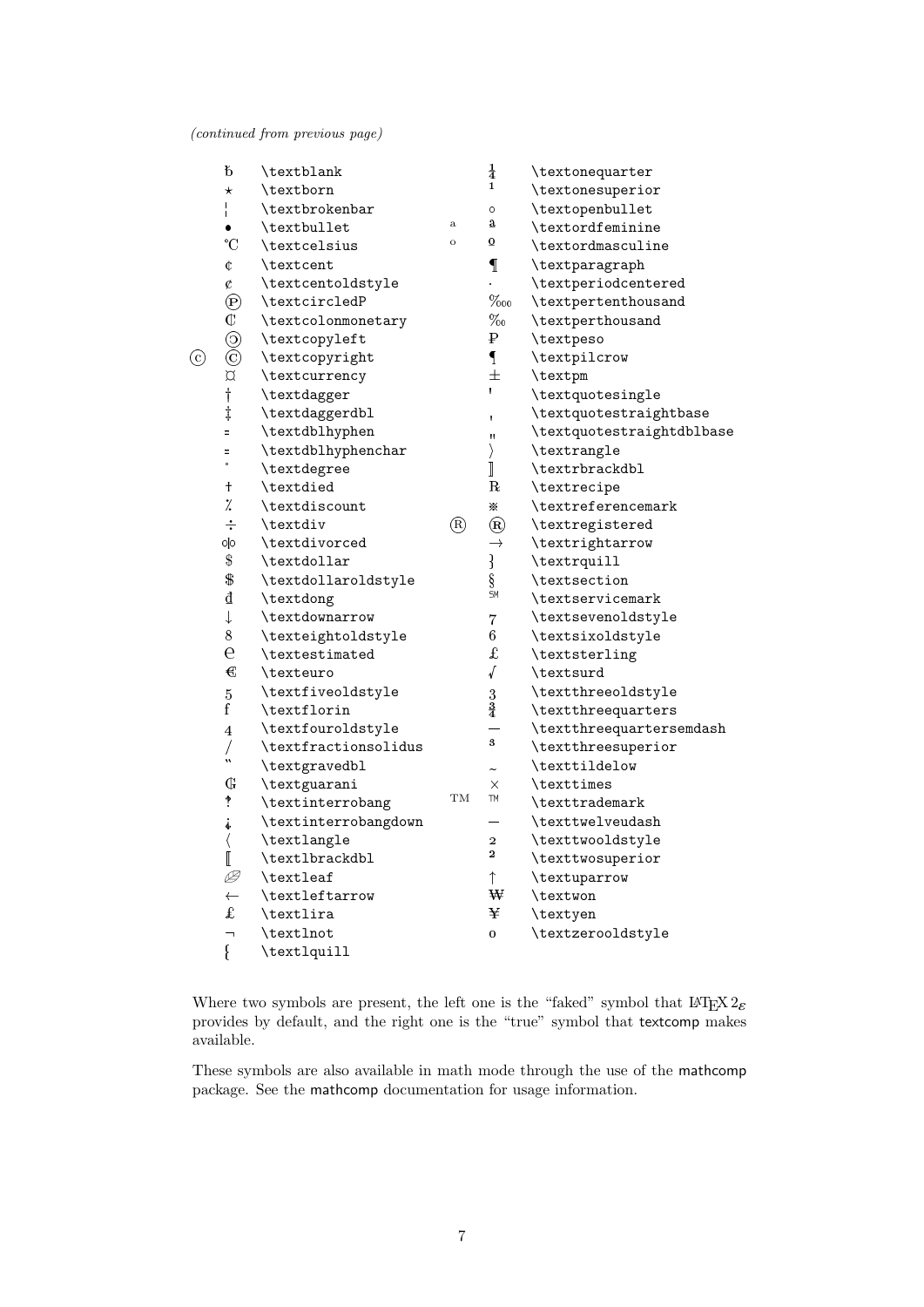# Table 9: wasysym Phonetic Symbols

| $D$ $\Delta$                                             | ð \dh | o \openo |
|----------------------------------------------------------|-------|----------|
| $\mathbf{b}$ \Thorn $\partial$ \inve $\mathbf{b}$ \thorn |       |          |

# Table 10: tipa Phonetic Symbols

| X                       | \textbabygamma       | $\boldsymbol{\hat{z}}$      | \textglotstop          | l                         | \textrtaill       |
|-------------------------|----------------------|-----------------------------|------------------------|---------------------------|-------------------|
| þ                       | \textbarb            | $\bullet$                   | \texthalflength        | $\mathbf{n}$              | \textrtailn       |
| €                       | \textbarc            | Ъ                           | \texthardsign          | $\mathfrak{r}$            | \textrtailr       |
| $\mathbf{d}$            | \textbard            | e,                          | \texthooktop           | $\mathbf{s}$              | \textrtails       |
| J                       | \textbardotlessj     | 6                           | \texthtb               | $\mathfrak{t}$            | \textrtailt       |
| $\vartheta$             | \textbarg            | $\mathfrak{t}$              | \texthtbardotlessj     | $\mathbf{Z}_\mathrm{c}$   | \textrtailz       |
| $\sqrt{2}$              | \textbarglotstop     | $\mathbf{C}^{\text{c}}$     | \texthtc               | ú.                        | \textrthook       |
| i                       | \textbari            | ď                           | \texthtd               | $\boldsymbol{\mathsf{A}}$ | \textsca          |
| $\mathbf{H}$            | \textbarl            | $\mathfrak{g}$              | \texthtg               | $\mathbf{B}$              | \textscb          |
| θ                       | \textbaro            | $\mathbf{g}$                | \texthth               | $\mathbf E$               | \textsce          |
| $\rm f$                 | \textbarrevglotstop  | $\boldsymbol{\mathfrak{h}}$ | \texththeng            | ${\bf G}$                 | \textscg          |
| u                       | \textbaru            | ƙ                           | \texthtk               | $\mathbf H$               | \textsch          |
| ł                       | \textbeltl           | $6 \overline{6}$            | \texthtp               | $\Theta$                  | \textschwa        |
| β                       | \textbeta            | q                           | \texthtq               | $\mathbf I$               | \textsci          |
| $\odot$                 | \textbullseye        | $\mathbf{G}^{\mathrm{c}}$   | \texthtscg             | ${\bf J}$                 | \textscj          |
| ı                       | \textceltpal         | $\mathbf f$                 | \texthtt               | L                         | \textscl          |
| χ                       | \textchi             | $\mathbf{h}$                | \texthvlig             | $\mathbf N$               | \textscn          |
| $\boldsymbol{\epsilon}$ | \textcloseepsilon    | $\sqrt{2}$                  | \textinvglotstop       | Œ                         | \textscoelig      |
| 0                       | \textcloseomega      | $\mathbf{B}$                | \textinvscr            | $\Omega$                  | \textscomega      |
| G                       | \textcloserevepsilon | $\mathbf{L}$                | \textiota              | Q                         | \textscq          |
| ζ                       | \textcommatailz      | λ                           | \textlambda            | $\mathbf R$               | \textscr          |
| ٦                       | \textcorner          | ÷.                          | \textlengthmark        | a                         | \textscripta      |
| đ                       | \textcrb             | $\mathfrak{t}$              | \textlhookt            | υ                         | \textscriptv      |
| đ                       | \textcrd             | $\mathbf{1}$                | \textlhti              | $\ensuremath{\mathbf{U}}$ | \textscu          |
| g                       | \textcrg             | $\mathbf{1}$                | \textlhtlongi          | $\mathbf Y$               | \textscy          |
| ħ                       | \textcrh             | $\mathbf{r}$                | \textlonglegr          | $\mathbf{r}$              | \textsecstress    |
| \$                      | \textcrinvglotstop   | \$                          | \textlptr              | Ъ                         | \textsoftsign     |
| $\lambda$               | \textcrlambda        | m                           | \textltailm            | C                         | \textstretchc     |
| $\,2\,$                 | \textcrtwo           | $\mathbf n$                 | \textltailn            | tc                        | \texttctclig      |
| Ç                       | \textctc             | ł                           | \textltilde            | tſ                        | \textteshlig      |
| d                       | \textctd             | k                           | \textlyoghlig          | θ                         | \texttheta        |
| ₫z                      | \textctdctzlig       | $\eta$                      | \textnrleg             | $\mathbf{b}$              | \textthorn        |
| ľ                       | \textctesh           | $\mathbf{j}$                | \text0bardotlessj      | ts                        | \texttslig        |
| j                       | \textctj             | þ                           | \text0lyoghlig         | $\mathbf{e}$              | \textturna        |
| ņ                       | \textctn             | $\omega$                    | \textomega             | æ                         | \textturncelig    |
| ţ,                      | \textctt             | $\Gamma^-$                  | \textopencorner        | Ų                         | \textturnh        |
| ţc                      | \textcttctclig       | $\mathfrak{S}$              | \textopeno             | $\mathbf{N}$              | \textturnk        |
| $\overline{\mathbf{3}}$ | \textctyogh          |                             | $\texttt{textpalhook}$ | $\bf{I}$                  | \textturnlonglegr |
| Ļ                       | \textctz             | ф                           | \textphi               | w                         | \textturnm        |
| dz                      | \textdctzlig         |                             | \textpipe              | $\mathbf{u}$              | \textturnmrleg    |
| ŧ                       | \textdoublebaresh    |                             | \textprimstress        | $\mathbf{I}$              | \textturnr        |
| $\dagger$               | \textdoublebarpipe   | ?                           | \textraiseglotstop     | Į.                        | \textturnrrtail   |
| $\neq$                  | \textdoublebarslash  | l                           | \textraisevibyi        | D                         | \textturnscripta  |
| $\mathsf{I}$            | \textdoublepipe      | γ                           | \textramshorns         | <sup>1</sup>              | \textturnt        |
|                         |                      |                             |                        |                           |                   |

(continued on next page)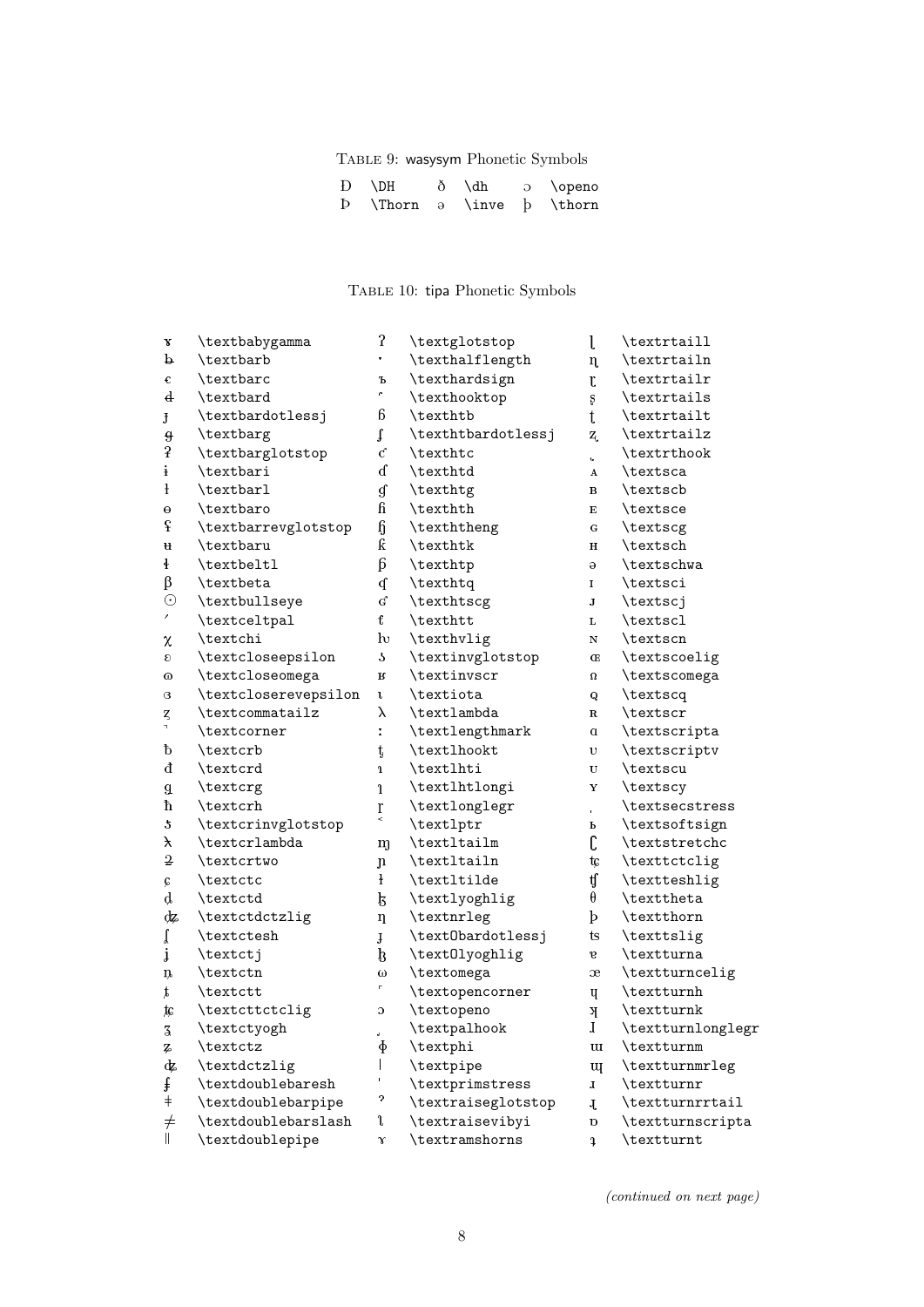(continued from previous page)

| \textdoublevertline |                     | \textrectangle       | Λ            | \textturnv    |
|---------------------|---------------------|----------------------|--------------|---------------|
| \textdownstep       |                     | \textrevapostrophe   | $\mathsf{M}$ | \textturnw    |
| \textdyoghlig       | $\Theta$            | \textreve            | ß            | \textturny    |
| \textdzlig          | 3                   | \textrevepsilon      | U            | \textupsilon  |
| \textepsilon        |                     | \textrevglotstop     |              | \textupstep   |
| \textesh            | Σ                   | \textrevyogh         |              | \textvertline |
| \textfishhookr      | 3 <sup>t</sup>      | \textrhookrevepsilon |              | \textvibyi    |
| \textg              | ж                   | \textrhookschwa      | Ų,           | \textvibyy    |
| \textgamma          | $\boldsymbol{\sim}$ | \textrhoticity       | D            | \textwynn     |
| \textglobfall       | >                   | \textrptr            | 3            | \textyogh     |
| \textglobrise       |                     | \textrtaild          |              |               |
|                     |                     |                      |              |               |

tipa defines shortcut characters for many of the above. It also defines a command \tone for denoting tone letters (pitches). See the tipa documentation for more information.

Table 11: marvosym Currency Symbols

| $\mathcal{S}$ \Denarius $\in$ \EUR $\in$ \EURdig $\in$ \EURtm |  |  |                                                                                       | $\widetilde{w}$ \Pfund |
|---------------------------------------------------------------|--|--|---------------------------------------------------------------------------------------|------------------------|
|                                                               |  |  | <b><i>@</i></b> \Ecommerce $\in$ \EURcr $\in$ \EURhv \$ \EyesDollar $\beta$ \Shilling |                        |

Note that:

- $\bullet$  \Deleatur is another macro name for \Denarius.
- The different euro signs are meant to be compatible with different fonts— Courier (\EURcr), Helvetica (\EURhv), Times (\EURtm), and the marvosym digits listed in Table 49 (\EURdig).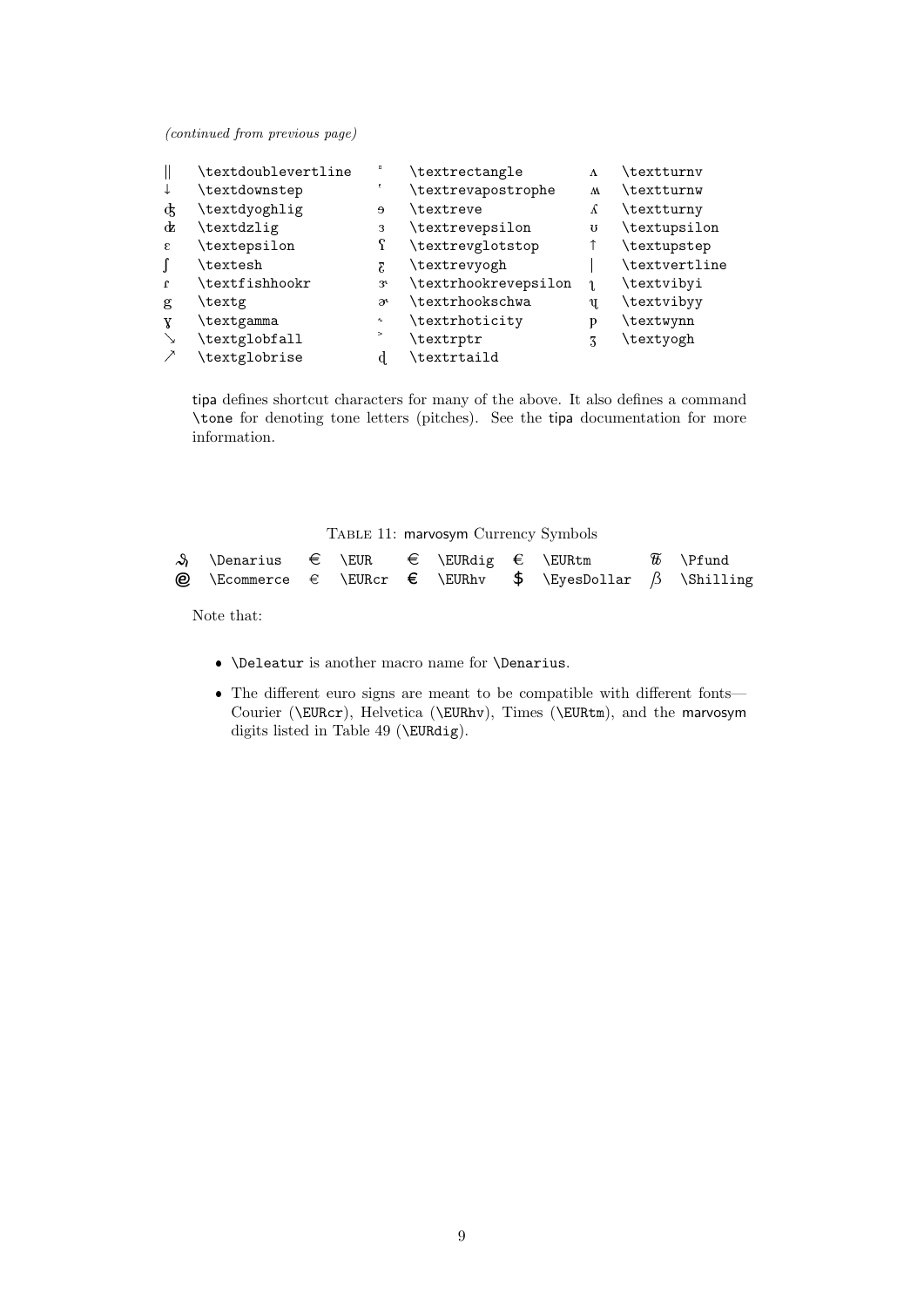# 2 Mathematical symbols

Most, but not all, of the symbols in this section are math-mode only. That is, they yield a "Missing  $\$ inserted" error message if not used within  $\ldots, \ldots, \ldots$ , or another math-mode environment. Operators marked as "variable-sized" are taller in displayed formulas, shorter in in-text formulas, and possibly shorter still when used in various levels of superscripts or subscripts.

Alphanumeric symbols (e.g., " $\mathscr{L}$ " and " $\mathbb{Z}$ ") are usually produced using one of the math alphabets in Table 52 rather than with an explicit symbol command. Look there first if you need a symbol for a transform, number set, or some other alphanumeric.

Table 12: Binary Operators

| Н         | amalg\           | U | \cup     | $\oplus$   | \oplus        | × | \times         |
|-----------|------------------|---|----------|------------|---------------|---|----------------|
| $\ast$    | \ast             |   | \dagger  | Ø          | \oslash       | ◀ | \triangleleft  |
|           | \bigcirc         | ŧ | \ddagger | $^{\circ}$ | \otimes       | Þ | \triangleright |
| ▽         | \bigtriangledown | ♦ | \diamond | 士          | \pm           | ◁ | \unlhd*        |
| Δ         | \bigtriangleup   | ÷ | \div     | ⊳          | $\verb \rhd $ | ⊳ | \unrhd*        |
| $\bullet$ | \bullet          | ◁ | \lhd*    |            | \setminus     | ⊎ | \uplus         |
| ∩         | \cap             | 干 | \mp      | п          | \sqcap        | ٧ | \vee           |
| $\bullet$ | \cdot            | ⊙ | \odot    | П          | \sqcup        | Λ | \wedge         |
| $\circ$   | \circ            | A | \ominus  | $\star$    | \star         |   | \wr            |
|           |                  |   |          |            |               |   |                |

<sup>\*</sup> Not predefined in L<sup>AT</sup>EX 2<sub> $\varepsilon$ </sub>. Use one of the packages latexsym, amsfonts, amssymb, txfonts, pxfonts, or wasysym.

|  |  | TABLE 13: Relation Symbols |  |
|--|--|----------------------------|--|
|--|--|----------------------------|--|

| $\approx$                | \approx | $\in$         | \in                 | ≺                        | \prec       |           | \subset   |
|--------------------------|---------|---------------|---------------------|--------------------------|-------------|-----------|-----------|
| $\asymp$                 | \asymp  | Σ             | $\lambda$ Join $^*$ | ≤                        | \preceq     |           | \subseteq |
| $\bowtie$                | \bowtie | $\leq$        | \leq                | $\propto$                | \propto     | ≻         | \succ     |
| $\cong$                  | \cong   | $\ll$         | \11                 | $\sim$                   | \sim        | ≻         | \succeq   |
| $\overline{\phantom{0}}$ | \dashv  |               | \mid                | $\simeq$                 | \simeq      | $\supset$ | \supset   |
| ÷.                       | \doteq  | ⊨             | \models             | $\overline{\phantom{1}}$ | \smile      | ⊇         | \supseteq |
| $\equiv$                 | \equiv  | $\neq$        | \neq                | c.                       | \sqsubset*  | Н         | \vdash    |
|                          | \frown  | $\Rightarrow$ | \ni                 | ⊑                        | \sqsubseteq |           |           |
| ≥                        | \geq    |               | \parallel           | ⊐                        | \sqsupset*  |           |           |
| ≫                        | \gg     |               | perp)               | ⊒                        | \sqsupseteq |           |           |

\* Not predefined in L<sup>AT</sup>EX 2<sub> $\varepsilon$ </sub>. Use one of the packages latexsym, amsfonts, amssymb, txfonts, pxfonts, or wasysym.

Table 14: Punctuation Symbols (Math Mode)

, , ; ; : \colon . \ldotp · \cdotp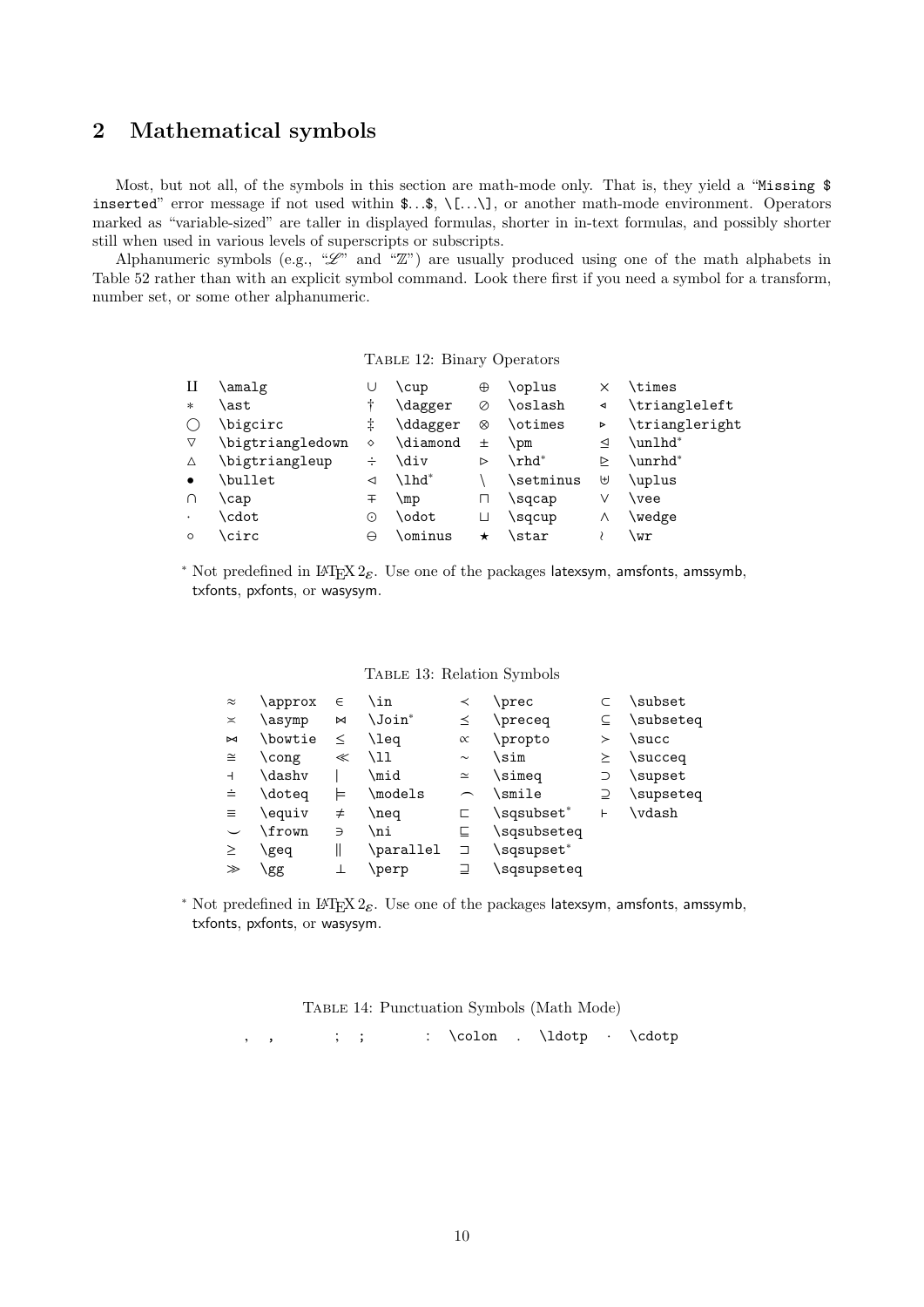Table 15: Arrow Symbols

| ⇓                        | \Downarrow       |               | \longleftarrow      |                          | \Rightarrow        |
|--------------------------|------------------|---------------|---------------------|--------------------------|--------------------|
|                          | \downarrow       | $\Leftarrow$  | \Longleftarrow      | $\overline{\phantom{a}}$ | \rightharpoondown  |
| $\hookleftarrow$         | \hookleftarrow   |               | \longleftrightarrow |                          | \rightharpoonup    |
| $\hookrightarrow$        | hookrightarrow   |               | \Longleftrightarrow | $\rightleftharpoons$     | \rightleftharpoons |
| $\rightsquigarrow$       | \leadsto*        | $\longmapsto$ | \longmapsto         |                          | \searrow           |
| $\leftarrow$             | Leftarrow        |               | \longrightarrow     |                          | <i>swarrow</i>     |
|                          | \leftarrow       | $\implies$    | Longrightarrow      |                          | \uparrow           |
| $\overline{\phantom{0}}$ | \leftharpoondown | $\mapsto$     | \mapsto             |                          | \Uparrow           |
|                          | \leftharpoonup   |               | nearrow             | ⇕                        | \Updownarrow       |
| $\Leftrightarrow$        | Leftrightarrow   |               | nwarrow             |                          | \updownarrow       |
| $\leftrightarrow$        | leftrightarrow   | $\rightarrow$ | \rightarrow         |                          |                    |

\* Not predefined in L<sup>AT</sup>EX 2<sub> $\varepsilon$ </sub>. Use one of the packages latexsym, amsfonts, amssymb, txfonts, pxfonts, or wasysym.

| $\aleph$ | \aleph<br>\angle<br>\backslash<br>\bot | Ø<br>╕<br>Þ   | \ell<br>\emptyset<br>\exists<br>\flat | .<br>75<br>$\nabla$                         | \imath<br>\ldots<br>\mho*<br>\nabla | ٠<br>V<br>Δ | \spadesuit<br>\surd<br>\top<br>\triangle |
|----------|----------------------------------------|---------------|---------------------------------------|---------------------------------------------|-------------------------------------|-------------|------------------------------------------|
| $\cdots$ | \Box*<br>\cdots<br>\clubsuit           | A<br>ħ<br>♡   | \forall<br>\hbar<br>\heartsuit        | q<br>$\overline{\phantom{a}}$<br>$\partial$ | \natural<br>\neg<br>\partial        | Ø           | \vdots<br>\wp                            |
| ♦<br>♦   | \ddots<br>\Diamond*<br>\diamondsuit    | J<br>$\infty$ | ∖Im<br>\imath<br>\inftv               | R<br>Ħ                                      | \prime<br>\Re<br>\sharp             |             |                                          |

### TABLE 16: Miscellaneous LATEX  $2\varepsilon$  Symbols

<sup>\*</sup> Not predefined in L<sup>AT</sup>EX 2<sub> $\varepsilon$ </sub>. Use one of the packages latexsym, amsfonts, amssymb, txfonts, pxfonts, or wasysym.

#### Table 17: Variable-sized Math Operators

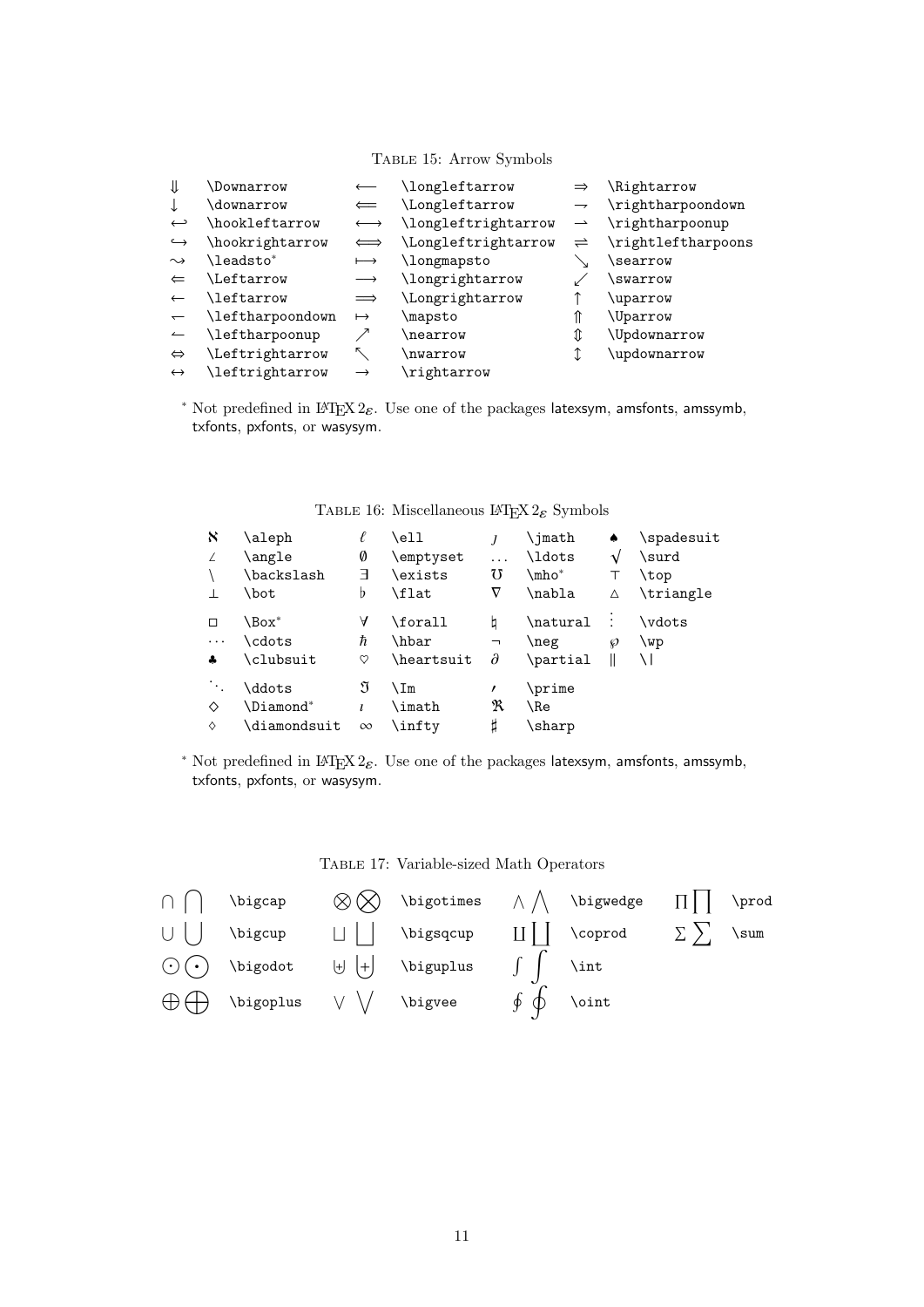### Table 18: Log-like Symbols

| \arccos \cos \csc \exp \ker |  |                                   | \limsup \min \sinh          |            |
|-----------------------------|--|-----------------------------------|-----------------------------|------------|
| \arcsin \cosh \deg \gcd \lg |  |                                   | $\ln \quad \{Pr \quad \sup$ |            |
|                             |  | \arctan \cot \det \hom \lim \log  |                             | \sec \tan  |
|                             |  | \arg \coth \dim \inf \liminf \max |                             | \sin \tanh |

Calling the above "symbols" may be a bit misleading.<sup>1</sup> Each log-like symbol merely produces the eponymous textual equivalent, but with proper surrounding spacing. See Section 5.3 for more information.

#### TABLE 19: Delimiters

|         |                          | \uparrow     |               | \Uparrow     |
|---------|--------------------------|--------------|---------------|--------------|
|         |                          | \downarrow   |               | \Downarrow   |
|         |                          | \updownarrow | $\mathbbm{1}$ | \Updownarrow |
| \lfloor | \rfloor                  | \lceil       |               | \rceil       |
| \langle | $\langle \rangle$ rangle |              |               | \backslash   |
|         |                          |              |               |              |

#### Table 20: Large Delimiters

| \rmoustache              | \lmoustache | \rgroup    | \lgroup |
|--------------------------|-------------|------------|---------|
| <i><b>\arrowvert</b></i> | \Arrowvert  | \bracevert |         |

### Table 21: Math-Mode Accents

|  | á \acute{a} ă \breve{a} ä \ddot{a} à \grave{a} $\tilde{a}$ \tilde{a}                  |  |  |  |
|--|---------------------------------------------------------------------------------------|--|--|--|
|  | $\bar{a}$ \bar{a} $\check{a}$ \check{a} $\hat{a}$ \dot{a} $\hat{a}$ $\hat{a}$ \vec{a} |  |  |  |
|  |                                                                                       |  |  |  |

Also note the existence of \imath and \jmath, which produce dotless versions of "i" and "j". (See Table 16 on the preceding page.) These are useful when the accent is supposed to replace the dot. For example, "\hat{\imath}" produces a correct " $\hat{i}$ ", while "\hat{i}" would yield the rather odd-looking " $\hat{i}$ ".

Table 22: Some Other Constructions

| abc                   | \widetilde{abc}     | $\overline{abc}$         | \widehat{abc}        |
|-----------------------|---------------------|--------------------------|----------------------|
| $\overleftarrow{abc}$ | \overleftarrow{abc} | $\overrightarrow{abc}$   | \overrightarrow{abc} |
| $\overline{abc}$      | \overline{abc}      | abc                      | \underline{abc}      |
| abc                   | \overbrace{abc}     | abc                      | \underbrace{abc}     |
| $\sqrt{abc}$          | \sqrt{abc}          | $\sqrt[n]{abc}$          | \sqrt[n]{abc}        |
|                       | د ۽                 | $\underline{abc}$<br>xyz | \frac{abc}{xyz}      |

 $^1$  Michael J. Downes prefers the more general term, "atomic math objects".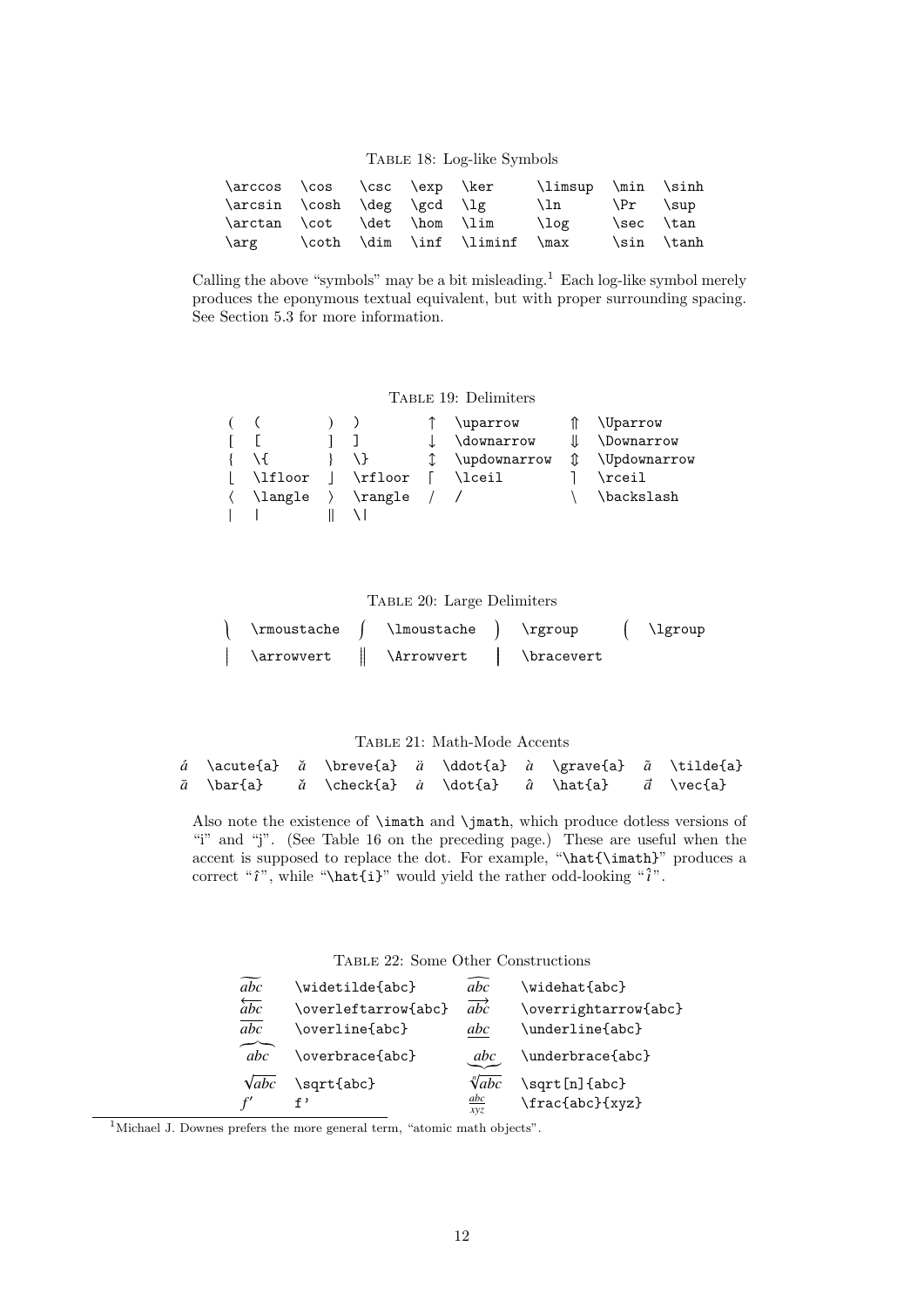| TABLE 23: Greek Letters |  |  |
|-------------------------|--|--|
|-------------------------|--|--|

| $\alpha$<br>β<br>$\gamma$<br>$\delta$<br>$\epsilon$<br>ε<br>ζ | \alpha<br>\beta<br>\gamma<br>\delta<br>\epsilon<br>\varepsilon<br>\zeta | $\theta$<br>$\vartheta$<br>$\iota$<br>К<br>$\lambda$<br>$\mu$<br>ν | <b>\theta</b><br>\vartheta<br>\iota<br>\kappa<br>\lambda<br>\mu<br>\nu | $\theta$<br>$\pi$<br>$\varpi$<br>$\rho$<br>$\varrho$<br>$\sigma$<br>$\varsigma$ | $\circ$<br>\pi<br>\varpi<br>\rho<br>\varrho<br>\sigma<br>\varsigma | $\tau$<br>$\upsilon$<br>Φ<br>$\varphi$<br>$\chi$<br>ψ<br>$\omega$ | \tau<br>\upsilon<br>\phi<br>$\varphi$<br>\chi<br>\psi<br>\omega |
|---------------------------------------------------------------|-------------------------------------------------------------------------|--------------------------------------------------------------------|------------------------------------------------------------------------|---------------------------------------------------------------------------------|--------------------------------------------------------------------|-------------------------------------------------------------------|-----------------------------------------------------------------|
| η                                                             | \eta                                                                    | ξ                                                                  | \xi                                                                    |                                                                                 |                                                                    |                                                                   |                                                                 |
|                                                               | \Gamma                                                                  | Λ                                                                  | <b>\Lambda</b>                                                         | Σ                                                                               | \Sigma                                                             | Ψ                                                                 | \Psi                                                            |
| Δ                                                             | <b>\Delta</b>                                                           | Ξ                                                                  | \Xi                                                                    | Υ                                                                               | <b>\Upsilon</b>                                                    | 2                                                                 | \Omega                                                          |
| Θ                                                             | <b>\Theta</b>                                                           | П                                                                  | ∖Pi                                                                    | Φ                                                                               | \Phi                                                               |                                                                   |                                                                 |

The remaining Greek majuscules can be produced with ordinary Latin letters. The symbol "M", for instance, is used for both an uppercase "m" and an uppercase " $\mu$ ".

Table 24: AMS Delimiters

 $\lceil \quad \rceil$  \ulcorner  $\lceil \quad \rceil$  \urcorner  $\lceil \quad \rceil$  \lrcorner

Table 25: AMS Arrows

| $\langle$           | \circlearrowleft  |                          | \leftleftarrows      | ⇄                    | \rightleftarrows   |
|---------------------|-------------------|--------------------------|----------------------|----------------------|--------------------|
| $\circlearrowright$ | \circlearrowright | $\leftrightarrows$       | \leftrightarrows     | $\rightleftharpoons$ | \rightleftharpoons |
| $\curvearrowleft$   | \curvearrowleft   | $\leftrightharpoons$     | \leftrightharpoons   | $\Rightarrow$        | \rightrightarrows  |
| $\sim$              | \curvearrowright  | $\leftrightarrow$        | \leftrightsquigarrow | $\rightsquigarrow$   | \rightsquigarrow   |
| $\leftarrow$        | \dashleftarrow    |                          | \Lleftarrow          | ₹                    | \Rsh               |
| $\rightarrow$       | \dashrightarrow   | $\leftrightarrow$        | \looparrowleft       | $\leftarrow$         | \twoheadleftarrow  |
| ⇊                   | \downdownarrows   | $\leftrightarrow$        | \looparrowright      | $\rightarrow$        | \twoheadrightarrow |
|                     | \downharpoonleft  | ↰                        | \Lsh                 |                      | \upharpoonleft     |
|                     | \downharpoonright | $\overline{\phantom{0}}$ | \multimap            |                      | \upharpoonright    |
| $\leftarrow$        | \leftarrowtail    | $\rightarrow$            | \rightarrowtail      |                      | upuparrows         |
|                     |                   |                          |                      |                      |                    |

Table 26: AMS Negated Arrows

|  | $\Leftrightarrow$ $\infty \Leftrightarrow$ $\infty \Rightarrow \infty$                      |  |
|--|---------------------------------------------------------------------------------------------|--|
|  | $\leftrightarrow$ \nleftarrow $\leftrightarrow$ \nleftrightarrow $\rightarrow$ \nrightarrow |  |

Table 27: AMS Greek

 $F \ \dagger$  \digamma  $x \ \dagger$  \varkappa

Table 28: AMS Hebrew

 $\Box$  \beth  $\Box$  \daleth  $\Box$  \gimel

Recall that \aleph appears in Table 16 on page 11.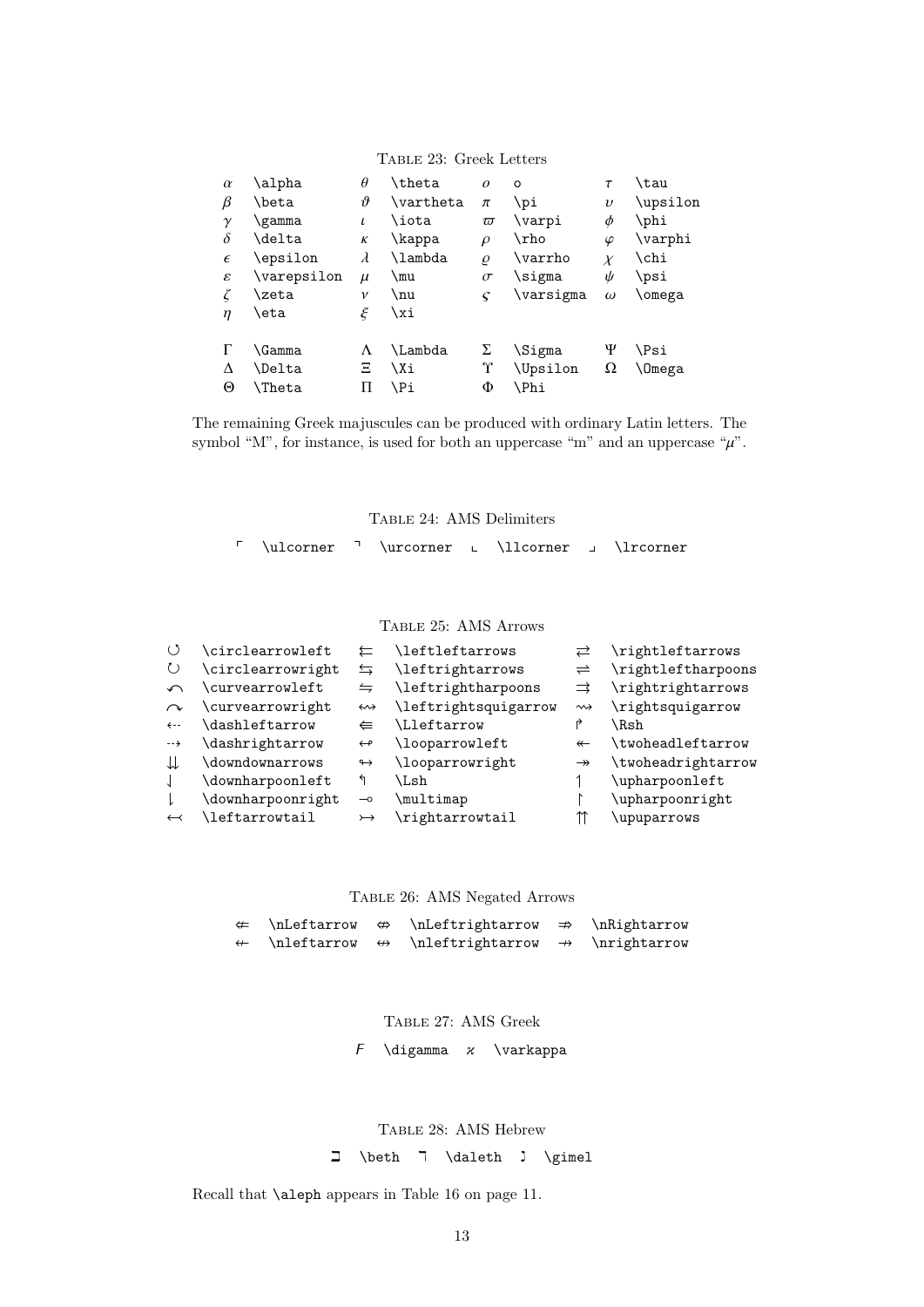Table 29: AMS Log-like Symbols

| injlim \injlim   | $\lim_{x\to 0}$ \varinjlim | lim \varlimsup  |
|------------------|----------------------------|-----------------|
| projlim \projlim | $lim \ \varphi$            | lim \varprojlim |

Load the amsmath package to get these symbols. See Section 5.3 for some additional comments regarding log-like symbols.

### Table 30: Miscellaneous AMS Symbols

| \angle             |    | \complement  | λ  | \measuredangle  |
|--------------------|----|--------------|----|-----------------|
| \backprime         |    | \diagdown    | 75 | \mho            |
| <b>Bbbk</b>        |    | \diagup      | ∄  | \nexists        |
| \bigstar           | ð  | \eth         | ∢  | \sphericalangle |
| \blacklozenge      | ⊣  | <b>\Finv</b> | □  | \square         |
| \blacksquare       | F) | <b>\Game</b> | ▽  | \triangledown   |
| \blacktriangle     | ħ  | \hbar        | Ø  | \varnothing     |
| \blacktriangledown | ħ  | \hslash      | Δ  | \vartriangle    |
| \circledS          |    | \lozenge     |    |                 |
|                    |    |              |    |                 |

Table 31: AMS Commands Defined to Work in Both Math and Text Mode

|  | \checkmark |  | \circledR |  | \maltese |
|--|------------|--|-----------|--|----------|
|--|------------|--|-----------|--|----------|

Table 32: AMS Binary Operators

| $\overline{\wedge}$      | \barwedge   | ⊚         | \circledcirc                        |           | \intercal                 |
|--------------------------|-------------|-----------|-------------------------------------|-----------|---------------------------|
| $\overline{\phantom{0}}$ | \boxdot     | $\ominus$ | \circleddash                        | $\lambda$ | \leftthreetimes           |
| 日                        | \boxminus   | ⋓         | \Cup                                | $\ltimes$ | <b>\ltimes</b>            |
| 田                        | \boxplus    | γ         | \curlyvee                           |           | $\angle$ \rightthreetimes |
| ⊠                        | \boxtimes   | $\lambda$ | \curlywedge                         | $\bowtie$ | \rtimes                   |
| ⋒                        | \Cap        | ⋇         | \divideontimes                      |           | \smallsetminus            |
|                          | \centerdot  | $^{+}$    | dotplus                             | V         | $\verb \veebar $          |
| ⊛                        | \circledast |           | $\overline{\wedge}$ \doublebarwedge |           |                           |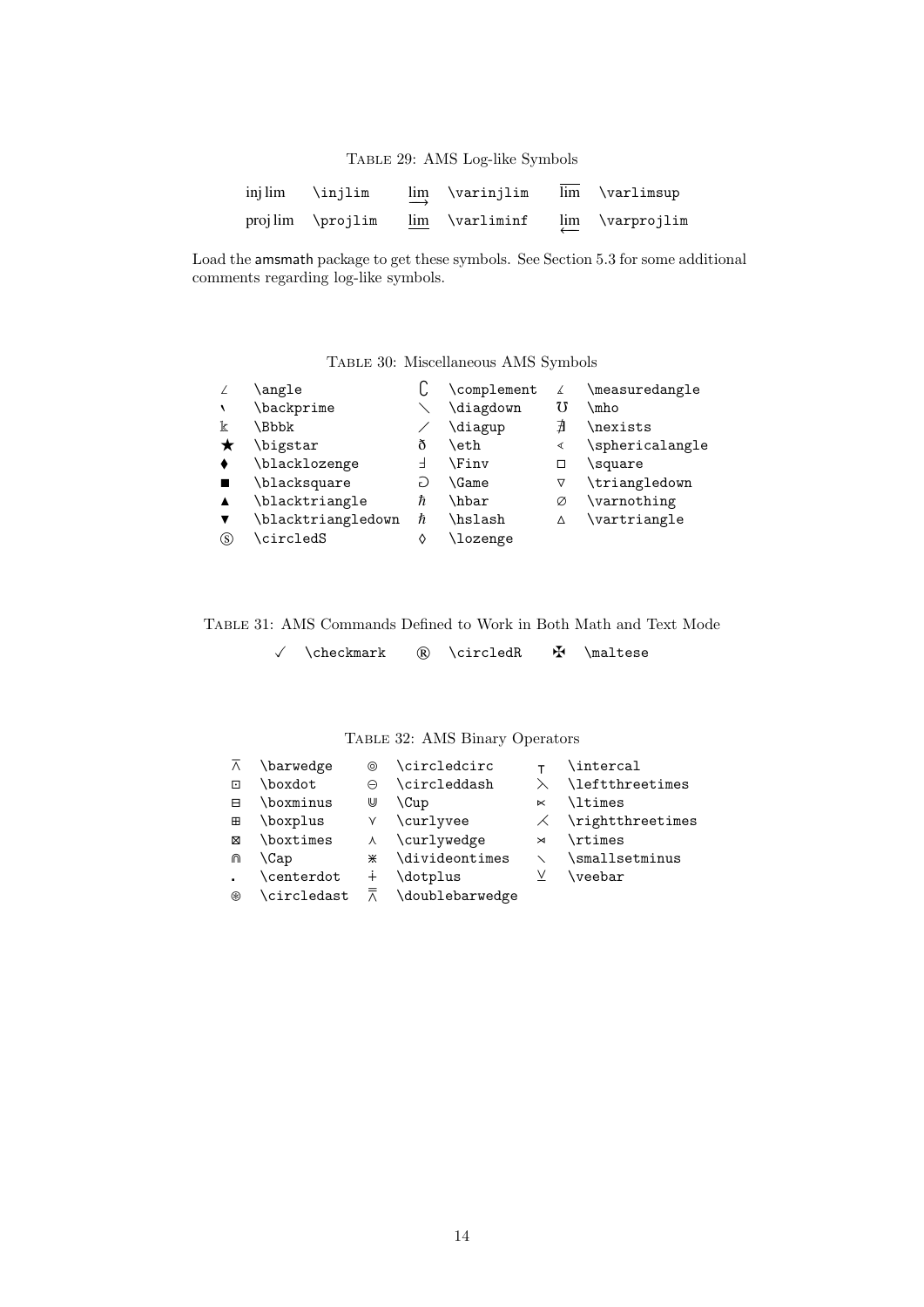# Table 33: AMS Binary Relations

| $\simeq$                | \approxeq           | ⋗                        | \gtrdot               |                       | \smallsmile       |
|-------------------------|---------------------|--------------------------|-----------------------|-----------------------|-------------------|
| Э                       | \backepsilon        |                          | \gtreqless            | С                     | \sqsubset         |
| $\backsim$              | \backsim            | <b>NIV VIIV</b>          | \gtreqqless           | O.                    | \sqsupset         |
| $\backsimeq$            | \backsimeq          | ≷                        | \gtrless              | ⋐                     | \Subset           |
|                         | \because            | ≳                        | \gtrsim               | ≦                     | \subseteqq        |
| Ŏ                       | \between            | $\leqq$                  | \leqq                 | ⋨                     | \succapprox       |
|                         | \blacktriangleleft  | $\leqslant$              | \leqslant             | ≽                     | \succcurlyeq      |
|                         | \blacktriangleright | ⋦                        | \lessapprox           | $\gtrsim$             | \succsim          |
| ≎                       | \Bumpeq             | $\lessdot$               | \lessdot              | ⋑                     | \Supset           |
| ≏                       | \bumpeq             |                          | <b>\lesseqgtr</b>     | ⊇                     | \supseteqq        |
| $\stackrel{\circ}{=}$   | \circeq             | <b>WIN VIIN VIN</b>      | \lesseqqgtr           | $\ddot{\cdot}$        | \therefore        |
| ⋞                       | \curlyeqprec        |                          | \lessgtr              | $\approx$             | \thickapprox      |
| ⋟                       | \curlyeqsucc        | $\lesssim$               | \lesssim              | $\tilde{\phantom{a}}$ | \thicksim         |
| $\div$                  | \doteqdot           | $\ll$                    | \111                  | ⊴                     | \trianglelefteq   |
| $\overline{\mathbf{r}}$ | \eqcirc             | ψ                        | \pitchfork            | ≜                     | \triangleq        |
| ⋟                       | \eqslantgtr         | ⋩                        | \precapprox           | ⊵                     | \trianglerighteq  |
| ⋞                       | \eqslantless        | $\preccurlyeq$           | \preccurlyeq          | $\propto$             | \varpropto        |
| $=$                     | \fallingdotseq      | ≾                        | \precsim              | $\triangleleft$       | \vartriangleleft  |
| $\geq$                  | \geqq               | $\rightleftharpoons$     | \risingdotseq         | ⊳                     | \vartriangleright |
| ≥                       | \geqslant           | L                        | \shortmid             | ⊩                     | \Vdash            |
| ⋙                       | \ggg                | $\mathbf{H}$             | \shortparallel        | Þ                     | \vDash            |
| ⋧                       | \gtrapprox          | $\overline{\phantom{0}}$ | $\sum_{{\text{sum}}}$ | ⊪                     | \Vvdash           |
|                         |                     |                          |                       |                       |                   |

# Table 34: AMS Negated Binary Relations

| ⋧          | \gnapprox  | ≰                    | \nleqslant               | 必            | \ntrianglerighteq |
|------------|------------|----------------------|--------------------------|--------------|-------------------|
| ⋧          | \gneq      | ≮                    | \nless                   | K            | \nvdash           |
| ≩          | \gneqq     | ł                    | \nmid                    | K            | \nvDash           |
| ⋧          | \gnsim     | łł                   | \nparallel               | ⊭            | \nVDash           |
| ≩          | \gvertneqq | ⊀                    | \nprec                   | ⋨            | \precnapprox      |
| ⋦          | \lnapprox  | ≰                    | \npreceq                 | ⋨            | \precnsim         |
| $\leq$     | \lneq      | ¥                    | \nshortmid               | ⊊            | \subsetneq        |
| ≨          | \lneqq     | и                    | $\verb \nshortparallel $ | ⊊            | \subsetneqq       |
| $\lesssim$ | \lnsim     | $\boldsymbol{\star}$ | \nsim                    | ⋩            | \succnapprox      |
| ≨          | \lvertneqq | ⊈                    | \nsubseteq               | $\gtrsim$    | \succnsim         |
| ≇          | \ncong     | ⊁                    | \nsucc                   | ⊋            | \supsetneq        |
| ≱          | \ngeq      | ≱                    | \nsucceq                 | ⊋            | \supsetneqq       |
| ≱          | \ngeqq     | ⊉                    | \nsupseteq               | ⊊            | \varsubsetneq     |
| ≱          | \ngeqslant | ⊉                    | \nsupseteqq              | ⊊            | \varsubsetnegg    |
| ≯          | $\eta$     | ⋪                    | \ntriangleleft           | $\supsetneq$ | \varsupsetneq     |
| ≰          | \nleq      | ⋬                    | \ntrianglelefteq         | ⊋            | \varsupsetneqq    |
| ≰          | \nleqq     | ⋫                    | \ntriangleright          |              |                   |
|            |            |                      |                          |              |                   |

Table 35: stmaryrd Delimiters

| / \Lbag                                 | Surface Section NR bag | and a series in the international intervals in the interval in the interval in the interval in the i |  |
|-----------------------------------------|------------------------|------------------------------------------------------------------------------------------------------|--|
| $\parallel$ \llceil $\parallel$ \rrceil |                        | $\parallel$ \llfloor $\parallel$ \rrfloor                                                            |  |
| I \llbracket I \rrbracket               |                        |                                                                                                      |  |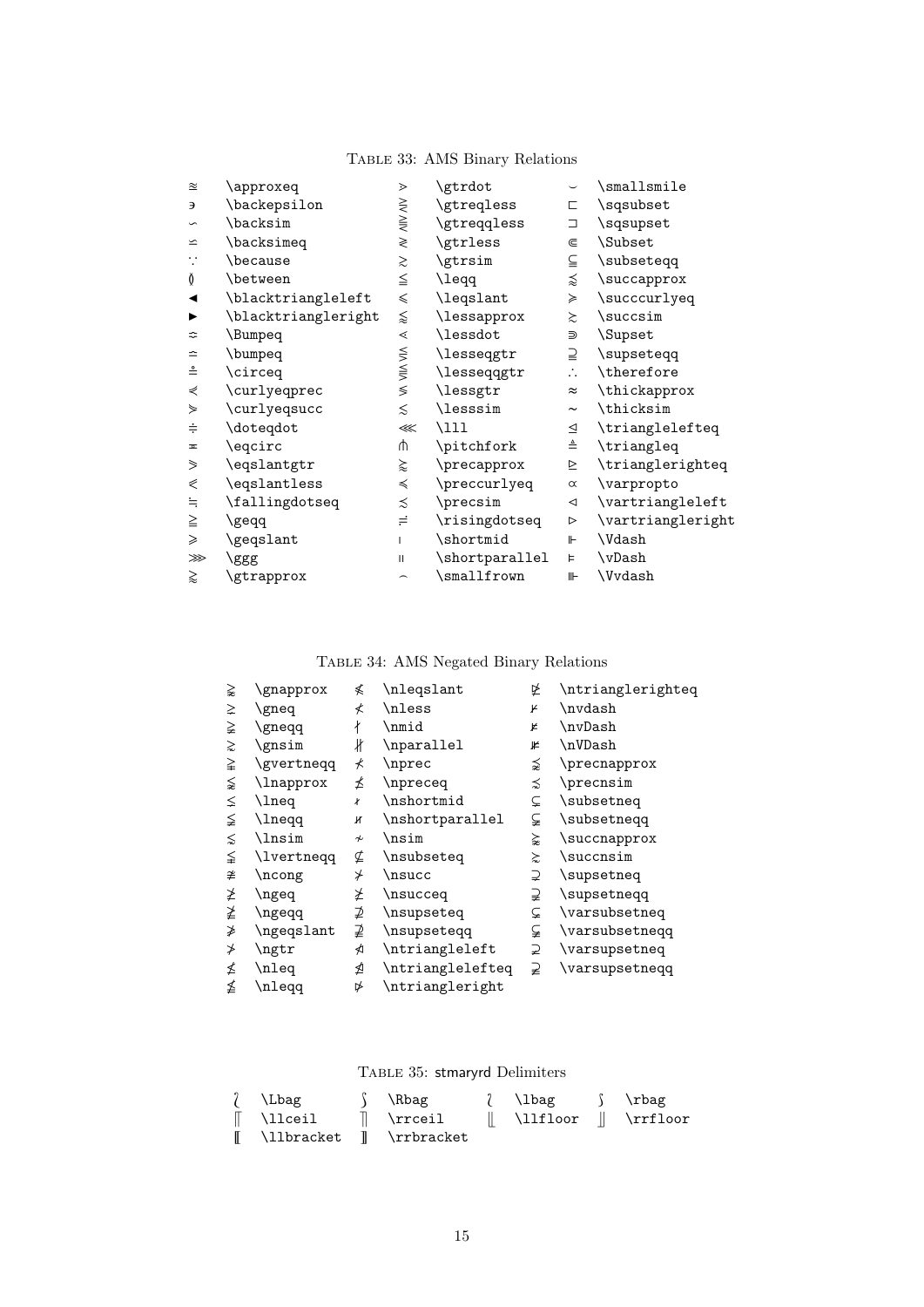### Table 36: stmaryrd Arrows

| $\leftarrow$      | \leftarrowtriangle      | ⇔             | Mapsfrom            |               | \shortdownarrow  |
|-------------------|-------------------------|---------------|---------------------|---------------|------------------|
| $\leftrightarrow$ | leftrightarroweq        | $\leftarrow$  | \mapsfrom           |               | \shortleftarrow  |
| $\leftrightarrow$ | \leftrightarrowtriangle | $\Rightarrow$ | \Mapsto             | $\rightarrow$ | \shortrightarrow |
| $\frac{1}{2}$     | \lightning              |               | \nnearrow           |               | \shortuparrow    |
| $\Longleftarrow$  | \Longmapsfrom           |               | \nnwarrow           |               | \ssearrow        |
| $\longleftarrow$  | \longmapsfrom           | $\rightarrow$ | \rightarrowtriangle |               | \sswarrow        |
| $\implies$        | \Longmapsto             |               | \rrparenthesis      |               |                  |
|                   |                         |               |                     |               |                  |

Table 37: stmaryrd Extension Characters

|  | / \Arrownot   \Mapsfromchar   \Mapstochar |  |
|--|-------------------------------------------|--|
|  | $\land$ \arrownot + \mapsfromchar         |  |

### Table 38: stmaryrd Binary Operators

| $\Phi$        | \baro                | Ш                   | \interleave       | ⊛              | \varoast         |
|---------------|----------------------|---------------------|-------------------|----------------|------------------|
| $\sqrt{ }$    | \bbslash             | $\triangleleft$     | <b>\leftslice</b> | $\circ$        | \varobar         |
| &             | \binampersand        | М                   | \merge            | $\circ$        | \varobslash      |
| $\otimes$     | \bindnasrepma        | $\Theta$            | \minuso           | $^{\circ}$     | \varocircle      |
| 圛             | \boxast              | 士                   | \moo              | $\odot$        | \varodot         |
| Ш             | \boxbar              | A                   | \nplus            | ◎              | \varogreaterthan |
| ▣             | \boxbox              | $^\circledR$        | \obar             | €              | \varolessthan    |
| Z             | \boxbslash           | □                   | \oblong           | $\ominus$      | \varominus       |
| ◙             | \boxcircle           | $\circlearrowright$ | \obslash          | $\oplus$       | \varoplus        |
| ⊡             | \boxdot              | ⊜                   | \ogreaterthan     | Ø              | \varoslash       |
| П             | \boxempty            | €                   | \olessthan        | ⊗              | \varotimes       |
| Ø             | \boxslash            | $\circledcirc$      | \ovee             | စ              | \varovee         |
| $\chi$        | \curlyveedownarrow   | $\circledcirc$      | \owedge           | $\circledcirc$ | \varowedge       |
| Ÿ             | \curlyveeuparrow     | $\sim$              | \rightslice       | X.             | \vartimes        |
| Y             | \curlywedgedownarrow | //                  | \sslash           | Y              | \Ydown           |
| Â             | \curlywedgeuparrow   |                     | \talloblong       | $\prec$        | \Yleft           |
| $\mathcal{J}$ | \fatbslash           |                     | \varbigcirc       | $\succ$        | Yright           |
| ş             | \fatsemi             | Υ                   | \varcurlyvee      | 人              | \Yup             |
|               | \fatslash            | Л                   | \varcurlywedge    |                |                  |
|               |                      |                     |                   |                |                  |

Table 39: Variable-sized stmaryrd Math Operators

| $\Box$ | \bigbox                                                   | $\ \cdot\ $ \biginterleave $\Box$ \bigsqcap           |                                      |
|--------|-----------------------------------------------------------|-------------------------------------------------------|--------------------------------------|
|        | $\gamma \gamma$ \bigcurlyvee                              | $\theta$ $\theta$ $\theta$ $\theta$ $\theta$ $\theta$ | $\nabla \bigvee$ \bigtriangledown    |
|        | $\downarrow \downarrow$ \bigcurlywedge       \bigparallel |                                                       | $\triangle \bigwedge$ \bigtriangleup |

Table 40: stmaryrd Binary Relations

| $\in$ \inplus                 |                             | $\mathbb{E}$ \subsetpluseq $\mathbb{S}$ \trianglelefteqslant  |
|-------------------------------|-----------------------------|---------------------------------------------------------------|
| $\exists$ \niplus             |                             | $\rightarrow$ \supsetplus $\rightarrow$ \trianglerighteqslant |
| $\quad \in \quad$ \subsetplus | $\rightarrow$ \supsetpluseq |                                                               |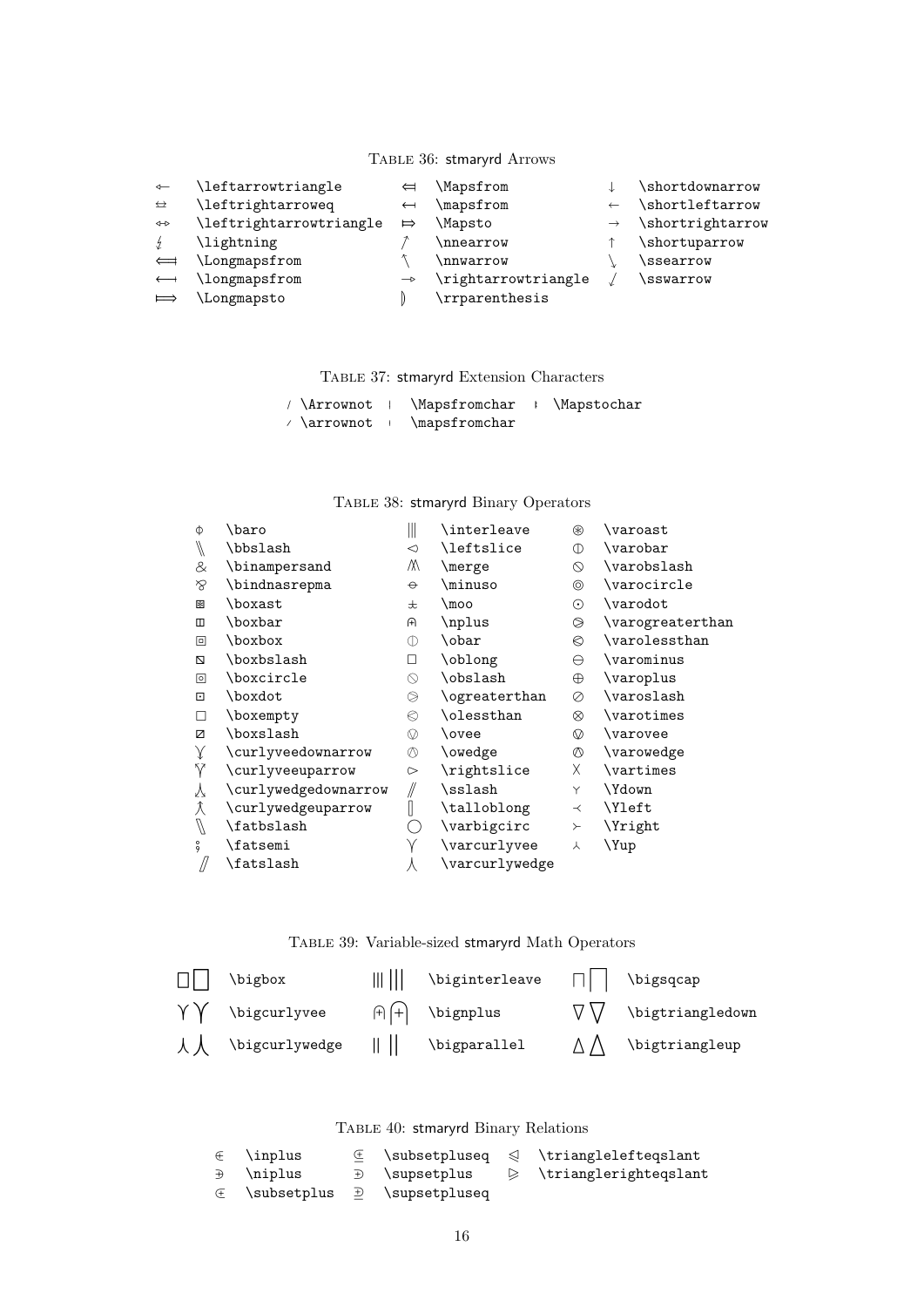Table 41: stmaryrd Negated Binary Relations

 $\triangle$  \ntrianglelefteqslant  $\triangle$  \ntrianglerighteqslant

Table 42: Variable-sized wasysym Math Operators

$$
\iiint \oint \oint \phi \text{ within } \phi \text{ } \phi \text{ } \varphi
$$

Table 43: Other wasysym Math-Mode Symbols

|        | $\geq$ \apprge                    | $\bowtie$ \Join             |                  | \mho             |                 | $\supset$ \sqsupset   |
|--------|-----------------------------------|-----------------------------|------------------|------------------|-----------------|-----------------------|
| $\leq$ | \apprle                           | $\rightsquigarrow$ \leadsto |                  | $\circ$ \ocircle | $\triangleleft$ | \unlhd                |
| $\Box$ | \Box                              | $\triangleleft$ \lhd        | $\triangleright$ | $\verb \rhd $    |                 | \unrhd                |
|        | $\Diamond$ \Diamond < \LHD        |                             |                  | \RHD             |                 | $\propto$ \wasypropto |
|        | $\vdash$ \invneg $\otimes$ \logof |                             |                  | $\Box$ \sqsubset |                 |                       |

Table 44: txfonts/pxfonts Binary Operators

| ⊕ \circledbar                               |           | $\circ$ \circledwedge $\circ$ \medcirc |                                     |
|---------------------------------------------|-----------|----------------------------------------|-------------------------------------|
| $\circ$ \circledbslash $\mathcal Y$ \invamp |           |                                        | 日 \sqcapplus                        |
| $\oslash$ \circledvee                       | $\bullet$ | \medbullet                             | $H \qquad \qquad \text{sqcupp}$ lus |

### Table 45: txfonts/pxfonts Binary Relations

| $\Longleftrightarrow$ | \boxdotLeft      | $\bowtie$                                                                       | <b>\lrtimes</b>       | ⊉                       | \npreceqq           |
|-----------------------|------------------|---------------------------------------------------------------------------------|-----------------------|-------------------------|---------------------|
| $\leftarrow$          | \boxdotleft      |                                                                                 | Mappedfromchar        | ≴                       | \nprecsim           |
| $\overline{\cdot}$    | \boxdotright     |                                                                                 | \mappedfromchar       | $\neq$                  | \nsimeq             |
| $\Rightarrow$         | \boxdotRight     | $\parallel$                                                                     | \mmappedfromchar      | ⊄                       | \nsqsubset          |
| $\leftarrow$          | \boxleft         | $\mathbf{I}$                                                                    | \Mmappedfromchar      | ⋢                       | \nsqsubseteq        |
| $\Longleftrightarrow$ | \boxLeft         | ⊪                                                                               | \mmapstochar          | ⊅                       | \nsqsupset          |
| $\Rightarrow$         | \boxRight        | ∦                                                                               | \Mmapstochar          | ⊉                       | \nsqsupseteq        |
| $\Box \rightarrow$    | \boxright        | $\circ\hspace{-1.5pt}-\hspace{-1.5pt}\circ$                                     | \multimapboth         | ∉                       | \nSubset            |
| $\leftrightarrow$     | \circleddotleft  |                                                                                 | \multimapbothvert     | ⊈                       | \nsubseteqq         |
| $\odot \rightarrow$   | \circleddotright | $\overline{\phantom{a}}$                                                        | \multimapdot          | ≵                       | \nsuccapprox        |
| $\circledcirc$        | \circledgtr      | $\bullet\hspace{-4pt}-\hspace{-4pt}-\hspace{-4pt}-\hspace{-4pt}-\hspace{-4pt}-$ | \multimapdotboth      | ⋡                       | \nsucccurlyeq       |
| €                     | \circledless     | $\circ\hspace{-0.7mm}-\hspace{-0.7mm}\bullet$                                   | \multimapdotbothA     | ≱                       | \nsucceqq           |
| $\leftarrow$          | \circleleft      |                                                                                 | \multimapdotbothAvert | ≵                       | \nsuccsim           |
| $\bigcirc\rightarrow$ | \circleright     | $\bullet\hspace{-4.5pt}\multimap$                                               | \multimapdotbothB     | ∌                       | \nSupset            |
| ∶≈                    | \colonapprox     |                                                                                 | \multimapdotbothBvert | ≉                       | \nthickapprox       |
| ∷≈                    | \Colonapprox     |                                                                                 | \multimapdotbothvert  | $\overline{\mathbf{r}}$ | \ntwoheadleftarrow  |
| $\mathrel{\mathop:}=$ | \coloneq         |                                                                                 | \multimapdotinv       | $\nrightarrow$          | \ntwoheadrightarrow |
| $\mathbb{C}-$         | <b>\Coloneq</b>  | $\sim$                                                                          | \multimapinv          | #                       | \nvarparallel       |
| $\mathrel{\mathop:}=$ | \coloneqq        | ≇                                                                               | \napproxeq            | $\#$                    | \nvarparallelinv    |

(continued on next page)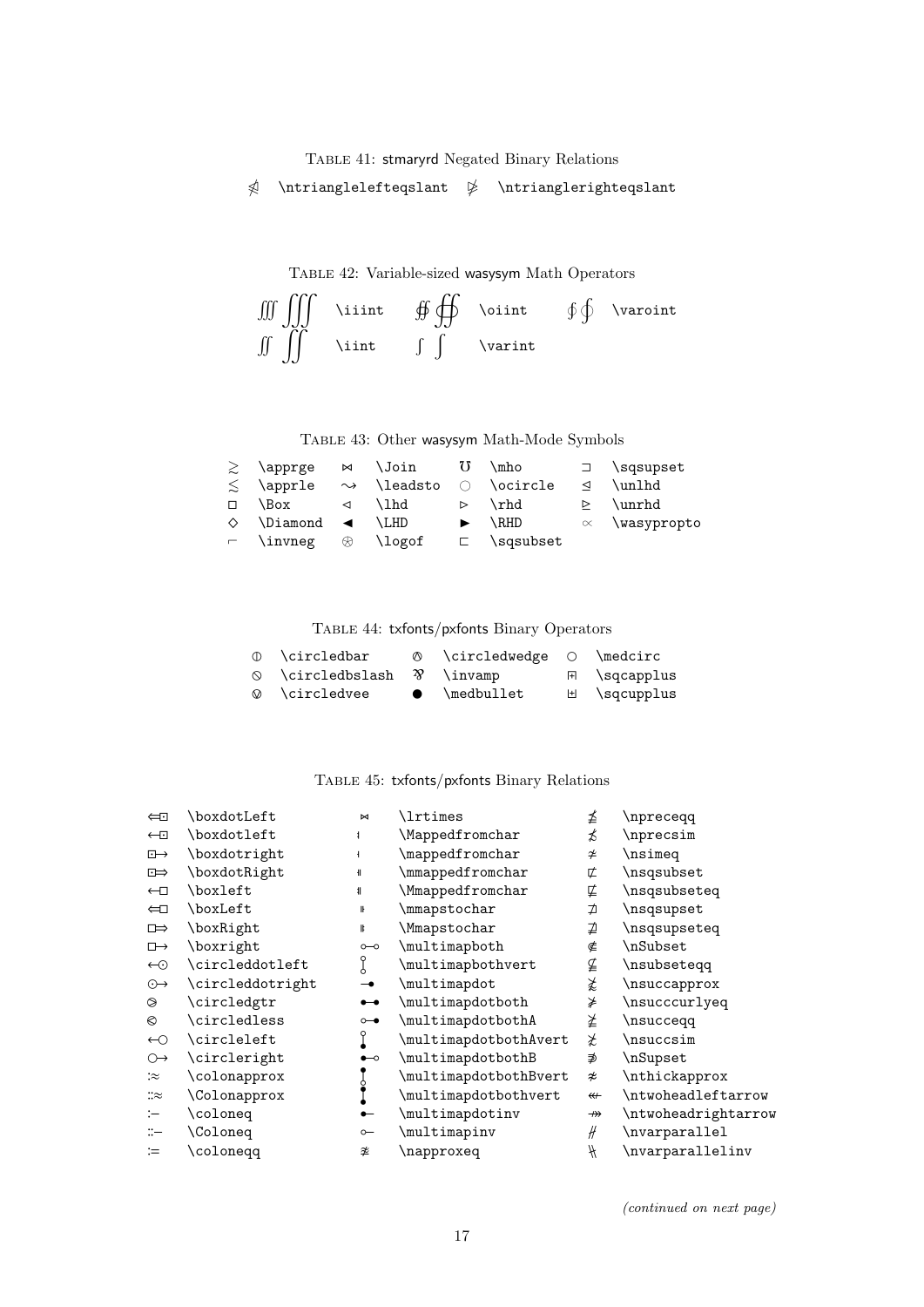(continued from previous page)

| $\dddot{=}$        | <b>Colonegg</b>        | $\neq$       | \nasymp       | J۴                | \nVdash                |
|--------------------|------------------------|--------------|---------------|-------------------|------------------------|
| : $\sim$           | \colonsim              | $\downarrow$ | \nbacksim     | $\nearrow$        | \Nwarrow               |
| $::\sim$           | <b>\Colonsim</b>       | ≠            | \nbacksimeq   | $\times$          | \openJoin              |
| $\leftrightarrow$  | \dashleftrightarrow    | $\neq$       | \nBumpeq      | $\times$          | \opentimes             |
| $\leftrightarrow$  | <b>\Diamonddotleft</b> | ≠            | \nbumpeq      | Ш                 | \Perp                  |
| $\Leftrightarrow$  | \DiamonddotLeft        | //           | \Nearrow      | ≦                 | \preceqq               |
| ◈                  | \Diamonddotright       | ≢            | \nequiv       | ≨                 | \precneqq              |
| ⇔                  | \DiamonddotRight       | ≯            | \ngg          | $\bowtie$         | \rJoin                 |
| $\leftrightarrow$  | <b>\Diamondleft</b>    | ≵            | \ngtrapprox   | $\Rightarrow$     | \Rrightarrow           |
| $\Leftrightarrow$  | \DiamondLeft           | ≸            | \ngtrless     | $\searrow$        | <i><b>Searrow</b></i>  |
| $\rightsquigarrow$ | \Diamondright          | ≵            | \ngtrsim      | ع                 | \strictfi              |
| $\Leftrightarrow$  | \DiamondRight          | ≴            | \nlessapprox  | $\rightarrow$     | \strictif              |
| $ \mathbb{Z}$      | \Eqcolon               | ≹            | \nlessgtr     | ೫                 | \strictiff             |
| $-$ :              | \eqcolon               | ≴            | \nlesssim     | ≧                 | \succeqq               |
| $=$ $\mathbb{I}$   | \Eqqcolon              | ≮            | \nll          | ≩                 | \succneqq              |
| $=$ :              | \eqqcolon              | ∉            | \notin        | ∥                 | <i><b>\Swarrow</b></i> |
| $\approx$          | \eqsim                 | ∌            | \notni        | //                | \varparallel           |
| $\rightsquigarrow$ | \leftsquigarrow        | ≴            | \nprecapprox  | $^{\prime\prime}$ | \varparallelinv        |
| $\ltimes$          | \lJoin                 | ⋠            | \npreccurlyeq | 止                 | \VvDash                |

# Table 46: txfonts/pxfonts Upright Greek Letters

| $\alpha$<br>β | \alphaup<br>\betaup | λ<br>μ   | \lambdaup<br>\muup | τ<br>θ   | \tauup<br>\thetaup | \}<br>ξ | \varthetaup<br>\xiup |
|---------------|---------------------|----------|--------------------|----------|--------------------|---------|----------------------|
| χ             | \chiup              | ν        | \nuup              | υ        | \upsilonup         |         | \zetaup              |
| δ             | \deltaup            | $\omega$ | \omegaup           | ε        | \varepsilonup      |         |                      |
| $\epsilon$    | \epsilonup          | Φ        | \phiup             | q        | \varg              |         |                      |
| η             | etaup)              | π        | \piup              | ¢        | \varphiup          |         |                      |
| $\mathcal V$  | gammaup             | V        | \psiup             | $\varpi$ | \varpiup           |         |                      |
| t             | \iotaup             | ρ        | \rhoup             | O        | \varrhoup          |         |                      |
| κ             | <b>\kappaup</b>     | σ        | \sigmaup           | c        | \varsigmaup        |         |                      |
|               |                     |          |                    |          |                    |         |                      |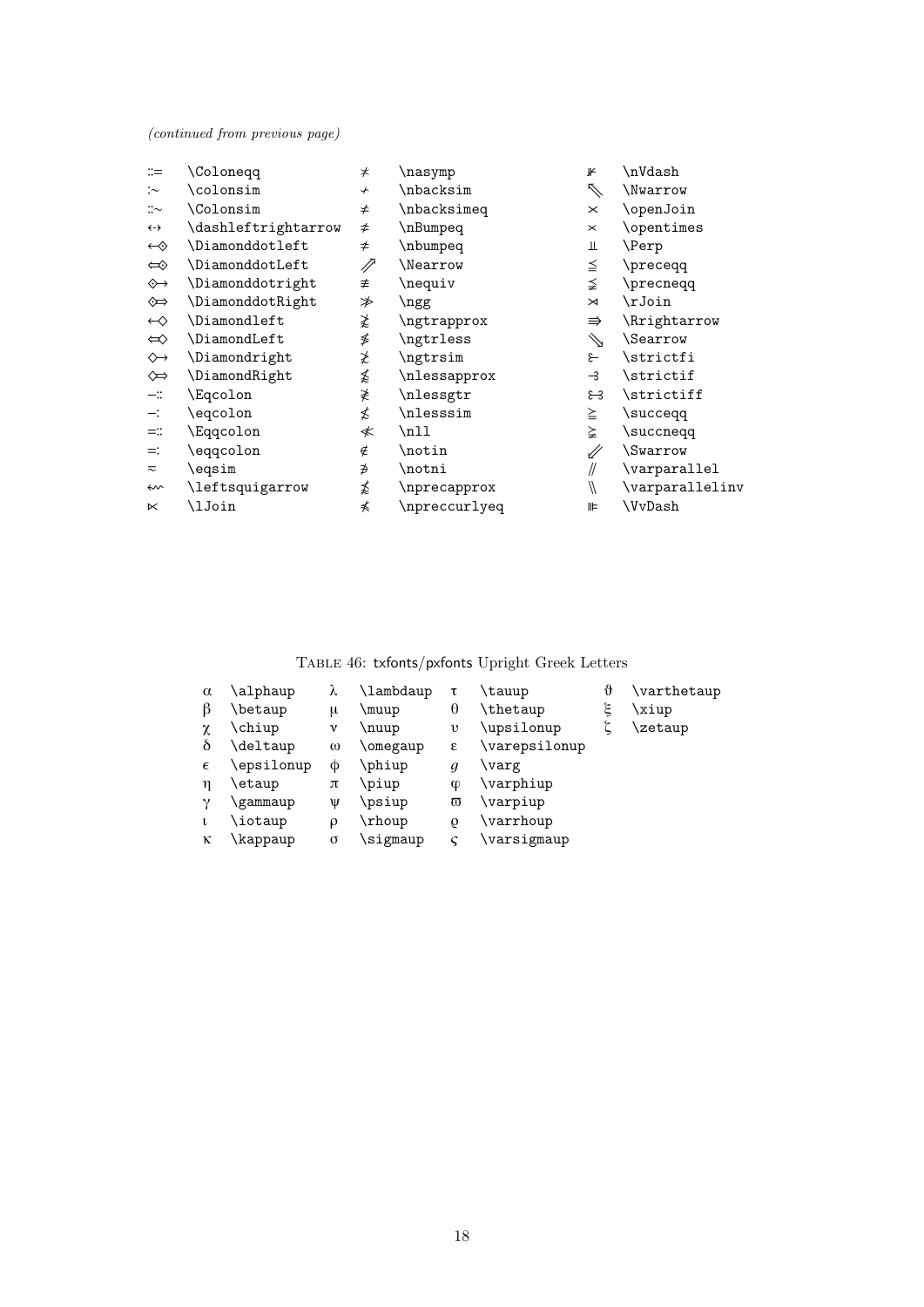

Table 47: Variable-sized txfonts/pxfonts Math Operators

Table 48: Miscellaneous txfonts/pxfonts Symbols

|                                                              |  | $\rightarrow$ \Diamondblack $\lambda$ \lambdaslash $\oplus$ \varclubsuit $\circ$ \varspadesuit |  |
|--------------------------------------------------------------|--|------------------------------------------------------------------------------------------------|--|
|                                                              |  | $\Diamond$ \Diamonddot & \mathcent $\Diamond$ \vardiamondsuit                                  |  |
| $\lambda$ \lambdabar f \mathsterling $\bullet$ \varheartsuit |  |                                                                                                |  |

Table 49: marvosym Math Symbols

| Ø | \MVZero<br>\MVOne                                    | 2. | \MVTwo<br><b>\MVThree</b> |   | 4<br>$\mathbf b$ | <b>\MVFour</b><br><b>\MVFive</b> | $\tau$ | 6 \MVSix<br><b>\MVSeven</b>   | 9 | \MVEight<br><b>\MVNine</b> |
|---|------------------------------------------------------|----|---------------------------|---|------------------|----------------------------------|--------|-------------------------------|---|----------------------------|
|   | $\triangleleft$ \Anglesign<br>$\hat{=}$ \Corresponds |    |                           | ٠ |                  | \Squaredot<br><i>Nectorarrow</i> |        | <i><u>Nectorarrowhigh</u></i> |   |                            |

Table 50: ar Aspect Ratio Symbol

 $\mathbb{R}$  \AR

Table 51: ulsy Contradiction and Other Symbols

 $\frac{1}{2}$  \blitza  $\frac{1}{2}$ \blitzb  $\int$  \blitzc  $\int$  \blitzd  $\int$  \blitze  $\oplus$  \odplus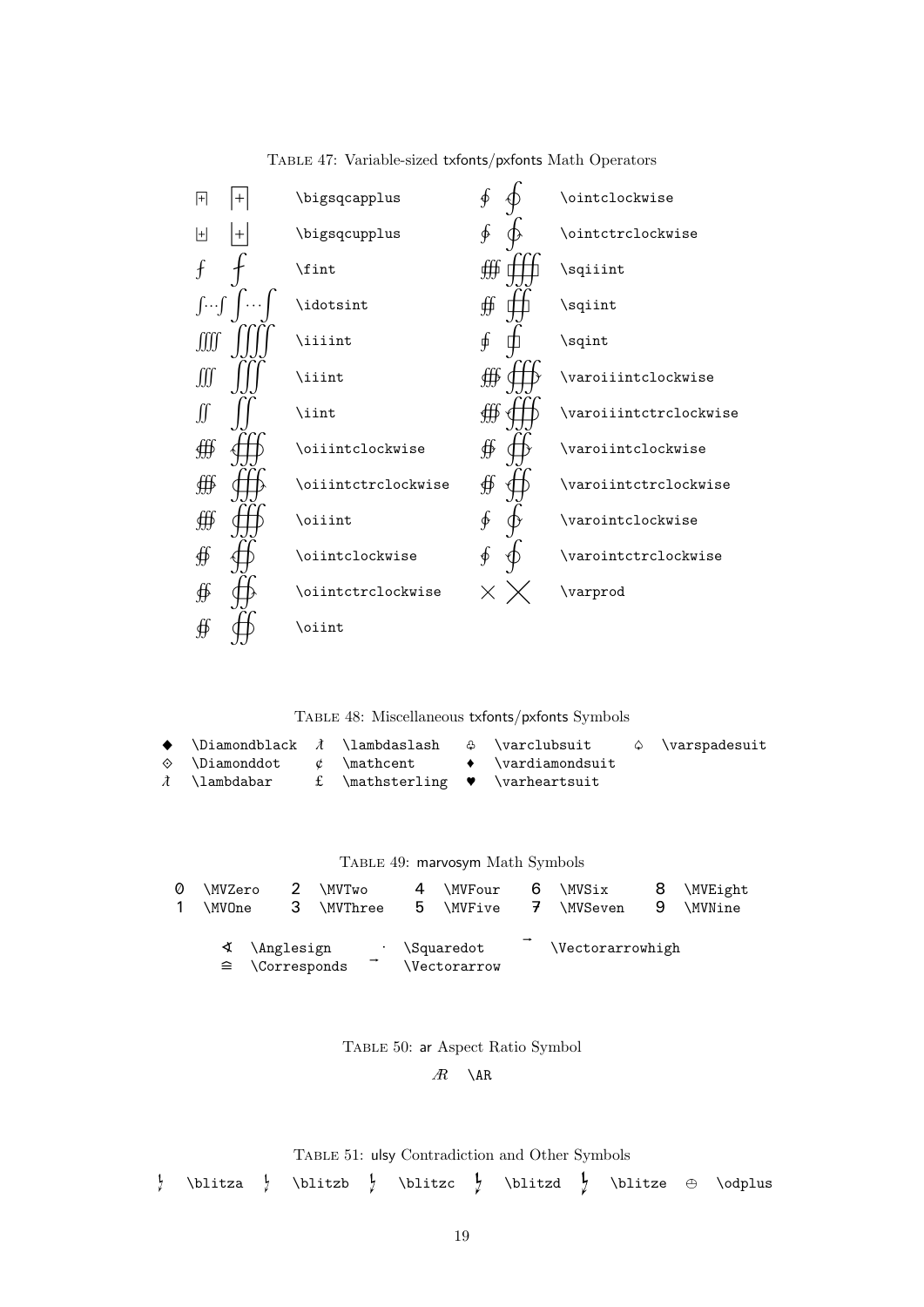|            |                                | Required package              |
|------------|--------------------------------|-------------------------------|
| ABCdef123  | \mathrm{ABCdef123}             | none                          |
| ABCdef123  | \mathit{ABCdef123}             | none                          |
| ABCdef123  | \mathnormal{ABCdef123}         | none                          |
| ABC        | \mathcal{ABC}                  | none                          |
| ABC.       | \mathscr{ABC}                  | mathrsfs                      |
| .ABC       | \mathcal{ABC}                  | euscript with option: mathcal |
|            | or $\mathcal{O}$ \mathscr{ABC} | euscript with option: mathcr  |
| ABCdef123  | \mathpzc{ABCdef123}            | none; manually defined*       |
| ABC        | \mathbb{ABC}                   | amsfonts or amssymb           |
| ABCdef123  | \mathbb{ABCdef123}             | bbold                         |
| ABCdef12   | \mathbbm{ABCdef12}             | bbm                           |
| ABCdef12   | \mathbbmss{ABCdef12}           | bbm                           |
| ABCdef12   | \mathbbmtt{ABCdef12}           | bbm                           |
| A B C 1    | \mathds{ABC1}                  | dsfont                        |
| AIBC1      | \mathds{ABC1}                  | dsfont with option: sans      |
| 21BCdef123 | \mathfrak{ABCdef123}           | eufrak                        |
| ABC def123 | \textfrak{ABCdef123}           | yfonts                        |
| UBC8ef123  | \textswab{ABCdef123}           | yfonts                        |

TABLE 52: Math Alphabets

<sup>∗</sup> Put "\DeclareMathAlphabet{\mathpzc}{OT1}{pzc}{m}{it}" in your document's preamble to make \mathpzc typeset its argument in Zapf Chancery.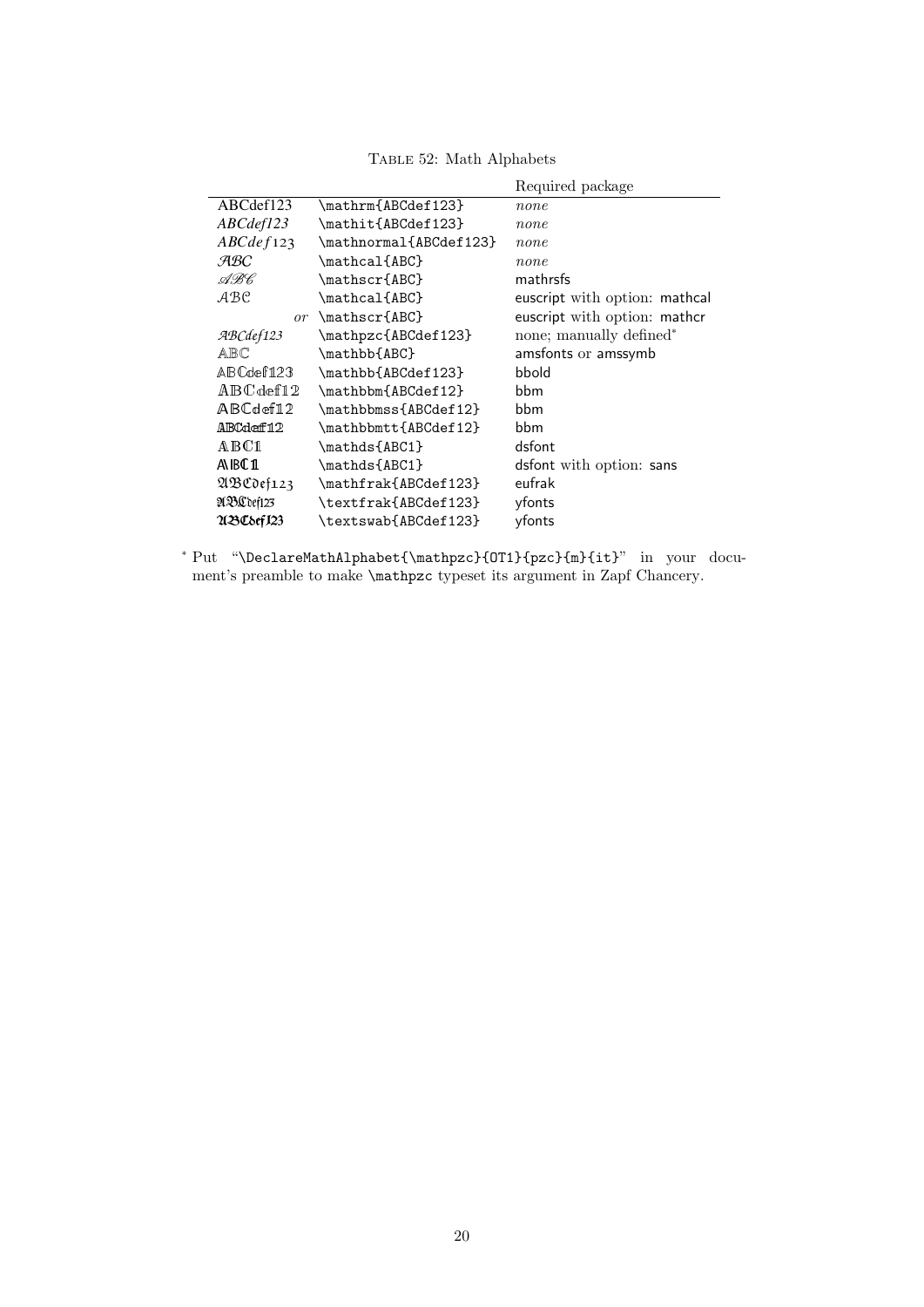# 3 Science and technology symbols

This section lists symbols that are employed in various branches of science and engineering (and, because we were extremely liberal in our classification, astrology, too).

Table 53: wasysym Electrical and Physical Symbols

 $\sim \ \ \text{A}\text{C} \quad \cong \ \ \text{VHF} \quad \sim \ \ \ \text{photon} \quad \cong \ \ \ \text{H}\text{F} \quad \text{M}\text{B}$ 

Table 54: wasysym Astronomical Symbols

|                                                    |  | $\Omega$ \ascnode <sup>2</sup> \jupiter $\bullet$ \newmoon $\varphi$ \venus |  |
|----------------------------------------------------|--|-----------------------------------------------------------------------------|--|
|                                                    |  | $\odot$ \astrosun $\odot$ \leftmoon $\odot$ \pluto $\uparrow$ \vernal       |  |
|                                                    |  | $\{\int \text{dessonode} \ } \mathbb{Z} \}$ \mars denoted by \rightmoon     |  |
| $\phi$ \earth $\circ$ \mercury $\phi$ \saturn      |  |                                                                             |  |
| $\circ$ \fullmoon $\circ$ \neptune $\circ$ \uranus |  |                                                                             |  |
|                                                    |  |                                                                             |  |

Table 55: wasysym APL Symbols

| $\mathbf{1}$ | <b>APLbox</b>      | НL | \APLinv                                   | $\star$ \APLstar   |
|--------------|--------------------|----|-------------------------------------------|--------------------|
| $\alpha$     | <b>\APLcomment</b> |    | $\Box$ \APLleftarrowbox                   | $\triangle$ \APLup |
| V            | \APLdown           |    | $\otimes$ \APLlog                         | \APLuparrowbox     |
| - IJJ        | \APLdownarrowbox   |    | <b>\APLminus</b>                          | $+$ \notbackslash  |
| $\Box$       | \APLinput          |    | $\Box$ \APLrightarrowbox $\div$ \notslash |                    |
|              |                    |    |                                           |                    |

Table 56: wasysym APL Modifiers

◦ \APLcirc{} ∼ \APLnot{} | \APLvert{}

Table 57: marvosym Engineering Symbols

| $=$                      | \Beam            |     | \Force                    | <b>\Octosteel</b> |          | \RoundedTTsteel          |
|--------------------------|------------------|-----|---------------------------|-------------------|----------|--------------------------|
| Å                        | \Bearing         |     | \Hexasteel                | \Rectpipe         |          | <i><b>Squarepipe</b></i> |
| O.                       | <b>\Circpipe</b> |     | $\mathcal{L}$ \Lefttorque | \Rectsteel        |          | Squaresteel              |
| $\bullet$                | \Circsteel       | ╫╫╫ | <b>\Lineload</b>          | \Righttorque      |          | \Tsteel                  |
| Ä.                       | \Fixedbearing    | Ä   | \Loosebearing             | \RoundedLsteel    | <b>I</b> | <b>\TTsteel</b>          |
| $\overline{\phantom{0}}$ | \Flatsteel       |     | <b>\Lsteel</b>            | \RoundedTsteel    |          |                          |

Table 58: marvosym Biological Symbols

| Q \Female         | $\infty$ \FemaleMale $\bullet$                                                        | <b>\MALE</b> | O \Neutral |
|-------------------|---------------------------------------------------------------------------------------|--------------|------------|
| $\bullet$ \FEMALE | $\sigma$ \Hermaphrodite $\sigma$ \Male                                                |              |            |
|                   | $\mathfrak{P}$ \FemaleFemale $\mathfrak{P}'$ \HERMAPHRODITE $\mathfrak{C}'$ \MaleMale |              |            |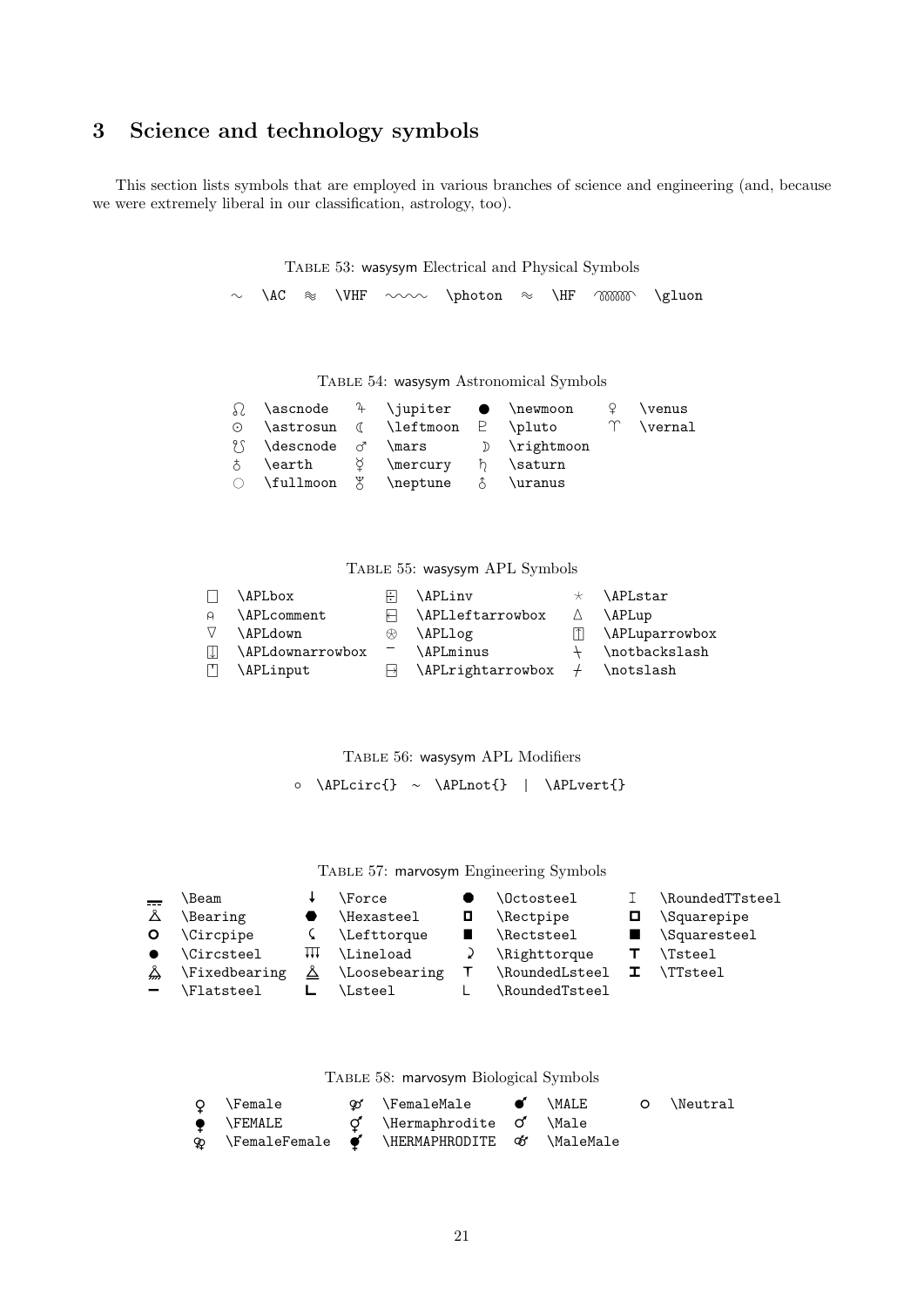Table 59: marvosym Astronomical Symbols

| $\forall$ \Mercury $\circ'$ \Mars $\quad$ \Uranus $\circ$ \Sun                         |  |  |  |
|----------------------------------------------------------------------------------------|--|--|--|
| $\mathcal{P}$ \Venus $\mathcal{A}$ \Jupiter $\mathcal{P}$ \Neptune $\mathcal{D}$ \Moon |  |  |  |
| δ \Earth 5 \Saturn ♀ \Pluto                                                            |  |  |  |

Table 60: marvosym Astrological Symbols

| $\Upsilon$ \Aries $\varpi$ \Cancer $\Omega$ \Libra |  |                                                                     | $\delta$ \Capricorn |
|----------------------------------------------------|--|---------------------------------------------------------------------|---------------------|
|                                                    |  | $\delta$ \Taurus Q \Leo $\mathfrak{m}$ \Scorpio $\aleph$ \Aquarius  |                     |
|                                                    |  | $\Box$ \Gemini $\mathbb{N}$ \Virgo $\angle$ \Sagittarius \t \Pisces |                     |

Note that  $\Aries \dots \Pisces can also be specified with \Zodiac{1} \dots$ \Zodiac{12} .

Table 61: marvosym Communication Symbols

|                                          |  | $\mathscr{D}$ \Email $\mathscr{D}$ \Faxmachine f \Lightning $\Omega$ \Pickup |                                                                    |  |
|------------------------------------------|--|------------------------------------------------------------------------------|--------------------------------------------------------------------|--|
| No \Emailct FAX \FAX $\boxtimes$ \Letter |  |                                                                              | $\overset{\circledcirc}{\parallel}$ \Mobilefone $\bullet$ \Telefon |  |

Table 62: marvosym Safety-Related Symbols

| $\circledast$ \Biohazard $\circledast$ \CEsign |  | $\langle \epsilon_{\rm x} \rangle$ | \Explosionsafe <sup>*</sup> \Radioactivity |                     |
|------------------------------------------------|--|------------------------------------|--------------------------------------------|---------------------|
| ⑭ \BSEfree                                     |  |                                    |                                            | $\bullet$ \Stopsign |

Table 63: marvosym Computer Hardware Symbols

| ↑ \ComputerMouse |                   | an \ParallelPort com \SerialInterface |
|------------------|-------------------|---------------------------------------|
| ■ \Keyboard      | <b>△ \Printer</b> | $\equiv$ \SerialPort                  |

Table 64: ifsym Pulse Diagram Symbols

| <b>\FallingEdge</b>           | I \LongPulseLow I \PulseLow |  | L \ShortPulseHigh              |
|-------------------------------|-----------------------------|--|--------------------------------|
| J \LongPulseHigh J \PulseHigh |                             |  | \RaisingEdge \[ \ShortPulseLow |

In addition, within \textifsym{. . .}, the following codes are valid:

 $\begin{array}{ccccccccccc} \texttt{1} & - & \texttt{m} & \texttt{h} & \texttt{1} & \texttt{d} & \left\langle \right. & < & \texttt{d} & \right\rangle & > \ \end{array}$  $\_$  L  $\_$  M H  $\_$  D  $\lt\lt\lt\gt\gt\gt$ 

This enables one to write "\textifsym{mm<DDD>mm}" to get " $\qquad \qquad$ " or "\textifsym{L|H|L|H|L}" to get "\_\_\_\_\_".

Finally, \textifsym supports the display of segmented digits, as would appear on an LCD: "\textifsym{-123.456}" produces "-  $23.456$ ". "\textifsym{b}" outputs a blank with the same width as an  $\mathscr{B}$ ".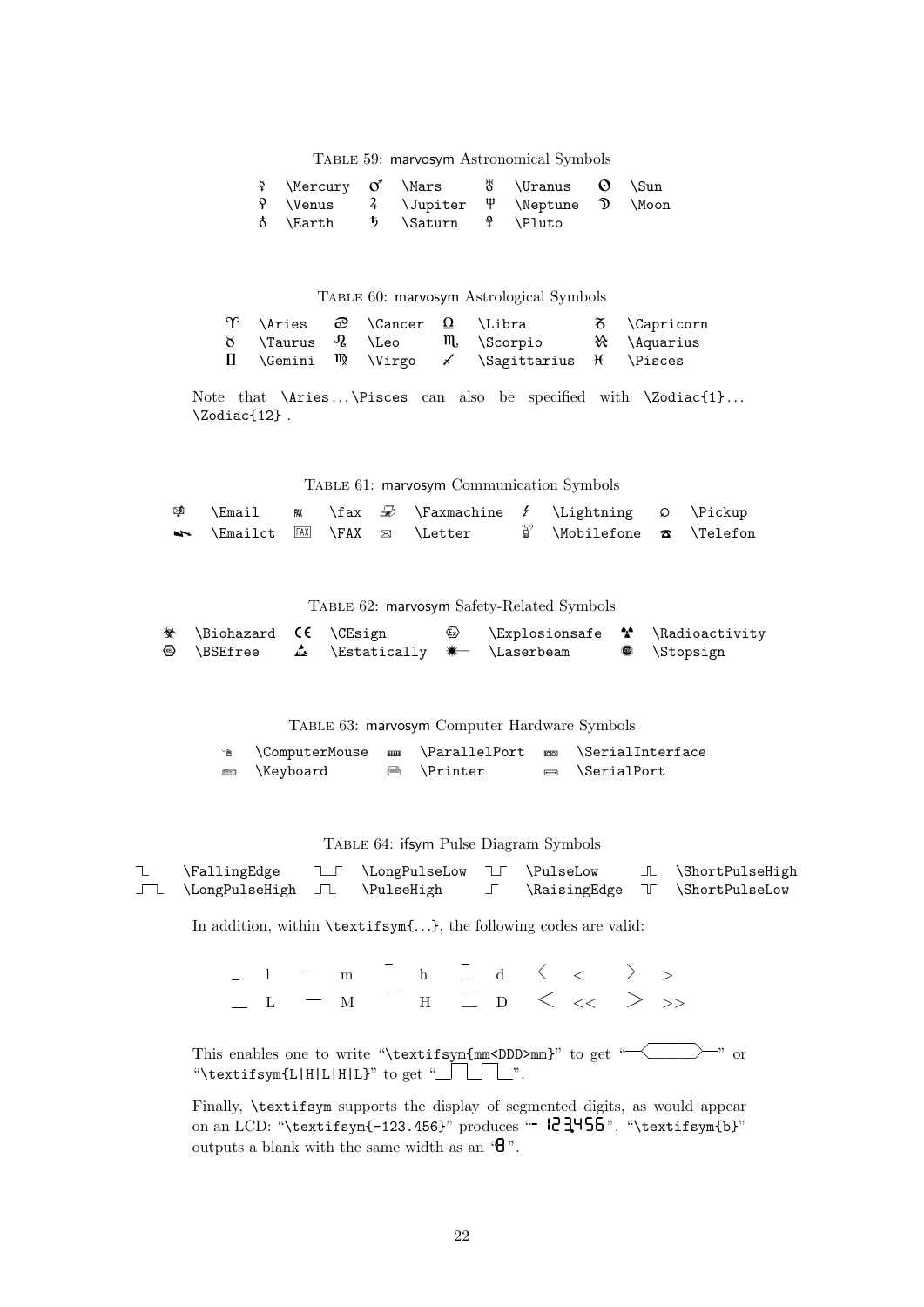# 4 Other symbols

The following are all the symbols that didn't fit neatly or unambiguously into any of the previous sections. (Do weather symbols belong under "Science and technology"? Should dice be considered "mathematics"? Are checkboxes and smiley faces possibly body-text symbols?) While some of the tables contain clearly related groups of symbols (e.g., musical notes), others represent motley assortments of whatever the font designer felt like drawing.

Table 65: wasysym General Symbols

| U           | \agem0       | $_{\tiny \odot}$ | \clock           |      | <b>LEFTarrow</b> | ☺ | \smiley        |
|-------------|--------------|------------------|------------------|------|------------------|---|----------------|
| ♦           | \ataribox    |                  | \currency        |      | \lightning       | ☆ | \sun           |
| $\clubsuit$ | \bell        | Ø                | \diameter        | ♂    | \male            |   | \UParrow       |
| $\bullet$   | \blacksmilev |                  | <b>DOWNarrow</b> | $\%$ | \permil          | ∢ | \varangle      |
| $\bowtie$   | \Bowtie      | Q                | \female          | ☎    | \phone           | ¤ | \wasylozenge   |
|             | \brokenvert  | ☺                | \frownie         | ⊰    | \pointer         |   | \wasytherefore |
| Ċ           | <b>cent</b>  | Ø                | \invdiameter     | の    | \recorder        |   |                |
|             | \checked     | ÷                | kreuz\           |      | RIGHTarrow       |   |                |

TABLE 66: wasysym Polygons and Stars

| $\varnothing$ \CheckedBox $\varnothing$ \davidsstar $\bigcap$ \octagon |                                      |  | $\;\;\times\;\;\;\forall$ varhexstar |
|------------------------------------------------------------------------|--------------------------------------|--|--------------------------------------|
| □ \Square                                                              | $\circ$ \hexagon $\circ$ \pentagon   |  |                                      |
| ⊠ ∖XBox                                                                | $\star$ \hexstar $\circ$ \varhexagon |  |                                      |

Table 67: wasysym Musical Notes

\eighthnote \halfnote \twonotes \fullnote ♩ \quarternote

#### Table 68: wasysym Circles

|  | $\bullet$ \CIRCLE $\bullet$ \LEFTcircle $\bullet$ \RIGHTcircle $\circ$ \rightturn |  |  |
|--|-----------------------------------------------------------------------------------|--|--|
|  | ◯ \Circle ( \Leftcircle () \Rightcircle                                           |  |  |
|  | ( \LEFTCIRCLE ) \RIGHTCIRCLE ( ) \leftturn                                        |  |  |

Table 69: pifont Commands for Accessing Zapf Dingbats

|                                             | $\prec$ \ding{33} $\diamond$ \ding{71} | $\bigcirc$ \ding{109} $\circledast$      | $\dim_{181} \rightarrow \dim_{219}$                                                                |  |
|---------------------------------------------|----------------------------------------|------------------------------------------|----------------------------------------------------------------------------------------------------|--|
| $\approx$ \ding{34} $\star$ \ding{72}       |                                        | $\blacksquare$ \ding{110} $\blacksquare$ | $\dim(f182) \rightarrow \dim(f220)$                                                                |  |
| $\rightarrow$ \ding{35} $\hat{x}$ \ding{73} |                                        |                                          |                                                                                                    |  |
| $\approx$ \ding{36} $\bullet$ \ding{74}     |                                        |                                          | $\Box$ \ding{112}<br>$\Diamond$ \ding{184} $\rightarrow$ \ding{222}                                |  |
| $\bullet$ \ding{37} $\star$ \ding{75}       |                                        |                                          | $\Box$ \ding{113} $\Theta$ \ding{185} $\Rightarrow$ \ding{223}                                     |  |
|                                             |                                        |                                          | $\mathscr{C}$ \ding{38} * \ding{76} $\Box$ \ding{114} $\Theta$ \ding{186} $\Rightarrow$ \ding{224} |  |

(continued on next page)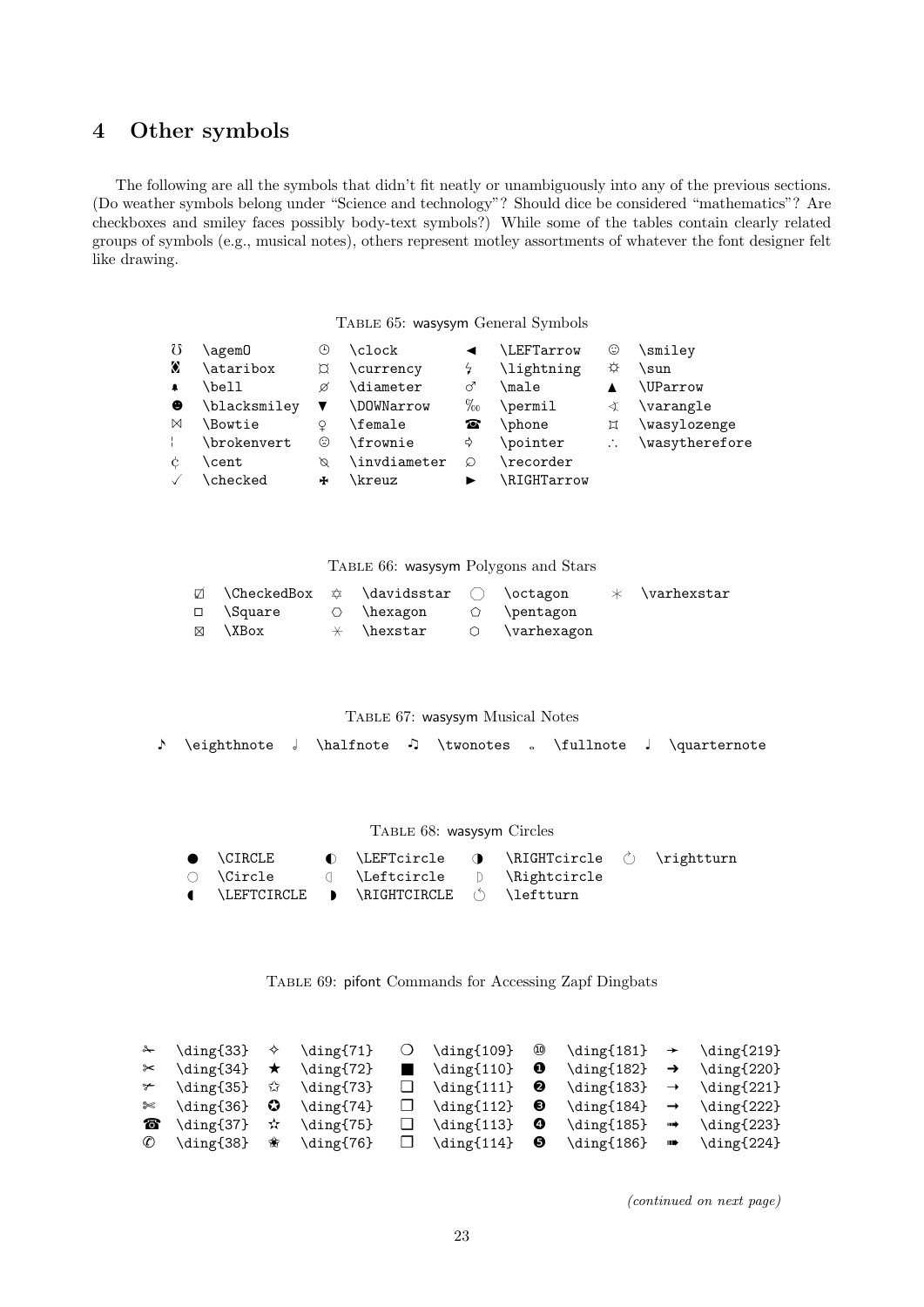(continued from previous page)

| ತ             | \ding{39}            | ☆         | \ding{77}                    | ▲                         | \ding{115}                   | ⊕                     | \ding{187}                                | $\Rightarrow$           | \ding{225}                                |
|---------------|----------------------|-----------|------------------------------|---------------------------|------------------------------|-----------------------|-------------------------------------------|-------------------------|-------------------------------------------|
| ÷             | \ding{40}            | ★         | \ding{78}                    | ▼                         | $\dim_{[116]}$               | ❼                     | \ding{188}                                | ➤                       | $\langle$ ding{226}                       |
| $\boxtimes$   | \ding{41}            | ★         | \ding{79}                    | ٠                         | $\langle \text{diag}\{117\}$ | $\odot$               | $\dim_{5}189$                             | ➤                       | \ding{227}                                |
| శ్            | $\langle 42 \rangle$ | ☆         | \ding{80}                    | ❖                         | $\langle$ ding{118}          | $\boldsymbol{\Theta}$ | \ding{190}                                | ➤                       | \ding{228}                                |
| Œ             | \ding{43}            | $\star$   | \ding{81}                    |                           | \ding{119}                   | $\mathbf 0$           | \ding{191}                                | $\rightarrow$           | \ding{229}                                |
| y             | \ding{44}            | *         | \ding{82}                    |                           | $\langle \text{diag}\{120\}$ | $\circled{1}$         | \ding{192}                                | $\rightarrow$           | \ding{230}                                |
| ൂ             | \ding{45}            | ⋇         | \ding{83}                    |                           | $\dim_{[121]}$               | $^{\circledR}$        | $\langle \text{diag}\$                    | ⋫                       | \ding{231}                                |
| ♦             | \ding{46}            | $\ast$    | \ding{84}                    | н                         | \ding{122}                   | $^\circledR$          | $\langle$ ding{194}                       | ➡                       | $\langle$ ding{232}                       |
| $\Rightarrow$ | \ding{47}            | 愁         | \ding{85}                    | $\bullet$                 | \ding{123}                   | $\circled{4}$         | \ding{195}                                | $\Rightarrow$           | \ding{233}                                |
| $\mathscr{N}$ | $\langle$ ding{48}   | $\ast$    | \ding{86}                    | ,                         | $\langle$ ding{124}          | $\circledS$           | $\langle \text{diag}\left\{ 196 \right\}$ | ⊏्रे                    | \ding{234}                                |
| ₫             | \ding{49}            | ☀         | \ding{87}                    | 66                        | \ding{125}                   | $\circledast$         | \ding{197}                                | ⇨                       | \ding{235}                                |
| Î             | \ding{50}            | ☀         | \ding{88}                    | 99                        | $\langle$ ding{126}          | $\circledD$           | $\langle \text{diag}\$                    | ↔                       | \ding{236}                                |
| $\checkmark$  | \ding{51}            | ☀         | \ding{89}                    | ₫                         | $\dim_{[161]}$               | $^\circledR$          | $\langle \text{diag}\$                    | ⇨                       | $\langle \text{diag}\left\{ 237 \right\}$ |
| V             | \ding{52}            | ☀         | \ding{90}                    | ŗ                         | \ding{162}                   | $^\circledR$          | \ding{200}                                | ⇨                       | \ding{238}                                |
| X             | \ding{53}            | ⊁         | \ding{91}                    | ¥                         | \ding{163}                   | $^{\circledR}$        | \ding{201}                                | $\Rightarrow$           | \ding{239}                                |
| X             | \ding{54}            | ∗         | \ding{92}                    | ❤                         | $\langle \text{ding}\{164\}$ | $\bf{0}$              | \ding{202}                                | $\Rightarrow$           | $\langle$ ding{241}                       |
| X             | \ding{55}            | ∗         | \ding{93}                    | ⊁                         | \ding{165}                   | $\boldsymbol{\Theta}$ | \ding{203}                                | $\circ$                 | $\langle \text{diag}\{242\}$              |
| ×             | \ding{56}            | 發         | \ding{94}                    | $\circledS$               | \ding{166}                   | $\odot$               | $\langle \text{diag}\{204\}$              | $\mathbb{D} \mathbb{D}$ | \ding{243}                                |
| ╬             | \ding{57}            | 쬺         | \ding{95}                    | S.                        | \ding{167}                   | $\boldsymbol{\Theta}$ | \ding{205}                                | ₹                       | $\langle$ ding{244}                       |
| ٠             | \ding{58}            | 器         | \ding{96}                    | ♣                         | $\langle$ ding{168}          | $\boldsymbol{\Theta}$ | \ding{206}                                | ∍                       | $\langle$ ding ${245}$                    |
| ÷             | \ding{59}            | ₩         | \ding{97}                    | ٠                         | $\langle$ ding{169}          | ❺                     | \ding{207}                                | 4 <sup>r</sup>          | $\langle$ ding ${246}$                    |
| Ŷ.            | \ding{60}            | ₩         | \ding{98}                    | ♥                         | $\langle \text{diag}\$       | $\bullet$             | \ding{208}                                | ◆                       | $\langle \text{diag}\{247\}$              |
| t             | \ding{61}            | 家         | \ding{99}                    | ♠                         | $\langle \text{diag}\{171\}$ | $\odot$               | \ding{209}                                | $\rightarrow$           | \ding{248}                                |
| Ŷ             | \ding{62}            | 灘         | \ding{100}                   | $\textcircled{\small{1}}$ | $\langle$ ding{172}          | $\boldsymbol{\Theta}$ | \ding{210}                                | ✔                       | \ding{249}                                |
| Ť             | \ding{63}            | 漱         | $\langle \text{diag}\{101\}$ | $^{\circledR}$            | \ding{173}                   | $\bf \Phi$            | $\langle$ ding{211}                       | $\rightarrow$           | \ding{250}                                |
| Æ             | \ding{64}            | 骤         | $\langle \text{diag}\{102\}$ | $\circledS$               | \ding{174}                   | →                     | \ding{212}                                | →                       | \ding{251}                                |
| ✿             | \ding{65}            | ☀         | \ding{103}                   |                           | \ding{175}                   | $\rightarrow$         | \ding{213}                                | $\blacksquare$          | \ding{252}                                |
| -∤∘           | \ding{66}            | ☀         | $\langle \text{diag}\{104\}$ | $\circledS$               | $\langle \text{diag}\{176\}$ | $\leftrightarrow$     | $\langle \text{diag}\{214\}$              | $\blacksquare$          | \ding{253}                                |
| ℁             | \ding{67}            | ∗         | \ding{105}                   | $^{\circledR}$            | \ding{177}                   | ⇕                     | \ding{215}                                | ⋗                       | \ding{254}                                |
| $3\!\!3$      | \ding{68}            | *         | \ding{106}                   | $^\copyright$             | \ding{178}                   | ▲                     | \ding{216}                                |                         |                                           |
| $\frac{1}{2}$ | \ding{69}            | ₩         | \ding{107}                   | $^{\circledR}$            | \ding{179}                   | $\rightarrow$         | \ding{217}                                |                         |                                           |
| ♦             | \ding{70}            | $\bullet$ | \ding{108}                   | $\circledS$               | \ding{180}                   | $\pmb{\pi}$           | \ding{218}                                |                         |                                           |

Table 70: marvosym Information Symbols

| ॐ ∖Bicycle                                                   | $\rtimes$ \Cutleft | <u>m</u> ∖Industry                                            | $\mathbb{R}$ \Pointinghand |
|--------------------------------------------------------------|--------------------|---------------------------------------------------------------|----------------------------|
| $\triangledown$ \Checkedbox -- \Cutline                      |                    | $\ln$ \Info                                                   | $\times$ \Rightscissors    |
| $\odot$ \Clocklogo $\approx$ \Cutright -- \Kutline           |                    |                                                               | & \Wheelchair              |
| $\bullet$ \Coffeecup $\circ$ \Football $\bullet$ \Ladiesroom |                    |                                                               | $\triangle$ \Writinghand   |
|                                                              |                    | $\boxtimes$ $\blacksquare$ \Gentsroom $\approx$ \Leftscissors |                            |

Table 71: marvosym Navigation Symbols

| ▶ \Forward 	 ▼ \MoveDown K< \RewindToIndex A \ToTop                                                |  |  |  |
|----------------------------------------------------------------------------------------------------|--|--|--|
| $\blacktriangleright$ \ForwardToEnd $\blacktriangle$ \MoveUp $\blacktriangleright$ \RewindToStart  |  |  |  |
| $\blacktriangleright$ \ForwardToIndex $\blacktriangleleft$ \Rewind $\blacktriangleright$ \ToBottom |  |  |  |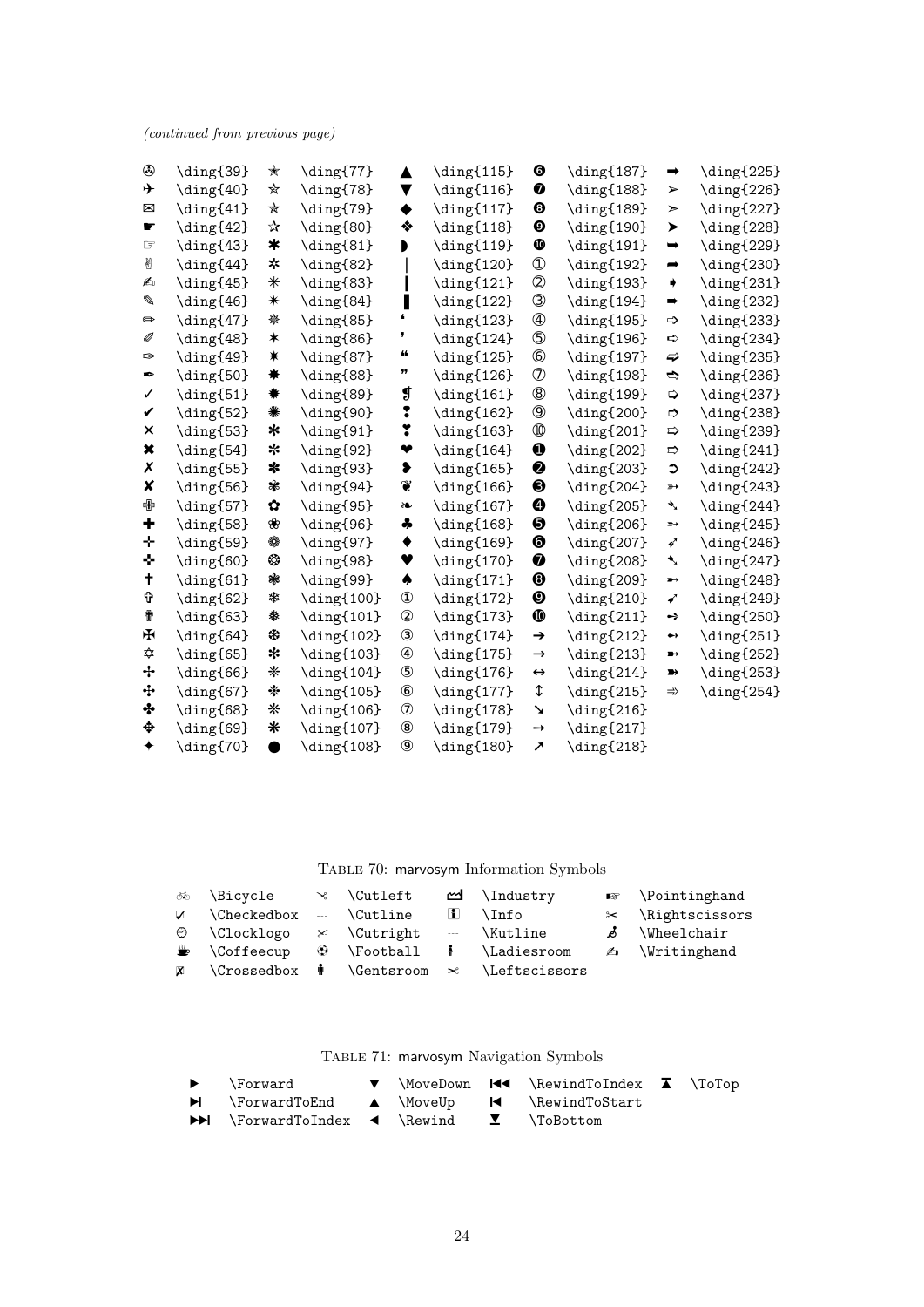| $\sqrt{40}$    | \AtForty           | ఆ           | \Handwash           | ঞ        | \ShortNinetyFive |
|----------------|--------------------|-------------|---------------------|----------|------------------|
| $\mathbb{F}$   | \AtNinetyFive      | क़          | \IroningI           | $\omega$ | \ShortSixty      |
| 60             | \AtSixty           | 盃           | \IroningII          | ⊠        | \ShortThirty     |
| Λ              | <b>\Bleech</b>     | 盃           | \IroningIII         | ⊡⊒       | \SpecialForty    |
| ⊛              | <b>\CleaningA</b>  | Ж           | <b>\NoBleech</b>    |          | <b>\Tumbler</b>  |
| ®              | <b>\CleaningF</b>  | Ø           | \NoChemicalCleaning | ◘        | \WashCotton      |
| $^{\circledR}$ | <b>\CleaningFF</b> | a           | \NoIroning          | ⊡        | \WashSynthetics  |
| ®              | <b>\CleaningP</b>  | ⊠           | \NoTumbler          | ⊡        | \WashWool        |
| ℗              | <b>\CleaningPP</b> | $\sqrt{20}$ | \ShortFifty         |          |                  |
| ⊠              | <b>\Dontwash</b>   | $\sqrt{40}$ | \ShortForty         |          |                  |

#### Table 72: marvosym Laundry Symbols

Table 73: Other marvosym Symbols

|               | \Ankh             |           | <b>\Cross</b>  |          | <b>\Heart</b>              | ⊙         | \Smiley     |
|---------------|-------------------|-----------|----------------|----------|----------------------------|-----------|-------------|
| $\rightarrow$ | \Bat              | 턟         | \FHB0logo      | 9        | \MartinVogel               | $\bullet$ | \Womanface  |
| 髹             | \Bouquet          | 88        | \FHBOLOGO      | ۳        | <b>\Mundus</b>             |           | $\Y$ inyang |
| ٠             | <b>\Celtcross</b> | ⊜         | <b>\Frowny</b> | $\omega$ | \MVAt                      |           |             |
| <b>A</b>      | \CircledA         | <u>SU</u> | \FullFHBO      |          | $\rightarrow$ \Rightarrow* |           |             |

<sup>∗</sup> Standard L<sup>AT</sup>EX 2<sub>ε</sub> defines \Rightarrow to display "⇒", while marvosym redefines it to display  $\stackrel{a}{\rightarrow}$ " (or ":" in math mode). This conflict can be problematic for math symbols defined in terms of \Rightarrow, such as \Longleftrightarrow, which ends up looking like " $\Leftarrow$ :".

Table 74: manfnt Dangerous Bend Symbols

 $\Diamond$  \dbend  $\Diamond$  \lhdbend  $\Diamond$  \reversedvideodbend

Note that these symbols descend far beneath the baseline. manfnt also defines nondescending versions, which it calls, correspondingly, \textdbend, \textlhdbend, and \textreversedvideodbend.

Table 75: Other manfnt Symbols

|                                               | \manboldkidney                 | O  | \manpenkidney            |
|-----------------------------------------------|--------------------------------|----|--------------------------|
| ⊚                                             | \manconcentriccircles          | ගි | \manquadrifolium         |
| ◈                                             | $\verb \manconcentricdiamond $ |    | \manquartercircle        |
| ◇                                             | <b>\mancone</b>                | ♧  | \manrotatedquadrifolium  |
| œ                                             | \mancube                       |    | \manrotatedquartercircle |
| $\Lambda$ <sup><math>\rightarrow</math></sup> | <i><b>Imanerrarrow</b></i>     | ☆  | \manstar                 |
| N                                             | \manfilledquartercircle        |    | \mantiltpennib           |
|                                               | \manhpennib                    |    | \mantriangledown         |
| ወ                                             | \manimpossiblecube             |    | \mantriangleright        |
| ⌒                                             | \mankidney                     |    | \mantriangleup           |
| $\bigcirc$                                    | \manlhpenkidney                |    | \manvpennib              |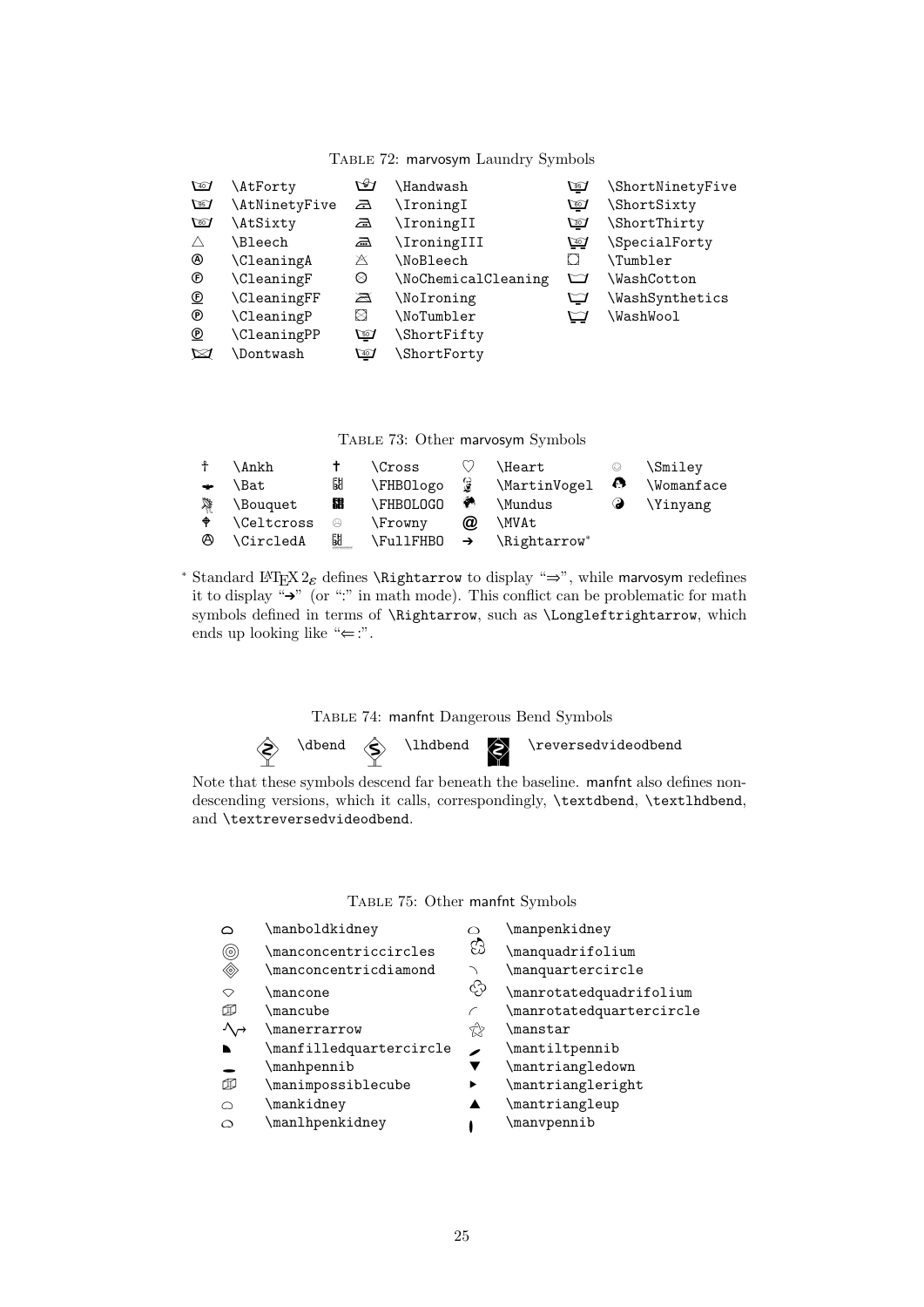#### TABLE 76: bbding Scissors

| $\gg$ | \ScissorHollowLeft                                              | $\prec$ \ScissorLeftBrokenTop |
|-------|-----------------------------------------------------------------|-------------------------------|
|       | & \ScissorHollowRight                                           | $\approx$ \ScissorRight       |
|       | $\mathcal{S}_{\text{CissorLeft}}$                               | → \ScissorRightBrokenBottom   |
|       | $\prec$ \ScissorLeftBrokenBottom $\succ$ \ScissorRightBrokenTop |                               |
|       |                                                                 |                               |

TABLE 77: bbding Hands

| $\bullet$ \HandCuffLeft    |              | $\blacksquare$ \HandCuffRightUp $\blacksquare$ \HandPencilLeft |   |                         |
|----------------------------|--------------|----------------------------------------------------------------|---|-------------------------|
| $\bigwedge$ HandCuffLeftUp |              | <b>\HandLeft</b>                                               |   | $\mathbb{F}$ \HandRight |
| $\bullet$ \HandCuffRight   | $\mathbb{Z}$ | \HandLeftUp                                                    | ৈ | \HandRightUp            |

TABLE 78: bbding Pencils and Nibs

| $\circ$ \NibLeft              |   | $\circledcirc$ \PencilLeft |     | S \PencilRightDown |
|-------------------------------|---|----------------------------|-----|--------------------|
| $\circ \rightarrow$ \NibRight | Ø | \PencilLeftDown            | – P | \PencilRightUp     |
| $\lozenge$ \NibSolidLeft      |   | $\otimes$ \PencilLeftUp    |     |                    |
|                               |   |                            |     |                    |

Table 79: bbding Crosses, Plusses, and Xs

|    | <b>\Cross</b>        | 非 | \Cross0utline       | \XSolid      |
|----|----------------------|---|---------------------|--------------|
| 非  | \CrossBoldOutline    |   | <b>\Plus</b>        | \XSolidBold  |
| ⊕  | \CrossClowerTips     | Ŷ | \PlusCenterOpen     | \XSolidBrush |
| HЧ | <b>\CrossMaltese</b> | ╋ | \Plus0utline        |              |
| 4  | \CrossOpenShadow     | T | \PlusThinCenterOpen |              |

#### Table 80: bbding Stars, Flowers, Snowflakes, and Similar Shapes

- 
- \* \Asterisk P \FiveFlowerPetal 2 \JackStar
	-
- \* \AsteriskCenterOpen  $\mathcal{L}$  \FiveStarCenterOpen  $\mathcal{L}$  \SixFlowerAlternate
- \*\* \AsteriskRoundedEnds \* \FiveStarConvex \* \SixFlowerAltPetal<br>\* \AsteriskThin \* \RiveStarLines \* \SixFlowerOpenCent
- 
- 
- 
- 
- 
- S \EightFlowerPetal  $\mathbb{X}$  \FiveStarOutlineHeavy  $\mathbb{X}$  \SixteenStarLight<br> $\mathbb{X}$  \FightFlowerPetalRemoved  $\mathbb{X}$  \FiveStarShadow  $\mathbb{X}$  \Snowflake
- $\left\{\begin{array}{ccc} & \mathcal{N} \\ \end{array}\right\}$  \FiveStarShadow  $\qquad$  \Snowflake
- 
- 
- 
- E \EightStarTaper 5 \FourStar \ \SparkleBold
- 
- $\text{*}$  \AsteriskBold  $\text{*}$  \FiveStar  $\text{*}$  \JackStarBold
	-
	-
	- -
		-
		-
	-
- $\mathcal{X}$  \EightAsterisk  $\mathcal{X}$  \FiveStarOutline  $\mathcal{X}$  \SixStar<br>  $\mathcal{X}$  \EightElowerPetal  $\mathcal{X}$  \EiveStarOutlineHeavy  $\mathcal{X}$  \Sixteen
	-
	-
	-
	- $\left\{\n \begin{array}{ccc}\n \text{EightStarConvex} & \text{FourClowerSolid}\n \end{array}\n \right\}$ 
		- -
- 
- 
- 
- 
- 
- 
- 
- 
- 
- 
- 
- $\ast$  \EightStar  $\ast$  \FourAsterisk  $\ast$  \SnowflakeChevron
- **★** \EightStarBold  $\mathcal{X}$  \FourClowerOpen  $\mathcal{X}$  \SnowflakeChevronBold<br>※ \FightStarConvex **→** \FourClowerSolid > \Sparkle
	-
	-
	- $\N$ FiveFlowerOpen  $\Diamond$  \FourStarOpen  $\ast$  \TwelweStar
- -
	-
- C \AsteriskThin 7 \FiveStarLines M \SixFlowerOpenCenter
- $\frac{1}{\infty}$  \AsteriskThinCenterOpen  $\frac{1}{\infty}$  \FiveStarOpen  $\frac{1}{\infty}$  \SixFlowerPetalDotted  $\frac{1}{\infty}$
- $\not\Rightarrow$  \DavidStar  $\bullet$  \FiveStarOpenCircled  $\star$  \SixFlowerPetalRemoved \Depricted \Results \Depricted \Results \Results \Results \Results \Results \Results \Results \Results \Results \Results \Results \Results \Results \
	- $\Delta$  \DavidStarSolid  $\star$  \FiveStarOpenDotted  $\%$  \SixFlowerRemovedOpenPetal
		-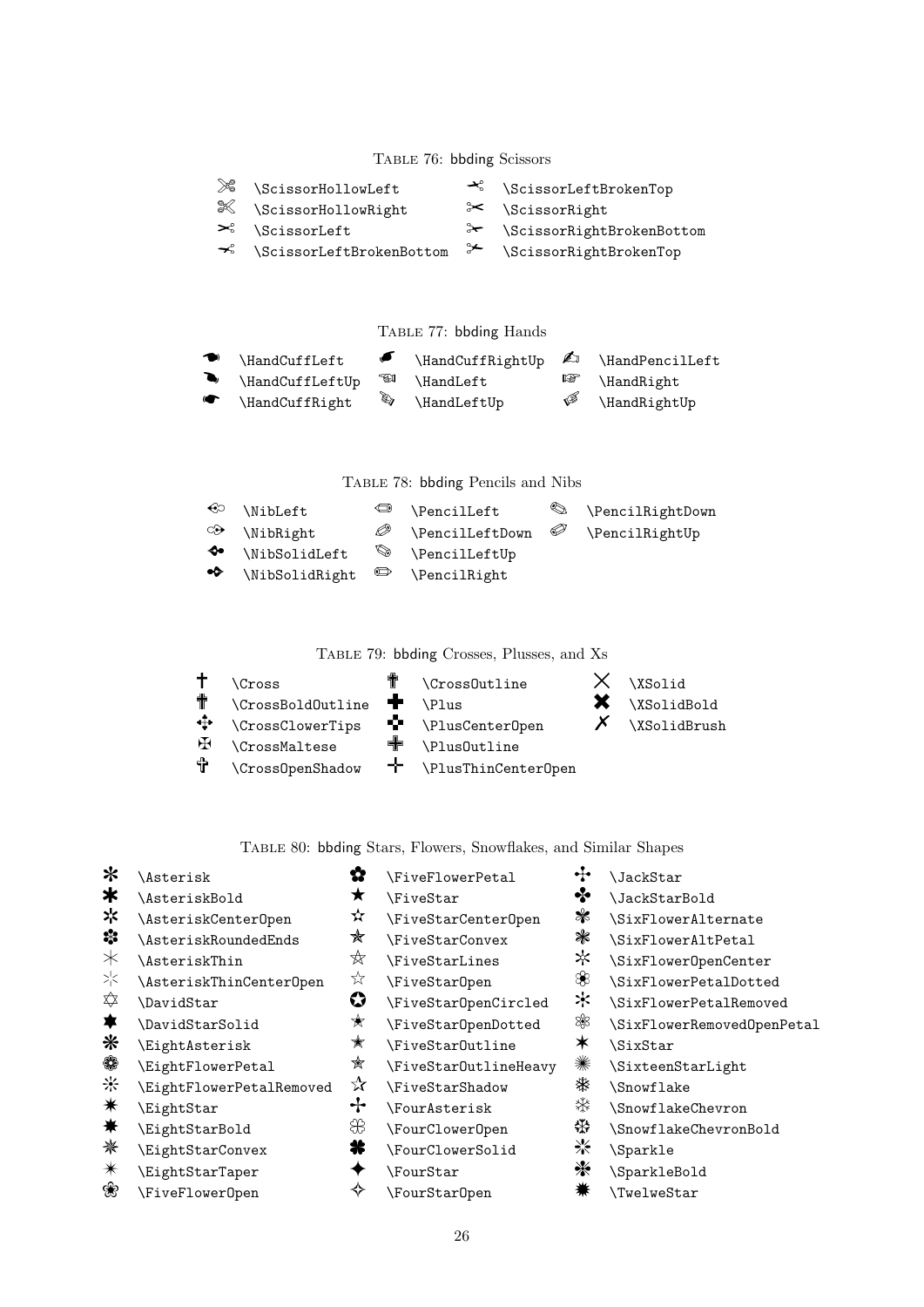Table 81: bbding Geometric Shapes

- 
- 
- 
- 
- $\bigcirc$  \EllipseShadow  $\bigcirc$  \Square  $\bigcirc$  \TriangleDown
- 
- 
- 
- $\bigcirc$  \CircleShadow  $\bullet$  \OrnamentDiamondSolid  $\Box$  \SquareShadowBottomRight
	-
	-
- $\circ$  \Ellipse  $\qquad$  \RectangleThin  $\qquad$  \SquareSolid
	-
	- \EllipseSolid  $\bigcup$  \SquareCastShadowBottomRight  $\bigcap$  \TriangleUp
- $\blacksquare$  \HalfCircleLeft  $\blacksquare$  \SquareCastShadowTopLeft<br>  $\blacksquare$  \SquareCastShadowTopRight

\HalfCircleRight  $\Box$  \SquareCastShadowTopRight

- 
- \CircleSolid | \Rectangle | | \SquareShadowTopLeft<br>◆ \DiamondSolid | \RectangleBold | \SquareShadowTopRight
	- \DiamondSolid \RectangleBold \SquareShadowTopRight
		-
		-
		-

Table 82: Other bbding Symbols

| ⊪⊯ | \ArrowBoldDownRight<br>\ArrowBoldRightCircled<br>\ArrowBoldRightShort<br>\ArrowBoldRightStrobe | V<br>$\boxtimes$<br>₩ | $\text{Checkmark}$<br>\CheckmarkBold<br><b>Envelope</b><br><b>\Peace</b> | ⊁<br>◎<br>$\omega$ | \PhoneHandset<br><b>\Plane</b><br>\SunshineOpenCircled<br>\Tape |
|----|------------------------------------------------------------------------------------------------|-----------------------|--------------------------------------------------------------------------|--------------------|-----------------------------------------------------------------|
|    | \ArrowBoldUpRight                                                                              |                       | \Phone                                                                   |                    |                                                                 |

Table 83: ifsym Weather Symbols

|           | \Blitz                                 | īπ                  | \FilledWeakRainCloud /// |       | <b>\Rain</b>       | ▦                      | <b>\ThinFog</b>  |
|-----------|----------------------------------------|---------------------|--------------------------|-------|--------------------|------------------------|------------------|
| $\infty$  | \Cloud                                 | ▦                   | \Fog                     | प्रेज | \RainCloud         | e di Papa<br>Septembre | <b>\WeakRain</b> |
| $\bullet$ | \FilledCloud                           | <b>1000 By Live</b> | \Graupel                 | 藥     | <i><b>Snow</b></i> | $\approx$              | \WeakRainCloud   |
|           | <b>M</b> \FilledRainCloud ::           |                     | \Hagel                   | چي    | \SnowCloud         |                        |                  |
| $\bullet$ | <b>\FilledSnowCloud</b> <del>↓</del>   |                     | \HalfSun                 |       | \Sun               |                        |                  |
| $\bullet$ | $\lvert$ FilledSunCloud $\blacksquare$ |                     | \NoSun                   | ∢≴    | \SunCloud          |                        |                  |

In addition, \Thermo{0}...\Thermo{6} produce thermometers that are between  $0/6$  and 6/6 full of mercury:  $\blacksquare$   $\blacksquare$   $\blacksquare$   $\blacksquare$ 

Similarly,  $\wedge$  ind{ $\wedge$ suni}{ $\wedge$ anglei}{ $\wedge$ strength} will draw wind symbols with a given amount of sun  $(0-4)$ , a given angle (in degrees), and a given strength in  $km/h$   $(0-$ 100). For example,  $\wind{0}{0}{0}$  produces " $\circ$ <sup>1</sup>",  $\wind{2}{0}{0}$  produces " $\circ$  $\vert$  ", and \wind{4}{0}{100} produces " $\vert$ ".

Table 84: ifsym Alpine Symbols

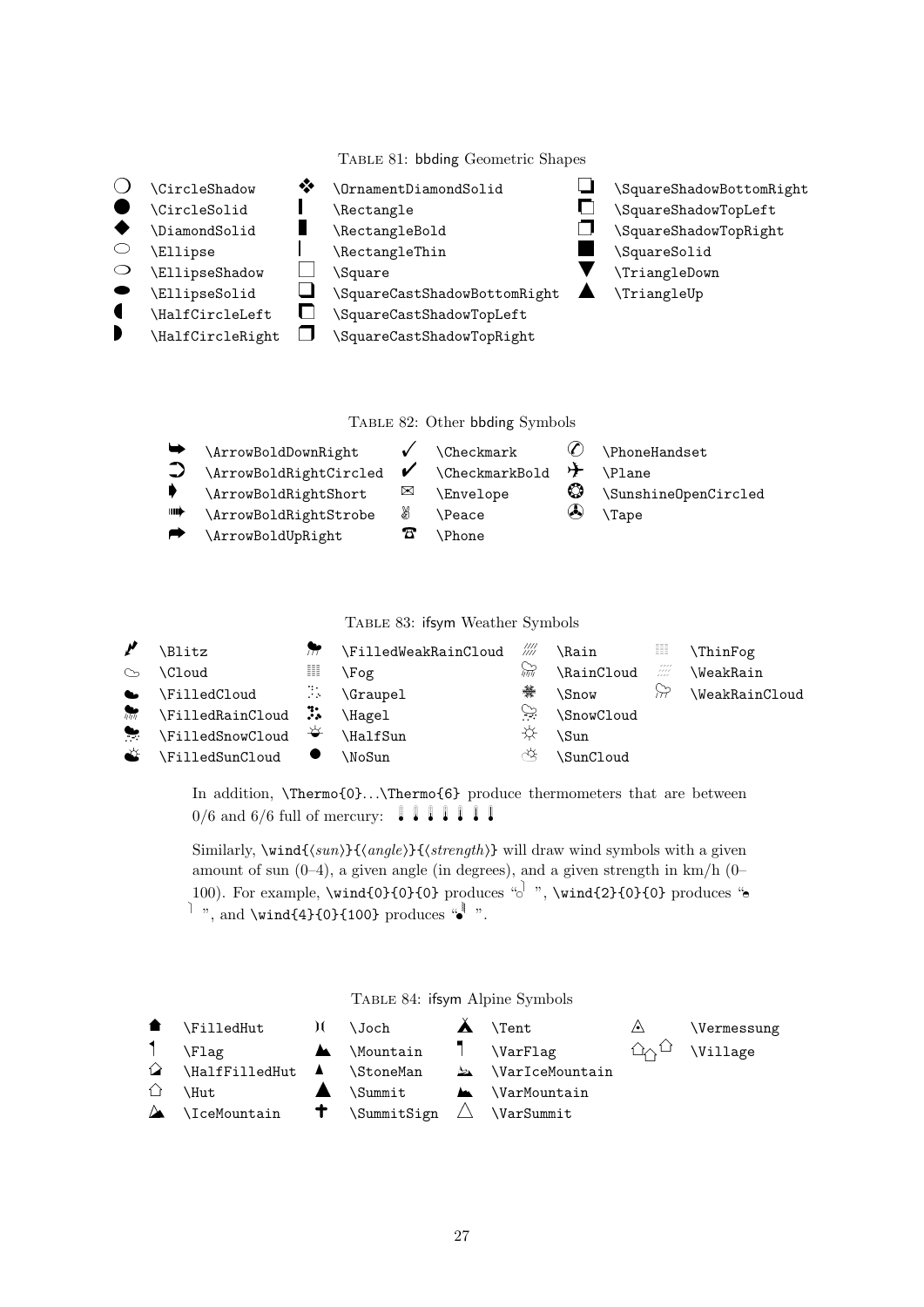| TABLE 85: ifsym Clocks |  |  |
|------------------------|--|--|
|------------------------|--|--|



ifsym also exports a \showclock macro. \showclock{ $\{hours\}$ { $\{minutes\}$ } outputs a clock displaying the corresponding time. For instance, "\showclock{5}{40}" produces " $\mathbb{D}^n$ . (hours) must be an integer from 0 to 11, and (minutes) must be an integer multiple of 5 from 0 to 55.

Table 86: ifsym Geometric Shapes

| ( )                | \BigCircle             |    | \FilledBigTriangleRight   | O                  | \SmallCircle        |
|--------------------|------------------------|----|---------------------------|--------------------|---------------------|
| $\times$           | \BigCross              |    | \FilledBigTriangleUp      | X                  | SmallCross          |
| $\Diamond$         | \BigDiamondshape       |    | \FilledCircle             | ♦                  | \SmallDiamondshape  |
|                    | \BigHBar               | ◆  | \FilledDiamondShadowA     |                    | \SmallHBar          |
| $\leftrightarrow$  | \BigLowerDiamond       | ◈  | \FilledDiamondShadowC     | ♦                  | \SmallLowerDiamond  |
| ♦                  | \BigRightDiamond       |    | \FilledDiamondshape       | ♦                  | \SmallRightDiamond  |
|                    | \BigSquare             |    | \FilledSmallCircle        | $\Box$             | \SmallSquare        |
| $\bigtriangledown$ | \BigTriangleDown       | ٠  | \FilledSmallDiamondshape  | $\triangledown$    | \SmallTriangleDown  |
| $\triangleleft$    | \BigTriangleLeft       | ш  | \FilledSmallSquare        | $\triangleleft$    | \SmallTriangleLeft  |
| $\triangleright$   | \BigTriangleRight      |    | \FilledSmallTriangleDown  | ▷                  | \SmallTriangleRight |
| Δ                  | \BigTriangleUp         | ◀  | \FilledSmallTriangleLeft  | Δ                  | \SmallTriangleUp    |
|                    | \BigVBar               | ▶  | \FilledSmallTriangleRight |                    | \SmallVBar          |
| $\bigcirc$         | \Circle                | ▲  | \FilledSmallTriangleUp    | ↓                  | \SpinDown           |
| X                  | <b>Cross</b>           |    | \FilledSquare             | ↑                  | \SpinUp             |
| $\diamondsuit$     | \DiamondShadowA        | 91 | \FilledSquareShadowA      |                    | \Square             |
| ♦                  | \DiamondShadowB        | ┛  | \FilledSquareShadowC      |                    | \SquareShadowA      |
| $\Diamond$         | \DiamondShadowC        |    | \FilledTriangleDown       | u                  | \SquareShadowB      |
| $\Diamond$         | \Diamondshape          |    | \FilledTriangleLeft       | ⊔                  | \SquareShadowC      |
|                    | \FilledBigCircle       |    | \FilledTriangleRight      | $\bigtriangledown$ | \TriangleDown       |
|                    | \FilledBigDiamondshape | ▲  | \FilledTriangleUp         | $\triangleleft$    | \TriangleLeft       |
|                    | \FilledBigSquare       |    | \HBar                     | $\triangleright$   | \TriangleRight      |
|                    | \FilledBigTriangleDown | ♦  | \LowerDiamond             | Δ                  | \TriangleUp         |
|                    | \FilledBigTriangleLeft | ♦  | \RightDiamond             |                    | \VBar               |
|                    |                        |    |                           |                    |                     |

The ifsym documentation points out that one can use  $\tau$  to combine some of the above into useful, new symbols. For example, *\BigCircle and* \FilledSmallCircle combine to give " $\odot$ ". Likewise, \Square and \Cross combine to give " $\mathbb{Z}$ ".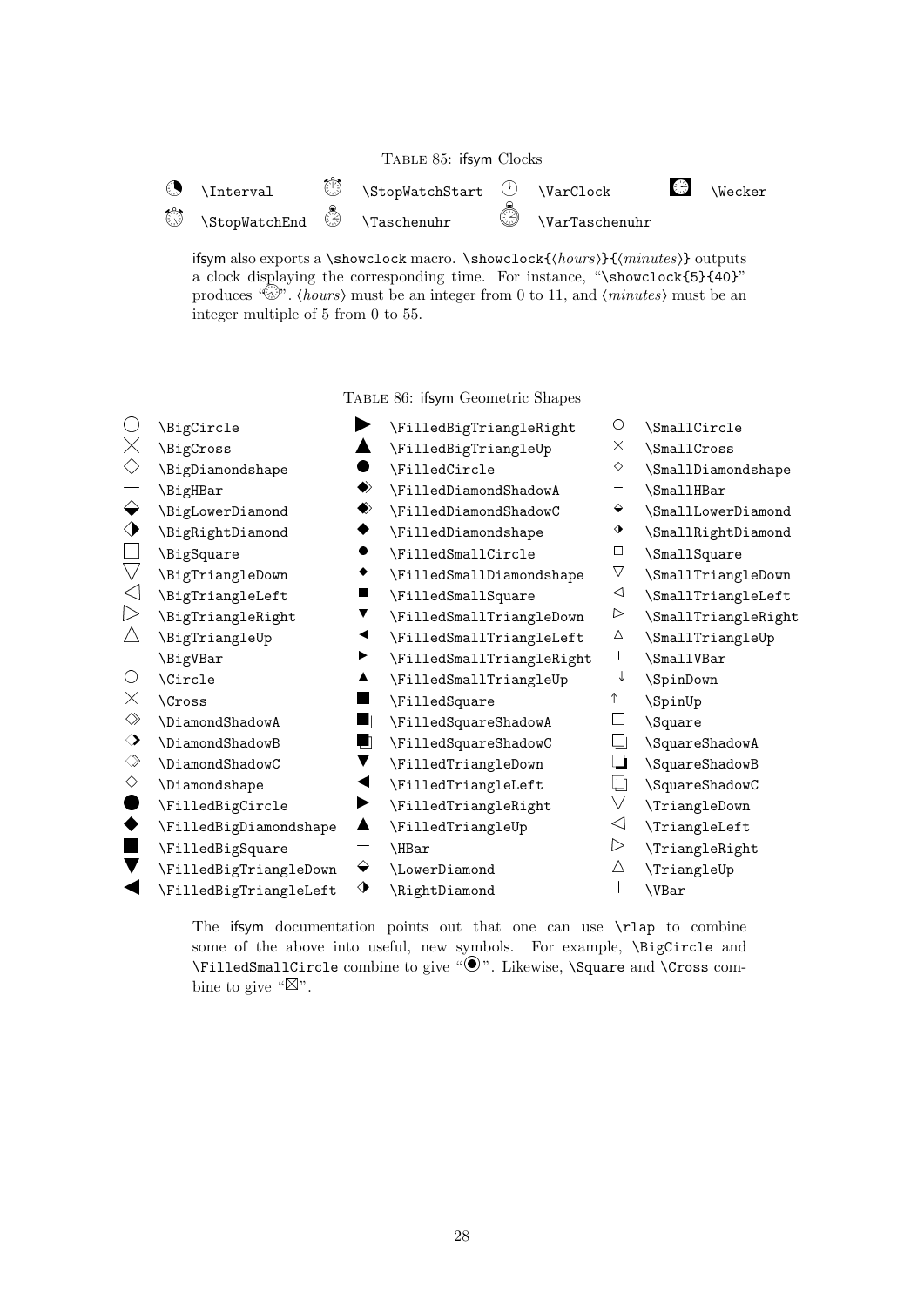# Table 87: Other ifsym Symbols

| $\sum_{i=1}^{n}$ | ◆ \FilledSectioningDiamond ⊠ \Letter<br><b>\Fire</b><br>$X$ \Irritant | ⊫            | \PaperLandscape                    | ŵ,<br>$\Diamond_{\diamondsuit}^{\diamondsuit}$ | \Radiation<br>\SectioningDiamond |
|------------------|-----------------------------------------------------------------------|--------------|------------------------------------|------------------------------------------------|----------------------------------|
|                  | \Stroke0ne<br>\StrokeTwo                                              | $\mathbb{I}$ | <b>\StrokeThree</b><br>\StrokeFour | ₩                                              | <b>\StrokeFive</b>               |

In addition,  $\text{Cube(1)}$ ... $\text{Cube(6)}$  produce dice with the corresponding number of spots:  $\begin{bmatrix} \cdot & \cdot \\ \cdot & \cdot \end{bmatrix}$   $\begin{bmatrix} \cdot & \cdot \\ \cdot & \cdot \end{bmatrix}$   $\begin{bmatrix} \cdot & \cdot \\ \cdot & \cdot \end{bmatrix}$   $\begin{bmatrix} \cdot & \cdot \\ \cdot & \cdot \end{bmatrix}$   $\begin{bmatrix} \cdot & \cdot \\ \cdot & \cdot \end{bmatrix}$   $\begin$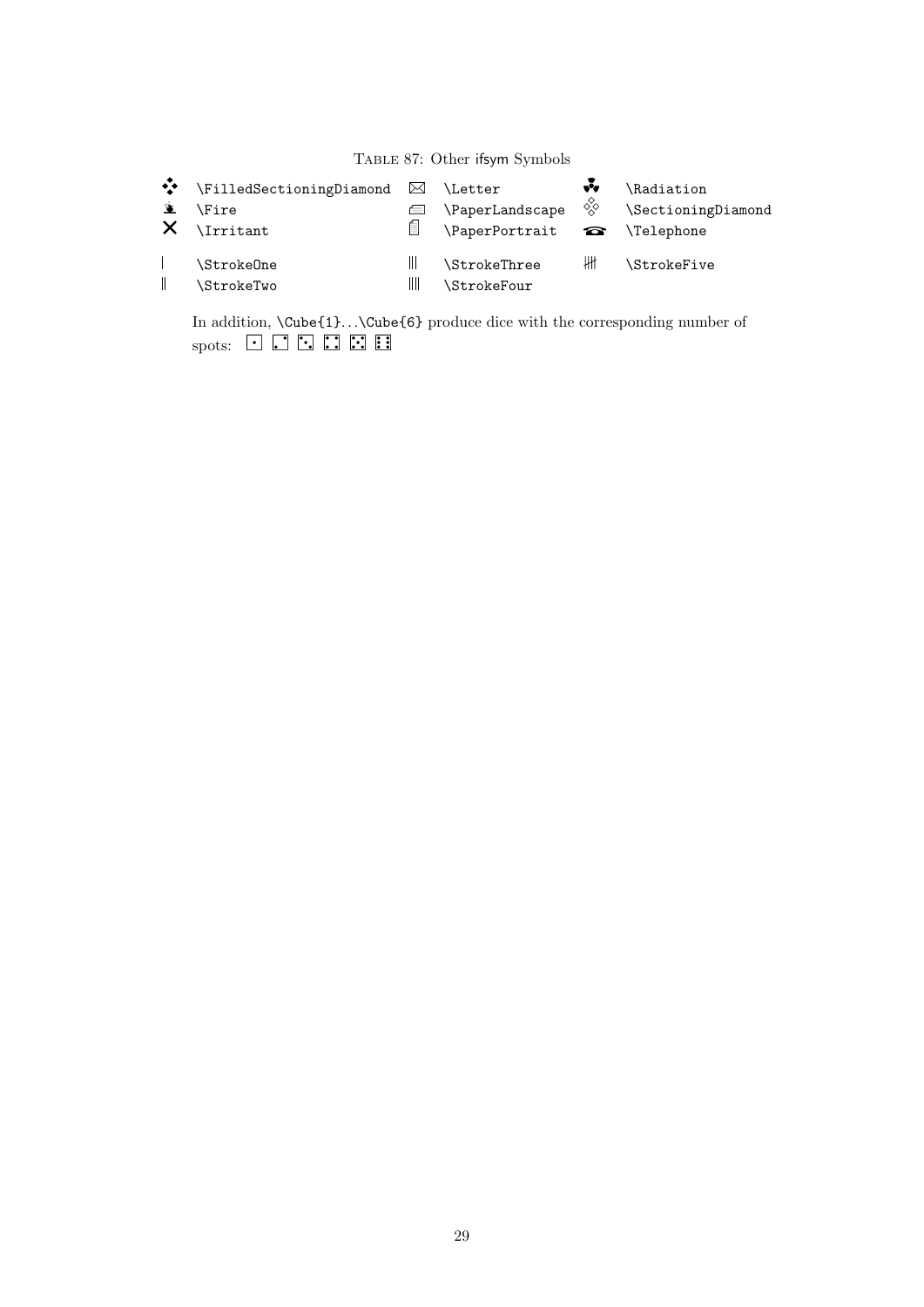### 5 Additional Information

Unlike the previous sections of this document, Section 5 does not contain lists of symbols. Rather, it provides additional help in using the Comprehensive LATEX Symbol List. First, it makes a few points about symbol names used by multiple packages. Then, it provides some guidelines for finding symbols and gives some examples regarding how to construct missing symbols out of existing ones. Next, it comments on spacing around symbols in math mode. And finally, it lists some statistics about this document itself.

#### 5.1 Symbol Name Clashes

Unfortunately, a number of symbol names are not unique; they appear in more than one package. Depending on how the symbols are defined in each package, LATEX will either output an error message or replace an earlierdefined symbol with a later-defined symbol. Table 88 lists the name clashes that appear in this document. The symbol " $N/A$ " is used to indicate that the corresponding package was not available when symbols.tex was compiled.

| Symbol             | IAT <sub>E</sub> X $2\varepsilon$ | AMS                  | stmaryrd | wasysym        | marvosym      | bbding | ifsym |
|--------------------|-----------------------------------|----------------------|----------|----------------|---------------|--------|-------|
| \angle             | Z                                 | Z                    |          |                |               |        |       |
| \bigtriangledown   | ▽                                 |                      |          |                |               |        |       |
| \bigtriangleup     | Δ                                 |                      |          |                |               |        |       |
| \Circle            |                                   |                      |          | ◠              |               |        |       |
| <b>Cross</b>       |                                   |                      |          |                | t             |        |       |
| <i>Letter</i>      |                                   |                      |          |                | ⊠             |        | ᢂ     |
| \lightning         |                                   |                      | ź        | $\overline{z}$ |               |        |       |
| \Rightarrow        | $\Rightarrow$                     |                      |          |                | $\rightarrow$ |        |       |
| \rightleftharpoons | $\rightleftharpoons$              | $\rightleftharpoons$ |          |                |               |        |       |
| \Square            |                                   |                      |          | $\Box$         |               |        |       |
| \Sun               |                                   |                      |          |                | $\odot$       |        | ☆     |
| \TriangleDown      |                                   |                      |          |                |               |        |       |
| \TriangleUp        |                                   |                      |          |                |               |        |       |

Table 88: Symbol Name Clashes

Using multiple symbols with the same name in the same document—or even simply loading conflicting symbol packages—can be tricky, but, as evidenced by this document, not impossible. The general procedure is to load the first package, rename the conflicting symbols, and then load the second package. Examine the LATEX source for this document—especially the \savesymbol and \restoresymbol macros and their subsequent usage—to see one possible way to handle symbol conflicts.

txfonts and pxfonts redefine a huge number of symbols—essentially, all the symbols defined by latexsym, textcomp, the various AMS symbol sets, and LATEX  $2\varepsilon$  itself. The txfonts and pxfonts conflicts are not listed in Table 88 because they are designed to be compatible with the symbols they replace. Table 89 illustrates what "compatible" means in this context.

Table 89: Example of a Benign Name Clash

| Symbol      | Default<br>(Computer Modern) (Times Roman) | txfonts |
|-------------|--------------------------------------------|---------|
| R.          |                                            |         |
| \textrecipe |                                            |         |

To use the new txfonts/pxfonts symbols without altering the document's main font, merely reset the default font families back to their original values after loading one of those packages:

\renewcommand\rmdefault{cmr}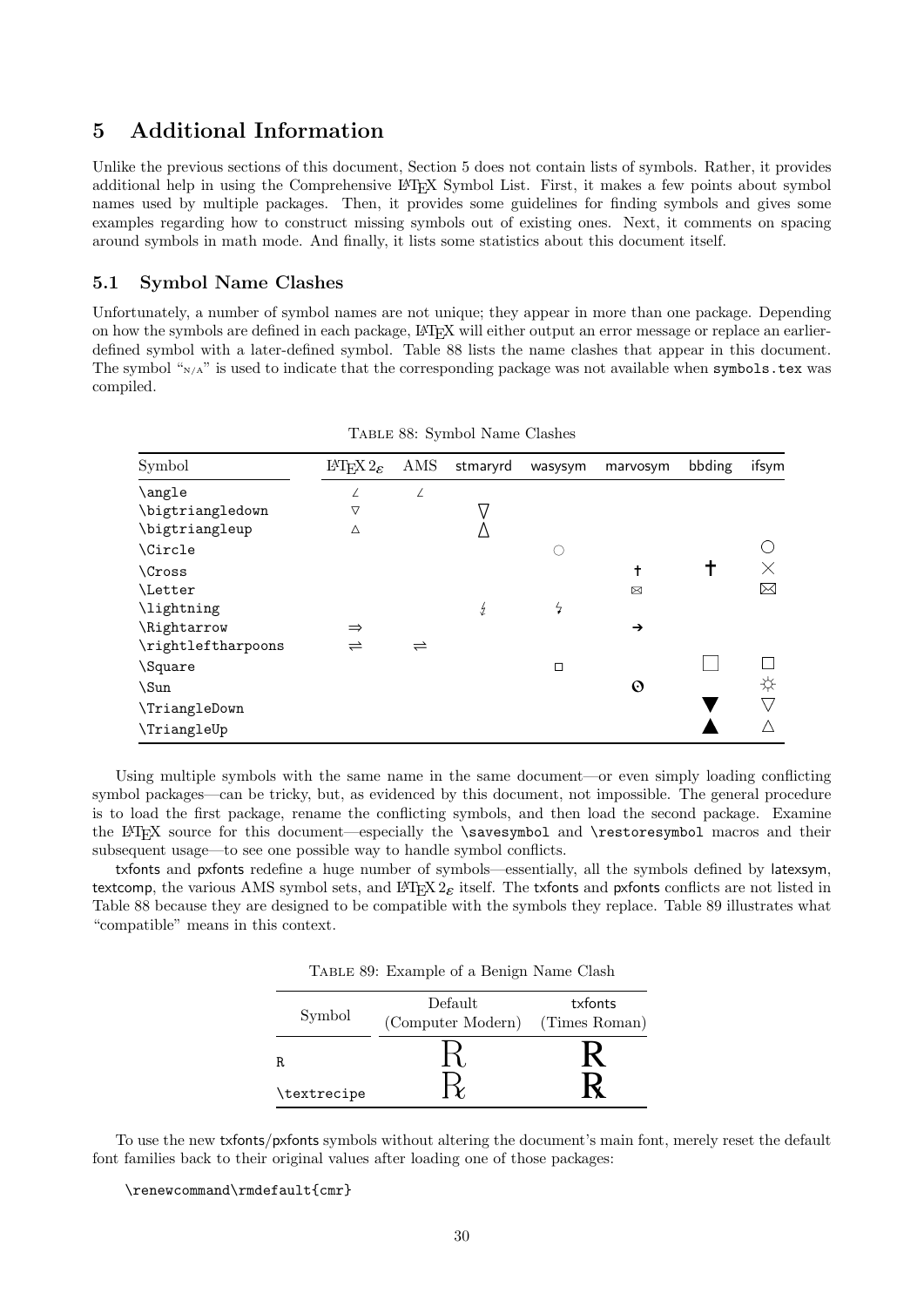```
\renewcommand\sfdefault{cmss}
\renewcommand\ttdefault{cmtt}
```
### 5.2 Where can I find the symbol for ...?

If you can't find some symbol you're looking for in this document, there are a few possible explanations:

- The symbol isn't intuitively named. As a few examples, the command to draw dice is "\Cube"; a plus sign with a circle around it ("exclusive or" to computer engineers) is "\oplus"; and lightning bolts in fonts designed by German speakers may have "blitz" in their names. The moral of the story is to be creative with synonyms when searching the index.
- The symbol is defined by some package that was overlooked (or deemed unimportant) by the authors of this document. If there's some symbol package you think should be included in the Comprehensive LATEX Symbol List, please send e-mail to the address listed on the title page.
- The symbol isn't defined in any package whatsoever.

Even in the last case, all is not lost; some symbols can be fabricated out of existing symbols. The LATEX  $2\varepsilon$ source file called fontdef.dtx contains a number of such definitions. For example, \models (see Table 13 on page 10) is defined in that file with:

```
\def\models{\mathrel|\joinrel=}
```
where **\mathrel** and **\joinrel** are used to control the horizontal spacing. (See The T<sub>E</sub>Xbook for more information on those commands.)

With some simple pattern-matching, one can easily define a backward  $\mod s$  sign (" $\equiv$ "):

```
\def\ismodeledby{=\joinrel\mathrel|}
```
As another example, fontdef.dtx composes the \ddots symbol (see Table 16 on page 11) out of three periods, raised 7 pt., 4 pt., and 1 pt., respectively:

```
\def\ddots{\mathinner{\mkern1mu\raise7\p@
    \vbox{\kern7\p@\hbox{.}}\mkern2mu
    \raise4\p@\hbox{.}\mkern2mu\raise\p@\hbox{.}\mkern1mu}}
```
 $\pi$  is a LATEX 2<sub>ε</sub> shortcut for "1.0pt". The remaining commands are defined in The TEXbook. To draw a version of \ddots with the dots going along the opposite diagonal, we merely have to reorder the \raise7\p@, \raise4\p@, and \raise\p@:

```
\makeatletter
\def\revddots{\mathinner{\mkern1mu\raise\p@
    \vbox{\kern7\p@\hbox{.}}\mkern2mu
    \raise4\p@\hbox{.}\mkern2mu\raise7\p@\hbox{.}\mkern1mu}}
\makeatother
```
(The \makeatletter and \makeatother commands are needed to coerce LATEX into accepting "@" as part of a macro name.)

As a final example of creating new symbols out of existing ones, the following code defines a principal value integral symbol, which is an integral sign with a line through it:

```
\def\Xint#1{\mathchoice
   {\XXint\displaystyle\textstyle{#1}}%
   {\XXint\textstyle\scriptstyle{#1}}%
   {\XXint\scriptstyle\scriptscriptstyle{#1}}%
   {\XXint\scriptscriptstyle\scriptscriptstyle{#1}}%
   \!\int}
\def\XXint#1#2#3{{\setbox0=\hbox{$#1{#2#3}{\int}$}
     \vcenter{\hbox{$#2#3$}}\kern-.5\wd0}}
\def\ddashint{\Xint=}
\def\dashint{\Xint-}
```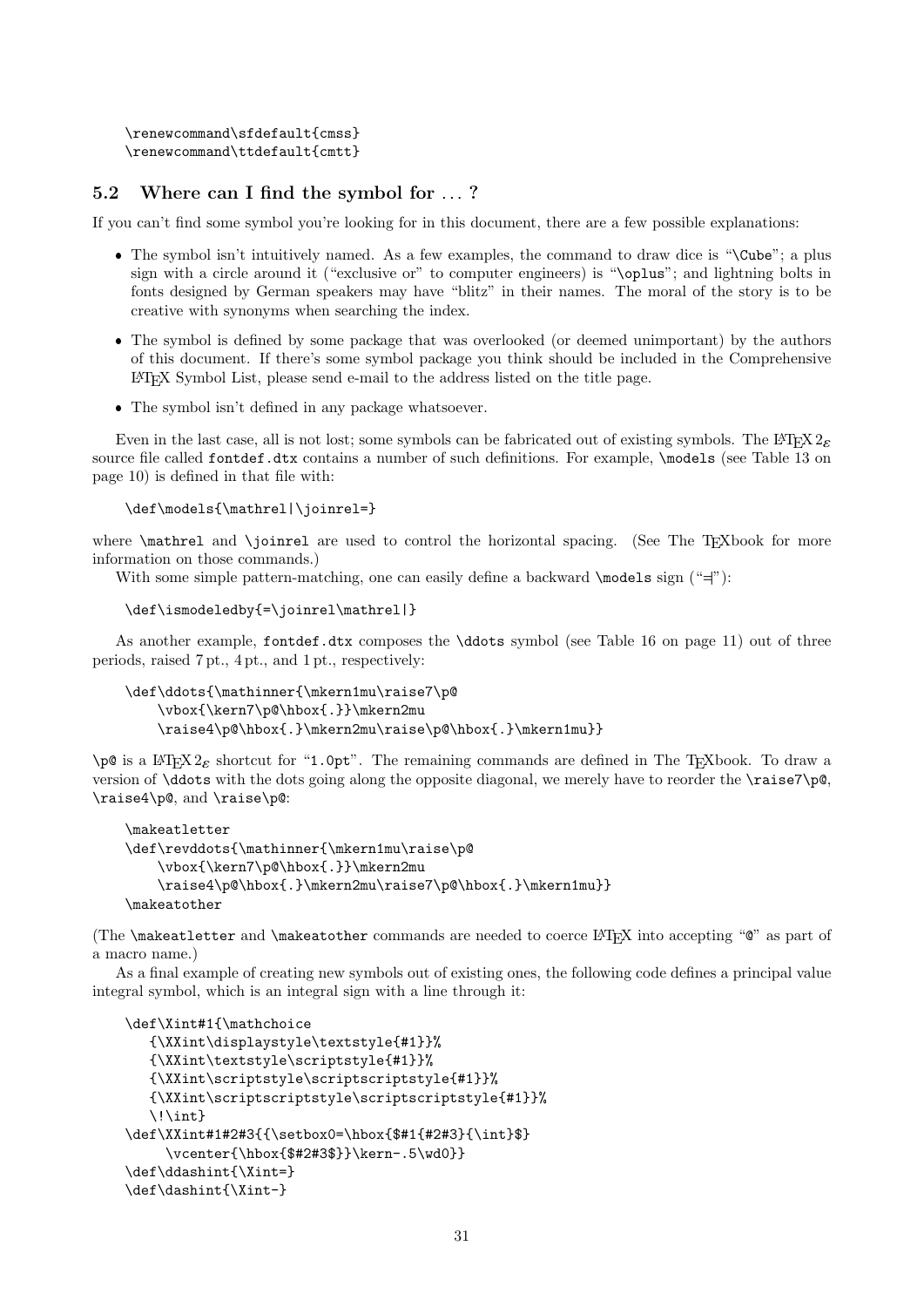\dashint produces a single-dashed integral sign ("f"), while \ddashint produces a double-dashed one ("f"). The same technique can be used to produce, for example, clockwise and counterclockwise contour integrals. (Search the comp.text.tex archives for a post by Donald Arseneau that says exactly how.) The preceding code was taken verbatim from the UK TEX Users' Group FAQ (http://www.tex.ac.uk/faq).

#### 5.3 Math-mode spacing

Terms such as "binary operators", "relations", and "punctuation" in Section 2 primarily regard the surrounding spacing. To use an symbol for a different purpose, you can use the TEX commands \mathord, \mathop, \mathbin, \mathrel, \mathopen, \mathclose, and \mathpunct. For example, if you want to use \downarrow as a variable (an "ordinary" symbol) instead of a delimiter, you can write "\$3  $x + \mathcal{\d{downarrow}}$ " to get the properly spaced " $3x + \downarrow$ " rather than the awkward-looking " $3x + \downarrow$ ". See The T<sub>EX</sub>book for more information.

The purpose of the "log-like symbols" in Tables 18 and 29 is to provide the correct amount of spacing around and within multiletter function names. Table 90 contrasts the output of the log-like symbols with various, naïve alternatives. In addition to spacing, the log-like symbols also handle subscripts properly. For example, "\max\_{p \in P}" produces "max<sub>p∈</sub> $P$ " in text, but "max" as part of a displayed formula.

Table 90: Spacing Around/Within Log-like Symbols

| IAT <sub>F</sub> X expression | Output               |
|-------------------------------|----------------------|
| \$r \sin \theta\$             | $r\sin\theta$ (best) |
| \$r sin \theta\$              | $rsin\theta$         |
| \$r \mbox{sin} \theta\$       | $r\sin\theta$        |
|                               |                      |

#### 5.4 About this document

Table 91 lists some of this document's build characteristics. Most important is the list of packages that  $\Delta E$ FIFX couldn't find, but that symbols.tex otherwise would have been able to take advantage of. Complete, prebuilt versions of this document are available from CTAN (http://www.ctan.org) in the directory info/symbols/comprehensive.

| Characteristic      | Value                                                                                                                                                        |
|---------------------|--------------------------------------------------------------------------------------------------------------------------------------------------------------|
| Source file:        | symbols.tex                                                                                                                                                  |
| Build date:         | March 10, 2001                                                                                                                                               |
| Symbols documented: | 2010                                                                                                                                                         |
| Packages included:  | textcomp latexsym amssymb stmaryrd euscript wasysym<br>pifont marvosym manfnt bbding ifsym tipa ulsy ar txfonts<br>yfonts mathrsfs zapfchan bbold dsfont bbm |
| Packages omitted:   | none                                                                                                                                                         |

Table 91: Document Characteristics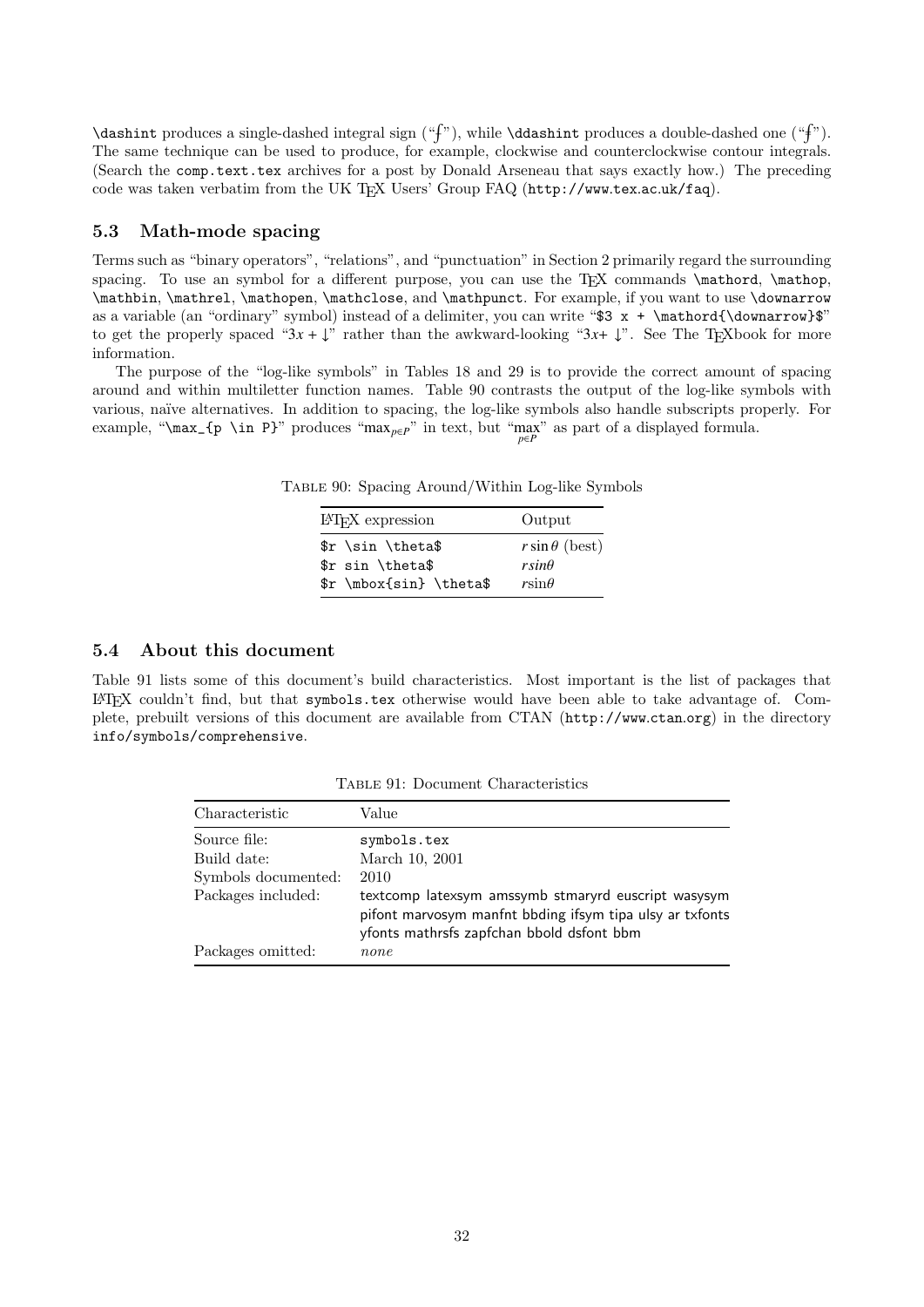# Index

If you're having trouble locating a symbol, try looking under "T" for "\text...". Many text-mode commands begin with that prefix.

| Symbols                                                                                                                                                                                                                                                                                                                                                                          |                |
|----------------------------------------------------------------------------------------------------------------------------------------------------------------------------------------------------------------------------------------------------------------------------------------------------------------------------------------------------------------------------------|----------------|
| $\sqrt{2}$<br>.<br>.                                                                                                                                                                                                                                                                                                                                                             | -5             |
| \#<br>$\ddot{\phantom{a}}$<br>$\ddot{\phantom{0}}$<br>$\ddot{\phantom{0}}$                                                                                                                                                                                                                                                                                                       | $\overline{4}$ |
| \\$<br>$\ddot{\phantom{a}}$<br>.<br>$\mathcal{L}$ . The set of the set of the $\mathcal{L}$<br>$\ddot{\phantom{0}}$<br>$\ddot{\phantom{a}}$<br>$\ddot{\phantom{0}}$<br>$\ddot{\phantom{0}}$<br>$\ddot{\phantom{a}}$                                                                                                                                                              | $\overline{4}$ |
| \%<br>.<br>$\ddot{\phantom{a}}$<br>$\ddot{\phantom{0}}$<br>$\ddot{\phantom{0}}$<br>$\ddot{\phantom{a}}$<br>$\ddot{\phantom{a}}$<br>$\ddot{\phantom{a}}$<br>$\ddot{\phantom{0}}$                                                                                                                                                                                                  | $\overline{4}$ |
| \&<br>$\ddot{\phantom{0}}$<br>$\ddot{\phantom{a}}$<br>$\ddot{\phantom{a}}$<br>$\ldots$<br>$\sim 100$ km s $^{-1}$<br>$\ddots$<br>$\ddotsc$<br>$\ddot{\phantom{a}}$<br>$\ddot{\phantom{0}}$<br>$\ddot{\phantom{0}}$<br>$\ddot{\phantom{a}}$<br>$\ddot{\phantom{0}}$                                                                                                               | $\overline{4}$ |
| $\vee$<br>.<br>$\ddot{\phantom{0}}$<br>$\mathbb{Z}^{\mathbb{Z}}$<br>$\ddot{\phantom{0}}$<br>$\ddot{\phantom{a}}$<br>$\ddot{\phantom{a}}$<br>$\ddot{\phantom{a}}$                                                                                                                                                                                                                 | 5              |
| (<br>$\ddot{\phantom{0}}$<br>$\ddot{\phantom{0}}$<br>L.<br>$\ddot{\phantom{0}}$<br>$\ddot{\phantom{0}}$<br>$\ddot{\phantom{0}}$<br>$\ddot{\phantom{0}}$<br>.                                                                                                                                                                                                                     | 12             |
| )<br>.<br>$\ddot{\phantom{0}}$<br>$\ddot{\phantom{0}}$<br>$\ddot{\phantom{a}}$<br>$\ddot{\phantom{0}}$<br>$\ddot{\phantom{0}}$<br>$\ddot{\phantom{0}}$<br>$\ddot{\phantom{0}}$<br>¥.                                                                                                                                                                                             | 12             |
| $\mathbb{Z}^2$ . The set of $\mathbb{Z}^2$<br>$\ddotsc$<br>$\ddot{\phantom{0}}$<br>$\ddot{\phantom{0}}$                                                                                                                                                                                                                                                                          | 10             |
| $\ddot{\phantom{0}}$<br>$\ddot{\phantom{0}}$<br>$\ddot{\phantom{0}}$<br>$\ddot{\phantom{0}}$<br>$\ddot{\phantom{a}}$<br>$\ddot{\phantom{0}}$<br>$\ddot{\phantom{0}}$<br>$\overline{\phantom{0}}$<br>١.<br>$\mathbb{R}^{\mathbb{Z}^2}$<br>$\mathbb{Z}^2$ . $\mathbb{Z}^2$                                                                                                         | 5              |
| $\ddot{\phantom{a}}$<br>$\ddot{\phantom{0}}$<br>$\ddot{\phantom{0}}$<br>$\ddot{\phantom{0}}$<br>$\ddot{\phantom{a}}$<br>.<br>$\ddot{\phantom{0}}$<br>$\ddot{\phantom{0}}$<br>$\ddot{\phantom{0}}$<br>$\ddot{\phantom{0}}$<br>$\ddot{\phantom{0}}$<br>/                                                                                                                           | 12             |
| $\ddot{\phantom{0}}$<br>$\ddot{\phantom{0}}$<br>$\ddot{\phantom{0}}$<br>$\ddot{\phantom{0}}$<br>$\ddot{\phantom{0}}$<br>$\ddot{\phantom{0}}$<br>$\ddot{\phantom{a}}$<br>$\ddots$<br>$\ddot{\phantom{a}}$<br>$\ddot{\phantom{0}}$<br>$\ddot{\phantom{0}}$<br>$\ddot{\phantom{0}}$<br>$\ddot{\phantom{0}}$<br>$\ddot{\phantom{0}}$<br>$\ddot{\phantom{0}}$<br>$\ddot{\phantom{a}}$ | 10             |
| $\cdots$<br>$\ddot{\phantom{0}}$<br>$\ddot{\phantom{0}}$<br>.<br>;<br>$\ddot{\phantom{a}}$<br>$\ddot{\phantom{a}}$                                                                                                                                                                                                                                                               |                |
| Г<br>$\ddot{\phantom{0}}$<br>$\ddot{\phantom{0}}$<br>$\ddot{\phantom{0}}$<br>$\ddot{\phantom{0}}$<br>$\ddot{\phantom{0}}$<br>$\ddot{\phantom{0}}$<br>.<br>$\ddot{\phantom{0}}$                                                                                                                                                                                                   | 12             |
| ı<br>с.<br>$\ddot{\phantom{0}}$<br>$\ddot{\phantom{0}}$<br>$\ddot{\phantom{a}}$<br>$\ddot{\phantom{0}}$<br>$\ddot{\phantom{a}}$<br>.<br>$\ddot{\phantom{a}}$                                                                                                                                                                                                                     | 12             |
| ^ ا<br>$\ldots 5$<br>.<br>$\ddot{\phantom{0}}$<br>$\ddot{\phantom{a}}$<br>$\ddot{\phantom{0}}$<br>$\ddot{\phantom{0}}$<br>$\ddot{\phantom{0}}$<br>$\ddot{\phantom{0}}$<br>$\ddot{\phantom{0}}$                                                                                                                                                                                   |                |
| \_<br>$\ddot{\phantom{a}}$<br>$\ddot{\phantom{0}}$<br>$\ddot{\phantom{0}}$<br>$\ddot{\phantom{a}}$<br>.<br>$\ddot{\phantom{a}}$<br>$\ddot{\phantom{a}}$<br>$\ddot{\phantom{0}}$<br>$\ddot{\phantom{0}}$<br>$\ddot{\phantom{a}}$                                                                                                                                                  | $\overline{4}$ |
| $\sqrt{6}$<br>.                                                                                                                                                                                                                                                                                                                                                                  | . 5            |
| \~                                                                                                                                                                                                                                                                                                                                                                               |                |
|                                                                                                                                                                                                                                                                                                                                                                                  |                |
| $\mathbf{A}$                                                                                                                                                                                                                                                                                                                                                                     |                |
| $\Lambda$<br>. 4<br>$\cdots$<br>$\ddot{\phantom{0}}$                                                                                                                                                                                                                                                                                                                             |                |
| $\lambda$ aa  4                                                                                                                                                                                                                                                                                                                                                                  |                |
| .<br>\AC                                                                                                                                                                                                                                                                                                                                                                         | 21             |
| . 5, 12<br>accents<br>$\ddot{\phantom{0}}$<br>$\ddot{\phantom{0}}$<br>$\ddot{\phantom{0}}$                                                                                                                                                                                                                                                                                       |                |
| . 12<br>\acute<br>$\ddot{\phantom{0}}$<br>$\ddot{\phantom{0}}$                                                                                                                                                                                                                                                                                                                   |                |
| . 4<br>\AE<br>$\sim 100$ km $^{-1}$<br>$\ddot{\phantom{a}}$<br>.                                                                                                                                                                                                                                                                                                                 |                |
| $\ldots$ 4<br>\ae<br>$\ldots$ .<br>$\ddot{\phantom{0}}$<br>$\ddot{\phantom{0}}$<br>$\ddot{\phantom{0}}$<br>$\ddot{\phantom{0}}$<br>.<br>$\ddot{\phantom{0}}$<br>$\ddot{\phantom{0}}$<br>$\ddot{\phantom{0}}$<br>$\ddot{\phantom{0}}$<br>$\ddot{\phantom{0}}$                                                                                                                     |                |
| $\qquad$<br>$\cdots$<br>.<br>$\ddot{\phantom{0}}$                                                                                                                                                                                                                                                                                                                                | 23             |
| .<br>$\ddotsc$<br>airplane                                                                                                                                                                                                                                                                                                                                                       | 23             |
| 11, 13<br>\aleph<br>.                                                                                                                                                                                                                                                                                                                                                            |                |
| \alpha<br>$\begin{array}{cccccccccccccc} . & . & . & . & . & . & . & . & . & . & . & . & . & . & . & . \end{array}$                                                                                                                                                                                                                                                              | 13             |
| alphabets                                                                                                                                                                                                                                                                                                                                                                        |                |
| Greek $\dots \dots \dots 13, 18$                                                                                                                                                                                                                                                                                                                                                 |                |
| $Hebrew \dots \dots$<br>$\ddot{\phantom{0}}$<br>$\ddot{\phantom{0}}$                                                                                                                                                                                                                                                                                                             | 13             |
| $\operatorname*{math}$<br>.<br>$\mathbb{Z}^2$ .                                                                                                                                                                                                                                                                                                                                  | 20             |
| phonetic $\ldots \ldots \ldots 8$                                                                                                                                                                                                                                                                                                                                                |                |
| \alphaup<br>.                                                                                                                                                                                                                                                                                                                                                                    | 18             |
| alpine symbols $\dots \dots$<br>$\ddot{\phantom{a}}$<br>$\ddot{\phantom{a}}$                                                                                                                                                                                                                                                                                                     | 27             |
| $\mathcal{S} \ldots \ldots \ldots$<br>$\ddot{\phantom{0}}$                                                                                                                                                                                                                                                                                                                       | 10             |
| 15, 30<br>$AMS \dots$                                                                                                                                                                                                                                                                                                                                                            |                |
| $\ldots \ldots \ldots 13$<br>$amsfonts$ 10, 11, 20                                                                                                                                                                                                                                                                                                                               |                |
|                                                                                                                                                                                                                                                                                                                                                                                  |                |
| amsmath 14                                                                                                                                                                                                                                                                                                                                                                       |                |
| $amssymbol \dots \dots 10, 11, 20, 32$                                                                                                                                                                                                                                                                                                                                           |                |
| $\angle 30$                                                                                                                                                                                                                                                                                                                                                                      |                |
| \Anglesign                                                                                                                                                                                                                                                                                                                                                                       | 19             |
| \Ankh                                                                                                                                                                                                                                                                                                                                                                            | 25             |
| <b>APL</b>                                                                                                                                                                                                                                                                                                                                                                       |                |
| modifiers                                                                                                                                                                                                                                                                                                                                                                        | 21             |
| symbols                                                                                                                                                                                                                                                                                                                                                                          | 21             |
| \APLbox                                                                                                                                                                                                                                                                                                                                                                          | 21             |
| \APLcirc<br>.                                                                                                                                                                                                                                                                                                                                                                    | 21             |
| \APLcomment                                                                                                                                                                                                                                                                                                                                                                      | 21             |
| \APLdown<br>.                                                                                                                                                                                                                                                                                                                                                                    | 21             |
| \APLdownarrowbox                                                                                                                                                                                                                                                                                                                                                                 | 21             |
| \APLinput                                                                                                                                                                                                                                                                                                                                                                        | 21             |
| \APLinv                                                                                                                                                                                                                                                                                                                                                                          | 21             |
| $\Lambda$ PLleftarrowbox                                                                                                                                                                                                                                                                                                                                                         | 21             |

| $\Delta$ PLlog                                                   |                      | 21        |
|------------------------------------------------------------------|----------------------|-----------|
| \APLminus                                                        |                      | 21        |
| \APLnot                                                          |                      | 21        |
| \APLrightarrowbox                                                |                      | 21        |
| \APLstar                                                         |                      | 21        |
| $\Delta$ PLup                                                    | $\ddot{\phantom{a}}$ | 21        |
| \APLuparrowbox                                                   |                      | 21        |
| \APLvert<br>.                                                    |                      | 21        |
| $\operatorname{Lapprge}$                                         |                      | 17        |
| $\operatorname{apprle}$                                          |                      | 17        |
| \approx                                                          |                      | 10        |
| \approxeq                                                        |                      | 15        |
|                                                                  |                      | 22        |
| Aquarius                                                         |                      |           |
| \AR                                                              | $\ddot{\phantom{0}}$ | 19        |
| ar                                                               | 19, 32               |           |
| $\arccos$                                                        |                      | 12        |
| $\arcsin$                                                        |                      | 12        |
| $\arctan$                                                        |                      | 12        |
| $\arg$                                                           |                      | 12        |
| \Aries                                                           | $\ddot{\phantom{0}}$ | 22        |
| \ArrowBoldDownRight                                              |                      | 27        |
| \ArrowBoldRightCircled                                           |                      | 27        |
| \ArrowBoldRightShort                                             |                      | 27        |
| \ArrowBoldRightStrobe                                            | $\ddot{\phantom{a}}$ | 27        |
| \ArrowBoldUpRight                                                |                      | 27        |
| arrowheads                                                       |                      | 23        |
| \Arrownot                                                        |                      | 16        |
|                                                                  |                      |           |
|                                                                  |                      |           |
| $\arrow not \ldots \ldots$                                       | $\ddotsc$            | 16        |
| $\arrows$ 11, 13, 16, 23,                                        |                      | 27        |
| negated $\ldots \ldots \ldots$                                   |                      | 13        |
| \Arrowvert                                                       |                      | 12        |
| $\arrowvert \ldots \ldots$                                       |                      | 12        |
| ASCII $\ldots \ldots \ldots \ldots \ldots \ldots 4$              |                      |           |
| $\lambda$ scnode                                                 |                      | 21        |
| aspect ratio                                                     |                      | 19        |
| \ast                                                             |                      | 10        |
| \Asterisk                                                        |                      | <b>26</b> |
| \AsteriskBold                                                    |                      | 26        |
| \AsteriskCenterOpen                                              |                      | 26        |
| \AsteriskRoundedEnds                                             |                      | 26        |
| $\overline{\text{asterisks}}$                                    | 23,                  | 26        |
| \AsteriskThin                                                    |                      | 26        |
| \AsteriskThinCenterOpen                                          |                      | 26        |
| astrological symbols                                             | $\ddotsc$            | 22        |
| astronomical symbols $\ldots$ 21,                                |                      | 22        |
| $\ast$                                                           | $\ddotsc$            | 21        |
|                                                                  | $\ddot{\phantom{0}}$ | 10        |
| \ataribox                                                        |                      | 23        |
| \AtForty                                                         |                      | 25        |
| \AtNinetyFive                                                    |                      | 25        |
| \AtSixty                                                         |                      | 25        |
|                                                                  |                      |           |
| в                                                                |                      |           |
| $\backslash b$<br>.<br>$\verb+\backepsilon + \verb+\+\dots + 15$ |                      | . 5       |

| $\backslash$ backslash  11, 12                                                     |                                                    |
|------------------------------------------------------------------------------------|----------------------------------------------------|
|                                                                                    | 12                                                 |
| baro                                                                               | 16                                                 |
| $_{\rm bars}$                                                                      | 23                                                 |
| \barwedge                                                                          | 14                                                 |
| \Bat                                                                               | 25                                                 |
| \Bbbk                                                                              | 14<br>$\ddotsc$                                    |
| bbding $\ldots \ldots \ldots 26, 27, 30, 32$                                       |                                                    |
| bbm $\ldots \ldots \ldots \ldots 20, 32$                                           |                                                    |
| bbold $\ldots \ldots \ldots \ldots 20, 32$                                         |                                                    |
| $\bb{b}$ bbslash                                                                   | 16                                                 |
| $\text{Beam} \dots \dots \dots \dots \dots$                                        | 21                                                 |
| \Bearing<br>\                                                                      | 21                                                 |
| \because                                                                           | 15                                                 |
|                                                                                    | 23                                                 |
|                                                                                    | 13<br>$\ddot{\phantom{0}}$                         |
| $\beta : \ldots : \ldots$                                                          | 18<br>$\ddot{\phantom{0}}$                         |
| \beth<br>.                                                                         | 13                                                 |
|                                                                                    | 15<br>$\ddot{\phantom{0}}$                         |
| \between<br>\Bicycle                                                               | 24<br>$\ddot{\phantom{0}}$                         |
| $\big\{ \big\}$                                                                    | 16                                                 |
| $\big\{ \big\}$                                                                    | 11<br>$\ddot{\phantom{0}}$                         |
| \bigcirc                                                                           | 10                                                 |
| \BigCircle                                                                         | 28                                                 |
| \BigCross                                                                          | 28<br>¥.<br>$\ddot{\phantom{0}}$                   |
| $\big\{bigcup_{1} \ldots \ldots \ldots \bigg\}$                                    | 11                                                 |
| \bigcurlyvee                                                                       | 16                                                 |
| \bigcurlywedge                                                                     | 16<br>$\ddot{\phantom{0}}$                         |
| \BigDiamondshape                                                                   | 28<br>$\ddot{\phantom{0}}$                         |
| \BigHBar<br>.                                                                      | 28                                                 |
| \biginterleave                                                                     | 16<br>$\ddot{\phantom{0}}$<br>$\ddot{\phantom{0}}$ |
| \BigLowerDiamond                                                                   | 28<br>$\ddot{\phantom{0}}$                         |
| \bignplus                                                                          | 16                                                 |
| $\big\{ \big\}$                                                                    | 11<br>$\ddot{\phantom{0}}$                         |
| \bigoplus                                                                          | 11                                                 |
| \bigotimes                                                                         | $\ddot{\phantom{0}}$<br>11                         |
| \bigparallel<br>$\ddot{\phantom{0}}$                                               | 16<br>$\ddot{\phantom{0}}$                         |
| \BigRightDiamond                                                                   | $\ddot{\phantom{0}}$<br>28                         |
| \bigsqcap                                                                          | 16                                                 |
| \bigsqcapplus                                                                      | 19                                                 |
| \bigsqcup                                                                          | $11\,$                                             |
| \bigsqcupplus                                                                      | 19                                                 |
| \BigSquare                                                                         | 28                                                 |
| $\ddot{\phantom{0}}$<br>1.1.1.1.1.1.1.1.1.1.1<br>\bigstar                          | $\ddot{\phantom{0}}$<br>14                         |
|                                                                                    |                                                    |
| \BigTriangleDown                                                                   | 28<br>30                                           |
| $\big\{\big\}$ $\ldots$ 10, 16,<br>\BigTriangleLeft                                |                                                    |
|                                                                                    | 28<br>28                                           |
| \BigTriangleRight                                                                  |                                                    |
| \BigTriangleUp<br>$\ddotsc$<br>$\ldots$<br>$\overline{\text{bigtriangle}}$ 10, 16, | 28<br>$\ddot{\phantom{0}}$<br>30                   |
|                                                                                    |                                                    |
| \biguplus<br>$\mathbb{Z}^2$ . The set of $\mathbb{Z}^2$                            | 11                                                 |
| \BigVBar<br>.                                                                      | 28<br>$\ddot{\phantom{0}}$                         |
| \bigvee                                                                            | 11                                                 |
| \bigwedge                                                                          | 11                                                 |
| \binampersand<br>.                                                                 | 16<br>$\ddot{\phantom{0}}$<br>$\ddot{\phantom{0}}$ |
| binary operators $\therefore$ 10, 14, 16,                                          | 17                                                 |
| binary relations $\ldots$<br>.                                                     | $15 - 17$                                          |
| $negated \dots \dots$                                                              | 15, 17                                             |

\backprime . . . . . . . . . . . . . 14 \backsim . . . . . . . . . . . . . 15  $\verb+\backsimple+\dots+\dots+\_15$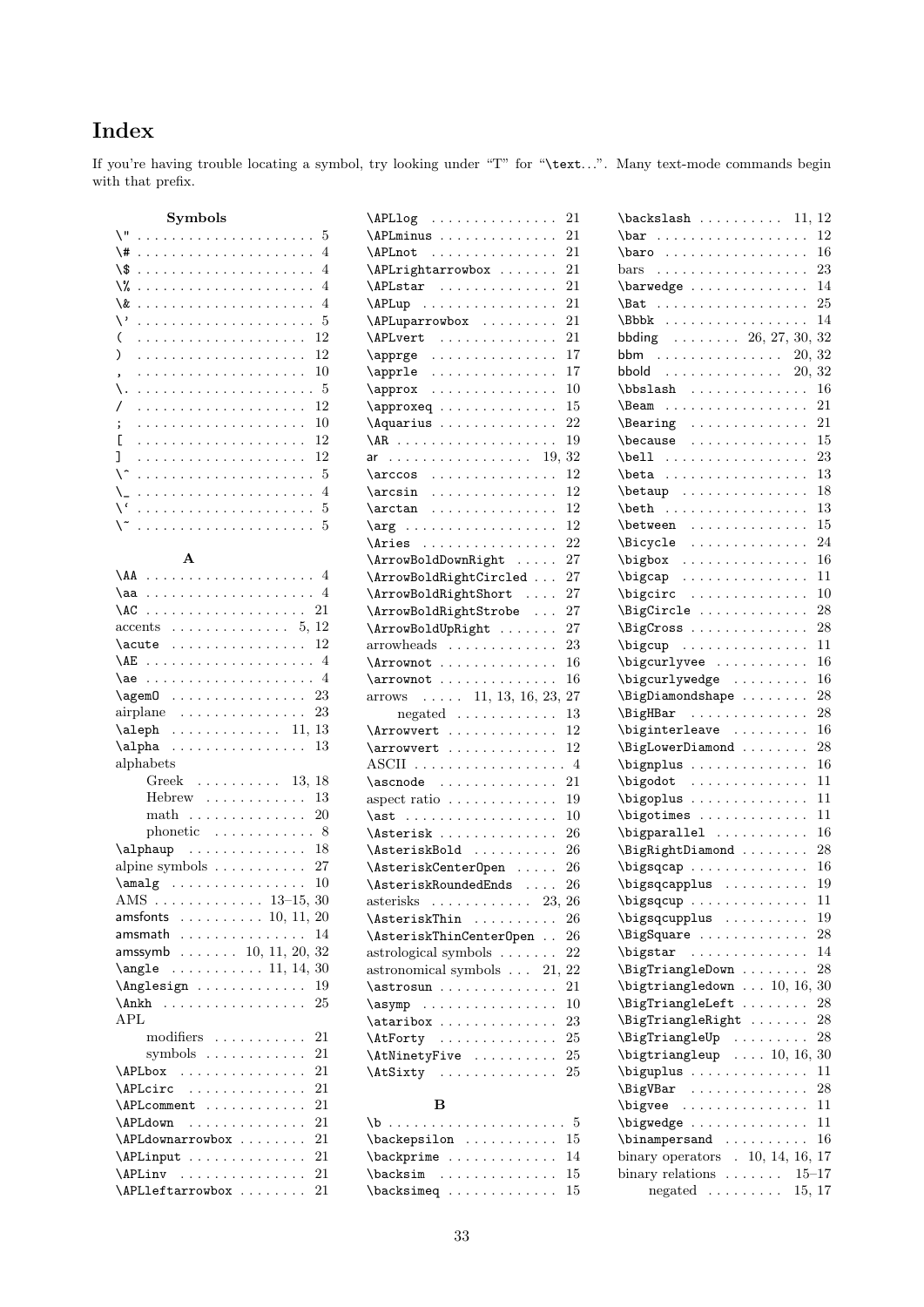| \bindnasrepma                                                                                                                                                    | 16       |
|------------------------------------------------------------------------------------------------------------------------------------------------------------------|----------|
| \Biohazard                                                                                                                                                       | 22       |
| biological symbols $\dots \dots$                                                                                                                                 | 21       |
| \blacklozenge                                                                                                                                                    | 14       |
| \blacksmiley                                                                                                                                                     | 23       |
| \blacksquare<br>$\mathbb{R}^n$ . The set of the set of the $\mathbb{R}^n$<br>$\ddot{\phantom{a}}$                                                                | 14       |
| \blacktriangle                                                                                                                                                   | 14       |
| \blacktriangledown                                                                                                                                               | 14       |
| \blacktriangleleft<br>$\ddot{\phantom{0}}$                                                                                                                       | 15       |
| \blacktriangleright<br>$\mathbb{Z}^2$ , $\mathbb{Z}^2$ , $\mathbb{Z}^2$                                                                                          | 15       |
| \Bleech<br>$\ddot{\phantom{a}}$<br>$\mathcal{L}$<br>$\ddot{\phantom{a}}$<br>$\ddot{\phantom{a}}$                                                                 | 25       |
| \Blitz .<br>.<br>$\ddot{\phantom{a}}$                                                                                                                            | 27       |
| $\ddotsc$<br>$\ddot{\phantom{a}}$<br>\blitza<br>$\cdots$                                                                                                         | 19       |
| $\ddot{\phantom{0}}$<br>$\mathcal{L}$ is a set of $\mathcal{L}$<br>$\ddot{\phantom{0}}$<br>$\ddot{\phantom{0}}$<br>$\ddot{\phantom{0}}$<br>$\ddot{\phantom{a}}$  |          |
| \blitzb<br>.<br>$\ddot{\phantom{0}}$                                                                                                                             | 19       |
| \blitzc<br>.<br>$\ddot{\phantom{0}}$                                                                                                                             | 19       |
| \blitzd<br>.                                                                                                                                                     | 19       |
| \blitze<br>.<br>$\ddot{\phantom{a}}$                                                                                                                             | 19       |
| $\bot$<br>.<br>.<br>$\cdots$<br>$\ddot{\phantom{a}}$                                                                                                             | 11       |
| \Bouquet<br>$\ddot{\phantom{0}}$<br>$\ddot{\phantom{0}}$<br>$\cdots$<br>$\ldots$ .<br>$\Delta$<br>$\ddot{\phantom{a}}$<br>L.<br>$\ddot{\phantom{a}}$<br>$\Delta$ | 25       |
| <i><b>\Bowtie</b></i><br>.                                                                                                                                       | 23       |
| \bowtie<br>.                                                                                                                                                     | 10       |
| 11, 17<br>\Box<br>.                                                                                                                                              |          |
| \boxast<br>.<br>$\ddot{\phantom{a}}$<br>$\Box$                                                                                                                   | 16       |
| \boxbar<br>$\cdots$<br>.<br>.<br>$\ddot{\phantom{a}}$                                                                                                            | 16       |
| \boxbox<br>$\cdots$<br>.<br>$\ddot{\phantom{0}}$<br>$\sim$ $\sim$ $\sim$                                                                                         | 16       |
| \boxbslash                                                                                                                                                       | 16       |
| \boxcircle                                                                                                                                                       | 16       |
| $\text{boxdot} \quad \ldots \quad \ldots \quad 14,$                                                                                                              | 16       |
| \boxdotLeft<br>$\ddot{\phantom{0}}$                                                                                                                              | 17       |
| \boxdotleft<br>$\mathcal{L}$ is a set of $\mathcal{L}$ in $\mathcal{L}$<br>$\ddotsc$<br>$\ddot{\phantom{a}}$                                                     | 17       |
| \boxdotRight<br>.<br>$\ddot{\phantom{0}}$<br>$\ddot{\phantom{a}}$<br>$\sim$ $\sim$ $\sim$                                                                        | 17       |
|                                                                                                                                                                  | 17       |
| \boxdotright<br>.                                                                                                                                                | 16       |
| \boxempty<br>$\ddot{\phantom{0}}$                                                                                                                                |          |
| \boxLeft<br>.                                                                                                                                                    | 17       |
| \boxleft<br>$\mathbb{R}^d$ . The set of the set of the $\mathbb{R}^d$<br>.                                                                                       | 17       |
| \boxminus<br>$\cdots$<br>.<br>$\ddot{\phantom{0}}$<br>$\ddot{\phantom{0}}$<br>$\ddot{\phantom{a}}$<br>$\ddot{\phantom{a}}$<br>$\ddot{\phantom{a}}$               | 14       |
| \boxplus<br>$\ddot{\phantom{0}}$<br>$\cdots$<br>$\ldots$ .<br>$\ddot{\phantom{a}}$<br>$\ddot{\phantom{0}}$<br>$\mathbb{Z}^2$<br>L.<br>$\ddot{\phantom{a}}$       | 14       |
| \boxRight<br>.                                                                                                                                                   | 17       |
| \boxright<br>.                                                                                                                                                   | 17       |
| \boxslash<br>.<br>$\alpha$ , and $\alpha$ , and $\alpha$                                                                                                         | 16       |
| \boxtimes<br>$\mathbf{1}$                                                                                                                                        | 14       |
| \bracevert                                                                                                                                                       | 12       |
| \breve<br>$\mathcal{L}(\mathcal{L}(\mathcal{L},\mathcal{L},\mathcal{L}))$<br>.<br>.                                                                              | 12       |
| $\b$ rokenvert                                                                                                                                                   | $\bf 23$ |
| \BSEfree<br>.<br>$\ddot{\phantom{0}}$                                                                                                                            | 22       |
| \bullet<br>$\sim$<br>$\mathbb{R}^n$ . $\mathbb{R}^n$ , $\mathbb{R}^n$<br>$\cdots$                                                                                | 10       |
| bullets.<br>.<br>$\ddot{\phantom{0}}$<br>$\ddot{\phantom{0}}$                                                                                                    | 23       |
| \Bumpeq                                                                                                                                                          | 15       |
| \bumpeq<br>.<br>.<br>$\ddotsc$<br>$\ddot{\phantom{0}}$                                                                                                           | 15       |
|                                                                                                                                                                  |          |
| C                                                                                                                                                                |          |
|                                                                                                                                                                  |          |
| $\text{Cancer}$ 22                                                                                                                                               |          |
|                                                                                                                                                                  |          |
|                                                                                                                                                                  |          |
| $\ddot{\phantom{0}}$                                                                                                                                             | 14       |
| $\cap$                                                                                                                                                           | 10       |
| \Capricorn<br>.                                                                                                                                                  | 22       |
| cardinality  see \aleph                                                                                                                                          |          |
| $\cdot \cdot \cdot$<br>.<br>$\sim$ $\sim$<br>$\ddot{\phantom{0}}$<br>$\ddotsc$                                                                                   | 10       |
| $\cdot$<br>$\ddot{\phantom{a}}$<br>$\ddot{\phantom{0}}$<br>$\ddot{\phantom{a}}$                                                                                  | 10       |
| \cdots<br>.                                                                                                                                                      | 11       |
| \Celtcross<br>$\centdot \dots \dots \dots \dots$                                                                                                                 | 25<br>23 |

 $\centering \label{eq:center}$ 

| $\text{CEsign}$                                                                                                            | 22       |
|----------------------------------------------------------------------------------------------------------------------------|----------|
| $\left\{ \text{check } \dots \text{S.} \right\}$                                                                           | 12       |
|                                                                                                                            | 23       |
| \CheckedBox                                                                                                                | 23       |
| <b>\Checkedbox</b><br>.                                                                                                    | 24       |
| $\ddot{\phantom{0}}$                                                                                                       | 27       |
| $\ddot{\phantom{0}}$                                                                                                       | 14       |
| \CheckmarkBold<br>$\ddot{\phantom{a}}$<br>$\ddot{\phantom{a}}$                                                             | 27       |
| $\chi$ chi<br>$\ddot{\phantom{a}}$<br>$\ddot{\phantom{a}}$                                                                 | 13       |
|                                                                                                                            | 18       |
| \circ                                                                                                                      | 10       |
| $\circeq \ldots \ldots \ldots$                                                                                             | 15       |
| CIRCLE<br>.<br>$\ddot{\phantom{a}}$                                                                                        | 23       |
| $\ldots \ldots \ldots 23, 28,$<br><b>\Circle</b>                                                                           | 30       |
| $\circlearrowlet \ldots$<br>$\ddot{\phantom{a}}$                                                                           | 13       |
| \circlearrowright                                                                                                          | 13       |
| \CircledA                                                                                                                  | 25       |
| $\circledast \ldots \ldots \ldots$                                                                                         | 14       |
| $\circledbar$                                                                                                              | 17       |
| $\{circledbslash \dots \dots$                                                                                              | 17       |
| $\ddot{\phantom{0}}$                                                                                                       |          |
| $\circledcirc \ldots \ldots$<br>$\ddot{\phantom{a}}$<br>$\ddot{\phantom{a}}$                                               | 14       |
| $\circleddash \ldots \ldots$                                                                                               | 14       |
| \circleddotleft                                                                                                            | 17       |
| \circleddotright                                                                                                           | 17       |
| \circledgtr                                                                                                                | 17       |
| \circledless                                                                                                               | 17       |
| $\circledR$                                                                                                                | 14       |
| $\circleds$<br>$\ddot{\phantom{a}}$                                                                                        | 14       |
| \circledvee                                                                                                                | 17       |
| \circledwedge                                                                                                              | 17       |
| \circleleft                                                                                                                | 17       |
|                                                                                                                            |          |
| $\ddot{\phantom{0}}$                                                                                                       | 17       |
| $\circleright$                                                                                                             | 28       |
| circles $\ldots \ldots \ldots \ldots 23, 27,$                                                                              |          |
| \CircleShadow<br>$\mathbb{R}^n$ . The set of the $\mathbb{R}^n$                                                            | 27       |
| \CircleSolid                                                                                                               | 27       |
| $\langle Circpipe \ldots \ldots \ldots \rangle$<br>$\ddot{\phantom{0}}$                                                    | 21       |
| \Circsteel                                                                                                                 | 21       |
| \CleaningA                                                                                                                 | 25       |
| $\text{CleaningF}$                                                                                                         | 25       |
| $\text{CleaningFF}$                                                                                                        | 25       |
| $\text{CleaningP}$ .<br>.                                                                                                  | 25       |
| $\text{CleaningPP} \dots \dots$                                                                                            | 25       |
| \clock<br>$\mathbb{Z}^2$ . $\mathbb{Z}^2$ , $\mathbb{Z}^2$ ,<br>$\ldots$ .<br>$\ddot{\phantom{0}}$<br>$\ddot{\phantom{0}}$ | 23       |
| clock symbols<br>.                                                                                                         | 28       |
| \Clocklogo.<br>$\alpha$ , $\alpha$ , $\alpha$ , $\alpha$<br>$\sim$ $\sim$<br>$\ddot{\phantom{0}}$                          | 24       |
| \Cloud<br>.<br>$\ddot{\phantom{0}}$                                                                                        | 27       |
| clovers<br>.<br>$\ddot{\phantom{0}}$                                                                                       | 26       |
| clubs $(suit) \ldots \ldots \ldots$<br>$\ddot{\phantom{0}}$                                                                | 23       |
| $\club suit \ldots \ldots$<br>$\ddotsc$                                                                                    | 11       |
| \Coffeecup<br>$\ddot{\phantom{0}}$<br>$\ddot{\phantom{a}}$<br>$\ddot{\phantom{0}}$<br>$\ddot{\phantom{a}}$                 | 24       |
| $\colon \ldots \dots \dots$<br>$\ddot{\phantom{a}}$                                                                        | 10       |
| <b>\Colonapprox</b><br>.<br>$\sim$ $\sim$                                                                                  | 17       |
| \colonapprox<br>.<br>$\ddot{\phantom{0}}$                                                                                  | 17       |
| \Coloneq<br>.<br>$\ddot{\phantom{0}}$                                                                                      | 17       |
| \coloneq<br>.<br>$\ddot{\phantom{0}}$                                                                                      | 17       |
| $\ddot{\phantom{0}}$                                                                                                       | 18       |
| \Coloneqq<br>.<br>$\ddot{\phantom{0}}$<br>$\ddot{\phantom{0}}$<br>$\ddot{\phantom{0}}$<br>$\ddot{\phantom{0}}$             |          |
| \coloneqq<br>$\ddot{\phantom{0}}$<br>$\ddot{\phantom{a}}$                                                                  | 17       |
| \Colonsim<br>$\ddotsc$                                                                                                     | 18       |
| \colonsim<br>.                                                                                                             | 18       |
| communication symbols<br>$\ddot{\phantom{0}}$<br>$\ddot{\phantom{0}}$                                                      | 22       |
| comp.text.tex<br>$\ddot{\phantom{0}}$<br>$\verb \complement     $<br>$\ddot{\phantom{0}}$                                  | 32<br>14 |

| complex numbers see alphabets,                   |                            |
|--------------------------------------------------|----------------------------|
| math                                             |                            |
| Comprehensive TFX Archive Net-                   |                            |
| work $\dots \dots \dots$                         | see                        |
| <b>CTAN</b>                                      |                            |
| computer hardware symbols.                       | 22                         |
| \ComputerMouse                                   | 22<br>$\ddot{\phantom{a}}$ |
| $\text{long}$                                    | 10                         |
| $\text{contour integrals} \dots \dots \dots$     | 32                         |
| $contradiction symbols \ldots$ .                 | 19                         |
| $\qquad \qquad \ldots \ldots \qquad \ldots$      | 11                         |
| $\text{Copyright} \dots \dots \dots \dots \dots$ |                            |
| \Corresponds                                     | 19<br>$\ddot{\phantom{a}}$ |
| $\cos \dots \dots \dots \dots \dots$             | 12                         |
| $\cosh$                                          | 12                         |
| \cot                                             | 12                         |
| $\coth$                                          | 12                         |
| Courier $\dots \dots \dots \dots \dots \dots$ 9  |                            |
| \Cross  25, 26, 28, 30                           |                            |
| \CrossBoldOutline                                | 26                         |
| \CrossClowerTips                                 | 26                         |
| \Crossedbox                                      | 24                         |
| crosses $\ldots \ldots \ldots \ldots 23$ ,       | 26                         |
| \CrossMaltese                                    | 26                         |
| \CrossOpenShadow                                 | 26<br>$\ddot{\phantom{a}}$ |
| \CrossOutline                                    | 26                         |
|                                                  | 12                         |
| CTAN $\ldots \ldots \ldots \ldots 1, 32$         |                            |
| $\text{Cube} \dots \dots \dots \dots \dots 29,$  | 31                         |
|                                                  | 14                         |
| $\cup$                                           | 10                         |
| \curlyeqprec                                     | 15                         |
| $\text{Vert}$                                    | 15                         |
| \curlyvee                                        | 14                         |
| \curlyveedownarrow                               | 16                         |
| \curlyveeuparrow                                 | 16                         |
| \curlywedge                                      | 14                         |
| \curlywedgedownarrow                             | 16                         |
| \curlywedgeuparrow                               | 16                         |
| \currency                                        | 23                         |
| currency symbols  9                              |                            |
|                                                  | 13                         |
| $\curvpsilon$<br>\curvearrowright                | 13                         |
|                                                  |                            |
| \Cutleft<br>\Cutline                             | 24<br>.<br>24              |
| .                                                | 24                         |
| \Cutright                                        |                            |
| D                                                |                            |
|                                                  |                            |
|                                                  |                            |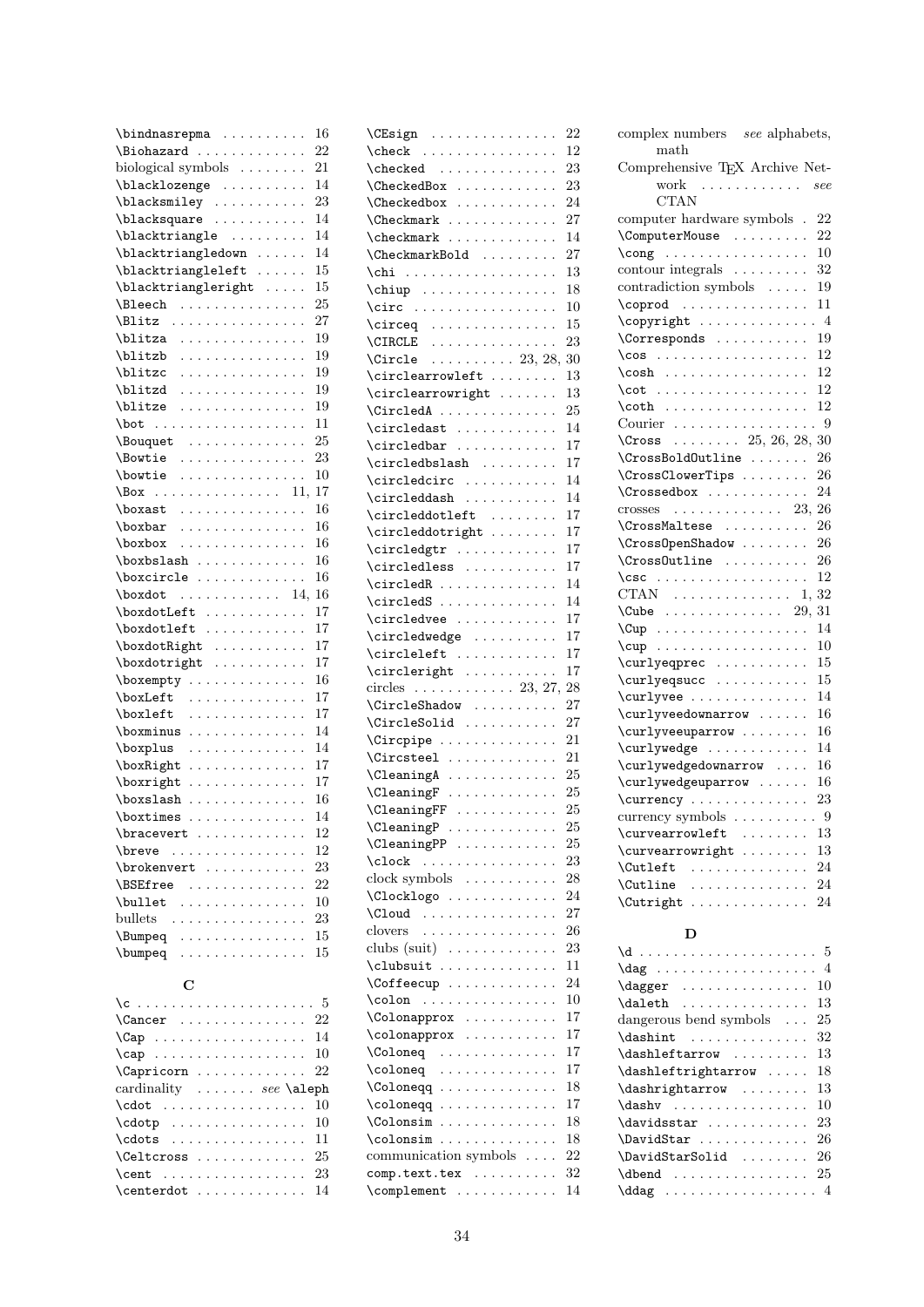| $\ddot{\text{d}}$                                                                                                          | $\texttt{ddagger}$ $10$ |
|----------------------------------------------------------------------------------------------------------------------------|-------------------------|
|                                                                                                                            |                         |
|                                                                                                                            |                         |
|                                                                                                                            |                         |
| $\deg$ 12                                                                                                                  |                         |
| degrees  see \textdegree                                                                                                   |                         |
| $\Delta$                                                                                                                   |                         |
| delimiters $\ldots \ldots \ldots 12, 13, 15$                                                                               |                         |
|                                                                                                                            |                         |
| large $\ldots \ldots \ldots \ldots 12$                                                                                     |                         |
| 13<br><i><b>Delta</b></i><br>$\frac{1}{13}$                                                                                |                         |
| \delta<br>.                                                                                                                |                         |
|                                                                                                                            |                         |
|                                                                                                                            |                         |
| $\texttt{descnode}$ 21                                                                                                     |                         |
| 12                                                                                                                         |                         |
| $\Delta$ DH 4, 8                                                                                                           |                         |
| 4,8                                                                                                                        |                         |
| $\lambda$ diagdown  14                                                                                                     |                         |
| $\langle$ diagup  14                                                                                                       |                         |
| $\dagger$ 23                                                                                                               |                         |
|                                                                                                                            |                         |
| $\Delta$ 11, 17                                                                                                            |                         |
| $diamond \ldots \ldots \ldots$<br>23                                                                                       |                         |
| \diamond<br>10                                                                                                             |                         |
| $\Delta$<br>19                                                                                                             |                         |
| \Diamonddot<br>19                                                                                                          |                         |
| \DiamonddotLeft<br>18                                                                                                      |                         |
| $\Delta$<br>18                                                                                                             |                         |
| \DiamonddotRight<br>\Diamonddotright<br>18                                                                                 |                         |
| 18                                                                                                                         |                         |
| \DiamondLeft<br>18                                                                                                         |                         |
| \Diamondleft<br>18                                                                                                         |                         |
| \DiamondRight<br>18                                                                                                        |                         |
| 18                                                                                                                         |                         |
| $\Delta$<br>diamonds<br>28                                                                                                 |                         |
|                                                                                                                            |                         |
| diamonds $(suit) \ldots \ldots \ldots$<br>23                                                                               |                         |
|                                                                                                                            |                         |
| \DiamondShadowA<br>28                                                                                                      |                         |
| \DiamondShadowB<br>.<br>28                                                                                                 |                         |
| \DiamondShadowC<br>28                                                                                                      |                         |
| 28                                                                                                                         |                         |
| $\Delta$<br>$\Delta$ Solid<br>27<br>.                                                                                      |                         |
| 11<br>$\ddot{\phantom{0}}$                                                                                                 |                         |
| $\dim\text{and} \ldots \ldots$                                                                                             |                         |
| dice $\ldots \ldots \ldots \ldots 29, 31$                                                                                  |                         |
| dictionary symbols . see phonetic                                                                                          |                         |
| symbols                                                                                                                    |                         |
| \digamma<br>13                                                                                                             |                         |
| 23<br>digits $\dots \dots \dots \dots \dots \dots$                                                                         |                         |
| 12<br>$\dim$<br>.                                                                                                          |                         |
| $\langle \text{diag} \ldots \ldots \ldots \ldots \ldots \rangle$ 23,<br>24                                                 |                         |
| dingbats $\ldots \ldots \ldots$<br>23<br>$\cdots$                                                                          |                         |
| \div<br>10                                                                                                                 |                         |
| \divideontimes<br>14                                                                                                       |                         |
|                                                                                                                            |                         |
| \dj<br>$\overline{4}$<br>.<br>$\ddot{\phantom{0}}$<br>$\ddot{\phantom{0}}$<br>$\ddot{\phantom{0}}$<br>$\ddot{\phantom{0}}$ |                         |
| 25<br>$\ddotsc$                                                                                                            |                         |
| 12<br>$\dotsc$<br>.                                                                                                        |                         |
| 10<br>$\delta$ .                                                                                                           |                         |
| 15                                                                                                                         |                         |
| \doteqdot<br>14                                                                                                            |                         |
| \dotplus<br>$\cdot$ 4<br>$\ddot{\phantom{0}}$                                                                              |                         |
| $ldots$<br>.                                                                                                               |                         |
| \doublebarwedge<br>14                                                                                                      |                         |
| \DOWNarrow<br>23                                                                                                           |                         |
| $\text{Downarrow} \dots \dots \quad 11, 12$<br>$\downarrow$ downarrow  11, 12, 32                                          |                         |

| \downdownarrows<br>13                                                                                                                                                                                                                                                                                                                                                                                                                                        |   |
|--------------------------------------------------------------------------------------------------------------------------------------------------------------------------------------------------------------------------------------------------------------------------------------------------------------------------------------------------------------------------------------------------------------------------------------------------------------|---|
| 13<br>\downharpoonleft                                                                                                                                                                                                                                                                                                                                                                                                                                       |   |
| $\downarrow$ downharpoonright<br>13                                                                                                                                                                                                                                                                                                                                                                                                                          |   |
| dsfont $\ldots \ldots \ldots \ldots 20$ ,<br>32                                                                                                                                                                                                                                                                                                                                                                                                              |   |
|                                                                                                                                                                                                                                                                                                                                                                                                                                                              |   |
| F,                                                                                                                                                                                                                                                                                                                                                                                                                                                           |   |
| \Earth<br>22<br>.                                                                                                                                                                                                                                                                                                                                                                                                                                            |   |
| 21<br>$\texttt{earth} \dots \dots \dots \dots$                                                                                                                                                                                                                                                                                                                                                                                                               |   |
| . 9<br>$\text{Ecommence} \ldots \ldots \ldots$<br>$\ddot{\phantom{0}}$                                                                                                                                                                                                                                                                                                                                                                                       |   |
| 26<br>EightAsterisk<br>$\ddot{\phantom{0}}$                                                                                                                                                                                                                                                                                                                                                                                                                  |   |
| 26<br>EightFlowerPetal                                                                                                                                                                                                                                                                                                                                                                                                                                       |   |
| 26<br>\EightFlowerPetalRemoved.                                                                                                                                                                                                                                                                                                                                                                                                                              |   |
| $\left\{ \right\}$<br>23                                                                                                                                                                                                                                                                                                                                                                                                                                     |   |
| 26<br>EightStar                                                                                                                                                                                                                                                                                                                                                                                                                                              |   |
| EightStarBold<br>26                                                                                                                                                                                                                                                                                                                                                                                                                                          |   |
| EightStarConvex<br>26                                                                                                                                                                                                                                                                                                                                                                                                                                        |   |
| \EightStarTaper<br>26<br>$\mathbb{Z}^2$ . The set of $\mathbb{Z}^2$<br>$\ddot{\phantom{0}}$                                                                                                                                                                                                                                                                                                                                                                  |   |
| $\ddot{\text{electrical symbols}} \dots \dots$<br>21                                                                                                                                                                                                                                                                                                                                                                                                         |   |
| 11<br>\ell                                                                                                                                                                                                                                                                                                                                                                                                                                                   |   |
| 27                                                                                                                                                                                                                                                                                                                                                                                                                                                           |   |
| $\text{Ellipse} \dots \dots \dots$<br>27                                                                                                                                                                                                                                                                                                                                                                                                                     |   |
| ellipses                                                                                                                                                                                                                                                                                                                                                                                                                                                     |   |
| 27<br>\EllipseShadow                                                                                                                                                                                                                                                                                                                                                                                                                                         |   |
| 27<br>\EllipseSolid<br>$\ddot{\phantom{0}}$                                                                                                                                                                                                                                                                                                                                                                                                                  |   |
| $\text{Email}$<br>22<br>$\ddot{\phantom{0}}$                                                                                                                                                                                                                                                                                                                                                                                                                 |   |
| 22<br>$\text{Emailct}$<br>$\ddot{\phantom{0}}$                                                                                                                                                                                                                                                                                                                                                                                                               |   |
| 11<br>\emptyset<br>$\ddot{\phantom{0}}$                                                                                                                                                                                                                                                                                                                                                                                                                      |   |
| 22<br>engineering symbols<br>21,                                                                                                                                                                                                                                                                                                                                                                                                                             |   |
| 27<br>\Envelope                                                                                                                                                                                                                                                                                                                                                                                                                                              |   |
| 23<br>envelope<br>$\ddot{\phantom{0}}$                                                                                                                                                                                                                                                                                                                                                                                                                       |   |
| 13                                                                                                                                                                                                                                                                                                                                                                                                                                                           |   |
| \epsilonup<br>18                                                                                                                                                                                                                                                                                                                                                                                                                                             |   |
| 15<br>$\equiv \csc \dots \cdots$                                                                                                                                                                                                                                                                                                                                                                                                                             |   |
| 18<br>$\Eq$ colon                                                                                                                                                                                                                                                                                                                                                                                                                                            |   |
| 18<br>\eqcolon<br>.                                                                                                                                                                                                                                                                                                                                                                                                                                          |   |
| 18<br>\Eqqcolon<br>.<br>$\ddot{\phantom{a}}$                                                                                                                                                                                                                                                                                                                                                                                                                 |   |
| $\eqref{eqqcolor}$<br>18<br>$\ddot{\phantom{0}}$                                                                                                                                                                                                                                                                                                                                                                                                             |   |
| $\begin{bmatrix} \text{eqsim} \\ \text{} \\ \text{} \\ \text{} \\ \text{} \\ \text{} \\ \text{} \\ \text{} \\ \text{} \\ \text{} \\ \text{} \\ \text{} \\ \text{} \\ \text{} \\ \text{} \\ \text{} \\ \text{} \\ \text{} \\ \text{} \\ \text{} \\ \text{} \\ \text{} \\ \text{} \\ \text{} \\ \text{} \\ \text{} \\ \text{} \\ \text{} \\ \text{} \\ \text{} \\ \text{} \\ \text{} \\ \text{} \\ \text{} \\ \text{} \\ \text{$<br>18<br>$\ddot{\phantom{0}}$ |   |
| 15<br>$\begin{cases} \text{eqslantgtr} \dots \dots \dots \dots \end{cases}$                                                                                                                                                                                                                                                                                                                                                                                  |   |
| \eqslantless<br>15                                                                                                                                                                                                                                                                                                                                                                                                                                           |   |
| $\equiv \sum_{i=1}^{n}$<br>10                                                                                                                                                                                                                                                                                                                                                                                                                                |   |
| escapable characters<br>4<br>$\ddot{\phantom{0}}$<br>$\ddot{\phantom{0}}$                                                                                                                                                                                                                                                                                                                                                                                    |   |
| $\text{Estatically} \dots \dots$<br>22                                                                                                                                                                                                                                                                                                                                                                                                                       |   |
| 13<br>$\eta : \ldots$<br>$\ddot{\phantom{0}}$<br>$\ddot{\phantom{0}}$<br>$\ddot{\phantom{0}}$<br>$\ddot{\phantom{a}}$<br>$\ddot{\phantom{a}}$<br>$\ddot{\phantom{a}}$                                                                                                                                                                                                                                                                                        |   |
| 18<br>$\text{letaup} \dots$<br>$\ddot{\phantom{0}}$<br>с.<br>$\cdots$<br>с.<br>$\ddot{\phantom{0}}$                                                                                                                                                                                                                                                                                                                                                          |   |
| 14<br>\eth<br>.<br>$\sim$ .<br>¥,<br>$\ddotsc$<br>$\sim$ $\sim$ $\sim$<br>$\ddot{\phantom{0}}$                                                                                                                                                                                                                                                                                                                                                               |   |
| 20<br>eufrak<br>$\ddot{\phantom{a}}$<br>L.<br>$\ddot{\phantom{0}}$<br>$\sim$ $\sim$ $\sim$ $\sim$<br>$\ddot{\phantom{0}}$<br>$\ddot{\phantom{0}}$<br>$\ddot{\phantom{0}}$<br>$\cdot$                                                                                                                                                                                                                                                                         |   |
| \EUR<br>$\ddot{\phantom{a}}$<br>$\ddot{\phantom{a}}$<br>$\ddot{\phantom{a}}$<br>$\ddotsc$<br>$\ddot{\phantom{0}}$<br>$\sim$ $\sim$<br>$\ddot{\phantom{a}}$<br>$\ddot{\phantom{0}}$<br>$\ddot{\phantom{0}}$<br>$\ddot{\phantom{0}}$<br>$\ddot{\phantom{0}}$<br>$\ddot{\phantom{0}}$<br>$\ddot{\phantom{0}}$<br>$\ddot{\phantom{0}}$                                                                                                                           | 9 |
| \EURcr .<br>$\ddot{\phantom{a}}$<br>$\mathbb{Z}^2$ . The set of $\mathbb{Z}^2$<br>$\ddot{\phantom{a}}$<br>$\ddot{\phantom{a}}$<br>$\ddotsc$<br>$\ddot{\phantom{0}}$<br>$\cdots$<br>$\ddot{\phantom{0}}$<br>$\ddot{\phantom{a}}$                                                                                                                                                                                                                              | 9 |
| \EURdig<br>.<br>$\ddot{\phantom{0}}$<br>$\sim$ $\sim$<br>$\ddot{\phantom{0}}$<br>$\ddot{\phantom{a}}$<br>$\ddot{\phantom{0}}$<br>$\ddot{\phantom{0}}$                                                                                                                                                                                                                                                                                                        | 9 |
| \EURhv<br>-9<br>сý.<br>.<br>22<br>$\cdots$<br>$\ddot{\phantom{0}}$<br>¥.<br>$\ddot{\phantom{0}}$<br>$\ddot{\phantom{0}}$                                                                                                                                                                                                                                                                                                                                     |   |
| -9<br>euro signs $\dots \dots \dots \dots$                                                                                                                                                                                                                                                                                                                                                                                                                   |   |
| <b>EURtm</b>                                                                                                                                                                                                                                                                                                                                                                                                                                                 | 9 |
| .<br>$\epsilon$ , $\epsilon$ , $\epsilon$<br>$\ddot{\phantom{0}}$<br>euscript                                                                                                                                                                                                                                                                                                                                                                                |   |
| $\ldots$ 20, 32<br>$\cdots$<br>.<br>$\Box$<br>$\ddot{\phantom{0}}$                                                                                                                                                                                                                                                                                                                                                                                           |   |
| exclusive or<br>31<br>$\ddotsc$<br>$\cdots$<br>$\cdots$                                                                                                                                                                                                                                                                                                                                                                                                      |   |
| $\exists$<br>11<br>.<br>$\ddot{\phantom{0}}$<br>$\ddot{\phantom{a}}$                                                                                                                                                                                                                                                                                                                                                                                         |   |
| 12<br>$\exp \ldots \ldots \ldots$<br>сý.<br>.<br>$\ddot{\phantom{0}}$                                                                                                                                                                                                                                                                                                                                                                                        |   |
| 22<br>\Explosionsafe                                                                                                                                                                                                                                                                                                                                                                                                                                         |   |
| $extensions \ldots \ldots$<br>16<br>$\cdots$<br>$\Delta$                                                                                                                                                                                                                                                                                                                                                                                                     |   |
| \EyesDollar                                                                                                                                                                                                                                                                                                                                                                                                                                                  | 9 |
| F                                                                                                                                                                                                                                                                                                                                                                                                                                                            |   |
|                                                                                                                                                                                                                                                                                                                                                                                                                                                              |   |
| $\forall$ fallingdotseq<br>15                                                                                                                                                                                                                                                                                                                                                                                                                                |   |
| 22                                                                                                                                                                                                                                                                                                                                                                                                                                                           |   |

| \fatbslash                                                                                                                                                                                                                                                                                                                                                                                                                                                                                                             |                      | 16                |
|------------------------------------------------------------------------------------------------------------------------------------------------------------------------------------------------------------------------------------------------------------------------------------------------------------------------------------------------------------------------------------------------------------------------------------------------------------------------------------------------------------------------|----------------------|-------------------|
| $\texttt{fatsemi}$                                                                                                                                                                                                                                                                                                                                                                                                                                                                                                     |                      | 16                |
| $\{\text{tatslash} \dots \dots \dots \dots \}$                                                                                                                                                                                                                                                                                                                                                                                                                                                                         |                      | 16                |
| \FAX                                                                                                                                                                                                                                                                                                                                                                                                                                                                                                                   |                      | 22                |
| $\{\texttt{tax}\dots\ldots\}$                                                                                                                                                                                                                                                                                                                                                                                                                                                                                          |                      | 22                |
| \Faxmachine                                                                                                                                                                                                                                                                                                                                                                                                                                                                                                            |                      | 22                |
| \FEMALE<br>\Female                                                                                                                                                                                                                                                                                                                                                                                                                                                                                                     |                      | 21                |
|                                                                                                                                                                                                                                                                                                                                                                                                                                                                                                                        |                      | 21                |
| $\{\text{female} \dots \dots \dots \dots$                                                                                                                                                                                                                                                                                                                                                                                                                                                                              |                      | 23                |
| $\sqrt{FemaleFemale \dots \dots \dots}$                                                                                                                                                                                                                                                                                                                                                                                                                                                                                |                      | 21                |
| \FemaleMale                                                                                                                                                                                                                                                                                                                                                                                                                                                                                                            |                      | 21                |
| \FHBOLOGO                                                                                                                                                                                                                                                                                                                                                                                                                                                                                                              |                      | 25                |
| $\FHBOlogo \ldots \ldots \ldots$                                                                                                                                                                                                                                                                                                                                                                                                                                                                                       |                      | 25                |
| \FilledBigCircle                                                                                                                                                                                                                                                                                                                                                                                                                                                                                                       |                      | 28                |
| \FilledBigDiamondshape                                                                                                                                                                                                                                                                                                                                                                                                                                                                                                 |                      | 28                |
| \FilledBigSquare                                                                                                                                                                                                                                                                                                                                                                                                                                                                                                       |                      | 28                |
| \FilledBigTriangleDown                                                                                                                                                                                                                                                                                                                                                                                                                                                                                                 |                      | 28                |
| \FilledBigTriangleLeft                                                                                                                                                                                                                                                                                                                                                                                                                                                                                                 |                      | 28                |
| \FilledBigTriangleRight                                                                                                                                                                                                                                                                                                                                                                                                                                                                                                |                      | 28                |
| \FilledBigTriangleUp                                                                                                                                                                                                                                                                                                                                                                                                                                                                                                   |                      | 28                |
| \FilledCircle                                                                                                                                                                                                                                                                                                                                                                                                                                                                                                          |                      | 28                |
| $\lvert \$                                                                                                                                                                                                                                                                                                                                                                                                                                                                                                             |                      | 27                |
| $\left\{\text{FilledDiamondShadowA}\right\}$                                                                                                                                                                                                                                                                                                                                                                                                                                                                           |                      | 28                |
| $\verb \FilledDiamondShadowC    \ldots$                                                                                                                                                                                                                                                                                                                                                                                                                                                                                |                      | 28                |
| \FilledDiamondshape                                                                                                                                                                                                                                                                                                                                                                                                                                                                                                    |                      | 28                |
| $\lvert$ FilledHut                                                                                                                                                                                                                                                                                                                                                                                                                                                                                                     |                      | 27                |
| \FilledRainCloud                                                                                                                                                                                                                                                                                                                                                                                                                                                                                                       |                      | 27                |
| \FilledSectioningDiamond .                                                                                                                                                                                                                                                                                                                                                                                                                                                                                             |                      | 29                |
| $\lvert \$                                                                                                                                                                                                                                                                                                                                                                                                                                                                                                             |                      | 28                |
| \FilledSmallDiamondshape                                                                                                                                                                                                                                                                                                                                                                                                                                                                                               | $\ddot{\phantom{a}}$ | 28                |
| \FilledSmallSquare                                                                                                                                                                                                                                                                                                                                                                                                                                                                                                     |                      | 28                |
| \FilledSmallTriangleDown                                                                                                                                                                                                                                                                                                                                                                                                                                                                                               |                      |                   |
|                                                                                                                                                                                                                                                                                                                                                                                                                                                                                                                        | $\ddot{\phantom{a}}$ | 28                |
|                                                                                                                                                                                                                                                                                                                                                                                                                                                                                                                        | $\ddot{\phantom{a}}$ | 28                |
| \FilledSmallTriangleLeft                                                                                                                                                                                                                                                                                                                                                                                                                                                                                               |                      | 28                |
| \FilledSmallTriangleRight                                                                                                                                                                                                                                                                                                                                                                                                                                                                                              |                      | 28                |
| \FilledSmallTriangleUp                                                                                                                                                                                                                                                                                                                                                                                                                                                                                                 |                      | 27                |
| \FilledSnowCloud                                                                                                                                                                                                                                                                                                                                                                                                                                                                                                       |                      |                   |
| \FilledSquare                                                                                                                                                                                                                                                                                                                                                                                                                                                                                                          |                      | 28<br>28          |
| \FilledSquareShadowA                                                                                                                                                                                                                                                                                                                                                                                                                                                                                                   |                      |                   |
| \FilledSquareShadowC                                                                                                                                                                                                                                                                                                                                                                                                                                                                                                   |                      | 28                |
| $\lvert \$                                                                                                                                                                                                                                                                                                                                                                                                                                                                                                             |                      | 27                |
| $\verb \FilledTriangleDown \n$<br>$\cdots$                                                                                                                                                                                                                                                                                                                                                                                                                                                                             |                      | 28                |
| \FilledTriangleLeft                                                                                                                                                                                                                                                                                                                                                                                                                                                                                                    |                      | 28                |
| \FilledTriangleRight                                                                                                                                                                                                                                                                                                                                                                                                                                                                                                   |                      | 28                |
| \FilledTriangleUp<br>$\cdots$                                                                                                                                                                                                                                                                                                                                                                                                                                                                                          |                      | 28                |
| $\cdots$                                                                                                                                                                                                                                                                                                                                                                                                                                                                                                               |                      | 27                |
| <b>\FilledWeakRainCloud</b><br>$\int \mathbf{r} \cdot \mathbf{r} \cdot \mathbf{r} \cdot \mathbf{r} \cdot \mathbf{r} \cdot \mathbf{r} \cdot \mathbf{r} \cdot \mathbf{r} \cdot \mathbf{r} \cdot \mathbf{r} \cdot \mathbf{r} \cdot \mathbf{r} \cdot \mathbf{r} \cdot \mathbf{r} \cdot \mathbf{r} \cdot \mathbf{r} \cdot \mathbf{r} \cdot \mathbf{r} \cdot \mathbf{r} \cdot \mathbf{r} \cdot \mathbf{r} \cdot \mathbf{r} \cdot \mathbf{r} \cdot \mathbf{r} \cdot \mathbf{r} \cdot \mathbf{r} \cdot \mathbf{r} \cdot \math$ |                      | 19                |
| $\sqrt{1 + \sqrt{1 + \cdots + \cdots + \cdots}}$                                                                                                                                                                                                                                                                                                                                                                                                                                                                       |                      | 14                |
| $\sqrt{First}$                                                                                                                                                                                                                                                                                                                                                                                                                                                                                                         |                      | 29                |
| $\text{FiveFlowerOpen} \dots \dots$                                                                                                                                                                                                                                                                                                                                                                                                                                                                                    |                      | 26                |
| $\forall$ FiveFlowerPetal                                                                                                                                                                                                                                                                                                                                                                                                                                                                                              |                      | 26                |
| \FiveStar                                                                                                                                                                                                                                                                                                                                                                                                                                                                                                              |                      | 26                |
| \FiveStarCenterOpen                                                                                                                                                                                                                                                                                                                                                                                                                                                                                                    |                      | 26                |
| $\forall$ FiveStarConvex                                                                                                                                                                                                                                                                                                                                                                                                                                                                                               |                      | 26                |
| \FiveStarLines                                                                                                                                                                                                                                                                                                                                                                                                                                                                                                         |                      | 26                |
| $\forall$ FiveStarOpen                                                                                                                                                                                                                                                                                                                                                                                                                                                                                                 |                      | 26                |
| \FiveStar0penCircled                                                                                                                                                                                                                                                                                                                                                                                                                                                                                                   |                      | 26                |
| \FiveStar0penDotted                                                                                                                                                                                                                                                                                                                                                                                                                                                                                                    | $\ddot{\phantom{0}}$ | 26                |
| \FiveStar0utline                                                                                                                                                                                                                                                                                                                                                                                                                                                                                                       |                      | 26                |
| \FiveStar0utlineHeavy                                                                                                                                                                                                                                                                                                                                                                                                                                                                                                  |                      | 26                |
| \FiveStarShadow                                                                                                                                                                                                                                                                                                                                                                                                                                                                                                        | $\ddot{\phantom{0}}$ | 26                |
| $\forall$ Fixedbearing                                                                                                                                                                                                                                                                                                                                                                                                                                                                                                 |                      | 21                |
| \Flag<br>$\left\{ \text{flat} \right\}$                                                                                                                                                                                                                                                                                                                                                                                                                                                                                |                      | $\sqrt{27}$<br>11 |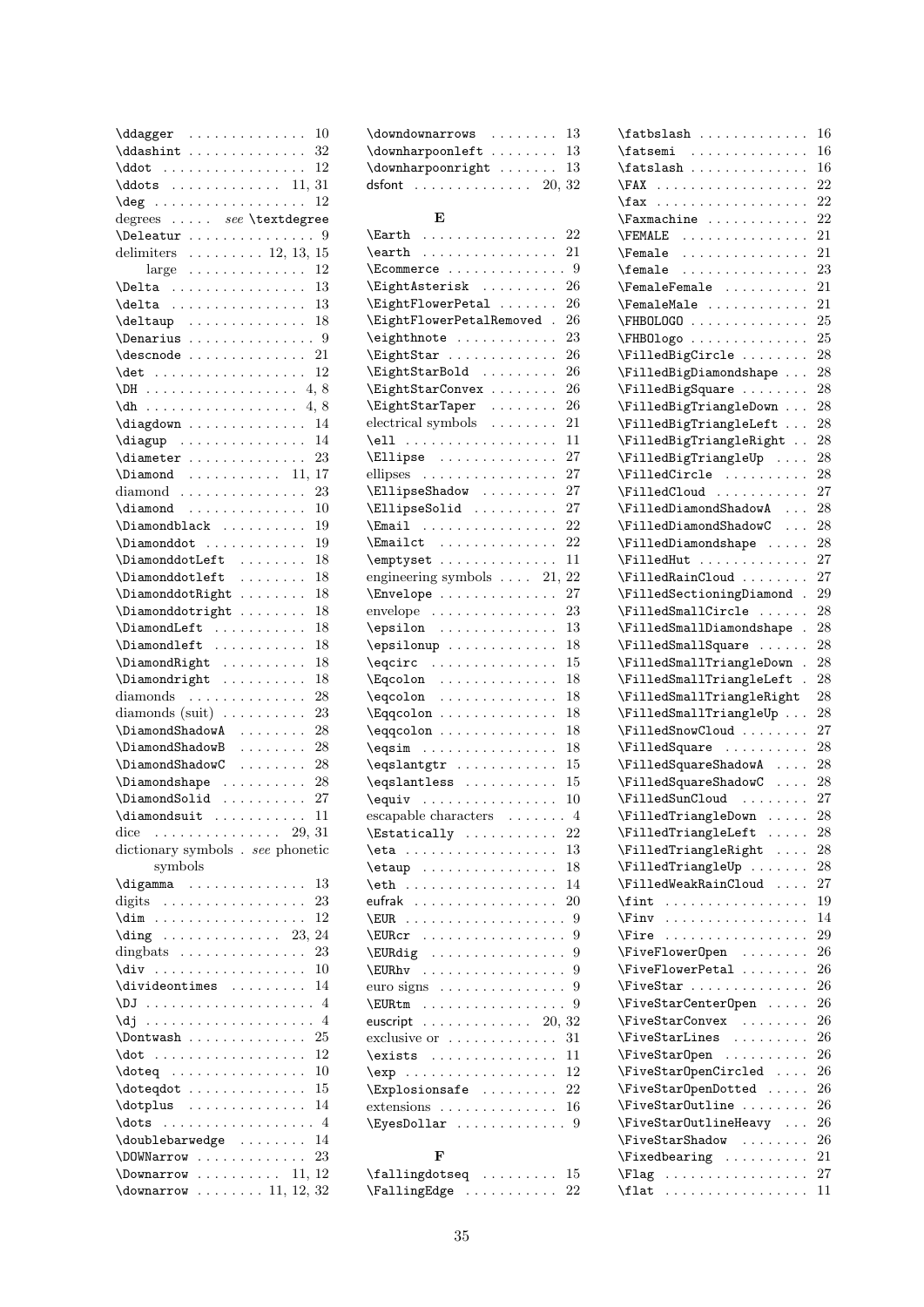| $\left\{\text{Flatsteel} \dots \dots \dots \right\}$ | 21 |
|------------------------------------------------------|----|
| florettes $\dots\dots\dots\dots\dots$                | 23 |
| flowers $26$                                         |    |
|                                                      | 27 |
| fontdef.dtx                                          | 31 |
| fontenc 4, 5                                         |    |
| \Football                                            | 24 |
| $\forall$ forall                                     | 11 |
| $\text{Force}$                                       | 21 |
| \Forward                                             | 24 |
| \ForwardToEnd                                        | 24 |
| \ForwardToIndex                                      | 24 |
| \FourAsterisk                                        | 26 |
| \FourClowerOpen                                      | 26 |
| \FourClowerSolid                                     | 26 |
| Fourier transform see alphabets,                     |    |
| math                                                 |    |
| \FourStar                                            | 26 |
| \FourStar0pen                                        | 26 |
| $\frac{1}{\text{row}}$                               | 10 |
| $\frac{1}{2}$                                        | 23 |
| \Frowny                                              | 25 |
| $\FullFHB0 \ldots \ldots \ldots$                     | 25 |
| $\lceil$ fullmoon                                    | 21 |
| $\lceil$ fullnote                                    | 23 |

### G

| \Game                                                            | 14 |
|------------------------------------------------------------------|----|
| \Gamma                                                           | 13 |
| \gamma                                                           | 13 |
| $\gamma$                                                         | 18 |
|                                                                  | 12 |
| $\Gamma : \ldots : \ldots : \ldots$                              | 22 |
| \Gentsroom                                                       | 24 |
| geometric shapes $\ldots$ . 27,                                  | 28 |
| $\geqslant$                                                      | 10 |
|                                                                  | 15 |
| \geqslant                                                        | 15 |
|                                                                  | 10 |
|                                                                  | 15 |
| $\qquad \qquad \ldots \ldots \qquad \ldots$                      | 13 |
| \gluon                                                           | 21 |
| $\qquad$                                                         | 15 |
| $\qquad \qquad \qquad \ldots \ldots \qquad \qquad$               | 15 |
| $\qquad \qquad \qquad \qquad \ldots \ldots \qquad \qquad \ldots$ | 15 |
|                                                                  | 15 |
| \Graupel                                                         | 27 |
| \grave                                                           | 12 |
| Greek 13,                                                        | 18 |
| $\sqrt{gtr}$ approx                                              | 15 |
| $\sqrt{gtrdot}$                                                  | 15 |
| \gtreqless                                                       | 15 |
| \gtreqqless                                                      | 15 |
| \gtrless                                                         | 15 |
| $\sqrt{gtrsim}$                                                  | 15 |
| $\qquad$                                                         |    |
| $\qquad \qquad \ldots \ldots \qquad 5$                           |    |
| $\qquad \qquad \texttt{guleft} \ \ldots \ldots \ \ldots \ \ 5$   |    |
| $\qquad \qquad \ldots \ldots 5$                                  |    |
| $\ldots \ldots \ldots 15$<br>\gvertneqq                          |    |
|                                                                  |    |

|--|--|

| 27<br>\Hagel                                                                                                            |
|-------------------------------------------------------------------------------------------------------------------------|
| \HalfCircleLeft<br>27                                                                                                   |
| \HalfCircleRight<br>27                                                                                                  |
| 27<br>\HalfFilledHut                                                                                                    |
| 23<br>\halfnote                                                                                                         |
| 27<br>\HalfSun                                                                                                          |
| \HandCuffLeft<br>26                                                                                                     |
| \HandCuffLeftUp<br>26<br>$\mathcal{L}$ is a set of $\mathcal{L}$ .<br>$\ddot{\phantom{0}}$                              |
| \HandCuffRight<br>26<br>$\ldots$ .<br>$\sim$ $\sim$ $\sim$<br>$\ddot{\phantom{0}}$<br>$\blacksquare$                    |
| \HandCuffRightUp<br>26<br>$\sim$ $\sim$<br>$\ddot{\phantom{0}}$                                                         |
| \HandLeft<br>26<br>.                                                                                                    |
| \HandLeftUp<br>26                                                                                                       |
| \HandPencilLeft<br>26                                                                                                   |
| 26<br>\HandRight                                                                                                        |
| 26<br>\HandRightUp                                                                                                      |
| 26<br>$_{\rm hands}$<br>.<br>23,<br>$\ddot{\phantom{0}}$                                                                |
| \Handwash<br>25                                                                                                         |
| 12                                                                                                                      |
| 28<br>\HBar                                                                                                             |
| \hbar<br>11,<br>14<br>.                                                                                                 |
| 25<br>\Heart<br>$\sim$ 100 km s $\sim$ 100 km s $\sim$ 100 km s $^{-1}$<br>$\ddot{\phantom{0}}$<br>$\ddot{\phantom{0}}$ |
| 23<br>hearts                                                                                                            |
| hearts (suit) $\dots \dots \dots$<br>23                                                                                 |
| \heartsuit<br>11                                                                                                        |
| 13<br>Hebrew                                                                                                            |
| $\cdot$ 9<br>Helvetica                                                                                                  |
| 21<br>\HERMAPHRODITE<br>$\mathbf{1}$<br>$\ddot{\phantom{0}}$<br>$\ddot{\phantom{a}}$<br>$\ddot{\phantom{a}}$            |
| 21<br>\Hermaphrodite                                                                                                    |
| 23<br>hexagon                                                                                                           |
| \Hexasteel<br>21                                                                                                        |
| $\hbox{\tt\char'4pt}$<br>23                                                                                             |
| 21<br>\HF<br>.<br>$\ddotsc$<br>$\ddot{\phantom{0}}$<br>$\ddot{\phantom{0}}$                                             |
| Hilbert space see alphabets,                                                                                            |
| $\text{math}$                                                                                                           |
| \hom<br>12<br>.                                                                                                         |
| 11<br>$\hbox{\tt hookleftarrow}$                                                                                        |
| 11<br>\hookrightarrow                                                                                                   |
| 14<br>\hslash<br>.<br>$\ddot{\phantom{a}}$<br>.                                                                         |
| 27<br>\Hut<br>$\ddot{\phantom{0}}$<br>$\ddot{\phantom{0}}$<br>.                                                         |
|                                                                                                                         |
| I                                                                                                                       |

| $\{\mathsf{IceMountain} \dots \dots \dots \ 27\}$   |
|-----------------------------------------------------|
| 19                                                  |
| ifsym 22, 27–30, 32                                 |
| $\{$ iiint<br>19                                    |
| $\{$ iint  17, 19                                   |
| \iint  17, 19                                       |
|                                                     |
| imaginary numbers  see                              |
| alphabets, math                                     |
| $\mathcal{L}$ 11, 12                                |
| 10                                                  |
| 23<br>$indexes \dots \dots \dots \dots \dots \dots$ |
| 24<br>$\Lambda$ $\Lambda$                           |
| 12<br>\inf                                          |
| \Info<br>24                                         |
| information symbols<br>24                           |
| 11                                                  |
| 14<br>$\in$                                         |
| 16                                                  |
| 11                                                  |
| integers see alphabets, math                        |

integrals contour . . . . . . . . . . . . 32 principal value . . . . . . . 31 \intercal . . . . . . . . . . . . . . 14  $\verb+\interleave + \ldots + \ldots + 16$  $\verb+\Interval+\dots+\dots+28$ \invamp . . . . . . . . . . . . . . 17 \invdiameter ........... 23 \inve . . . . . . . . . . . . . . . . . 8 \invneg . . . . . . . . . . . . . . 17 \iota . . . . . . . . . . . . . . . . 13 \iotaup . . . . . . . . . . . . . . . 18 \IroningI . . . . . . . . . . . . . . 25 \IroningII . . . . . . . . . . . . . 25 \IroningIII . . . . . . . . . . . . 25 \Irritant . . . . . . . . . . . . . . 29

#### J

| $\lambda$ JackStar  26     |  |  |  |  |  |  |  |      |
|----------------------------|--|--|--|--|--|--|--|------|
| $\lambda$ JackStarBold  26 |  |  |  |  |  |  |  |      |
| $\mathcal{L}$ 11, 12       |  |  |  |  |  |  |  |      |
| $\lambda$ Joch  27         |  |  |  |  |  |  |  |      |
| $\lambda$ Join 10, 17      |  |  |  |  |  |  |  |      |
| $\{jointrel$ 31            |  |  |  |  |  |  |  |      |
| $\Upsilon$ . $\Omega$      |  |  |  |  |  |  |  |      |
| \jupiter                   |  |  |  |  |  |  |  | . 21 |

 $\iintedby ... \dots . . . . . . . 31$ 

#### $\bf K$

| $\verb \kappaup     18 $                    |  |  |  |  |  |  |  |  |
|---------------------------------------------|--|--|--|--|--|--|--|--|
| $\ker$ 12                                   |  |  |  |  |  |  |  |  |
| $\kappa$ /Keyboard  22                      |  |  |  |  |  |  |  |  |
| Knuth 25                                    |  |  |  |  |  |  |  |  |
| $\kappa$ 23                                 |  |  |  |  |  |  |  |  |
| $\{\text{Kutline} \dots \dots \dots \ 24\}$ |  |  |  |  |  |  |  |  |

#### L

| Lagrangian see alphabets, math                            |
|-----------------------------------------------------------|
| 13<br>$\Lambda \ldots \ldots$                             |
| 13                                                        |
| \lambdabar<br>19                                          |
| 19                                                        |
| 18                                                        |
| $\langle \text{language} \dots \dots \dots \rangle$<br>12 |
| Laplace transform see alphabets,                          |
| math                                                      |
|                                                           |
| $large$ delimiters $\dots \dots$<br>12                    |
| \Laserbeam<br>22                                          |
| $L^{2}E[X 2_{\mathcal{E}} 1, 4, 7, 10, 11, 25, 30,$<br>31 |
| 32<br>$l$ atexsym  10, 11, 30,                            |
| laundry symbols<br>25                                     |
| $\L{bag}$<br>15                                           |
| \lbag<br>15                                               |
| 12<br>\lceil                                              |
| 10                                                        |
| $\ldots \ldots$<br>11                                     |
| 17<br>$\lambda$ deadsto  11,                              |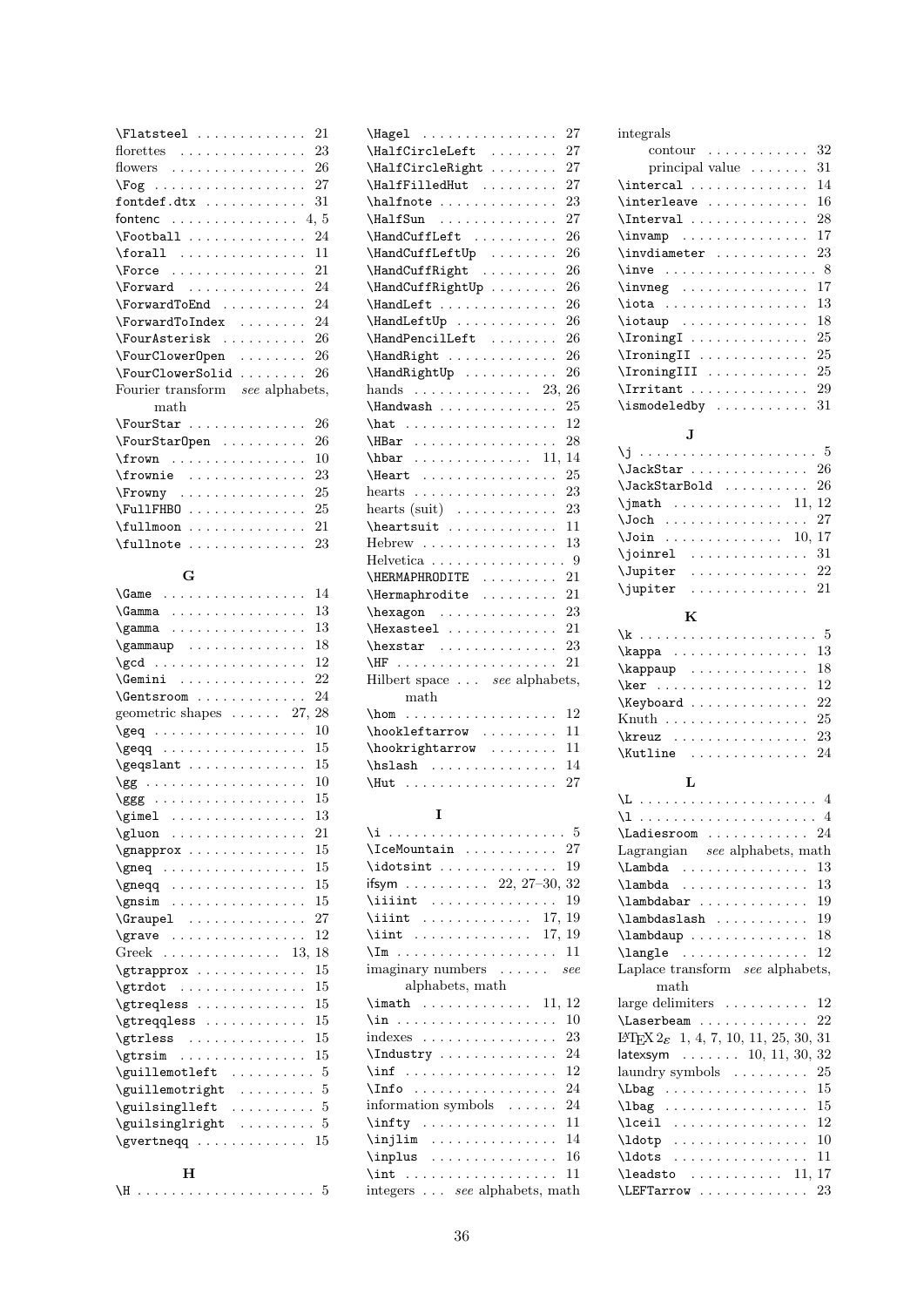| Leftarrow                                                                                                                                                                                                                                                                                                                                                                                                                     | 11       |
|-------------------------------------------------------------------------------------------------------------------------------------------------------------------------------------------------------------------------------------------------------------------------------------------------------------------------------------------------------------------------------------------------------------------------------|----------|
| \leftarrow                                                                                                                                                                                                                                                                                                                                                                                                                    | 11       |
| \leftarrowtail                                                                                                                                                                                                                                                                                                                                                                                                                | 13       |
|                                                                                                                                                                                                                                                                                                                                                                                                                               |          |
| $\left\{ \right.$ $\left.\right.$                                                                                                                                                                                                                                                                                                                                                                                             | 16       |
| \LEFTCIRCLE                                                                                                                                                                                                                                                                                                                                                                                                                   | 23       |
| LEFTcircle                                                                                                                                                                                                                                                                                                                                                                                                                    | 23       |
| \Leftcircle                                                                                                                                                                                                                                                                                                                                                                                                                   | 23       |
|                                                                                                                                                                                                                                                                                                                                                                                                                               |          |
| \leftharpoondown                                                                                                                                                                                                                                                                                                                                                                                                              | 11       |
| $\left\{ \left( \mathbf{r} \right) \right\}$                                                                                                                                                                                                                                                                                                                                                                                  | 11       |
| \leftleftarrows                                                                                                                                                                                                                                                                                                                                                                                                               | 13       |
| \leftmoon                                                                                                                                                                                                                                                                                                                                                                                                                     | 21       |
|                                                                                                                                                                                                                                                                                                                                                                                                                               |          |
| Leftrightarrow                                                                                                                                                                                                                                                                                                                                                                                                                | 11       |
| \leftrightarrow                                                                                                                                                                                                                                                                                                                                                                                                               | 11       |
| $\left\{ \text{left} \right\} \ldots \ldots$                                                                                                                                                                                                                                                                                                                                                                                  | 16       |
|                                                                                                                                                                                                                                                                                                                                                                                                                               |          |
| $\ddot{\phantom{0}}$                                                                                                                                                                                                                                                                                                                                                                                                          | 13       |
| \leftrightarrowtriangle.<br>$\ddot{\phantom{a}}$                                                                                                                                                                                                                                                                                                                                                                              | 16       |
| \leftrightharpoons<br>$\ddot{\phantom{0}}$                                                                                                                                                                                                                                                                                                                                                                                    | 13       |
| \leftrightsquigarrow                                                                                                                                                                                                                                                                                                                                                                                                          | 13       |
|                                                                                                                                                                                                                                                                                                                                                                                                                               |          |
| \Leftscissors                                                                                                                                                                                                                                                                                                                                                                                                                 | 24       |
| \leftslice                                                                                                                                                                                                                                                                                                                                                                                                                    | 16       |
|                                                                                                                                                                                                                                                                                                                                                                                                                               | 18       |
| $\left\{ \left( \text{matrix} \right) \right\}$<br>\leftthreetimes                                                                                                                                                                                                                                                                                                                                                            |          |
|                                                                                                                                                                                                                                                                                                                                                                                                                               | 14       |
| Lefttorque                                                                                                                                                                                                                                                                                                                                                                                                                    | 21       |
| \leftturn                                                                                                                                                                                                                                                                                                                                                                                                                     | 23       |
| \Leo                                                                                                                                                                                                                                                                                                                                                                                                                          | 22       |
|                                                                                                                                                                                                                                                                                                                                                                                                                               |          |
| \leq                                                                                                                                                                                                                                                                                                                                                                                                                          | 10       |
| $\ddot{\phantom{0}}$                                                                                                                                                                                                                                                                                                                                                                                                          | 15       |
| $\leq\$                                                                                                                                                                                                                                                                                                                                                                                                                       | 15       |
|                                                                                                                                                                                                                                                                                                                                                                                                                               |          |
| \lessapprox                                                                                                                                                                                                                                                                                                                                                                                                                   | 15       |
| $\{\text{lessdot} \dots \dots \dots \dots$                                                                                                                                                                                                                                                                                                                                                                                    | 15       |
| $\texttt{lesseqgrr} \dots \dots \dots \dots$                                                                                                                                                                                                                                                                                                                                                                                  | 15       |
|                                                                                                                                                                                                                                                                                                                                                                                                                               |          |
|                                                                                                                                                                                                                                                                                                                                                                                                                               |          |
| \lesseqqgtr                                                                                                                                                                                                                                                                                                                                                                                                                   | 15       |
|                                                                                                                                                                                                                                                                                                                                                                                                                               | 15       |
|                                                                                                                                                                                                                                                                                                                                                                                                                               | 15       |
| \lessgtr<br>\lesssim                                                                                                                                                                                                                                                                                                                                                                                                          |          |
| $\text{letter}$ 22, 29, 30                                                                                                                                                                                                                                                                                                                                                                                                    |          |
| letters  see alphabets                                                                                                                                                                                                                                                                                                                                                                                                        |          |
| non-ASCII $\dots \dots \dots \dots$ 4                                                                                                                                                                                                                                                                                                                                                                                         |          |
|                                                                                                                                                                                                                                                                                                                                                                                                                               |          |
| $\left\{\begin{array}{ccc}\n\text{1floor} & \ldots & \ldots & \ldots & 12\n\end{array}\right\}$                                                                                                                                                                                                                                                                                                                               |          |
| $\lg \ldots \ldots \ldots \ldots$                                                                                                                                                                                                                                                                                                                                                                                             | 12       |
| $\begin{bmatrix} \text{1} & \text{1} & \text{1} & \text{1} \\ \text{2} & \text{2} & \text{2} & \text{2} \\ \text{3} & \text{4} & \text{5} & \text{2} \\ \text{4} & \text{5} & \text{6} & \text{3} \\ \text{5} & \text{6} & \text{6} & \text{5} \\ \text{6} & \text{7} & \text{6} & \text{6} \\ \text{8} & \text{8} & \text{6} & \text{6} \\ \text{9} & \text{10} & \text{11} & \text{12} \\ \text{11} & \text{12} & \text{13$ |          |
|                                                                                                                                                                                                                                                                                                                                                                                                                               | 17       |
| 10,                                                                                                                                                                                                                                                                                                                                                                                                                           | 17       |
| \lhd                                                                                                                                                                                                                                                                                                                                                                                                                          |          |
|                                                                                                                                                                                                                                                                                                                                                                                                                               | 25       |
| \Libra<br>.                                                                                                                                                                                                                                                                                                                                                                                                                   | 22       |
| \Lightning                                                                                                                                                                                                                                                                                                                                                                                                                    | 22       |
|                                                                                                                                                                                                                                                                                                                                                                                                                               |          |
| $\left\{ \right\}$ 16, 23,                                                                                                                                                                                                                                                                                                                                                                                                    | 30       |
| $\lim$<br>$\sim$ $\sim$ $\sim$ $\sim$ $\sim$<br>.<br>$\ddot{\phantom{0}}$                                                                                                                                                                                                                                                                                                                                                     | 12       |
| $\lambda$ iminf                                                                                                                                                                                                                                                                                                                                                                                                               | 12       |
| $\lambda$ imsup                                                                                                                                                                                                                                                                                                                                                                                                               | 12       |
|                                                                                                                                                                                                                                                                                                                                                                                                                               |          |
| $\ldots$ .                                                                                                                                                                                                                                                                                                                                                                                                                    | 21       |
| linguistic symbols<br>$\ddot{\phantom{0}}$<br>$\ldots$<br>¥.<br>$\ddot{\phantom{0}}$<br>$\ddot{\phantom{0}}$                                                                                                                                                                                                                                                                                                                  | .8       |
| $\lambda$ lJoin<br>.<br>$\ddot{\phantom{0}}$                                                                                                                                                                                                                                                                                                                                                                                  | 18       |
| .<br>\11<br>.                                                                                                                                                                                                                                                                                                                                                                                                                 | 10       |
|                                                                                                                                                                                                                                                                                                                                                                                                                               |          |
| \llbracket                                                                                                                                                                                                                                                                                                                                                                                                                    | 15       |
| \llceil<br>.                                                                                                                                                                                                                                                                                                                                                                                                                  | 15       |
| \llcorner                                                                                                                                                                                                                                                                                                                                                                                                                     | 13       |
| $\cdots$<br>$\ldots$ .                                                                                                                                                                                                                                                                                                                                                                                                        | 13       |
| $\left\{\text{Lleftarrow}\dots\right\}$                                                                                                                                                                                                                                                                                                                                                                                       |          |
| $\lceil$ llfloor<br>$\ddot{\phantom{0}}$<br>$\ldots$<br>$\overline{\phantom{a}}$                                                                                                                                                                                                                                                                                                                                              | 15       |
| \111<br>.<br>.                                                                                                                                                                                                                                                                                                                                                                                                                | 15       |
|                                                                                                                                                                                                                                                                                                                                                                                                                               | 12       |
|                                                                                                                                                                                                                                                                                                                                                                                                                               | 12       |
|                                                                                                                                                                                                                                                                                                                                                                                                                               |          |
| \lnapprox<br>$\ln eq$                                                                                                                                                                                                                                                                                                                                                                                                         | 15<br>15 |

|                                                                                                                                                                                                                                                                                                                                                                                                                                                                                                                                                                                                                                                               | 15 |
|---------------------------------------------------------------------------------------------------------------------------------------------------------------------------------------------------------------------------------------------------------------------------------------------------------------------------------------------------------------------------------------------------------------------------------------------------------------------------------------------------------------------------------------------------------------------------------------------------------------------------------------------------------------|----|
| $\log$                                                                                                                                                                                                                                                                                                                                                                                                                                                                                                                                                                                                                                                        | 12 |
| log-like symbols $\dots \dots 12, 14$                                                                                                                                                                                                                                                                                                                                                                                                                                                                                                                                                                                                                         |    |
| $\log of$                                                                                                                                                                                                                                                                                                                                                                                                                                                                                                                                                                                                                                                     | 17 |
| $\label{lem:main} $$\Longleftarrow    $$\longleftarrow    $                                                                                                                                                                                                                                                                                                                                                                                                                                                                                                                                                                                                   | 11 |
|                                                                                                                                                                                                                                                                                                                                                                                                                                                                                                                                                                                                                                                               | 11 |
| \Longleftrightarrow  11, 25                                                                                                                                                                                                                                                                                                                                                                                                                                                                                                                                                                                                                                   |    |
| \longleftrightarrow                                                                                                                                                                                                                                                                                                                                                                                                                                                                                                                                                                                                                                           | 11 |
| \Longmapsfrom                                                                                                                                                                                                                                                                                                                                                                                                                                                                                                                                                                                                                                                 | 16 |
| \longmapsfrom                                                                                                                                                                                                                                                                                                                                                                                                                                                                                                                                                                                                                                                 | 16 |
| $\ddot{\phantom{0}}$                                                                                                                                                                                                                                                                                                                                                                                                                                                                                                                                                                                                                                          | 16 |
| $\label{eq:subspace} \verb \Longmapsto \cdots \cdots.$<br>\longmapsto                                                                                                                                                                                                                                                                                                                                                                                                                                                                                                                                                                                         | 11 |
| \LongPulseHigh                                                                                                                                                                                                                                                                                                                                                                                                                                                                                                                                                                                                                                                | 22 |
| $\ddot{\phantom{0}}$                                                                                                                                                                                                                                                                                                                                                                                                                                                                                                                                                                                                                                          | 22 |
| \LongPulseLow                                                                                                                                                                                                                                                                                                                                                                                                                                                                                                                                                                                                                                                 |    |
| \Longrightarrow<br>$\ddot{\phantom{0}}$                                                                                                                                                                                                                                                                                                                                                                                                                                                                                                                                                                                                                       | 11 |
| $\lambda$ \longrightarrow                                                                                                                                                                                                                                                                                                                                                                                                                                                                                                                                                                                                                                     | 11 |
| \looparrowleft                                                                                                                                                                                                                                                                                                                                                                                                                                                                                                                                                                                                                                                | 13 |
| \looparrowright                                                                                                                                                                                                                                                                                                                                                                                                                                                                                                                                                                                                                                               | 13 |
| $\text{Loose}$                                                                                                                                                                                                                                                                                                                                                                                                                                                                                                                                                                                                                                                | 21 |
| \LowerDiamond                                                                                                                                                                                                                                                                                                                                                                                                                                                                                                                                                                                                                                                 | 28 |
| \lozenge                                                                                                                                                                                                                                                                                                                                                                                                                                                                                                                                                                                                                                                      | 14 |
| \lrcorner                                                                                                                                                                                                                                                                                                                                                                                                                                                                                                                                                                                                                                                     | 13 |
|                                                                                                                                                                                                                                                                                                                                                                                                                                                                                                                                                                                                                                                               | 17 |
| \Lsh<br>$\ddot{\phantom{0}}$                                                                                                                                                                                                                                                                                                                                                                                                                                                                                                                                                                                                                                  | 13 |
| $\text{N.}$                                                                                                                                                                                                                                                                                                                                                                                                                                                                                                                                                                                                                                                   | 21 |
| \ltimes                                                                                                                                                                                                                                                                                                                                                                                                                                                                                                                                                                                                                                                       | 14 |
| \lvertneqq                                                                                                                                                                                                                                                                                                                                                                                                                                                                                                                                                                                                                                                    | 15 |
|                                                                                                                                                                                                                                                                                                                                                                                                                                                                                                                                                                                                                                                               |    |
| м                                                                                                                                                                                                                                                                                                                                                                                                                                                                                                                                                                                                                                                             |    |
| majuscules                                                                                                                                                                                                                                                                                                                                                                                                                                                                                                                                                                                                                                                    | 13 |
| $\mathcal{L}$ akeatletter                                                                                                                                                                                                                                                                                                                                                                                                                                                                                                                                                                                                                                     | 31 |
| $\verb+\makeatother \dots \dots$                                                                                                                                                                                                                                                                                                                                                                                                                                                                                                                                                                                                                              | 31 |
|                                                                                                                                                                                                                                                                                                                                                                                                                                                                                                                                                                                                                                                               | 21 |
| \MALE<br>\Male                                                                                                                                                                                                                                                                                                                                                                                                                                                                                                                                                                                                                                                | 21 |
| .                                                                                                                                                                                                                                                                                                                                                                                                                                                                                                                                                                                                                                                             |    |
|                                                                                                                                                                                                                                                                                                                                                                                                                                                                                                                                                                                                                                                               |    |
| $\texttt{male}$<br>.                                                                                                                                                                                                                                                                                                                                                                                                                                                                                                                                                                                                                                          | 23 |
| \MaleMale<br>$\ddot{\phantom{0}}$                                                                                                                                                                                                                                                                                                                                                                                                                                                                                                                                                                                                                             | 21 |
| $\mathcal{L}$                                                                                                                                                                                                                                                                                                                                                                                                                                                                                                                                                                                                                                                 | 14 |
| $\mathcal{L}$<br>$\ddot{\phantom{0}}$                                                                                                                                                                                                                                                                                                                                                                                                                                                                                                                                                                                                                         | 25 |
| $\mbox{\textcolor{red}{\textcolor{blue}{\textcolor{blue}{\textcolor{blue}{\textcolor{blue}{\textcolor{blue}{\textcolor{blue}{\textcolor{blue}{\textcolor{blue}{\textcolor{blue}{\textcolor{blue}{\textcolor{blue}{\textcolor{blue}{\textcolor{blue}{\textcolor{blue}{\textcolor{blue}{\textcolor{blue}{\textcolor{blue}{\textcolor{blue}{\textcolor{blue}{\textcolor{blue}{\textcolor{blue}{\textcolor{blue}{\textcolor{blue}{\textcolor{blue}{\textcolor{blue}{\textcolor{blue}{\textcolor{blue}{\textcolor{blue}{\textcolor{blue}{\textcolor{blue}{\textcolor{blue}{\textcolor{blue}{\textcolor{blue}{\textcolor{blue}{\textcolor{blue}{\$<br>$\sim$ $\sim$ | 25 |
| $\mbox{\tt manconcentricdiamond} \ldots$                                                                                                                                                                                                                                                                                                                                                                                                                                                                                                                                                                                                                      | 25 |
| $\ddot{\phantom{0}}$<br>$\ddot{\phantom{0}}$                                                                                                                                                                                                                                                                                                                                                                                                                                                                                                                                                                                                                  | 25 |
| $\text{mancone} \ldots \ldots \ldots$<br>$\mathcal{L}$<br>.                                                                                                                                                                                                                                                                                                                                                                                                                                                                                                                                                                                                   | 25 |
| \manerrarrow<br>$\ddot{\phantom{a}}$<br>.                                                                                                                                                                                                                                                                                                                                                                                                                                                                                                                                                                                                                     | 25 |
| \manfilledquartercircle .                                                                                                                                                                                                                                                                                                                                                                                                                                                                                                                                                                                                                                     | 25 |
| manfnt<br>25,<br>$\begin{array}{cccccccccccccc} . & . & . & . & . & . & . & . & . & . & . & . & . & . \end{array}$                                                                                                                                                                                                                                                                                                                                                                                                                                                                                                                                            | 32 |
|                                                                                                                                                                                                                                                                                                                                                                                                                                                                                                                                                                                                                                                               | 25 |
| $\mathbb{D} \ldots \ldots$                                                                                                                                                                                                                                                                                                                                                                                                                                                                                                                                                                                                                                    | 25 |
| $\mathcal{S}$                                                                                                                                                                                                                                                                                                                                                                                                                                                                                                                                                                                                                                                 |    |
| \mankidney                                                                                                                                                                                                                                                                                                                                                                                                                                                                                                                                                                                                                                                    | 25 |
| $\mathcal{L}$                                                                                                                                                                                                                                                                                                                                                                                                                                                                                                                                                                                                                                                 | 25 |
| \manpenkidney<br>$\sim$                                                                                                                                                                                                                                                                                                                                                                                                                                                                                                                                                                                                                                       | 25 |
| \manquadrifolium                                                                                                                                                                                                                                                                                                                                                                                                                                                                                                                                                                                                                                              | 25 |
| \manquartercircle .<br>.                                                                                                                                                                                                                                                                                                                                                                                                                                                                                                                                                                                                                                      | 25 |
| \manrotatedquadrifolium .                                                                                                                                                                                                                                                                                                                                                                                                                                                                                                                                                                                                                                     | 25 |
| \manrotatedquartercircle                                                                                                                                                                                                                                                                                                                                                                                                                                                                                                                                                                                                                                      | 25 |
| \manstar<br>.                                                                                                                                                                                                                                                                                                                                                                                                                                                                                                                                                                                                                                                 | 25 |
| \mantiltpennib                                                                                                                                                                                                                                                                                                                                                                                                                                                                                                                                                                                                                                                | 25 |
| $\mathrm{imantriangledown} \ldots \ldots$                                                                                                                                                                                                                                                                                                                                                                                                                                                                                                                                                                                                                     | 25 |
| $\mathrm{imantriangleright} \ldots$                                                                                                                                                                                                                                                                                                                                                                                                                                                                                                                                                                                                                           | 25 |
| $\mathrm{language}$<br>$\mathbb{Z}^2$ , $\mathbb{Z}^2$ , $\mathbb{Z}^2$                                                                                                                                                                                                                                                                                                                                                                                                                                                                                                                                                                                       | 25 |
| \manvpennib                                                                                                                                                                                                                                                                                                                                                                                                                                                                                                                                                                                                                                                   | 25 |
| \Mappedfromchar                                                                                                                                                                                                                                                                                                                                                                                                                                                                                                                                                                                                                                               | 17 |
| $\mbox{\tt \small{mapped from char}} \dots \dots$                                                                                                                                                                                                                                                                                                                                                                                                                                                                                                                                                                                                             | 17 |

 $\lambda$  . . . . . . . . . . . . . . . . 15

| \Mapsfrom                                                                                    | 16                         |
|----------------------------------------------------------------------------------------------|----------------------------|
| \mapsfrom                                                                                    | 16                         |
| \Mapsfromchar                                                                                | 16                         |
| $\mbox{mapsfromchar}\dots\dots\dots\,.$                                                      | 16                         |
| \Mapsto<br>.                                                                                 | 16                         |
| \mapsto<br>.                                                                                 | 11<br>$\ddot{\phantom{0}}$ |
| \Mapstochar                                                                                  | 16                         |
| marks                                                                                        | 23                         |
| \Mars                                                                                        | 22                         |
| $\text{max}$                                                                                 | 21                         |
| \MartinVogel                                                                                 | 25                         |
| marvosym . 9, 19, 21, 22, 24, 25,                                                            |                            |
| 30, 32                                                                                       |                            |
|                                                                                              |                            |
| math alphabets $\dots \dots \dots$                                                           | 20                         |
| math-mode symbols $\dots \dots$                                                              | 17                         |
| $\mathbb{b} \ldots \ldots \ldots$                                                            | 20                         |
| $\mathbb{D}$<br>$\ddot{\phantom{0}}$                                                         | 20<br>$\ddot{\phantom{0}}$ |
| \mathbbmss<br>.                                                                              | 20<br>$\ddot{\phantom{0}}$ |
| $\mathbb{D}$                                                                                 | 20                         |
| $\ddot{\phantom{0}}$                                                                         | 32                         |
| mathcal                                                                                      | 20                         |
|                                                                                              | 20                         |
| $\mathcal{L}$                                                                                | 19                         |
| $\mathcal{L}$                                                                                | 32                         |
| mathcomp<br>$\ddotsc$<br>$\ddot{\phantom{a}}$                                                | .7                         |
| mather                                                                                       | 20<br>$\ddot{\phantom{0}}$ |
| $\mathcal{L}$                                                                                | 20                         |
| mathematical symbols                                                                         | 10                         |
| $\mathbf{r}$ .<br>$\ddot{\phantom{0}}$                                                       | 20<br>$\ddot{\phantom{0}}$ |
| $\mathcal{L}$<br>$\ddot{\phantom{0}}$                                                        | 20<br>$\ddot{\phantom{0}}$ |
| $\mathcal{L} \ldots$<br>$\ddot{\phantom{0}}$<br>$\ddot{\phantom{a}}$<br>$\ddot{\phantom{a}}$ | 20                         |
|                                                                                              | 32                         |
| $\mathbf{p} \ldots \ldots$                                                                   |                            |
| $\mathcal{L}$<br>$\ddot{\phantom{0}}$                                                        | 32                         |
| $\mathcal{L}$<br>$\ddot{\phantom{0}}$                                                        | 32                         |
| \mathpunct                                                                                   | 32                         |
| \mathpzc<br>.<br>$\ddot{\phantom{a}}$<br>$\ddot{\phantom{0}}$<br>$\ddot{\phantom{0}}$        | 20<br>$\ddot{\phantom{0}}$ |
| $\mathcal{L} \ldots$<br>$\ldots$ . 31,<br>$\ddot{\phantom{a}}$                               | 32                         |
| \mathrm<br>.<br>$\cdots$                                                                     | 20                         |
| mathrsfs $\ldots \ldots \ldots \ldots 20, 32$                                                |                            |
| $\mathcal{L}$                                                                                | 20                         |
| $\mathcal{L}$                                                                                | 19                         |
|                                                                                              | 12                         |
| \measuredangle                                                                               | 14                         |
| \medbullet                                                                                   | 17                         |
| $\setminus$ medcirc                                                                          | 17<br>$\ddot{\phantom{0}}$ |
| \Mercury                                                                                     | 22                         |
| \mercury<br>.                                                                                | 21                         |
| .<br>$\langle$ merge .                                                                       | 16                         |
| METAFONTbook symbols                                                                         | 25                         |
| $\mu$ ho 11, 14, 17                                                                          |                            |
| \mid                                                                                         | 10                         |
| $\min$<br>.                                                                                  | 12                         |
| $\minus$                                                                                     | 16                         |
| miscellaneous symbols 11, 14,                                                                | 19,                        |
| 23, 25, 27, 29                                                                               |                            |
| \Mmappedfromchar                                                                             | 17                         |
| \mmappedfromchar                                                                             | 17                         |
|                                                                                              | 17<br>$\ddot{\phantom{0}}$ |
| \Mmapstochar                                                                                 | 17                         |
| $\label{thm:main} $$ \n$\mathbb1\text{ for } \ldots,\ldots, $$$                              | 22                         |
|                                                                                              |                            |
|                                                                                              |                            |
| $\text{models} \quad \ldots \quad \ldots \quad 10,$                                          | 31                         |
| \moo<br>\Moon                                                                                | 16<br>22                   |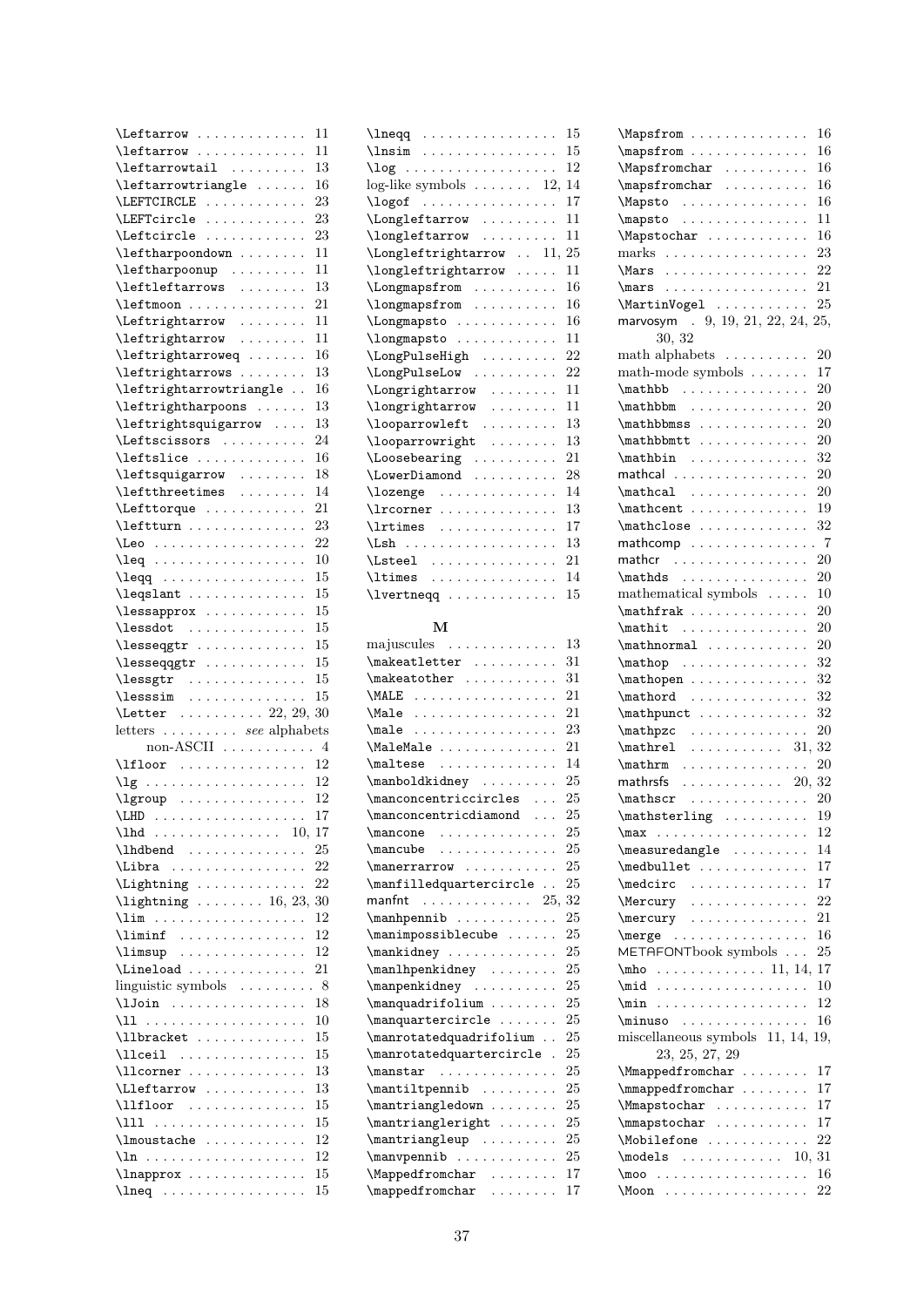| \Mountain             | 27 |
|-----------------------|----|
| \MoveDown             | 24 |
| \MoveUp               | 24 |
|                       | 10 |
|                       | 13 |
| \multimap             | 13 |
| \multimapboth         | 17 |
| \multimapbothvert     | 17 |
| \multimapdot          | 17 |
| \multimapdotboth      | 17 |
| \multimapdotbothA     | 17 |
| \multimapdotbothAvert | 17 |
| \multimapdotbothB     | 17 |
| \multimapdotbothBvert | 17 |
| \multimapdotbothvert  | 17 |
| \multimapdotinv       | 17 |
| \multimapinv          | 17 |
| \Mundus               | 25 |
| musical notes         | 23 |
| $\mu$ uup             | 18 |
| \MVAt                 | 25 |
| \MVEight              | 19 |
| \MVFive               | 19 |
| \MVFour               | 19 |
| \MVNine               | 19 |
| \MVOne                | 19 |
| \MVSeven              | 19 |
| \MVSix                | 19 |
| \MVThree              | 19 |
| \MVTwo                | 19 |
| \MVZero               | 19 |
|                       |    |

### N

| $\nabla$ abla                                                                     | 11 |  |  |  |  |  |  |  |  |  |  |
|-----------------------------------------------------------------------------------|----|--|--|--|--|--|--|--|--|--|--|
| $\n\neq$                                                                          | 17 |  |  |  |  |  |  |  |  |  |  |
|                                                                                   | 18 |  |  |  |  |  |  |  |  |  |  |
| $\natural$ $\natural$                                                             | 11 |  |  |  |  |  |  |  |  |  |  |
| natural numbers see alphabets,                                                    |    |  |  |  |  |  |  |  |  |  |  |
| math                                                                              |    |  |  |  |  |  |  |  |  |  |  |
| navigation symbols                                                                | 24 |  |  |  |  |  |  |  |  |  |  |
| \nbacksim                                                                         | 18 |  |  |  |  |  |  |  |  |  |  |
| $\hbox{\scriptsize\textsf{}}\ .\ .\ .\ .\ .\ .\ .$                                | 18 |  |  |  |  |  |  |  |  |  |  |
| \nBumpeq                                                                          | 18 |  |  |  |  |  |  |  |  |  |  |
|                                                                                   | 18 |  |  |  |  |  |  |  |  |  |  |
| $\n\ncong \n \n \n$                                                               | 15 |  |  |  |  |  |  |  |  |  |  |
| \Nearrow                                                                          | 18 |  |  |  |  |  |  |  |  |  |  |
| $\n\text{nearrow} \dots \dots \dots$                                              | 11 |  |  |  |  |  |  |  |  |  |  |
| $\neq$                                                                            | 11 |  |  |  |  |  |  |  |  |  |  |
| \Neptune                                                                          | 22 |  |  |  |  |  |  |  |  |  |  |
| $\neq$                                                                            | 21 |  |  |  |  |  |  |  |  |  |  |
| $\neq$                                                                            | 10 |  |  |  |  |  |  |  |  |  |  |
| $\neq$                                                                            | 18 |  |  |  |  |  |  |  |  |  |  |
| $\text{Neutral}$                                                                  | 21 |  |  |  |  |  |  |  |  |  |  |
| $\neq$ where $\dots$                                                              | 21 |  |  |  |  |  |  |  |  |  |  |
|                                                                                   |    |  |  |  |  |  |  |  |  |  |  |
| $\n  nexists\n\n\n\n.$                                                            | 14 |  |  |  |  |  |  |  |  |  |  |
|                                                                                   |    |  |  |  |  |  |  |  |  |  |  |
|                                                                                   |    |  |  |  |  |  |  |  |  |  |  |
| $\n\begin{bmatrix}\n\ngeq & \ldots & \ldots & \ldots & \ldots\n\end{bmatrix}$     | 15 |  |  |  |  |  |  |  |  |  |  |
| $\n\begin{bmatrix}\n\ng\neq 0 & \cdots & \cdots & \cdots & \cdots\n\end{bmatrix}$ | 15 |  |  |  |  |  |  |  |  |  |  |
| $\n\begin{bmatrix}\n\ngeqslant \ldots \ldots \ldots\n\end{bmatrix}$               | 15 |  |  |  |  |  |  |  |  |  |  |
| $\ngg \ldots \ldots \ldots$                                                       | 18 |  |  |  |  |  |  |  |  |  |  |
|                                                                                   | 15 |  |  |  |  |  |  |  |  |  |  |

| \ngtrapprox                                                                                                                                                                                                                                |                                                     |                      |                      |                      |                      |                        |                        |                      |                      |                      |                      |                      |                        |                      | 18 |
|--------------------------------------------------------------------------------------------------------------------------------------------------------------------------------------------------------------------------------------------|-----------------------------------------------------|----------------------|----------------------|----------------------|----------------------|------------------------|------------------------|----------------------|----------------------|----------------------|----------------------|----------------------|------------------------|----------------------|----|
| \ngtrless                                                                                                                                                                                                                                  |                                                     |                      |                      | .                    |                      |                        |                        |                      |                      |                      |                      |                      | $\cdots$               |                      | 18 |
| \ngtrsim<br>$\sim$ 100 km and 100 km and 100 km and 100 km and 100 km and 100 km and 100 km and 100 km and 100 km and 100 km and 100 km and 100 km and 100 km and 100 km and 100 km and 100 km and 100 km and 100 km and 100 km and 100 km |                                                     |                      |                      |                      |                      |                        |                        |                      |                      | $\cdots$             |                      |                      | $\cdots$               |                      | 18 |
| \ni                                                                                                                                                                                                                                        | $\mathcal{L}^{\mathcal{L}}$                         |                      |                      | .                    |                      |                        |                        |                      |                      | $\sim$               | ¥.                   | $\ddot{\phantom{0}}$ | $\sim$ .               |                      | 10 |
| \NibLeft                                                                                                                                                                                                                                   | $\ddot{\phantom{a}}$                                | $\ddot{\phantom{0}}$ |                      | $\ddot{\phantom{0}}$ | $\ddots$             |                        | $\cdot$                | $\cdot$              | $\ddot{\phantom{0}}$ | $\ddot{\phantom{0}}$ |                      |                      | $\ddot{\phantom{a}}$   |                      | 26 |
|                                                                                                                                                                                                                                            |                                                     |                      |                      |                      |                      |                        |                        |                      |                      |                      |                      |                      |                        |                      | 26 |
| \NibRight                                                                                                                                                                                                                                  |                                                     |                      |                      |                      | $\ddot{\phantom{0}}$ | $\ddot{\phantom{0}}$   | $\cdot$                | $\ddot{\phantom{0}}$ |                      | $\ddot{\phantom{0}}$ | ¥.                   | $\ddot{\phantom{0}}$ | $\ddot{\phantom{0}}$   |                      |    |
| nibs<br>$\sim$ $\sim$ $\sim$ $\sim$ $\sim$                                                                                                                                                                                                 |                                                     |                      | .                    |                      | $\cdot$              | $\ddot{\phantom{a}}$   | $\ddot{\phantom{a}}$   |                      | $\ddot{\phantom{0}}$ | $\sim 100$           |                      |                      |                        | 23,                  | 26 |
| \NibSolidLeft                                                                                                                                                                                                                              |                                                     |                      |                      |                      |                      |                        |                        |                      |                      | $\ddots$             |                      |                      | $\ddot{\phantom{0}}$   |                      | 26 |
| \NibSolidRight                                                                                                                                                                                                                             |                                                     |                      |                      |                      |                      |                        | .                      |                      | $\ddot{\phantom{0}}$ | $\ddot{\phantom{0}}$ |                      | $\ddot{\phantom{0}}$ | $\ddotsc$              |                      | 26 |
| \niplus                                                                                                                                                                                                                                    |                                                     |                      |                      |                      |                      |                        |                        |                      |                      | $\ddot{\phantom{a}}$ |                      |                      | $\ddots$               |                      | 16 |
| \nLeftarrow                                                                                                                                                                                                                                |                                                     |                      |                      |                      |                      |                        |                        | $\ddot{\phantom{0}}$ |                      | $\ddot{\phantom{0}}$ |                      |                      |                        |                      | 13 |
| \nleftarrow                                                                                                                                                                                                                                |                                                     |                      |                      | $\alpha$ is a set of |                      |                        |                        | $\ddot{\phantom{0}}$ |                      |                      |                      |                      |                        |                      | 13 |
| \nLeftrightarrow                                                                                                                                                                                                                           |                                                     |                      |                      |                      |                      |                        |                        | $\ddot{\phantom{0}}$ | $\ddot{\phantom{0}}$ |                      | $\ddot{\phantom{0}}$ | $\ddot{\phantom{0}}$ |                        |                      | 13 |
|                                                                                                                                                                                                                                            |                                                     |                      |                      |                      |                      |                        |                        |                      |                      | $\ddot{\phantom{0}}$ |                      |                      |                        |                      | 13 |
| \nleftrightarrow                                                                                                                                                                                                                           |                                                     |                      |                      |                      |                      |                        | $\ddot{\phantom{0}}$   |                      |                      | $\ddot{\phantom{0}}$ |                      | $\ddot{\phantom{0}}$ | $\ddot{\phantom{0}}$   |                      |    |
| $\n\neq\n\dots$                                                                                                                                                                                                                            |                                                     |                      |                      |                      |                      |                        |                        |                      | $\ddot{\phantom{0}}$ | $\sim$               | $\ddot{\phantom{0}}$ |                      |                        |                      | 15 |
| $\n\begin{bmatrix}\n\ncos(1) & c\n\end{bmatrix}\n\$                                                                                                                                                                                        |                                                     |                      |                      |                      |                      |                        |                        |                      |                      | $\sim$               | $\ddot{\phantom{0}}$ |                      |                        |                      | 15 |
| \nleqslant                                                                                                                                                                                                                                 |                                                     |                      |                      | $\cdot$              | $\ddot{\phantom{0}}$ |                        | $\ddot{\phantom{a}}$   | $\ddot{\phantom{0}}$ |                      |                      |                      |                      |                        |                      | 15 |
| \nless                                                                                                                                                                                                                                     |                                                     |                      | .                    |                      |                      | $\cdots$               |                        | $\ddot{\phantom{0}}$ |                      |                      |                      |                      |                        |                      | 15 |
| \nlessapprox.                                                                                                                                                                                                                              |                                                     |                      |                      |                      |                      |                        | .                      |                      |                      |                      |                      | $\ddot{\phantom{0}}$ |                        |                      | 18 |
| $\n\hbar$ essgtr                                                                                                                                                                                                                           |                                                     |                      |                      | $\ddot{\phantom{0}}$ | $\ddot{\phantom{0}}$ | $\ddot{\phantom{0}}$   | $\ddot{\phantom{0}}$   |                      |                      |                      |                      |                      |                        |                      | 18 |
| \nlesssim                                                                                                                                                                                                                                  |                                                     |                      |                      |                      |                      |                        |                        |                      |                      |                      |                      |                      |                        |                      | 18 |
|                                                                                                                                                                                                                                            |                                                     |                      | $\ddot{\phantom{0}}$ | $\ddot{\phantom{0}}$ | $\ddot{\phantom{0}}$ | $\ddot{\phantom{0}}$   | $\ddot{\phantom{0}}$   | $\ddot{\phantom{0}}$ |                      |                      |                      |                      |                        |                      |    |
|                                                                                                                                                                                                                                            |                                                     |                      |                      |                      | $\ddot{\phantom{0}}$ |                        | $\ddot{\phantom{a}}$ . | $\ddot{\phantom{0}}$ | $\ddot{\phantom{0}}$ | $\ddot{\phantom{0}}$ |                      |                      |                        |                      | 18 |
| \nmid<br>$\sim$ $\sim$ $\sim$                                                                                                                                                                                                              | $\ddot{\phantom{a}}$                                | $\ddot{\phantom{0}}$ | $\ddot{\phantom{0}}$ | $\ddot{\phantom{a}}$ | $\ddot{\phantom{0}}$ | $\ddot{\phantom{0}}$   | $\ddot{\phantom{a}}$   |                      |                      | $\ddot{\phantom{0}}$ |                      |                      |                        |                      | 15 |
| \nnearrow.                                                                                                                                                                                                                                 |                                                     |                      | .                    |                      | $\ddot{\phantom{0}}$ | $\ddot{\phantom{0}}$   | $\ddot{\phantom{a}}$   | $\ddot{\phantom{0}}$ |                      |                      |                      |                      |                        |                      | 16 |
| \nnwarrow                                                                                                                                                                                                                                  |                                                     |                      |                      |                      |                      |                        |                        |                      | $\ddot{\phantom{0}}$ |                      |                      |                      |                        |                      | 16 |
| \NoBleech                                                                                                                                                                                                                                  |                                                     |                      |                      |                      |                      |                        |                        |                      |                      | $\ddot{\phantom{0}}$ | $\ddot{\phantom{0}}$ |                      | $\ddotsc$              |                      | 25 |
| \NoChemicalCleaning                                                                                                                                                                                                                        |                                                     |                      |                      |                      |                      |                        |                        |                      |                      | ¥,                   | $\ddot{\phantom{0}}$ |                      | $\ddot{\phantom{0}}$   | $\ddot{\phantom{0}}$ | 25 |
| \NoIroning                                                                                                                                                                                                                                 |                                                     |                      |                      |                      |                      |                        |                        |                      |                      |                      |                      |                      |                        |                      | 25 |
|                                                                                                                                                                                                                                            |                                                     |                      |                      |                      |                      |                        |                        |                      |                      | $\ddot{\phantom{0}}$ |                      |                      |                        |                      |    |
| \NoSun<br>.                                                                                                                                                                                                                                |                                                     |                      |                      |                      |                      |                        | .                      |                      |                      |                      |                      |                      |                        |                      | 27 |
| \notbackslash                                                                                                                                                                                                                              |                                                     |                      |                      |                      |                      |                        |                        | $\ddot{\phantom{0}}$ |                      |                      |                      |                      |                        |                      | 21 |
| $\n \cdot \cdot \cdot$                                                                                                                                                                                                                     |                                                     |                      |                      |                      | . .                  |                        | $\ddot{\phantom{a}}$   | $\ddot{\phantom{a}}$ |                      |                      |                      |                      |                        |                      | 18 |
| \notni<br>$\sim$ 100 km s $\sim$ 100 km s $^{-1}$                                                                                                                                                                                          |                                                     |                      |                      |                      |                      |                        | $\ddots$               |                      |                      |                      |                      |                      |                        | $\ddot{\phantom{0}}$ | 18 |
| $\not$ slash                                                                                                                                                                                                                               |                                                     |                      |                      |                      | $\ddot{\phantom{0}}$ |                        | $\ldots$               |                      |                      | $\ddot{\phantom{0}}$ |                      |                      | $\ddot{\phantom{0}}$   | $\ddot{\phantom{0}}$ | 21 |
| \NoTumbler                                                                                                                                                                                                                                 |                                                     |                      |                      |                      | $\ddot{\phantom{0}}$ | $\ddot{\phantom{0}}$ . |                        | $\ddot{\phantom{0}}$ | $\cdot$              | $\ddot{\phantom{0}}$ |                      |                      | $\ddotsc$              |                      | 25 |
| \nparallel                                                                                                                                                                                                                                 |                                                     |                      |                      | $\ddot{\phantom{0}}$ |                      | .                      |                        | $\ddot{\phantom{a}}$ |                      |                      |                      |                      |                        |                      | 15 |
|                                                                                                                                                                                                                                            |                                                     |                      |                      |                      |                      |                        |                        |                      |                      |                      |                      |                      |                        |                      | 16 |
| $\n\left\{\n\begin{array}{ccc}\n1 & 1 & 1\n\end{array}\n\right\}$                                                                                                                                                                          |                                                     |                      |                      | $\ddot{\phantom{a}}$ |                      |                        | .                      |                      | $\ddot{\phantom{0}}$ | $\ddot{\phantom{0}}$ |                      | $\cdot$              | $\ddotsc$              |                      |    |
| \nprec<br>.                                                                                                                                                                                                                                |                                                     |                      |                      |                      |                      |                        | .                      |                      | $\ddot{\phantom{0}}$ | $\ddot{\phantom{a}}$ |                      |                      |                        |                      | 15 |
| $\n\perp$                                                                                                                                                                                                                                  |                                                     |                      |                      |                      |                      |                        |                        |                      |                      | $\ddot{\phantom{0}}$ | $\ddot{\phantom{0}}$ | $\ddot{\phantom{0}}$ | $\ddots$               |                      | 18 |
| $\nperccurlgeq $                                                                                                                                                                                                                           |                                                     |                      |                      |                      |                      |                        |                        |                      |                      | .                    |                      | $\ddot{\phantom{0}}$ | $\sim$ .               |                      | 18 |
| $\nperceq \ldots \ldots$                                                                                                                                                                                                                   |                                                     |                      |                      |                      |                      |                        |                        |                      |                      | $\ddotsc$            |                      | $\ddot{\phantom{0}}$ | $\ddot{\phantom{1}}$ . |                      | 15 |
| \npreceqq                                                                                                                                                                                                                                  | .                                                   |                      |                      |                      |                      |                        |                        |                      |                      |                      |                      |                      |                        |                      | 17 |
| $\nperesim \ldots$                                                                                                                                                                                                                         |                                                     |                      |                      |                      |                      |                        |                        | $\sim$ $\sim$        |                      |                      |                      |                      |                        |                      | 17 |
| \nRightarrow                                                                                                                                                                                                                               |                                                     |                      |                      |                      |                      |                        |                        |                      |                      |                      |                      |                      |                        |                      | 13 |
|                                                                                                                                                                                                                                            |                                                     |                      |                      | $\ddot{\phantom{0}}$ | $\ddot{\phantom{0}}$ | $\ddot{\phantom{0}}$   | $\ddot{\phantom{0}}$   | $\Box$               |                      |                      |                      |                      |                        |                      |    |
| $\n\{n \in \mathbb{Z} \}$                                                                                                                                                                                                                  |                                                     |                      |                      |                      |                      | ¥.                     |                        | $\ddot{\phantom{0}}$ | $\ddot{\phantom{0}}$ | ċ,                   | $\ddot{\phantom{0}}$ |                      |                        |                      | 13 |
| $\n\mathbf{d} \ldots \ldots$                                                                                                                                                                                                               |                                                     |                      |                      |                      |                      |                        |                        |                      | ¥.                   | ÷.                   | $\ddot{\phantom{0}}$ |                      |                        |                      | 15 |
| \nshortparallel                                                                                                                                                                                                                            |                                                     |                      |                      |                      |                      |                        | $\cdot$                | $\ddot{\phantom{0}}$ | $\ddot{\phantom{0}}$ | $\ddot{\phantom{0}}$ |                      |                      |                        |                      | 15 |
| $\nsim$<br>$\ldots$                                                                                                                                                                                                                        |                                                     |                      |                      | $\ddot{\phantom{0}}$ | $\ddot{\phantom{0}}$ |                        |                        | $\ddot{\phantom{0}}$ |                      |                      |                      |                      |                        |                      | 15 |
| $\nsimeq$ .                                                                                                                                                                                                                                | $\ddot{\phantom{0}}$                                |                      |                      |                      |                      |                        |                        |                      |                      |                      |                      |                      |                        |                      | 17 |
| \nsqsubset                                                                                                                                                                                                                                 |                                                     | $\ddotsc$            |                      | $\cdot$              |                      |                        |                        |                      |                      |                      |                      |                      |                        |                      | 17 |
| \nsqsubseteq .                                                                                                                                                                                                                             |                                                     |                      |                      |                      |                      |                        |                        |                      |                      |                      |                      |                      |                        |                      | 17 |
|                                                                                                                                                                                                                                            |                                                     |                      |                      |                      | $\ddot{\phantom{0}}$ | ÷.                     | $\ddot{\phantom{0}}$   | $\ddot{\phantom{0}}$ |                      |                      |                      |                      |                        |                      |    |
| \nsqsupset                                                                                                                                                                                                                                 |                                                     |                      |                      | $\ddot{\phantom{0}}$ | $\ddot{\phantom{0}}$ | $\ddotsc$              |                        | $\cdot$              | $\ddot{\phantom{0}}$ |                      |                      |                      |                        |                      | 17 |
| \nsqsupseteq                                                                                                                                                                                                                               |                                                     |                      |                      | $\ddot{\phantom{0}}$ |                      | $\ddot{\phantom{0}}$   | $\ddot{\phantom{0}}$   | $\ddot{\phantom{0}}$ |                      |                      |                      |                      |                        |                      | 17 |
| \nSubset                                                                                                                                                                                                                                   | $\sim$ $\sim$ $\sim$                                |                      |                      | $\ddot{\phantom{0}}$ |                      | $\ddot{\phantom{0}}$   |                        |                      |                      |                      |                      |                      |                        |                      | 17 |
| \nsubseteq                                                                                                                                                                                                                                 |                                                     |                      |                      |                      |                      |                        |                        |                      |                      |                      |                      |                      |                        |                      | 15 |
| \nsubseteqq .                                                                                                                                                                                                                              |                                                     |                      |                      |                      |                      |                        | $\ddot{\phantom{0}}$   |                      |                      |                      |                      |                      |                        |                      | 17 |
| \nsucc<br>.                                                                                                                                                                                                                                |                                                     |                      |                      | $\ddot{\phantom{0}}$ | $\ddot{\phantom{0}}$ | ÷.                     | ¥.                     |                      |                      | $\ddot{\phantom{0}}$ |                      |                      |                        |                      | 15 |
|                                                                                                                                                                                                                                            |                                                     |                      |                      |                      |                      |                        |                        |                      |                      |                      |                      |                      |                        |                      | 17 |
| \nsuccapprox .                                                                                                                                                                                                                             |                                                     |                      |                      |                      | $\bullet$            |                        | $\cdots$               |                      |                      | $\ddot{\phantom{0}}$ | $\ddot{\phantom{0}}$ |                      |                        |                      |    |
| \nsucccurlyeq                                                                                                                                                                                                                              |                                                     |                      |                      |                      | $\ddot{\phantom{0}}$ |                        | $\ddot{\phantom{0}}$   | $\ddot{\phantom{0}}$ | $\ddot{\phantom{0}}$ |                      |                      |                      |                        |                      | 17 |
| \nsucceq                                                                                                                                                                                                                                   | $\ldots$ .                                          |                      |                      |                      | $\ddot{\phantom{0}}$ | $\ddot{\phantom{0}}$   | $\ddot{\phantom{0}}$   | $\ddot{\phantom{0}}$ |                      |                      |                      |                      |                        |                      | 15 |
| \nsucceqq                                                                                                                                                                                                                                  |                                                     | $\cdots$             |                      |                      | $\ddot{\phantom{0}}$ | $\ddot{\phantom{0}}$   |                        | $\ddot{\phantom{0}}$ |                      |                      |                      |                      |                        |                      | 17 |
| \nsuccsim                                                                                                                                                                                                                                  |                                                     | . .                  |                      | $\ddot{\phantom{0}}$ | $\ddot{\phantom{0}}$ | $\ddot{\phantom{0}}$   | ÷.                     | $\ddot{\phantom{0}}$ |                      |                      |                      |                      |                        |                      | 17 |
| \nSupset                                                                                                                                                                                                                                   | $\mathbf{1}$ , and a set of the set of $\mathbf{1}$ |                      |                      |                      |                      |                        |                        |                      |                      | $\cdots$             |                      |                      | .                      |                      | 17 |
| \nsupseteq                                                                                                                                                                                                                                 |                                                     |                      |                      |                      |                      |                        |                        |                      |                      |                      |                      |                      |                        |                      | 15 |
|                                                                                                                                                                                                                                            |                                                     |                      |                      |                      |                      |                        |                        |                      |                      |                      |                      |                      |                        |                      |    |

| $\n\omega$                            | 15 |
|---------------------------------------|----|
| \nthickapprox                         | 17 |
| $\n{\text{interangular}} \dots \dots$ | 15 |
| \ntrianglelefteq                      | 15 |
| \ntrianglelefteqslant                 | 17 |
| \ntriangleright                       | 15 |
| \ntrianglerighteq                     | 15 |
| \ntrianglerighteqslant                | 17 |
| \ntwoheadleftarrow                    | 17 |
| \ntwoheadrightarrow                   | 17 |
|                                       | 13 |
| number sets see alphabets, math       |    |
| $\nu$                                 | 18 |
| \nvarparallel                         | 17 |
| \nvarparallelinv                      | 17 |
| \nVDash<br>.                          | 15 |
| \nVdash<br>.                          | 18 |
| \nvDash<br>.                          | 15 |
| \nvdash<br>.                          | 15 |
| <i>Nwarrow</i><br>.                   | 18 |
| \nwarrow<br>.                         | 11 |

#### O

| 16<br>$\delta$                                                                                                                                                                                                                                                                                                                                                                                   |
|--------------------------------------------------------------------------------------------------------------------------------------------------------------------------------------------------------------------------------------------------------------------------------------------------------------------------------------------------------------------------------------------------|
| 16<br>$\boldsymbol{\lambda}$                                                                                                                                                                                                                                                                                                                                                                     |
| $\boldsymbol{\lambda}$<br>16                                                                                                                                                                                                                                                                                                                                                                     |
| 17<br>$\setminus$ ocircle<br>.                                                                                                                                                                                                                                                                                                                                                                   |
| 23<br>$\ddot{\phantom{0}}$<br>$\ddot{\phantom{0}}$                                                                                                                                                                                                                                                                                                                                               |
| \Octosteel<br>21                                                                                                                                                                                                                                                                                                                                                                                 |
| $\odot$<br>10                                                                                                                                                                                                                                                                                                                                                                                    |
| $\odot$ $\odot$ $\ddotsc$ $\ddotsc$ $\ddotsc$ $\ddotsc$ $\ddotsc$ $\ddotsc$ $\ddotsc$ $\ddotsc$ $\ddotsc$ $\ddotsc$ $\ddotsc$ $\ddotsc$ $\ddotsc$ $\ddotsc$ $\ddotsc$ $\ddotsc$ $\ddotsc$ $\ddotsc$ $\ddotsc$ $\ddotsc$ $\ddotsc$ $\ddotsc$ $\ddotsc$ $\ddotsc$ $\ddotsc$ $\ddotsc$ $\ddotsc$ $\ddotsc$ $\ddotsc$ $\ddotsc$<br>19                                                                |
|                                                                                                                                                                                                                                                                                                                                                                                                  |
| $\therefore$ 4<br>\oe                                                                                                                                                                                                                                                                                                                                                                            |
| \ogreaterthan<br>16                                                                                                                                                                                                                                                                                                                                                                              |
| 19<br>$\lozenge$ $\lozenge$ $\ldots$ $\ldots$ $\ldots$                                                                                                                                                                                                                                                                                                                                           |
| \oiiintclockwise<br>19                                                                                                                                                                                                                                                                                                                                                                           |
| \oiiintctrclockwise<br>19                                                                                                                                                                                                                                                                                                                                                                        |
| $\ldots \ldots \ldots \ldots \ldots 17,$<br>\oiint<br>19                                                                                                                                                                                                                                                                                                                                         |
| \oiintclockwise<br>19                                                                                                                                                                                                                                                                                                                                                                            |
| \oiintctrclockwise<br>19<br>$\ddot{\phantom{0}}$                                                                                                                                                                                                                                                                                                                                                 |
| 11                                                                                                                                                                                                                                                                                                                                                                                               |
| \ointclockwise<br>19                                                                                                                                                                                                                                                                                                                                                                             |
| \ointctrclockwise<br>19                                                                                                                                                                                                                                                                                                                                                                          |
| $\o$ less than $\ldots$<br>16                                                                                                                                                                                                                                                                                                                                                                    |
| 13<br>\0mega                                                                                                                                                                                                                                                                                                                                                                                     |
| $\begin{picture}(180,10) \put(0,0){\vector(0,1){100}} \put(15,0){\vector(0,1){100}} \put(15,0){\vector(0,1){100}} \put(15,0){\vector(0,1){100}} \put(15,0){\vector(0,1){100}} \put(15,0){\vector(0,1){100}} \put(15,0){\vector(0,1){100}} \put(15,0){\vector(0,1){100}} \put(15,0){\vector(0,1){100}} \put(15,0){\vector(0,1){100}} \put(15,0){\vector(0,1){100}}$<br>13<br>$\ddot{\phantom{a}}$ |
| $\omega$<br>18                                                                                                                                                                                                                                                                                                                                                                                   |
| $\text{~\ }$<br>10                                                                                                                                                                                                                                                                                                                                                                               |
| 18<br>$\operatorname{openJoin} \ldots \ldots$                                                                                                                                                                                                                                                                                                                                                    |
| $\therefore$ 8<br>$\qquad \qquad \qquad \ldots \qquad \qquad$                                                                                                                                                                                                                                                                                                                                    |
| 18<br>$\operatorname{opentimes} \ldots \ldots$                                                                                                                                                                                                                                                                                                                                                   |
| operators                                                                                                                                                                                                                                                                                                                                                                                        |
| binary  10, 14, 16, 17                                                                                                                                                                                                                                                                                                                                                                           |
| $\op{\text{oplus}}$ 10, 31                                                                                                                                                                                                                                                                                                                                                                       |
| $\Omega$<br>27                                                                                                                                                                                                                                                                                                                                                                                   |
| ornaments $\dots\dots\dots\dots$<br>$\ddotsc$<br>23                                                                                                                                                                                                                                                                                                                                              |
| 10<br>$\oslash$ slash                                                                                                                                                                                                                                                                                                                                                                            |
| 10<br>$\otimes$                                                                                                                                                                                                                                                                                                                                                                                  |
| 16<br>\ovee                                                                                                                                                                                                                                                                                                                                                                                      |
| 12<br>$\overline{\text{overbrace}}$<br>÷.<br>$\ddot{\phantom{0}}$                                                                                                                                                                                                                                                                                                                                |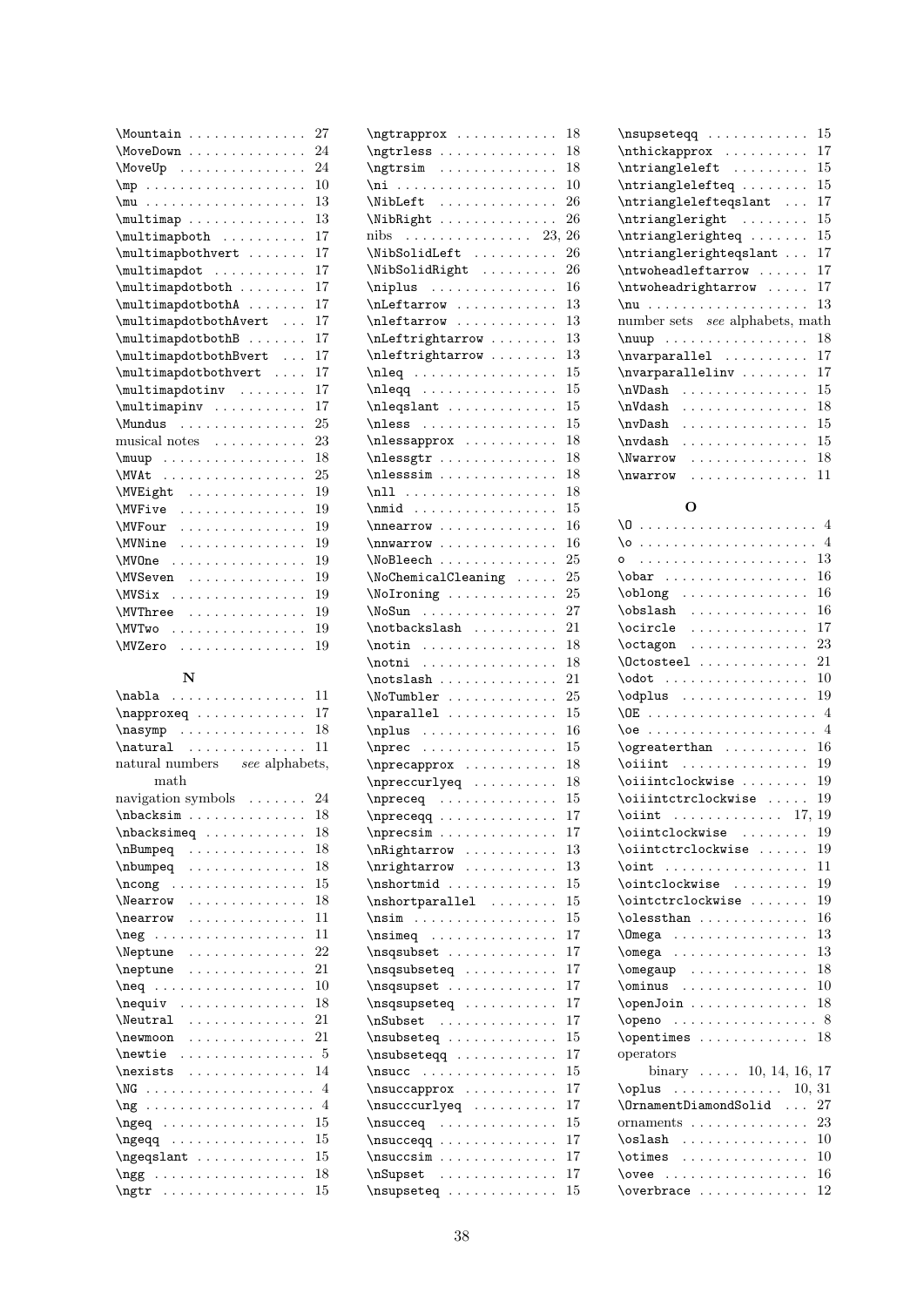| 12<br>$\overleftarrow{\text{overleft}}$                                                                                                                                                                                                                                                                                                                                             |  |
|-------------------------------------------------------------------------------------------------------------------------------------------------------------------------------------------------------------------------------------------------------------------------------------------------------------------------------------------------------------------------------------|--|
| $\overline{\text{overline}} \dots \dots \dots \dots$<br>12                                                                                                                                                                                                                                                                                                                          |  |
| $\overrightarrow{\text{overrightarrow}}$<br>12                                                                                                                                                                                                                                                                                                                                      |  |
| $\omega$ edge  16                                                                                                                                                                                                                                                                                                                                                                   |  |
|                                                                                                                                                                                                                                                                                                                                                                                     |  |
| $\mathbf{P}$                                                                                                                                                                                                                                                                                                                                                                        |  |
| $\P$ 4                                                                                                                                                                                                                                                                                                                                                                              |  |
|                                                                                                                                                                                                                                                                                                                                                                                     |  |
| packages                                                                                                                                                                                                                                                                                                                                                                            |  |
| amsfonts $\ldots \ldots 10, 11, 20$                                                                                                                                                                                                                                                                                                                                                 |  |
| amsmath $\ldots \ldots \ldots 14$                                                                                                                                                                                                                                                                                                                                                   |  |
| $amsymb$ $10, 11, 20, 32$                                                                                                                                                                                                                                                                                                                                                           |  |
| ar $\ldots \ldots \ldots \ldots 19, 32$                                                                                                                                                                                                                                                                                                                                             |  |
| bbding $\ldots$ 26, 27, 30, 32                                                                                                                                                                                                                                                                                                                                                      |  |
| bbm 20, 32                                                                                                                                                                                                                                                                                                                                                                          |  |
| bbold $\ldots \ldots \ldots 20, 32$                                                                                                                                                                                                                                                                                                                                                 |  |
| dsfont $\ldots \ldots \ldots 20, 32$                                                                                                                                                                                                                                                                                                                                                |  |
| eufrak $\ldots \ldots \ldots \ldots 20$                                                                                                                                                                                                                                                                                                                                             |  |
| euscript $\ldots \ldots \ldots 20, 32$                                                                                                                                                                                                                                                                                                                                              |  |
| fontenc<br>$\ldots \ldots \ldots \ldots 4, 5$                                                                                                                                                                                                                                                                                                                                       |  |
| ifsym $\ldots$ 22, 27-30, 32                                                                                                                                                                                                                                                                                                                                                        |  |
| latexsym 10, 11, 30, 32                                                                                                                                                                                                                                                                                                                                                             |  |
| manfnt $\ldots \ldots \ldots 25, 32$                                                                                                                                                                                                                                                                                                                                                |  |
| marvosym . 9, 19, 21, 22, 24,                                                                                                                                                                                                                                                                                                                                                       |  |
| 25, 30, 32                                                                                                                                                                                                                                                                                                                                                                          |  |
| mathcomp  7                                                                                                                                                                                                                                                                                                                                                                         |  |
| mathrsfs $\ldots \ldots \ldots 20, 32$                                                                                                                                                                                                                                                                                                                                              |  |
| pifont $\ldots \ldots \ldots 23, 32$                                                                                                                                                                                                                                                                                                                                                |  |
| pxfonts 10, 11, 17-19, 30                                                                                                                                                                                                                                                                                                                                                           |  |
| stmaryrd $\ldots$ 15-17, 30, 32                                                                                                                                                                                                                                                                                                                                                     |  |
| textcomp $\ldots$ . $4-7$ , 30, 32                                                                                                                                                                                                                                                                                                                                                  |  |
| tipa 5, 6, 8, 9, 32                                                                                                                                                                                                                                                                                                                                                                 |  |
| txfonts 10, 11, 17-19, 30, 32                                                                                                                                                                                                                                                                                                                                                       |  |
| ulsy 19, $32$                                                                                                                                                                                                                                                                                                                                                                       |  |
| wasysym 8, 10, 11, 17, 21,                                                                                                                                                                                                                                                                                                                                                          |  |
| 23, 30, 32                                                                                                                                                                                                                                                                                                                                                                          |  |
| yfonts $\ldots \ldots \ldots 20, 32$                                                                                                                                                                                                                                                                                                                                                |  |
| 32<br>zapfchan<br>$\verb+\PaperLandscape + \ldots + 29$                                                                                                                                                                                                                                                                                                                             |  |
|                                                                                                                                                                                                                                                                                                                                                                                     |  |
| $\PaperPortrait$ 29                                                                                                                                                                                                                                                                                                                                                                 |  |
| $\partial \ldots \ldots$<br>10                                                                                                                                                                                                                                                                                                                                                      |  |
| \ParallelPort<br>22<br>11                                                                                                                                                                                                                                                                                                                                                           |  |
| $\partial \ldots$<br>$\mathbb{Z}^2$<br>27                                                                                                                                                                                                                                                                                                                                           |  |
| <b>\Peace</b><br>$\sim$ 10 $\sim$ 10 $\sim$<br>$\cdots$<br>$\ddot{\phantom{0}}$<br>$\ddot{\phantom{0}}$<br>$\ddot{\phantom{0}}$                                                                                                                                                                                                                                                     |  |
| \PencilLeft<br>26<br>$\ddot{\phantom{0}}$<br>$\ddot{\phantom{0}}$<br>$\ddot{\phantom{a}}$<br>$\ddot{\phantom{0}}$<br>\PencilLeftDown<br>26                                                                                                                                                                                                                                          |  |
| $\ddot{\phantom{0}}$<br>$\ddot{\phantom{a}}$<br>$\ddot{\phantom{0}}$<br>$\ddot{\phantom{a}}$<br>\PencilLeftUp<br>26                                                                                                                                                                                                                                                                 |  |
| $\ddot{\phantom{0}}$<br>\PencilRight<br>26                                                                                                                                                                                                                                                                                                                                          |  |
| $\ddot{\phantom{0}}$<br>\PencilRightDown .<br>26                                                                                                                                                                                                                                                                                                                                    |  |
| $\ddot{\phantom{0}}$<br>$\ddot{\phantom{0}}$<br>\PencilRightUp .<br>26                                                                                                                                                                                                                                                                                                              |  |
| $\ddot{\phantom{0}}$<br>$\ddot{\phantom{0}}$<br>pencils<br>26<br>23,                                                                                                                                                                                                                                                                                                                |  |
| $\sim$ 100 km s $\sim$ 100 km s $^{-1}$<br>$\ddot{\phantom{a}}$<br>$\ddot{\phantom{0}}$<br>$\ddot{\phantom{0}}$<br>$\ddot{\phantom{0}}$<br>$\ddot{\phantom{0}}$<br>23                                                                                                                                                                                                               |  |
| \pentagon<br>$\ddot{\phantom{0}}$<br>$\ddot{\phantom{0}}$<br>$\ddot{\phantom{0}}$<br>$\ddot{\phantom{0}}$<br>$\ddot{\phantom{0}}$<br>23<br>\permil                                                                                                                                                                                                                                  |  |
| .<br>$\sim$ $\sim$<br>$\ddot{\phantom{0}}$<br>$\ddot{\phantom{0}}$<br>$\ddot{\phantom{0}}$<br>$\ddot{\phantom{0}}$<br>$\ddot{\phantom{0}}$<br>18<br>\Perp                                                                                                                                                                                                                           |  |
| $\sim$ $\sim$ $\sim$<br>.<br>$\ddotsc$<br>$\ddot{\phantom{0}}$<br>$\ddot{\phantom{0}}$<br>10<br>$\perp$<br>$\ddot{\phantom{0}}$<br>$\ddot{\phantom{0}}$<br>$\ddot{\phantom{0}}$                                                                                                                                                                                                     |  |
| $\sim$ $\sim$<br>$\ddot{\phantom{0}}$<br>$\ddot{\phantom{0}}$<br>$\therefore$ 9<br>\Pfund<br>$\mathbb{Z}^2$<br>$\ddot{\phantom{0}}$<br>$\ddot{\phantom{a}}$<br>$\ddot{\phantom{a}}$<br>$\ddot{\phantom{0}}$<br>$\ddot{\phantom{0}}$<br>$\ddot{\phantom{0}}$<br>$\ddot{\phantom{0}}$<br>$\ddot{\phantom{0}}$<br>$\ddot{\phantom{0}}$<br>$\ddot{\phantom{0}}$<br>$\ddot{\phantom{0}}$ |  |
| \Phi<br>13<br>$\ddot{\phantom{0}}$<br>$\ddot{\phantom{0}}$<br>.<br>$\ddot{\phantom{0}}$<br>$\ddot{\phantom{0}}$<br>$\ddot{\phantom{0}}$<br>$\ddot{\phantom{0}}$<br>$\ddot{\phantom{a}}$<br>$\ddot{\phantom{0}}$<br>$\ddot{\phantom{0}}$<br>$\cdot$                                                                                                                                  |  |
| 13<br>\phi<br>с.<br>$\ddot{\phantom{0}}$<br>$\ddot{\phantom{0}}$<br>$\ddot{\phantom{0}}$<br>$\ddot{\phantom{0}}$<br>$\ddot{\phantom{0}}$<br>$\ddot{\phantom{0}}$<br>$\ddot{\phantom{0}}$<br>$\ddot{\phantom{0}}$<br>$\ddot{\phantom{0}}$<br>$\ddot{\phantom{0}}$<br>$\ddot{\phantom{0}}$<br>$\ddot{\phantom{0}}$<br>$\ddot{\phantom{0}}$                                            |  |
| 18<br>\phiup<br>с.<br>.<br>$\cdots$<br>$\ddot{\phantom{0}}$                                                                                                                                                                                                                                                                                                                         |  |
| $\ddot{\phantom{0}}$<br>$\ddot{\phantom{0}}$<br>27<br>$\Delta$<br>$\ddot{\phantom{0}}$<br>.                                                                                                                                                                                                                                                                                         |  |
| $\ddot{\phantom{0}}$<br>$\ddot{\phantom{0}}$<br>23<br>\phone<br>.<br>¥.                                                                                                                                                                                                                                                                                                             |  |
| \PhoneHandset<br>27<br>$\ddot{\phantom{0}}$<br>$\ddot{\phantom{0}}$                                                                                                                                                                                                                                                                                                                 |  |
| phonetic symbols  8                                                                                                                                                                                                                                                                                                                                                                 |  |
|                                                                                                                                                                                                                                                                                                                                                                                     |  |

| \photon                                                                                              | 21        |
|------------------------------------------------------------------------------------------------------|-----------|
| physical symbols                                                                                     | 21        |
| $\pi \ldots \ldots \ldots \ldots \ldots$<br>$\ddot{\phantom{0}}$                                     | 13        |
| $\pi$                                                                                                | 13        |
| $\left\{ \text{Pickup } \ldots \ldots \ldots \right\}$                                               | 22        |
| $pifont$ 23,                                                                                         | 32        |
| $\forall$ Pisces<br>$\cdot$                                                                          | 22        |
| \pitchfork                                                                                           | 15        |
| \piup                                                                                                | 18        |
|                                                                                                      | 27        |
| \Plus<br>.<br>$\ddot{\phantom{0}}$                                                                   | 26        |
| \PlusCenterOpen                                                                                      | 26        |
| \Plus0utline                                                                                         | 26        |
| $\cdot$ .<br>plusses                                                                                 | 26        |
| $\cdot$<br>$\ddot{\phantom{0}}$<br>\PlusThinCenterOpen                                               | 26        |
| $\sim$ $\sim$ $\sim$ $\sim$                                                                          | 22        |
| $\ell$<br>$\cdots$ .                                                                                 | 21        |
| $\phi \ldots \ldots \ldots$                                                                          | 10        |
| $\pmb{\text{p}}$                                                                                     |           |
| \pointer<br>$\epsilon$ , and $\epsilon$ , and $\epsilon$<br>$\ddotsc$                                | 23        |
| <b>\Pointinghand</b><br>.<br>$\ddotsc$                                                               | 24        |
| $\operatorname{polygons} \ldots \ldots \ldots \ldots$                                                | 23        |
| $\pmod{s}$<br>$\ddot{\phantom{0}}$                                                                   | $\cdot$ 4 |
| \Pr<br>.                                                                                             | 12        |
| $\preccurlyeq$                                                                                       | 10        |
| \precapprox<br>$\sim$ $\sim$                                                                         | 15        |
| \preccurlyeq<br>$\cdot$<br>$\cdot$                                                                   | 15        |
| $\preceq \ldots$<br>.                                                                                | 10        |
| $\perp$                                                                                              | 18        |
| $\preceq$                                                                                            | 15        |
|                                                                                                      | 18        |
| \precnsim<br>$\sim$ $\sim$                                                                           | 15        |
| $\precsim$<br>.                                                                                      | 15        |
| $\sim$ 10 km s $\sim$ 10 km s $^{-1}$<br>\prime<br>.<br>$\ddot{\phantom{0}}$<br>$\ddot{\phantom{0}}$ | 11        |
| prime numbers . see alphabets,                                                                       |           |
| $\operatorname{math}$                                                                                |           |
| principal value integrals $\;\ldots\;$                                                               | 31        |
| $\Printer   $<br>$\sim$ $\sim$ $\sim$                                                                | 22        |
| \prod<br>$\alpha$ , and $\alpha$ , and $\alpha$ , and $\alpha$                                       | 11        |
| \projlim                                                                                             | 14        |
| $\preccurlyeq$                                                                                       | 10        |
| $\Psi : \ldots : \ldots$<br>$\ddot{\phantom{0}}$<br>۰<br>$\bullet$<br>۰<br>÷.                        | 13        |
| $\psi : \ldots : \ldots$                                                                             | 13        |
| $\psi \ldots \ldots$                                                                                 | 18        |
| pulse diagram symbols.<br>$\ddotsc$                                                                  | 22        |
| \PulseHigh                                                                                           | 22        |
| \PulseLow                                                                                            | 22        |
| punctuation $\dots \dots \dots 5$ ,                                                                  | 10        |
| pxfonts 10, 11, 17-19,                                                                               | 30        |
|                                                                                                      |           |
| Q                                                                                                    |           |
| \quarternote                                                                                         | 23        |
| quaternions see alphabets, math                                                                      |           |
|                                                                                                      |           |

#### \Rbag . . . . . . . . . . . . . . . . . 15 \rbag . . . . . . . . . . . . . . . . . 15 \rceil . . . . . . . . . . . . . . . . 12 \Re . . . . . . . . . . . . . . . . . . . 11 real numbers see alphabets, math  $\text{reorder } \dots \dots \dots \dots \quad 23$ \Rectangle . . . . . . . . . . . . 27 \RectangleBold ........ 27 rectangles . . . . . . . . . . . . . . 27 \RectangleThin . . . . . . . . . 27 \Rectpipe . . . . . . . . . . . . . . 21 \Rectsteel . . . . . . . . . . . . . 21 registered trademark . . . . . see \textregistered relational symbols . . . . . . . . 10 binary . . . . . . . . . . 15–17 negated binary . . . . 15, 17 \restoresymbol ......... 30 \revddots . . . . . . . . . . . . . 31 \reversedvideodbend ..... 25 \Rewind . . . . . . . . . . . . . . 24 \RewindToIndex . . . . . . . . . 24 \RewindToStart . . . . . . . . 24 \rfloor . . . . . . . . . . . . . . . 12 \rgroup . . . . . . . . . . . . . . . 12 \RHD . . . . . . . . . . . . . . . . . . 17 \rhd . . . . . . . . . . . . . . . 10, 17 \rho . . . . . . . . . . . . . . . . . . 13 \rhoup . . . . . . . . . . . . . . . . 18  $\left\{\right\}$ RIGHTarrow . . . . . . . . . . . . 23 \Rightarrow . . . . . . . 11, 25, 30 \rightarrow . . . . . . . . . . . . 11 \rightarrowtail ........ 13 \rightarrowtriangle . . . . . 16  $\Lambda$  . . . . . . . . . . . . 23 \RIGHTcircle . . . . . . . . . . . 23  $\left\{ \right\}$  . . . . . . . . . . . 23 \RightDiamond .......... 28  $\rightarrow$  . . . . . . . . 11 \rightharpoonup . . . . . . . . 11 \rightleftarrows . . . . . . . . 13 \rightleftharpoons . 11, 13, 30  $\rightarrow$  . . . . . . . . . . . . . 21 \rightrightarrows . . . . . . . 13 \Rightscissors . . . . . . . . . 24  $\rightarrow$  . . . . . . . . . . . . 16 \rightsquigarrow . . . . . . . . 13 \rightthreetimes . . . . . . . . 14 \Righttorque . . . . . . . . . . . 21  $\rightarrow$  . . . . . . . . . . . . . . 23 \risingdotseq . . . . . . . . . . 15 \rJoin . . . . . . . . . . . . . . . . 18 \rlap . . . . . . . . . . . . . . . . 28  $\rmoustache$  . . . . . . . . . . . 12 \RoundedLsteel ........ 21 \RoundedTsteel . . . . . . . . . 21 \RoundedTTsteel ........ 21 \rrbracket . . . . . . . . . . . . 15 \rrceil . . . . . . . . . . . . . . . 15 \rrfloor . . . . . . . . . . . . . . 15 \Rrightarrow . . . . . . . . . . . 18

rational numbers see alphabets,

math

\quotedblbase . . . . . . . . . . . 5 \quotesinglbase . . . . . . . . . 5

\r . . . . . . . . . . . . . . . . . . . . . 5  $\lambda$ iadiation . . . . . . . . . . . . 29 \Radioactivity . . . . . . . . . 22 \Rain . . . . . . . . . . . . . . . . 27 \RainCloud . . . . . . . . . . . . 27  $\lambda$  22 \rangle . . . . . . . . . . . . . . . 12

R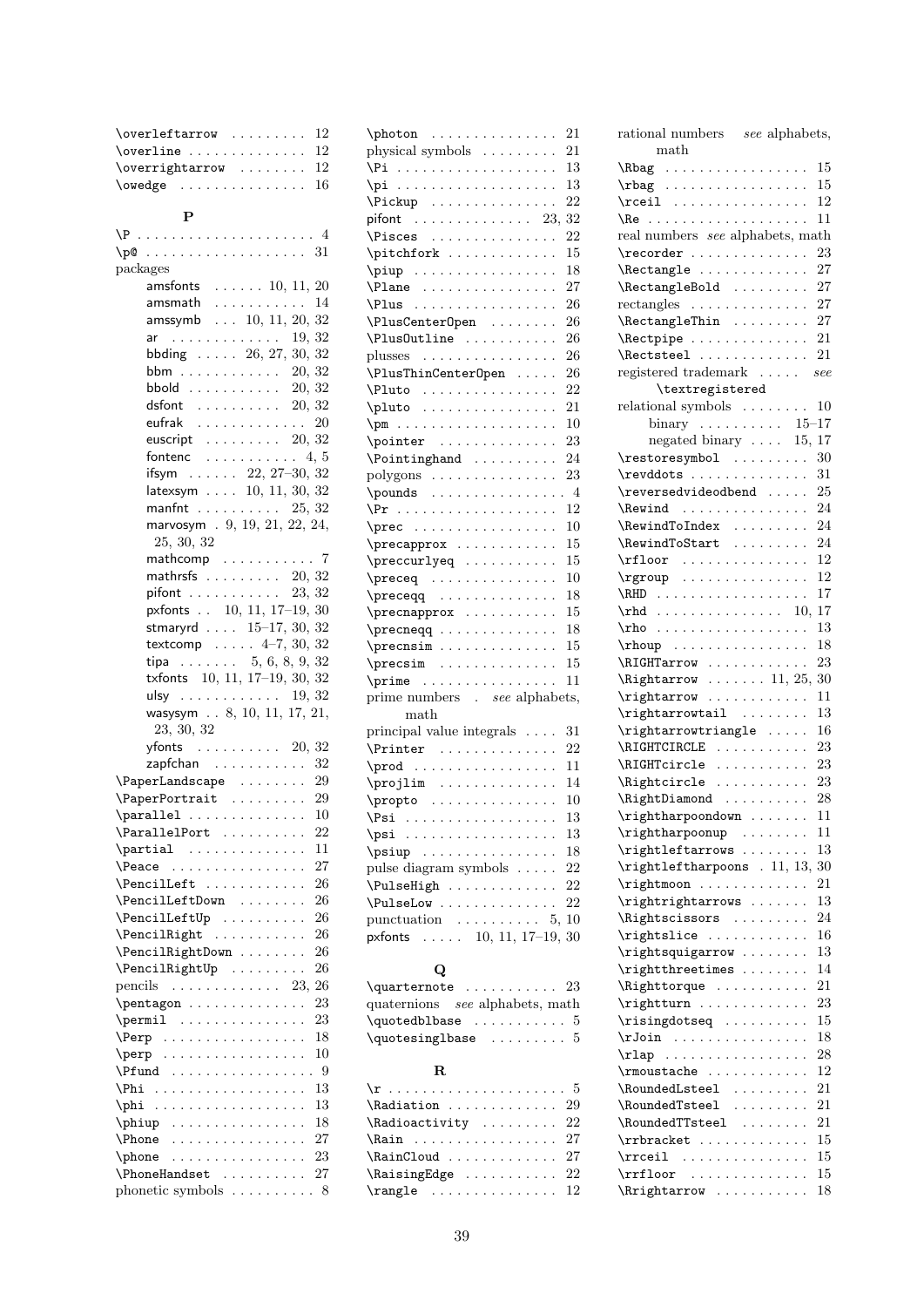| $\r$ rparenthesis  16      |  |  |  |  |  |  |
|----------------------------|--|--|--|--|--|--|
| $\Rsh$ 13                  |  |  |  |  |  |  |
| $\lvert \mathsf{r} \rvert$ |  |  |  |  |  |  |

# S

| safety-related symbols $\dots$                                                                                        | 22      |
|-----------------------------------------------------------------------------------------------------------------------|---------|
| Sagittarius                                                                                                           | 22      |
| sans $\ldots \ldots \ldots \ldots \ldots \ldots$                                                                      | 20      |
| $\text{Saturn} \dots \dots \dots \dots$                                                                               | 22      |
| \saturn                                                                                                               | 21      |
| $\simeq$                                                                                                              | 30      |
| scientific symbols                                                                                                    | 21      |
| \ScissorHollowLeft                                                                                                    | 26      |
| \ScissorHollowRight                                                                                                   | 26      |
| \ScissorLeft<br>$\cdot$                                                                                               | 26      |
| \ScissorLeftBrokenBottom .                                                                                            | 26      |
| \ScissorLeftBrokenTop                                                                                                 | 26      |
| \ScissorRight                                                                                                         | 26      |
| \ScissorRightBrokenBottom                                                                                             | 26      |
| \ScissorRightBrokenTop                                                                                                | 26      |
| scissors $\ldots \ldots \ldots \ldots 23$ ,                                                                           | 26      |
| \Scorpio                                                                                                              | 22      |
| script letters see alphabets, math                                                                                    |         |
| \Searrow                                                                                                              | 18      |
| $\text{searrow} \ldots \ldots \ldots$                                                                                 | 11      |
| \sec                                                                                                                  | 12      |
| \SectioningDiamond                                                                                                    | 29      |
| $\text{SerialInterface} \dots \dots$                                                                                  | 22      |
| \SerialPort                                                                                                           | 22      |
|                                                                                                                       |         |
| \setminus                                                                                                             | 10      |
| \sharp                                                                                                                | 11      |
|                                                                                                                       |         |
| \shortdownarrow                                                                                                       | 16      |
| \ShortFifty                                                                                                           | 25      |
| \ShortForty                                                                                                           | 25      |
| \shortleftarrow                                                                                                       | 16      |
| $\verb \shortmid $                                                                                                    | 15      |
| \ShortNinetyFive                                                                                                      | 25      |
| $\verb \shortparallel  $                                                                                              | 15      |
| \ShortPulseHigh                                                                                                       | 22      |
| \ShortPulseLow                                                                                                        | 22      |
| \shortrightarrow                                                                                                      | 16      |
| \ShortSixty                                                                                                           | 25      |
| \ShortThirty                                                                                                          | 25      |
| $\verb \shortuparrow $                                                                                                | 16      |
| $\verb \showclock   \dots$<br>$\cdot$                                                                                 | 28      |
| $\Sigma$                                                                                                              | 13      |
| $\sigma$<br>$\begin{array}{cccccccccccccc} . & . & . & . & . & . & . & . & . & . & . & . & . & . & . & . \end{array}$ | 13      |
|                                                                                                                       | 18      |
| $\sum_{i=1}^{n}$                                                                                                      | 10      |
| $\simeq 0.000$<br>$\sim$ $\sim$ $\sim$                                                                                | $^{10}$ |
| $\sin \ldots \ldots \ldots$<br>$\cdot$<br>$\ddot{\phantom{a}}$                                                        | 12      |
| $\sinh$                                                                                                               | 12      |
| \SixFlowerAlternate                                                                                                   | 26      |
| \SixFlowerAltPetal<br>$\sim$                                                                                          | 26      |
| \SixFlower0penCenter                                                                                                  | 26      |
| \SixFlowerPetalDotted                                                                                                 | 26      |
| \SixFlowerPetalRemoved                                                                                                | 26      |
| \SixFlowerRemovedOpenPetal                                                                                            | 26      |
| \SixStar                                                                                                              | 26      |
| .                                                                                                                     |         |
| $\forall$ SixteenStarLight                                                                                            | 26      |
| $\verb \SmallCircle    $                                                                                              | 28      |

| \SmallCross                                                                        | 28 |
|------------------------------------------------------------------------------------|----|
| \SmallDiamondshape                                                                 | 28 |
| $\sum_{i=1}^{n}$<br>$\ddot{\phantom{0}}$                                           | 15 |
| $\mathrm{SmallHBar}$                                                               | 28 |
| $\mathrm{SmallLowerDiamond} \dots$                                                 | 28 |
| \SmallRightDiamond<br>$\ddot{\phantom{0}}$                                         | 28 |
| \smallsetminus                                                                     | 14 |
| $\sum_{i=1}^{n}$                                                                   | 15 |
| \SmallSquare<br>$\ddot{\phantom{0}}$                                               | 28 |
| $\mathrm{SmallTriangleDown} \ldots$                                                | 28 |
| \SmallTriangleLeft                                                                 | 28 |
| $\mathrm{SmallTriangleRight} \dots$<br>$\ddot{\phantom{0}}$                        | 28 |
| $\mathrm{SmallTriangleUp} \dots \dots$                                             | 28 |
| $\mathrm{SmallVBar}$                                                               | 28 |
| $\sumile \ldots \ldots$                                                            | 10 |
| $\sum_{i=1}^{n}$                                                                   | 25 |
| $\sumiley \dots \dots \dots \dots$                                                 | 23 |
| $\sum_{{\text{max}}}$                                                              | 27 |
| SnowCloud                                                                          | 27 |
| \Snowflake                                                                         | 26 |
| \SnowflakeChevron                                                                  | 26 |
| \SnowflakeChevronBold                                                              | 26 |
| snowflakes $\ldots \ldots \ldots 23, 26$                                           |    |
| spades (suit) $\dots \dots \dots$                                                  | 23 |
| $\simeq$                                                                           | 11 |
| \Sparkle                                                                           | 26 |
|                                                                                    | 26 |
| \SparkleBold<br>sparkles $\ldots \ldots \ldots 23, 26$                             |    |
|                                                                                    |    |
| special characters $\dots \dots \dots$ 4<br>$\SpecialForty \dots \dots \dots \ 25$ |    |
| $\sphericalangle$                                                                  | 14 |
|                                                                                    | 28 |
| \SpinDown                                                                          | 28 |
| $\SpinUp \ldots \ldots \ldots$                                                     | 10 |
| $\sqrt{sqcap}$                                                                     | 17 |
| \sqcapplus                                                                         | 10 |
| \sqcupplus                                                                         | 17 |
|                                                                                    | 19 |
|                                                                                    | 19 |
|                                                                                    | 19 |
|                                                                                    | 12 |
|                                                                                    |    |
| $\sqrt{3}$ sqsubset  10, 15, 17                                                    |    |
| $\sqrt{s}$ qsubseteq  10                                                           |    |
| $\sqrt{sq}$ supset  10, 15, 17                                                     |    |
|                                                                                    |    |
| $\text{Square } \dots \dots \quad 23, 27, 28, 30$                                  |    |
| \square                                                                            | 14 |
| \SquareCastShadowBottomRight                                                       |    |
| . 27                                                                               |    |
| \SquareCastShadowTopLeft .                                                         | 27 |
| \SquareCastShadowTopRight                                                          | 27 |
| \Squaredot                                                                         | 19 |
| $\sqrt{Squarepipe \dots \dots \dots}$<br>$\ddot{\phantom{a}}$                      | 21 |
| squares $\ldots \ldots \ldots 23, 27,$                                             | 28 |
| \SquareShadowA                                                                     | 28 |
| \SquareShadowB                                                                     | 28 |
| \SquareShadowBottomRight .                                                         | 27 |
| \SquareShadowC                                                                     | 28 |
| \SquareShadowTopLeft                                                               | 27 |
| \SquareShadowTopRight<br>$\ddot{\phantom{0}}$                                      | 27 |
| \SquareSolid                                                                       | 27 |
| $\square$ $\square$                                                                |    |
|                                                                                    |    |

| $\simeq$                                                                                                                                                                                                                    |                                              | 16                         |
|-----------------------------------------------------------------------------------------------------------------------------------------------------------------------------------------------------------------------------|----------------------------------------------|----------------------------|
| $\sals$                                                                                                                                                                                                                     |                                              | 16                         |
| $\simeq$                                                                                                                                                                                                                    |                                              | 16                         |
| $\star$                                                                                                                                                                                                                     |                                              | 10                         |
| stars $\ldots \ldots \ldots \ldots \ldots 23$ ,                                                                                                                                                                             |                                              | 26                         |
| stmaryrd 15-17, 30, 32                                                                                                                                                                                                      |                                              |                            |
| \StoneMan                                                                                                                                                                                                                   |                                              | 27                         |
| \Stopsign                                                                                                                                                                                                                   |                                              | 22                         |
| \StopWatchEnd                                                                                                                                                                                                               |                                              | 28                         |
| \StopWatchStart                                                                                                                                                                                                             |                                              | 28                         |
| $\setminus$ strictfi                                                                                                                                                                                                        |                                              | 18                         |
| $\setminus$ strictif                                                                                                                                                                                                        |                                              | 18                         |
| $\setminus$ strictiff                                                                                                                                                                                                       |                                              | 18                         |
| \StrokeFive                                                                                                                                                                                                                 |                                              | 29                         |
| \StrokeFour                                                                                                                                                                                                                 |                                              | 29                         |
| \StrokeOne                                                                                                                                                                                                                  |                                              | 29                         |
| \StrokeThree                                                                                                                                                                                                                |                                              | 29                         |
| \StrokeTwo                                                                                                                                                                                                                  |                                              | 29                         |
| $\text{Subset}$                                                                                                                                                                                                             |                                              | 15                         |
| $\subset$                                                                                                                                                                                                                   |                                              | 10                         |
| \subseteq                                                                                                                                                                                                                   |                                              | 10                         |
| \subseteqq                                                                                                                                                                                                                  |                                              | 15                         |
|                                                                                                                                                                                                                             |                                              | 15                         |
| $\simeq$                                                                                                                                                                                                                    |                                              | 15                         |
| $\simeq$<br>\subsetplus                                                                                                                                                                                                     |                                              | 16                         |
| $\simeq$                                                                                                                                                                                                                    |                                              | 16                         |
| $\succeq$                                                                                                                                                                                                                   |                                              | 10                         |
|                                                                                                                                                                                                                             |                                              | 15                         |
| \succapprox                                                                                                                                                                                                                 |                                              | 15                         |
| \succcurlyeq                                                                                                                                                                                                                |                                              |                            |
|                                                                                                                                                                                                                             |                                              | 10                         |
|                                                                                                                                                                                                                             |                                              | 18                         |
| \succnapprox                                                                                                                                                                                                                |                                              | 15                         |
| $\simeq$                                                                                                                                                                                                                    |                                              | 18                         |
| $\succeq$                                                                                                                                                                                                                   |                                              | 15                         |
| $\succsim \ldots \ldots \ldots$                                                                                                                                                                                             |                                              | 15                         |
|                                                                                                                                                                                                                             |                                              | 11                         |
| $\sum_{i=1}^{n}$                                                                                                                                                                                                            |                                              | 27                         |
| \SummitSign                                                                                                                                                                                                                 |                                              | 27                         |
|                                                                                                                                                                                                                             |                                              |                            |
|                                                                                                                                                                                                                             |                                              |                            |
| \SunCloud                                                                                                                                                                                                                   |                                              | 27                         |
| \SunshineOpenCircled .                                                                                                                                                                                                      |                                              | 27                         |
| $\sum_{i=1}^{n}$                                                                                                                                                                                                            |                                              | 12                         |
| \Supset<br>$\sim$ 10 $\sim$<br>$\ddot{\phantom{0}}$<br>$\ddot{\phantom{a}}$<br>$\ddot{\phantom{0}}$<br>$\ddot{\phantom{0}}$<br>$\ddot{\phantom{0}}$<br>$\ddot{\phantom{0}}$<br>$\ddot{\phantom{a}}$<br>$\ddot{\phantom{a}}$ | $\ddot{\phantom{0}}$                         | 15                         |
| $\supset$ supset                                                                                                                                                                                                            | $\ddot{\phantom{0}}$                         | 10                         |
| \supseteq<br>$\sim 100$ km s $^{-1}$<br>$\ddot{\phantom{a}}$<br>$\cdot$                                                                                                                                                     | $\cdot$                                      | 10                         |
| \supseteqq<br>$\ddot{\phantom{1}}$ .<br>$\ddot{\phantom{0}}$<br>$\ddotsc$<br>$\ddot{\phantom{0}}$                                                                                                                           |                                              | 15                         |
| \supsetneq<br>$\ddot{\phantom{0}}$<br>$\ddot{\phantom{0}}$<br>$\ddot{\phantom{0}}$<br>$\ddot{\phantom{0}}$<br>$\ddot{\phantom{1}}$ .<br>$\ddot{\phantom{0}}$                                                                | $\ddot{\phantom{0}}$                         | 15                         |
| $\supseteq$<br>$\ddot{\phantom{0}}$<br>$\ddot{\phantom{0}}$<br>$\ddot{\phantom{0}}$<br>$\ddot{\phantom{0}}$                                                                                                                 | $\ddot{\phantom{0}}$                         | 15                         |
| \supsetplus<br>$\ddot{\phantom{0}}$<br>$\ddot{\phantom{a}}$<br>$\ddot{\phantom{0}}$<br>$\ddot{\phantom{0}}$<br>$\ddot{\phantom{0}}$                                                                                         | $\ddot{\phantom{0}}$<br>$\ddot{\phantom{0}}$ | 16                         |
| \supsetpluseq<br>.                                                                                                                                                                                                          | $\ddot{\phantom{0}}$                         | 16                         |
| \surd<br>$\mathcal{A}$ is a second set of $\mathcal{A}$<br>.<br>$\ddot{\phantom{0}}$                                                                                                                                        | $\ddot{\phantom{0}}$<br>$\ddot{\phantom{0}}$ | 11                         |
| <i>Swarrow</i><br>$\cdots$<br>.<br>$\ddot{\phantom{1}}$                                                                                                                                                                     |                                              | 18                         |
| \swarrow<br>$\ddot{\phantom{0}}$<br>$\ddot{\phantom{a}}$<br>$\ddot{\phantom{0}}$<br>$\ddot{\phantom{0}}$<br>$\ddot{\phantom{0}}$<br>$\ddot{\phantom{0}}$                                                                    |                                              | 11                         |
| symbols                                                                                                                                                                                                                     |                                              |                            |
| alpine<br>$\mathcal{L}$ , and $\mathcal{L}$ , and $\mathcal{L}$ , and $\mathcal{L}$ , and $\mathcal{L}$                                                                                                                     |                                              | 27                         |
| ${\rm APL}$<br>.                                                                                                                                                                                                            |                                              | 21<br>$\ldots$             |
| $astrological \dots$                                                                                                                                                                                                        | $\ddot{\phantom{0}}$<br>$\cdot$              | 22<br>$\ddotsc$            |
| astronomical<br>$\sim$ $\sim$<br>$\ddot{\phantom{a}}$                                                                                                                                                                       | $\ddot{\phantom{0}}$                         | 21, 22                     |
| biological<br>$\ddot{\phantom{0}}$<br>$\ddot{\phantom{a}}$<br>$\ddot{\phantom{0}}$<br>$\ddot{\phantom{0}}$                                                                                                                  | $\ddot{\phantom{0}}$                         | 21<br>$\ddotsc$            |
|                                                                                                                                                                                                                             |                                              | $\overline{4}$             |
| body text $\dots \dots$<br>$clock$                                                                                                                                                                                          | $\ddot{\phantom{0}}$                         | $\ddot{\phantom{a}}$<br>28 |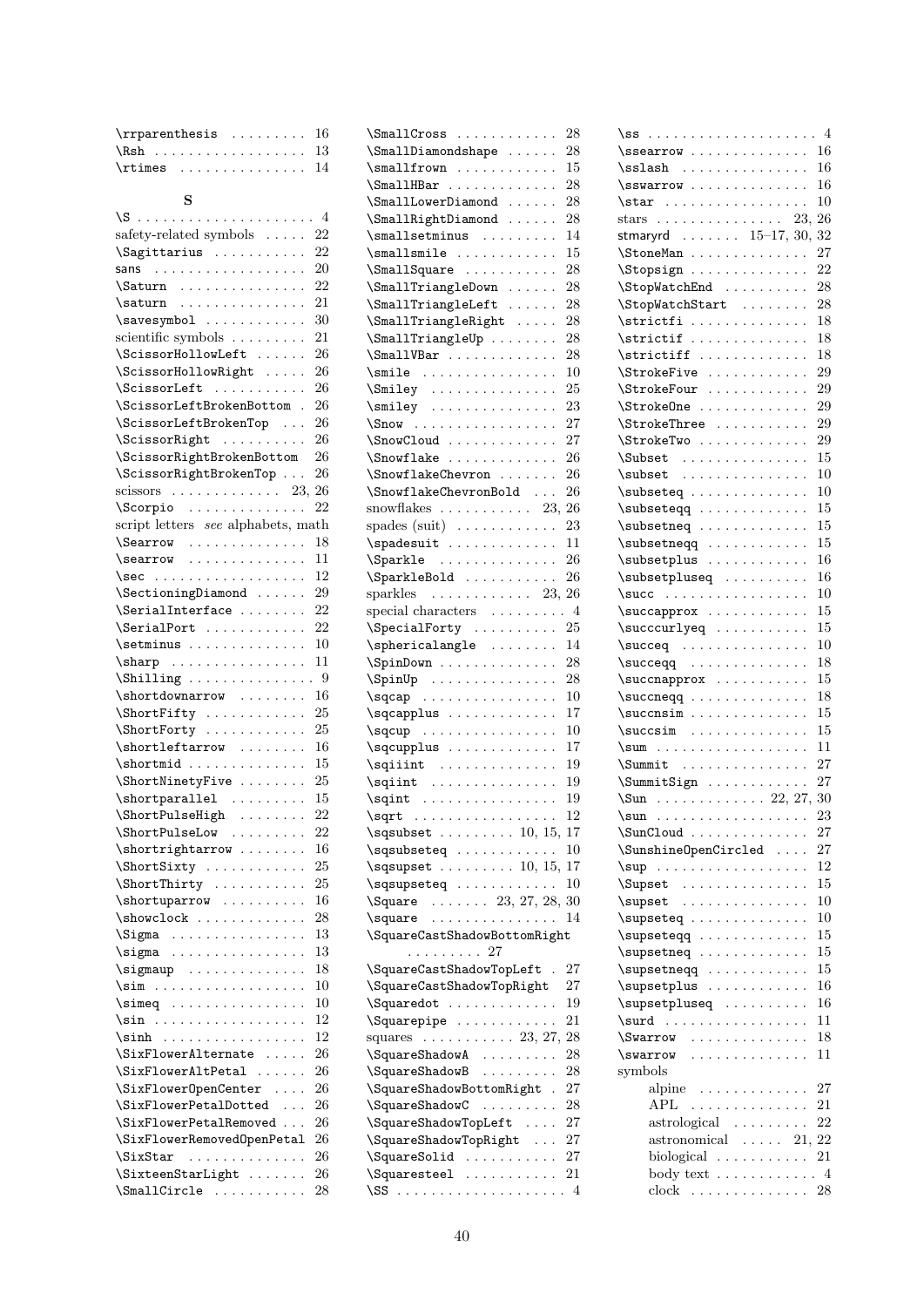| $communication \ldots \ldots$<br>22              |
|--------------------------------------------------|
| computer hardware $\ldots$ 22                    |
| $contradiction \ldots \ldots 19$                 |
| currency $\dots \dots \dots \dots$ 9             |
| dangerous bend $\ldots$ . 25                     |
| dictionary see symbols,                          |
| phonetic                                         |
| $electrical \dots \dots \dots$<br>21             |
| engineering $\ldots \ldots$ 21, 22               |
| general $\ldots \ldots \ldots$<br>23             |
| information $\ldots \ldots \ldots 24$            |
| Knuth's  25                                      |
| 25                                               |
|                                                  |
| $log$ -like 12, 14                               |
| 17                                               |
| mathematical $\ldots \ldots \ldots$ 10           |
| METAFONTbook  25                                 |
| miscellaneous 11, 14, 19, 23,                    |
| 25, 27, 29                                       |
| $\alpha$ navigation $\cdots \cdots \cdots$<br>24 |
| phonetic  8                                      |
| physical<br>21                                   |
| 22<br>pulse diagram                              |
| relational<br>10                                 |
| safety-related<br>22                             |
| 21<br>scientific                                 |
| technological<br>21                              |
| TEXbook<br>25                                    |
| variable-sized 11, 16, 17, 19                    |
| 27<br>weather $\dots\dots\dots\dots\dots$        |
| $zodiacal$<br>22                                 |
|                                                  |

# T

| 5                                                |  |
|--------------------------------------------------|--|
| 16<br>$\talloblong \ldots \ldots \ldots$         |  |
| tally markers<br>29                              |  |
| 12<br>$\tan \ldots \ldots \ldots$                |  |
| $\tanh$<br>12                                    |  |
| \Tape<br>27                                      |  |
| tape drive $\dots \dots \dots \dots$<br>23       |  |
| 28<br>Taschenuhr                                 |  |
| 13<br>$\tau \ldots \ldots$                       |  |
| 22<br>Taurus                                     |  |
| 18                                               |  |
| technological symbols<br>21                      |  |
| 22<br>\Telefon                                   |  |
| \Telephone<br>29                                 |  |
| telephone $\dots\dots\dots\dots\dots$<br>23      |  |
| $\{\text{Tent} \dots \dots \dots \dots \}$<br>27 |  |
| TEXbook, The $\dots \dots 31$ ,<br>32            |  |
| symbols from<br>25                               |  |
|                                                  |  |
| 5<br>\textacutemacron                            |  |
| \textacutewedge<br>5                             |  |
| $\text{textadvancing} \dots \dots$<br>5          |  |
| \textasciiacute<br>6<br>.                        |  |
| \textasciibreve<br>.<br>6                        |  |
| \textasciicaron<br>6<br>1.1.1.1.1.1.1.1          |  |
| \textasciicircum<br>4                            |  |
| \textasciidieresis<br>6                          |  |
| \textasciigrave<br>6<br>.                        |  |
| 6<br>\textasciimacron<br>.                       |  |

| $\texttt{textasciitilde}$<br>4                                                                                               |
|------------------------------------------------------------------------------------------------------------------------------|
| $\texttt{\&text}$<br>6                                                                                                       |
| \textbabygamma<br>8                                                                                                          |
| $\texttt{textbackslash}$<br>4<br>$\ddot{\phantom{0}}$                                                                        |
| 6<br>$\texttt{textb} \dots \dots \dots \dots$                                                                                |
| 4<br>$\texttt{textbar}$                                                                                                      |
| 8<br>$\texttt{textbarb} \dots \dots \dots$                                                                                   |
| \textbarc<br>8                                                                                                               |
| $\text{textbard} \dots \dots \dots$<br>8                                                                                     |
| 6<br>$\text{textbardbl}$<br>$\ddot{\phantom{0}}$                                                                             |
| 8<br>$\texttt{textbar}$                                                                                                      |
| 8<br>$\text{textbarg} \ldots \ldots \ldots$                                                                                  |
| 8<br>\textbarglotstop<br>$\ddot{\phantom{0}}$                                                                                |
| \textbari<br>8                                                                                                               |
| \textbarl<br>8                                                                                                               |
| 8<br>\textbaro                                                                                                               |
| 8<br>\textbarrevglotstop                                                                                                     |
| 8<br>$\verb+\textbaru+ \verb+++\cdots+ \verb+++$                                                                             |
| 8<br>$\text{textbell} \dots \dots \dots$                                                                                     |
| $\verb+\text+beta + \verb+\+\cdots+\verb+\+$<br>8<br>$\ddot{\phantom{a}}$                                                    |
| \textbigcircle<br>6                                                                                                          |
| 7<br>$\text{textblank} \dots \dots \dots$<br>$\ddot{\phantom{0}}$                                                            |
| 7<br>$\text{textborn} \ldots \ldots$                                                                                         |
| 5<br>$\texttt{\textbackslash}$                                                                                               |
| \textbraceleft<br>4<br>$\ddot{\phantom{0}}$<br>$\ddot{\phantom{a}}$                                                          |
| \textbraceright<br>4                                                                                                         |
| \textbrevemacron<br>5                                                                                                        |
| 7<br>$\text{textbrokenbar} \dots \dots$<br>$\ddot{\phantom{a}}$<br>$\ddot{\phantom{a}}$                                      |
| 7<br>$\text{textbullet} \dots \dots \dots 4,$                                                                                |
| \textbullseye<br>8<br>$\ddot{\phantom{0}}$                                                                                   |
| 7                                                                                                                            |
| $\label{eq:relsi} $$ \text{celsius    } $$ \text{celsing     }$<br>8                                                         |
| $\text{textcent} \dots \dots \dots$<br>7                                                                                     |
| \textcentoldstyle<br>7<br>$\ddot{\phantom{0}}$                                                                               |
| 8<br>$\text{textchi} \ldots \ldots$                                                                                          |
| \textcircled<br>5                                                                                                            |
| $\text{textcircledP}$<br>7<br>$\ddot{\phantom{0}}$                                                                           |
| \textcircumacute<br>5                                                                                                        |
| $\text{textcircumdot} \dots \dots$<br>5                                                                                      |
| 8<br>\textcloseepsilon                                                                                                       |
| 8<br>\textcloseomega                                                                                                         |
| \textcloserevepsilon<br>8                                                                                                    |
| $\texttt{\&textcolom} \dots \dots$<br>7<br>$\ddot{\phantom{a}}$                                                              |
| 8<br>\textcommatailz<br>$\ddot{\phantom{a}}$<br>$\cdots$                                                                     |
| textcomp 4-7, 30, 32                                                                                                         |
| \textcopyleft<br>7<br>$\ddot{\phantom{0}}$<br>$\ddot{\phantom{0}}$<br>$\cdot$                                                |
| \textcopyright<br>7<br>. 4,                                                                                                  |
| $\text{textcorner} \dots \dots \dots$<br>8                                                                                   |
| 8<br>\textcrb<br>.<br>$\ddot{\phantom{a}}$<br>$\mathbf{1}$ , $\mathbf{1}$<br>$\ddot{\phantom{0}}$                            |
| \textcrd<br>8<br>.                                                                                                           |
| \textcrg<br>8<br>$\mathbb{R}^d$ . The set of the set of $\mathbb{R}^d$<br>$\cdots$                                           |
| 8<br>\textcrh<br>.                                                                                                           |
| 8<br>\textcrinvglotstop                                                                                                      |
| $\texttt{\&textcalambda} \dots$<br>8<br>$\ddot{\phantom{0}}$<br>$\ddot{\phantom{0}}$                                         |
| 8<br>\textcrtwo<br>$\ddot{\phantom{0}}$<br>$\ddot{\phantom{a}}$<br>$\ddot{\phantom{0}}$<br>$\ddot{\phantom{a}}$              |
| 8<br>$\text{textc} \ldots$<br>$\cdots$                                                                                       |
| 8<br>\textctd<br>.<br>$\ddot{\phantom{0}}$<br>$\ddotsc$                                                                      |
| 8<br>\textctdctzlig<br>$\mathbf{1}^{\prime}$ , $\mathbf{1}^{\prime}$ , $\mathbf{1}^{\prime}$ , $\mathbf{1}^{\prime}$         |
| $\ddotsc$<br>$\ddot{\phantom{0}}$<br>$\ddot{\phantom{0}}$<br>$\ddot{\phantom{0}}$<br>8<br>\textctesh<br>$\ddot{\phantom{0}}$ |
| $\cdots$<br>$\ddot{\phantom{0}}$<br>$\ddot{\phantom{0}}$<br>8<br>\textctj                                                    |
| .<br>$\ddot{\phantom{a}}$<br>8<br>\textctn<br>$\ddot{\phantom{0}}$                                                           |
| المتمام والمتمام والمنافذ<br>$\mathbf{1}$ , $\mathbf{1}$ , $\mathbf{1}$ , $\mathbf{1}$<br>8<br>\textctt<br>.                 |
| 8                                                                                                                            |
|                                                                                                                              |

| $\texttt{textyogh} \dots \dots \dots \dots 8$                                                                                |                           |
|------------------------------------------------------------------------------------------------------------------------------|---------------------------|
| $\texttt{textz} \dots \dots \dots \dots$                                                                                     | 8                         |
| \textcurrency                                                                                                                | $\overline{7}$            |
| $\texttt{text} \dots \dots \dots 4, 7$                                                                                       |                           |
| $\texttt{textdagger} \dots \dots 4, 7$                                                                                       |                           |
| $\texttt{text} \dots \dots \dots \dots \ 25$                                                                                 |                           |
| \textdblhyphen                                                                                                               | $\overline{7}$            |
| \textdblhyphenchar                                                                                                           | $\overline{7}$            |
| \textdctzlig                                                                                                                 | 8                         |
| \textdegree                                                                                                                  | $\overline{7}$            |
| $\text{textdied}$ 7                                                                                                          |                           |
| $\text{testdiscount} \dots \dots \dots$                                                                                      | 7                         |
|                                                                                                                              | 7                         |
| $\text{textdiv} \dots \dots \dots$                                                                                           | $\overline{7}$            |
| \textdivorced                                                                                                                |                           |
| $\text{textdollar} \ldots \ldots \ldots 4,$                                                                                  | 7                         |
| \textdollaroldstyle                                                                                                          | 7                         |
| $\text{tetang} \ldots \ldots$                                                                                                | $\overline{7}$            |
| \textdotacute                                                                                                                | 5                         |
| \textdotbreve                                                                                                                | 5                         |
| $\texttt{\texttt{doublebaresh}} \dots \dots$                                                                                 | 8                         |
| \textdoublebarpipe                                                                                                           | -8                        |
| $\verb+\text+doublebarslash \ 8$                                                                                             |                           |
| $\texttt{\texttt{doublegrave}} \dots \dots \dots 5$                                                                          |                           |
| $\text{textdoublepipe}$ 8                                                                                                    |                           |
| \textdoublevbaraccent                                                                                                        | 5                         |
| \textdoublevertline<br>$\ddot{\phantom{0}}$                                                                                  | 9                         |
| \textdownarrow<br>$\ddot{\phantom{0}}$                                                                                       | $\overline{7}$            |
| \textdownstep                                                                                                                | 9                         |
| $\text{textdycghlig} \dots \dots \dots$                                                                                      | 9                         |
|                                                                                                                              |                           |
| \textdzlig                                                                                                                   | 9<br>$\ddot{\phantom{0}}$ |
| \texteightoldstyle                                                                                                           | 7                         |
| \textellipsis                                                                                                                | 4                         |
| \textemdash                                                                                                                  | 4                         |
| $\texttt{textendsh}$                                                                                                         | $\overline{4}$            |
|                                                                                                                              |                           |
| $\texttt{textesh}$                                                                                                           | . 9                       |
| $\texttt{testimated}$                                                                                                        | 7                         |
| \texteuro<br>$\ddot{\phantom{0}}$                                                                                            | $\overline{7}$            |
| $\texttt{textclamdown} \dots \dots$                                                                                          | $\overline{4}$            |
| $\text{testfishhook}$                                                                                                        | $\boldsymbol{9}$          |
| \textfiveoldstyle                                                                                                            | $\overline{7}$            |
| $\text{textlorin} \dots \dots \dots$                                                                                         | 7                         |
| \textfouroldstyle                                                                                                            | 7                         |
| \textfractionsolidus .<br>$\ddot{\phantom{0}}$                                                                               | 7                         |
| $\text{textfrak}$<br>$\sim$ $\sim$                                                                                           | 20                        |
| $\text{textg} \ldots \ldots$                                                                                                 | 9                         |
|                                                                                                                              | 9                         |
| \textgamma<br>$\ddot{\phantom{0}}$<br>$\ddot{\phantom{0}}$                                                                   |                           |
| $\text{testglobal} \dots$<br>$\ddot{\phantom{0}}$<br>$\ddot{\phantom{0}}$                                                    | 9                         |
| $\text{textglobrise} \ldots$<br>$\ddot{\phantom{a}}$<br>$\ddot{\phantom{a}}$                                                 | 9                         |
| \textglotstop<br>$\sim$ $\sim$<br>$\cdot$<br>$\ddot{\phantom{0}}$<br>$\ddot{\phantom{0}}$<br>$\ddot{\phantom{0}}$<br>$\cdot$ | 8                         |
| \textgravecircum                                                                                                             | 5                         |
| \textgravedbl<br>.                                                                                                           | 7                         |
| \textgravedot<br>$\ddotsc$                                                                                                   | 5                         |
| \textgravemid                                                                                                                | 5                         |
| \textgreater                                                                                                                 | 4                         |
| \textguarani<br>.<br>$\ddot{\phantom{0}}$<br>$\ddot{\phantom{0}}$                                                            | 7                         |
| \texthalflength                                                                                                              | 8                         |
| \texthardsign                                                                                                                | 8                         |
| \texthooktop<br>$\ddot{\phantom{0}}$<br>$\ddot{\phantom{0}}$<br>$\ddot{\phantom{0}}$                                         | 8<br>$\ddot{\phantom{0}}$ |
| \texthtb<br>.                                                                                                                | 8                         |
| \texthtbardotlessj                                                                                                           | 8                         |
|                                                                                                                              |                           |
| $\text{texthtc} \ldots \ldots$<br>$\ddot{\phantom{0}}$<br>$\text{texthtd} \dots \dots \dots \dots$                           | 8<br>8                    |
|                                                                                                                              |                           |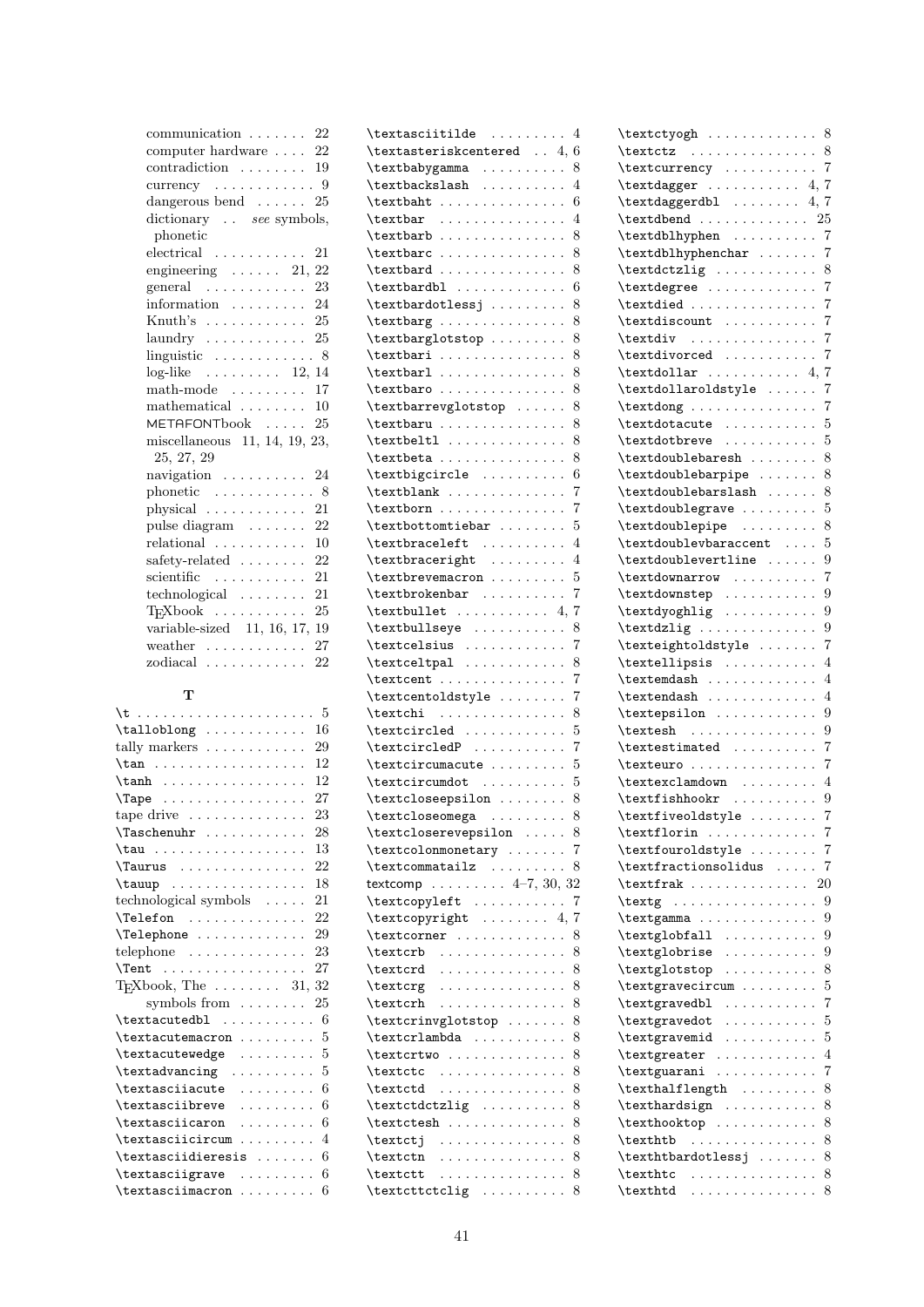| $\text{texthtg} \dots \dots \dots \dots$                                                                                                                                                                                                                                                                                                                                                                                                                                          |                      |                             |                      |                      |                      |    |           | 8                               |
|-----------------------------------------------------------------------------------------------------------------------------------------------------------------------------------------------------------------------------------------------------------------------------------------------------------------------------------------------------------------------------------------------------------------------------------------------------------------------------------|----------------------|-----------------------------|----------------------|----------------------|----------------------|----|-----------|---------------------------------|
| $\text{texthth}$                                                                                                                                                                                                                                                                                                                                                                                                                                                                  |                      |                             |                      |                      |                      |    |           | 8                               |
| $\text{texththen}$                                                                                                                                                                                                                                                                                                                                                                                                                                                                |                      |                             |                      |                      |                      |    |           | 8                               |
| $\text{texthtk} \dots \dots \dots \dots$                                                                                                                                                                                                                                                                                                                                                                                                                                          |                      |                             |                      |                      |                      |    |           | 8                               |
| \texthtp<br>.                                                                                                                                                                                                                                                                                                                                                                                                                                                                     |                      |                             |                      |                      |                      |    |           | 8                               |
| \texthtq<br>.                                                                                                                                                                                                                                                                                                                                                                                                                                                                     |                      |                             |                      |                      |                      |    |           | 8<br>$\ddot{\phantom{a}}$       |
| $\text{texthtseg} \dots \dots \dots$                                                                                                                                                                                                                                                                                                                                                                                                                                              |                      |                             |                      |                      |                      |    |           | 8                               |
|                                                                                                                                                                                                                                                                                                                                                                                                                                                                                   |                      |                             |                      |                      |                      |    |           | 8                               |
| \texthtt<br>. The second property is the second part of $\mathcal{L}_1$                                                                                                                                                                                                                                                                                                                                                                                                           |                      |                             |                      |                      |                      |    |           | $\ddot{\phantom{0}}$            |
| \texthvlig                                                                                                                                                                                                                                                                                                                                                                                                                                                                        |                      |                             |                      |                      |                      |    |           | 8<br>$\ddot{\phantom{0}}$<br>22 |
| \textifsym                                                                                                                                                                                                                                                                                                                                                                                                                                                                        |                      |                             |                      |                      |                      |    |           |                                 |
| $\text{testinterrobang} \dots \dots$                                                                                                                                                                                                                                                                                                                                                                                                                                              |                      |                             |                      |                      |                      |    |           | 7<br>$\ddot{\phantom{0}}$       |
| \textinterrobangdown                                                                                                                                                                                                                                                                                                                                                                                                                                                              |                      |                             |                      |                      |                      |    |           | 7                               |
| \textinvglotstop                                                                                                                                                                                                                                                                                                                                                                                                                                                                  |                      |                             |                      |                      |                      |    |           | 8                               |
| \textinvscr                                                                                                                                                                                                                                                                                                                                                                                                                                                                       |                      |                             |                      |                      |                      |    |           | 8<br>$\ddot{\phantom{0}}$       |
| \textinvsubbridge                                                                                                                                                                                                                                                                                                                                                                                                                                                                 |                      |                             |                      |                      |                      |    |           | 5<br>$\ddot{\phantom{0}}$       |
| $\texttt{textiota} \dots \dots \dots \dots$                                                                                                                                                                                                                                                                                                                                                                                                                                       |                      |                             |                      |                      |                      |    |           | 8                               |
| $\texttt{textlambda}$                                                                                                                                                                                                                                                                                                                                                                                                                                                             |                      |                             |                      |                      |                      |    |           | 8                               |
| \textlangle                                                                                                                                                                                                                                                                                                                                                                                                                                                                       |                      |                             |                      |                      |                      |    |           | 7                               |
| $\verb+\textlbrackdb1 + \ldots + \ldots$                                                                                                                                                                                                                                                                                                                                                                                                                                          |                      |                             |                      |                      |                      |    |           | 7                               |
| $\text{textleaf} \dots \dots \dots \dots$                                                                                                                                                                                                                                                                                                                                                                                                                                         |                      |                             |                      |                      |                      |    |           | 7                               |
| \textleftarrow                                                                                                                                                                                                                                                                                                                                                                                                                                                                    |                      |                             |                      |                      |                      |    |           | 7                               |
| \textlengthmark                                                                                                                                                                                                                                                                                                                                                                                                                                                                   |                      |                             |                      |                      |                      |    |           | 8                               |
| \textless                                                                                                                                                                                                                                                                                                                                                                                                                                                                         |                      |                             |                      |                      |                      |    |           | 4                               |
| $\texttt{textlhdend}$                                                                                                                                                                                                                                                                                                                                                                                                                                                             |                      |                             |                      |                      |                      |    |           | 25                              |
| $\texttt{textlhook} \dots \dots \dots$                                                                                                                                                                                                                                                                                                                                                                                                                                            |                      |                             |                      |                      |                      |    |           | 8                               |
|                                                                                                                                                                                                                                                                                                                                                                                                                                                                                   |                      |                             |                      |                      |                      |    |           | $\ddot{\phantom{0}}$            |
| $\text{textlhti} \dots \dots \dots \dots$                                                                                                                                                                                                                                                                                                                                                                                                                                         |                      |                             |                      |                      |                      |    |           | 8                               |
| \textlhtlongi                                                                                                                                                                                                                                                                                                                                                                                                                                                                     |                      |                             |                      |                      |                      |    |           | 8                               |
| $\text{text}$                                                                                                                                                                                                                                                                                                                                                                                                                                                                     |                      |                             |                      |                      |                      |    |           | 7                               |
| $\text{text} \dots \dots \dots$                                                                                                                                                                                                                                                                                                                                                                                                                                                   |                      |                             |                      |                      |                      |    |           | 7                               |
| $\text{textlonglegr} \dots \dots \dots$                                                                                                                                                                                                                                                                                                                                                                                                                                           |                      |                             |                      |                      |                      |    |           | 8<br>$\ddot{\phantom{0}}$       |
| $\text{textlowering} \dots \dots$                                                                                                                                                                                                                                                                                                                                                                                                                                                 |                      |                             |                      |                      |                      |    |           | 5                               |
| $\text{textlptr} \dots \dots \dots$                                                                                                                                                                                                                                                                                                                                                                                                                                               |                      |                             |                      |                      |                      |    |           | 8<br>$\ddot{\phantom{0}}$       |
| $\text{textlquill} \dots \dots \dots$                                                                                                                                                                                                                                                                                                                                                                                                                                             |                      |                             |                      |                      |                      |    |           | 7                               |
| $\texttt{textlailm}$<br>$\mathcal{L}^{\mathcal{A}}(\mathcal{A}^{\mathcal{A}}(\mathcal{A}^{\mathcal{A}}(\mathcal{A}^{\mathcal{A}}(\mathcal{A}^{\mathcal{A}}(\mathcal{A}^{\mathcal{A}}(\mathcal{A}^{\mathcal{A}}(\mathcal{A}^{\mathcal{A}}(\mathcal{A}^{\mathcal{A}}(\mathcal{A}^{\mathcal{A}}(\mathcal{A}^{\mathcal{A}}(\mathcal{A}^{\mathcal{A}}(\mathcal{A}^{\mathcal{A}}(\mathcal{A}^{\mathcal{A}}(\mathcal{A}^{\mathcal{A}}(\mathcal{A}^{\mathcal{A}}(\mathcal{A}^{\mathcal{A$ |                      |                             |                      |                      |                      |    |           | 8                               |
| \textltailn<br>.                                                                                                                                                                                                                                                                                                                                                                                                                                                                  |                      |                             |                      |                      |                      |    |           | 8<br>$\ddot{\phantom{0}}$       |
| $\text{tetide} \dots \dots \dots$                                                                                                                                                                                                                                                                                                                                                                                                                                                 |                      |                             |                      |                      |                      |    |           | 8<br>$\ddot{\phantom{0}}$       |
| \textlyoghlig                                                                                                                                                                                                                                                                                                                                                                                                                                                                     |                      |                             |                      |                      |                      |    |           | 8                               |
| $\text{textmarried}$                                                                                                                                                                                                                                                                                                                                                                                                                                                              |                      |                             |                      |                      |                      |    |           | 6                               |
| $\texttt{textmho} \dots \dots \dots \dots$                                                                                                                                                                                                                                                                                                                                                                                                                                        |                      |                             |                      |                      |                      |    |           | 6                               |
| \textmidacute                                                                                                                                                                                                                                                                                                                                                                                                                                                                     |                      |                             |                      |                      |                      |    |           | 5                               |
|                                                                                                                                                                                                                                                                                                                                                                                                                                                                                   |                      |                             |                      |                      |                      | L. | $\ddotsc$ | 6                               |
| $\text{textminus} \dots \dots \dots$                                                                                                                                                                                                                                                                                                                                                                                                                                              |                      |                             |                      |                      |                      |    |           |                                 |
| $\texttt{textmu} \dots \dots \dots$                                                                                                                                                                                                                                                                                                                                                                                                                                               |                      |                             |                      |                      |                      |    |           | 6                               |
| \textmusicalnote .                                                                                                                                                                                                                                                                                                                                                                                                                                                                |                      | $\ddot{\phantom{a}}$        |                      |                      |                      |    |           | 6                               |
| \textnaira                                                                                                                                                                                                                                                                                                                                                                                                                                                                        |                      |                             | $\ddot{\phantom{0}}$ |                      |                      |    |           | 6                               |
| \textnineoldstyle                                                                                                                                                                                                                                                                                                                                                                                                                                                                 |                      |                             |                      | $\ddot{\phantom{0}}$ |                      |    |           | 6                               |
| \textnrleg                                                                                                                                                                                                                                                                                                                                                                                                                                                                        |                      |                             |                      |                      |                      |    |           | 8                               |
| \textnumero                                                                                                                                                                                                                                                                                                                                                                                                                                                                       |                      | $\Box$                      | $\ddot{\phantom{0}}$ | $\ddot{\phantom{0}}$ |                      |    |           | 6                               |
| \text0bardotlessj.                                                                                                                                                                                                                                                                                                                                                                                                                                                                |                      |                             | $\ddot{\phantom{0}}$ | $\ddot{\phantom{0}}$ |                      |    |           | 8                               |
| \textohm<br>.                                                                                                                                                                                                                                                                                                                                                                                                                                                                     |                      |                             | $\ddot{\phantom{0}}$ | $\ddotsc$            |                      |    |           | 6                               |
| \text0lyoghlig .                                                                                                                                                                                                                                                                                                                                                                                                                                                                  |                      | е.                          | ¥.                   | $\ddot{\phantom{0}}$ | $\ddot{\phantom{0}}$ |    |           | 8                               |
| \textomega                                                                                                                                                                                                                                                                                                                                                                                                                                                                        |                      | е.                          | $\ddot{\phantom{0}}$ | $\cdot$              |                      |    |           | 8                               |
| \textonehalf                                                                                                                                                                                                                                                                                                                                                                                                                                                                      |                      |                             | $\ddot{\phantom{0}}$ |                      |                      |    |           | 6                               |
| \textoneoldstyle                                                                                                                                                                                                                                                                                                                                                                                                                                                                  | $\ddot{\phantom{a}}$ | $\ddot{\phantom{0}}$        | $\ddot{\phantom{0}}$ | $\ddot{\phantom{0}}$ |                      |    |           | 6                               |
| \textonequarter                                                                                                                                                                                                                                                                                                                                                                                                                                                                   |                      | $\ddot{\phantom{0}}$        | $\ddot{\phantom{0}}$ |                      |                      |    |           | 7                               |
| \textonesuperior                                                                                                                                                                                                                                                                                                                                                                                                                                                                  |                      |                             |                      | $\ddot{\phantom{0}}$ |                      |    |           | 7                               |
| \textopenbullet                                                                                                                                                                                                                                                                                                                                                                                                                                                                   |                      | ¥.                          | $\ddot{\phantom{0}}$ | $\ddot{\phantom{0}}$ |                      |    |           | 7                               |
| \textopencorner                                                                                                                                                                                                                                                                                                                                                                                                                                                                   | ÷.                   | $\ddot{\phantom{0}}$        |                      | $\ddot{\phantom{0}}$ |                      |    |           | 8                               |
| \textopeno                                                                                                                                                                                                                                                                                                                                                                                                                                                                        |                      |                             |                      |                      |                      |    |           | 8                               |
| \textordfeminine                                                                                                                                                                                                                                                                                                                                                                                                                                                                  |                      |                             |                      |                      |                      |    |           | 7                               |
|                                                                                                                                                                                                                                                                                                                                                                                                                                                                                   | $\ddot{\phantom{0}}$ | $\ddot{\phantom{0}}$        | $\ddot{\phantom{0}}$ | $\ddot{\phantom{0}}$ |                      |    |           | 4,                              |
| \textordmasculine                                                                                                                                                                                                                                                                                                                                                                                                                                                                 |                      | $\ddot{\phantom{a}}$        | $\ddot{\phantom{a}}$ | $\cdot$              |                      |    |           | 7<br>4,                         |
| \textovercross                                                                                                                                                                                                                                                                                                                                                                                                                                                                    |                      | $\sim$ $\sim$ $\sim$ $\sim$ |                      |                      |                      |    | $\cdot$   | 6                               |
| \textoverw                                                                                                                                                                                                                                                                                                                                                                                                                                                                        |                      | $\ddotsc$                   | $\ddot{\phantom{0}}$ | $\ddot{\phantom{0}}$ |                      |    |           | 6                               |
| $\texttt{\texttt{t}}$                                                                                                                                                                                                                                                                                                                                                                                                                                                             |                      |                             |                      |                      |                      |    |           | 8                               |

| $\texttt{textparagnh}$                                                                                                                                                                                                                                   |                      |                      |                      | 7<br>4,                   |
|----------------------------------------------------------------------------------------------------------------------------------------------------------------------------------------------------------------------------------------------------------|----------------------|----------------------|----------------------|---------------------------|
| $\texttt{\texttt{textend}}$ 4,                                                                                                                                                                                                                           |                      |                      |                      | 7                         |
| \textpertenthousand                                                                                                                                                                                                                                      |                      |                      |                      | 7                         |
| \textperthousand                                                                                                                                                                                                                                         |                      |                      |                      | 7                         |
| \textpeso                                                                                                                                                                                                                                                |                      |                      |                      | 7                         |
| $\text{textphi}$                                                                                                                                                                                                                                         |                      |                      |                      | 8                         |
| \textpilcrow                                                                                                                                                                                                                                             |                      |                      |                      | 7                         |
| $\text{textpipe} \dots \dots \dots \dots$                                                                                                                                                                                                                |                      |                      |                      | 8                         |
| $\texttt{textpm} \dots \dots \dots \dots$                                                                                                                                                                                                                |                      |                      |                      | 7                         |
| $\texttt{textpolhook} \dots \dots \dots$                                                                                                                                                                                                                 |                      |                      |                      | 6                         |
| \textprimstress                                                                                                                                                                                                                                          |                      |                      |                      | 8                         |
| \textquestiondown                                                                                                                                                                                                                                        |                      |                      |                      | 4                         |
| \textquotedbl                                                                                                                                                                                                                                            |                      |                      |                      | 5                         |
| \textquotedblleft                                                                                                                                                                                                                                        |                      |                      |                      | 4                         |
| \textquotedblright                                                                                                                                                                                                                                       |                      |                      |                      | 4                         |
| \textquoteleft                                                                                                                                                                                                                                           |                      |                      |                      | 4                         |
| \textquoteright                                                                                                                                                                                                                                          |                      |                      |                      | 4                         |
|                                                                                                                                                                                                                                                          |                      |                      |                      | 7                         |
|                                                                                                                                                                                                                                                          |                      |                      |                      |                           |
| \textquotestraightbase                                                                                                                                                                                                                                   |                      |                      |                      | 7                         |
| \textquotestraightdblbase                                                                                                                                                                                                                                |                      |                      |                      | 7                         |
| \textraiseglotstop                                                                                                                                                                                                                                       |                      |                      |                      | 8                         |
| $\text{textraising} \dots \dots$                                                                                                                                                                                                                         |                      |                      |                      | 8<br>$\ddot{\phantom{0}}$ |
| \textraising                                                                                                                                                                                                                                             |                      |                      |                      | 6                         |
| \textramshorns                                                                                                                                                                                                                                           |                      |                      |                      | 8                         |
| \textrangle                                                                                                                                                                                                                                              |                      |                      |                      | 7                         |
| $\texttt{\texttt{text} \dots \dots \dots}$                                                                                                                                                                                                               |                      |                      |                      | 7                         |
| $\text{textrecipe}$ 7, 30                                                                                                                                                                                                                                |                      |                      |                      |                           |
| $\text{textrectangle}$                                                                                                                                                                                                                                   |                      |                      |                      | 9                         |
| $\text{texterencemark} \dots \dots$                                                                                                                                                                                                                      |                      |                      |                      | 7                         |
| $\text{textregistered} \dots 4, 7$                                                                                                                                                                                                                       |                      |                      |                      |                           |
| $\text{textracting} \dots \dots$                                                                                                                                                                                                                         |                      |                      |                      | 6                         |
|                                                                                                                                                                                                                                                          |                      |                      |                      |                           |
|                                                                                                                                                                                                                                                          |                      |                      |                      | 9                         |
| $\texttt{\texttt{text} \$                                                                                                                                                                                                                                |                      |                      |                      | 9                         |
| \textreve<br>\textrevepsilon                                                                                                                                                                                                                             |                      |                      |                      | 9                         |
| \textreversedvideodbend $. 25$                                                                                                                                                                                                                           |                      |                      |                      |                           |
| \textrevglotstop                                                                                                                                                                                                                                         |                      |                      |                      | 9                         |
| $\text{textrevyogh} \dots \dots \dots$                                                                                                                                                                                                                   |                      |                      |                      | 9<br>$\ddot{\phantom{0}}$ |
|                                                                                                                                                                                                                                                          |                      |                      |                      | 9                         |
| \textrhookrevepsilon                                                                                                                                                                                                                                     |                      |                      |                      | 9                         |
| \textrhookschwa<br>\textrhoticity                                                                                                                                                                                                                        |                      |                      |                      | 9                         |
| $\text{textrightarrow} \dots \dots$                                                                                                                                                                                                                      |                      |                      |                      | $\overline{7}$            |
|                                                                                                                                                                                                                                                          |                      |                      |                      | 6                         |
| $\sim$ , and a set of $\sim$<br>$\ddot{\phantom{a}}$                                                                                                                                                                                                     |                      |                      |                      | 6                         |
| $\ddot{\phantom{0}}$<br>$\ddot{\phantom{0}}$<br>$\ddot{\phantom{0}}$<br>$\mathbb{Z}^2$ . The set of $\mathbb{Z}^2$                                                                                                                                       | $\ddot{\phantom{0}}$ |                      |                      | 9                         |
|                                                                                                                                                                                                                                                          |                      |                      |                      |                           |
| \textringmacron<br>\textroundcap<br>\textrptr<br>\textrquill<br>$\ddot{\phantom{0}}$<br>$\cdot$<br>$\ddot{\phantom{0}}$<br>$\ddot{\phantom{a}}$<br>$\cdot$<br>$\cdot$<br>$\ddot{\phantom{0}}$<br>$\ddotsc$<br>$\ddotsc$<br>$\ddot{\phantom{a}}$          | $\cdot$              |                      |                      | 7                         |
| \textrtaild                                                                                                                                                                                                                                              |                      |                      |                      | 9                         |
| \textrtaill<br>$\alpha$ , $\alpha$ , $\alpha$ , $\alpha$ , $\alpha$                                                                                                                                                                                      | $\ldots$ .           |                      |                      | 8                         |
| $\ddot{\phantom{0}}$<br>$\ddot{\phantom{0}}$<br>$\cdot$<br>$\ddot{\phantom{a}}$<br>$\cdot$<br>$\ddot{\phantom{0}}$<br>$\ddot{\phantom{0}}$                                                                                                               | $\ddot{\phantom{0}}$ | $\ddot{\phantom{0}}$ |                      | 8<br>$\ddot{\phantom{0}}$ |
| $\ddot{\phantom{0}}$<br>$\ddot{\phantom{0}}$<br>$\ddot{\phantom{0}}$<br>$\cdot$                                                                                                                                                                          |                      |                      |                      | 8                         |
| $\ddot{\phantom{0}}$<br>$\ddot{\phantom{a}}$<br>$\ddot{\phantom{a}}$                                                                                                                                                                                     | $\ddot{\phantom{0}}$ |                      |                      | 8                         |
| \textrtailn<br>\textrtailr<br>\textrtails<br>\textrtailt<br>$\ddot{\phantom{0}}$<br>$\ddot{\phantom{0}}$<br>$\ddot{\phantom{0}}$<br>$\ddot{\phantom{0}}$<br>$\ddot{\phantom{0}}$                                                                         |                      |                      |                      | 8                         |
| \textrtailz<br>$\ddot{\phantom{0}}$<br>$\ddot{\phantom{a}}$<br>$\ddot{\phantom{0}}$<br>$\ddot{\phantom{a}}$<br>$\ddot{\phantom{a}}$<br>$\ddot{\phantom{0}}$<br>$\ddot{\phantom{a}}$<br>$\ddot{\phantom{a}}$                                              | $\ddot{\phantom{a}}$ |                      |                      | 8                         |
| \textrthook<br>.<br>$\ddots$<br>$\ddot{\phantom{0}}$                                                                                                                                                                                                     | $\ddot{\phantom{a}}$ |                      |                      | 8                         |
| \textsca<br>$\ddot{\phantom{0}}$<br>$\ddot{\phantom{0}}$<br>$\ddot{\phantom{a}}$<br>$\ddot{\phantom{0}}$<br>$\ddot{\phantom{a}}$<br>$\ddotsc$<br>$\ddot{\phantom{0}}$<br>$\cdot$                                                                         | $\ddot{\phantom{0}}$ | $\ddot{\phantom{0}}$ | $\ddot{\phantom{0}}$ | 8<br>$\ddot{\phantom{0}}$ |
| \textscb<br>$\ddot{\phantom{0}}$<br>$\ddot{\phantom{0}}$<br>$\ddot{\phantom{0}}$<br>$\ddot{\phantom{0}}$<br>$\ddot{\phantom{a}}$<br>$\ddot{\phantom{0}}$<br>$\ddot{\phantom{a}}$<br>$\ddot{\phantom{0}}$<br>$\ddot{\phantom{1}}$<br>$\ddot{\phantom{0}}$ | $\ddot{\phantom{0}}$ |                      |                      | 8                         |
| $\ddotsc$<br>$\cdot$<br>$\cdot$<br>$\ddot{\phantom{a}}$<br>$\ddot{\phantom{0}}$<br>$\ddot{\phantom{a}}$<br>$\ddot{\phantom{0}}$<br>$\ddot{\phantom{a}}$                                                                                                  | $\ddot{\phantom{0}}$ |                      |                      | 8                         |
| \textsce<br>\textscg<br>$\ddot{\phantom{0}}$<br>$\ddot{\phantom{0}}$<br>$\ddot{\phantom{0}}$<br>$\ddot{\phantom{0}}$<br>$\ddot{\phantom{0}}$                                                                                                             |                      |                      |                      | 8                         |
| $\cdot$<br>$\ddot{\phantom{a}}$<br>$\cdot$<br>$\ddot{\phantom{0}}$<br>$\cdot$<br>$\ddot{\phantom{a}}$                                                                                                                                                    |                      |                      |                      | 8                         |
| \textsch<br>\textschwa<br>.<br>$\ddot{\phantom{a}}$<br>$\ddot{\phantom{0}}$                                                                                                                                                                              | $\ddot{\phantom{a}}$ |                      |                      | 8                         |
| \textsci<br>$\mathbf{1}$ , and $\mathbf{1}$ , and $\mathbf{1}$<br>$\cdot$<br>$\ddot{\phantom{0}}$<br>$\ddot{\phantom{0}}$                                                                                                                                | $\cdot$              | $\ddot{\phantom{0}}$ | $\ddot{\phantom{0}}$ | 8<br>$\ddot{\phantom{0}}$ |
| \textscj<br>$\ddot{\phantom{a}}$<br>$\ddot{\phantom{0}}$<br>$\ddot{\phantom{0}}$<br>$\cdot$<br>$\ddot{\phantom{0}}$<br>$\cdot$<br>$\ddot{\phantom{0}}$<br>$\ddot{\phantom{a}}$<br>$\ddot{\phantom{0}}$                                                   | $\ddot{\phantom{0}}$ |                      |                      | 8                         |
| \textscl<br>$\ddot{\phantom{0}}$<br>$\cdot$<br>$\cdot$<br>$\ddot{\phantom{a}}$<br>\textscn                                                                                                                                                               |                      |                      |                      | 8<br>8                    |

| \textscoelig                                                                                                                                                        |                                        |                                                  |                       |                      |                      |                                           |                      |                      |                      |                      |                      | 8  |
|---------------------------------------------------------------------------------------------------------------------------------------------------------------------|----------------------------------------|--------------------------------------------------|-----------------------|----------------------|----------------------|-------------------------------------------|----------------------|----------------------|----------------------|----------------------|----------------------|----|
| \textscomega                                                                                                                                                        |                                        |                                                  |                       |                      |                      |                                           |                      |                      |                      |                      |                      | 8  |
| $\text{testseq}$                                                                                                                                                    |                                        |                                                  |                       |                      |                      |                                           |                      |                      |                      |                      |                      | 8  |
| $\text{textscr}$                                                                                                                                                    |                                        |                                                  |                       |                      |                      |                                           |                      |                      |                      |                      |                      | 8  |
| \textscripta                                                                                                                                                        |                                        |                                                  |                       |                      |                      |                                           |                      |                      |                      |                      |                      | 8  |
| \textscriptv                                                                                                                                                        |                                        |                                                  |                       |                      |                      |                                           |                      |                      |                      |                      |                      | 8  |
| $\texttt{textscu} \dots \dots \dots \dots \dots$                                                                                                                    |                                        |                                                  |                       |                      |                      |                                           |                      |                      |                      |                      |                      | 8  |
| $\text{textsc} \quad \ldots \quad \ldots$                                                                                                                           |                                        |                                                  |                       |                      |                      |                                           |                      |                      |                      |                      |                      | 8  |
| $\texttt{textseagull}$                                                                                                                                              |                                        |                                                  |                       |                      |                      |                                           |                      |                      |                      |                      |                      | 6  |
| \textsecstress                                                                                                                                                      |                                        |                                                  |                       |                      |                      |                                           |                      |                      |                      |                      |                      | 8  |
| $\text{testsection} \dots \dots \dots 4.$                                                                                                                           |                                        |                                                  |                       |                      |                      |                                           |                      |                      |                      |                      |                      | 7  |
| $\texttt{textserving} \dots \dots$                                                                                                                                  |                                        |                                                  |                       |                      |                      |                                           |                      |                      |                      |                      |                      | 7  |
| \textsevenoldstyle                                                                                                                                                  |                                        |                                                  |                       |                      |                      |                                           |                      |                      |                      |                      |                      | 7  |
| \textsixoldstyle                                                                                                                                                    |                                        |                                                  |                       |                      |                      |                                           |                      |                      |                      |                      |                      | 7  |
|                                                                                                                                                                     |                                        |                                                  |                       |                      |                      |                                           |                      |                      |                      |                      |                      |    |
| \textsoftsign<br>$\text{text}$ 4,                                                                                                                                   |                                        |                                                  |                       |                      |                      |                                           |                      |                      |                      |                      |                      | 8  |
|                                                                                                                                                                     |                                        |                                                  |                       |                      |                      |                                           |                      |                      |                      |                      |                      | 7  |
| \textstretchc                                                                                                                                                       |                                        |                                                  |                       |                      |                      |                                           |                      |                      |                      |                      |                      | 8  |
| $\texttt{textsubarch}$                                                                                                                                              |                                        |                                                  |                       |                      |                      |                                           |                      |                      |                      |                      |                      | 6  |
| $\texttt{textsubbar}$                                                                                                                                               |                                        |                                                  |                       |                      |                      |                                           |                      |                      |                      |                      |                      | 6  |
| \textsubbridge                                                                                                                                                      |                                        |                                                  |                       |                      |                      |                                           |                      |                      |                      |                      |                      | 6  |
| \textsubdot                                                                                                                                                         |                                        |                                                  |                       |                      |                      |                                           |                      |                      |                      |                      |                      | 6  |
| \textsublhalfring                                                                                                                                                   |                                        |                                                  |                       |                      |                      |                                           |                      |                      |                      |                      |                      | 6  |
| \textsubplus                                                                                                                                                        |                                        |                                                  |                       |                      |                      |                                           |                      |                      |                      |                      |                      | 6  |
| \textsubrhalfring                                                                                                                                                   |                                        |                                                  |                       |                      |                      |                                           |                      |                      |                      |                      |                      | 6  |
| \textsubring                                                                                                                                                        |                                        |                                                  |                       |                      |                      |                                           |                      |                      |                      |                      |                      | 6  |
| \textsubsquare                                                                                                                                                      |                                        |                                                  |                       |                      |                      |                                           |                      |                      |                      |                      |                      | 6  |
| \textsubtilde                                                                                                                                                       |                                        |                                                  |                       |                      |                      |                                           |                      |                      |                      |                      |                      | 6  |
| \textsubumlaut                                                                                                                                                      |                                        |                                                  |                       |                      |                      |                                           |                      |                      |                      |                      |                      | 6  |
| $\text{textsubw} \dots \dots \dots$                                                                                                                                 |                                        |                                                  |                       |                      |                      |                                           |                      |                      |                      |                      |                      | 6  |
| \textsubwedge                                                                                                                                                       |                                        |                                                  |                       |                      |                      |                                           |                      |                      |                      |                      |                      | 6  |
| \textsuperimposetilde                                                                                                                                               |                                        |                                                  |                       |                      |                      |                                           |                      |                      |                      | $\ldots$ .           |                      | 6  |
|                                                                                                                                                                     |                                        |                                                  |                       |                      |                      |                                           |                      |                      |                      |                      |                      |    |
|                                                                                                                                                                     |                                        |                                                  |                       |                      |                      |                                           |                      |                      |                      |                      |                      |    |
|                                                                                                                                                                     |                                        |                                                  |                       |                      |                      |                                           |                      |                      |                      |                      |                      | 7  |
|                                                                                                                                                                     |                                        |                                                  |                       |                      |                      |                                           |                      |                      |                      |                      |                      | 20 |
|                                                                                                                                                                     |                                        |                                                  |                       |                      |                      |                                           |                      |                      |                      |                      |                      | 6  |
|                                                                                                                                                                     |                                        |                                                  |                       |                      |                      |                                           |                      |                      |                      |                      |                      | 8  |
|                                                                                                                                                                     |                                        |                                                  |                       |                      |                      |                                           |                      |                      |                      |                      |                      | 8  |
| $\text{text} \dots \dots \dots$<br>$\texttt{textswab}$<br>\textsyllabic<br>$\text{textclig} \dots \dots \dots$<br>\textteshlig<br>$\texttt{text} \dots \dots \dots$ |                                        |                                                  |                       |                      |                      |                                           |                      |                      |                      |                      |                      | 8  |
| \textthorn                                                                                                                                                          |                                        |                                                  |                       |                      |                      |                                           |                      |                      |                      |                      |                      | 8  |
| \textthreeoldstyle                                                                                                                                                  |                                        |                                                  |                       |                      |                      |                                           |                      |                      |                      |                      |                      | 7  |
| \textthreequarters                                                                                                                                                  |                                        |                                                  |                       |                      |                      |                                           |                      |                      |                      |                      |                      | 7  |
| \textthreequartersemdash                                                                                                                                            |                                        |                                                  |                       |                      |                      |                                           |                      |                      |                      |                      |                      | 7  |
| \textthreesuperior                                                                                                                                                  |                                        |                                                  |                       |                      |                      |                                           |                      |                      |                      |                      |                      | 7  |
| \texttildedot                                                                                                                                                       |                                        | $\mathbb{Z}^2$ . $\mathbb{Z}^2$ , $\mathbb{Z}^2$ |                       |                      |                      | $\ddot{\phantom{0}}$                      |                      |                      |                      |                      |                      | 6  |
| \texttildelow                                                                                                                                                       |                                        |                                                  | $\ddot{\phantom{a}}$  |                      |                      | $\ddot{\phantom{0}}$                      | $\ddot{\phantom{0}}$ |                      |                      |                      |                      | 7  |
| \texttimes                                                                                                                                                          |                                        |                                                  |                       |                      |                      |                                           |                      |                      |                      |                      |                      | 7  |
|                                                                                                                                                                     |                                        |                                                  |                       |                      |                      | .                                         |                      |                      |                      |                      |                      | 6  |
| \texttoptiebar                                                                                                                                                      |                                        |                                                  |                       |                      |                      |                                           |                      |                      |                      |                      |                      |    |
| \texttrademark                                                                                                                                                      |                                        |                                                  |                       |                      |                      | .                                         |                      |                      |                      |                      | 4,                   | 7  |
| \texttslig                                                                                                                                                          |                                        |                                                  |                       |                      |                      |                                           |                      |                      |                      |                      | $\ddot{\phantom{a}}$ | 8  |
| \textturna                                                                                                                                                          | .                                      |                                                  |                       |                      | $\ddot{\phantom{0}}$ |                                           | $\mathcal{L}$        |                      |                      |                      |                      | 8  |
| \textturncelig                                                                                                                                                      |                                        |                                                  | $\ddot{\phantom{0}}$  |                      | $\ddot{\phantom{0}}$ | $\ddot{\phantom{0}}$                      | $\ddot{\phantom{0}}$ |                      |                      |                      |                      | 8  |
| \textturnh                                                                                                                                                          |                                        |                                                  | 1.1.1.1.1             |                      |                      |                                           |                      |                      |                      |                      |                      | 8  |
| $\text{textturnk}$                                                                                                                                                  |                                        |                                                  |                       |                      |                      |                                           |                      |                      |                      |                      |                      | 8  |
| \textturnlonglegr                                                                                                                                                   |                                        |                                                  |                       |                      |                      |                                           |                      |                      |                      |                      |                      | 8  |
| \textturnm                                                                                                                                                          | $\mathbb{R}^n$ . In the $\mathbb{R}^n$ |                                                  |                       |                      | $\ddot{\phantom{0}}$ |                                           | $\ddot{\phantom{0}}$ | $\ddot{\phantom{0}}$ | ÷.                   |                      |                      | 8  |
| \textturnmrleg                                                                                                                                                      |                                        |                                                  |                       |                      |                      | $\ddot{\phantom{0}}$                      |                      |                      |                      |                      |                      | 8  |
| \textturnr                                                                                                                                                          |                                        |                                                  |                       |                      | $\ddot{\phantom{0}}$ | $\ddot{\phantom{0}}$                      | $\ddot{\phantom{0}}$ |                      |                      |                      |                      | 8  |
| \textturnrrtail                                                                                                                                                     |                                        |                                                  |                       | $\ddot{\phantom{a}}$ |                      |                                           |                      |                      |                      |                      |                      | 8  |
| \textturnscripta.                                                                                                                                                   |                                        |                                                  |                       |                      |                      | $\alpha$ , $\alpha$ , $\alpha$ , $\alpha$ |                      |                      |                      |                      |                      | 8  |
| \textturnt                                                                                                                                                          |                                        |                                                  |                       |                      |                      |                                           |                      |                      | ÷.                   | $\ddot{\phantom{0}}$ |                      | 8  |
| \textturnv                                                                                                                                                          |                                        |                                                  |                       |                      |                      |                                           | ¥.                   | $\ddot{\phantom{0}}$ | ÷.                   |                      |                      | 9  |
| \textturnw                                                                                                                                                          |                                        |                                                  |                       |                      |                      |                                           |                      |                      | $\ddot{\phantom{0}}$ |                      |                      | 9  |
| \textturny                                                                                                                                                          | $\sim 100$ km s $^{-1}$                |                                                  | $\sim 100$ km $^{-1}$ |                      |                      | $\ddot{\phantom{0}}$                      | $\ddot{\phantom{0}}$ | $\cdot$              | $\ddot{\phantom{0}}$ |                      |                      | 9  |
| \texttwelveudash                                                                                                                                                    |                                        |                                                  |                       |                      |                      |                                           |                      |                      |                      |                      |                      | 7  |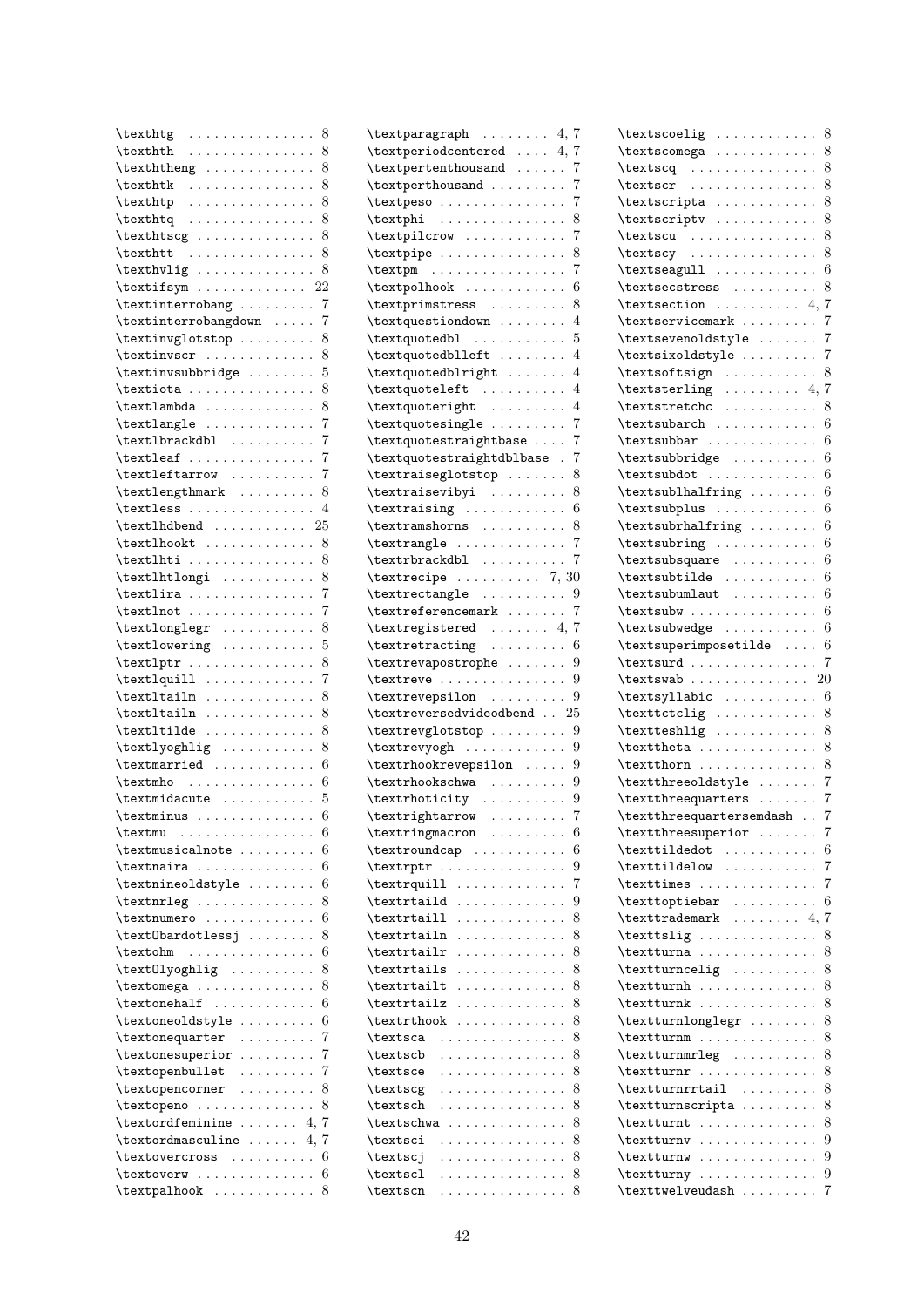| \texttwooldstyle                                                                                                  | 7  |
|-------------------------------------------------------------------------------------------------------------------|----|
| \texttwosuperior                                                                                                  | 7  |
| \textunderscore                                                                                                   | 4  |
| \textuparrow<br>.                                                                                                 | 7  |
| \textupsilon                                                                                                      | 9  |
| \textupstep                                                                                                       | 9  |
|                                                                                                                   | 6  |
| $\texttt{\textbackslash}$<br>$\ddot{\phantom{0}}$                                                                 |    |
| \textvertline                                                                                                     | 9  |
| $\texttt{textvibyi} \dots \dots \dots \dots$<br>$\ddot{\phantom{0}}$                                              | 9  |
| \textvibyy<br>$\cdots$<br>$\ddot{\phantom{0}}$                                                                    | 9  |
| \textvisiblespace<br>$\ddot{\phantom{a}}$                                                                         | 4  |
| $\text{textwon} \dots \dots \dots$                                                                                | 7  |
| $\text{textwynn} \dots \dots \dots$<br>$\ddot{\phantom{0}}$                                                       | 9  |
| \textyen                                                                                                          | 7  |
| $\text{textyogh} \dots \dots \dots$<br>$\ddot{\phantom{a}}$                                                       | 9  |
|                                                                                                                   | 7  |
| \textzerooldstyle<br>$\ddot{\phantom{0}}$<br>$\ddot{\phantom{a}}$<br>$\ddot{\phantom{0}}$<br>$\ddot{\phantom{a}}$ |    |
| $\ddot{\phantom{a}}$                                                                                              | 4  |
| $\mathcal{L}^{\pm}$                                                                                               | 4  |
| 15<br>\therefore<br>$\cdots$                                                                                      |    |
| 27<br>$\{\text{Thermo}\ \ldots \ldots \ldots$                                                                     |    |
| 13<br>$\ddot{\phantom{0}}$                                                                                        |    |
| 13<br>$\theta \ldots \ldots$<br>$\ddotsc$<br>$\ddot{\phantom{0}}$<br>$\ddot{\phantom{0}}$                         |    |
| 18<br>$\ddot{\phantom{0}}$                                                                                        |    |
| \thickapprox<br>15                                                                                                |    |
|                                                                                                                   |    |
| <sup>15</sup><br>\thicksim                                                                                        |    |
| 27<br>$\{\text{ThinFog} \dots \dots \dots \dots$                                                                  |    |
| $\lambda$ Thorn $\ldots \ldots \ldots \ldots$                                                                     | -8 |
| \thorn<br>.                                                                                                       | 8  |
| . 12<br>\tilde                                                                                                    |    |
| time of day $\dots \dots \dots \dots$<br>28                                                                       |    |
| Times 9                                                                                                           |    |
| 10                                                                                                                |    |
|                                                                                                                   |    |
|                                                                                                                   |    |
| tipa 5, 6, 8, 9, 32                                                                                               |    |
| 24<br>\ToBottom<br>$\cdots$<br>$\sim 100$                                                                         |    |
|                                                                                                                   |    |
|                                                                                                                   |    |
| $\Gamma$ otop 24                                                                                                  |    |
| 11<br>$\triangle$ riangle                                                                                         |    |
|                                                                                                                   |    |
| $\lvert$ TriangleDown  27, 28, 30<br>14                                                                           |    |
| \triangledown<br>$\mathbb{Z}^2$ . The set of the set of $\mathbb{Z}^2$                                            |    |
| 28<br>\TriangleLeft                                                                                               |    |
| $\triangle$<br>10                                                                                                 |    |
| \trianglelefteq<br>15                                                                                             |    |
| \trianglelefteqslant<br>16                                                                                        |    |
| 15<br>$\triangle$ riangleq                                                                                        |    |
| 28<br>$\{\text{TriangleRight} \dots \dots \dots \}$                                                               |    |
| $\{\text{triangleright} \dots \dots$<br>10                                                                        |    |
| 15                                                                                                                |    |
| \trianglerighteq<br>16                                                                                            |    |
| \trianglerighteqslant                                                                                             |    |
| triangles $\ldots \ldots \ldots 23, 27,$<br>28                                                                    |    |
| $\TriangleUp \ldots 27, 28, 30$                                                                                   |    |
| $\{\text{Tsteel} \dots \dots \dots \dots \}$<br>21<br>$\ddotsc$                                                   |    |
| $\T$ steel<br>21                                                                                                  |    |
| $\Upsilon$ umbler<br>25                                                                                           |    |
| $\Upsilon$ welweStar<br><b>26</b>                                                                                 |    |
| 13<br>$\verb \twoheadleftarrow   \dots \dots$                                                                     |    |
| 13                                                                                                                |    |
| $\verb \twoheadrightarrow   \ldots$<br>23                                                                         |    |
|                                                                                                                   |    |
| txfonts  10, 11, 17-19, 30, 32                                                                                    |    |
| U                                                                                                                 |    |

| $\ulcorner$ ulcorner  13 |  |  |  |  |  |  |  |  |
|--------------------------|--|--|--|--|--|--|--|--|

| ulsy 19, $32$                                     |
|---------------------------------------------------|
| 12                                                |
| $\underline{\dots \dots \dots \dots$<br>12        |
| unity  see alphabets, math                        |
| $\unlhd \dots \dots \dots$<br>10, 17              |
| 10, 17<br>$\unrhd. \ldots \ldots$                 |
| 23<br>\UParrow                                    |
| 11, 12<br>\Uparrow                                |
| 11, 12<br>$\uparrow \ldots \ldots$                |
| \Updownarrow<br>11, 12                            |
| 11, 12<br>\updownarrow                            |
| $\upmu$ pharpoonleft<br>13                        |
| \upharpoonright<br>13                             |
| $\upmu s$<br>10                                   |
| 13<br>\Upsilon                                    |
| 13<br>$\upsilon$                                  |
| 18<br>\upsilonup                                  |
| 13<br>\upuparrows                                 |
| 22<br>\Uranus                                     |
| 21<br>$\lvert \text{uranus} \ldots \ldots \rvert$ |
| 13<br>\urcorner                                   |

#### V

|                                      | 23  |
|--------------------------------------|-----|
| \varbigcirc                          | 16  |
| \VarClock                            | 28  |
| \varclubsuit                         | 19  |
| \varcurlyvee                         | 16  |
| \varcurlywedge                       | 16  |
| $\varphi$ : $\ldots$                 | 19  |
| \varepsilon                          | 13  |
| \varepsilonup                        | 18  |
| \VarFlag                             | 27  |
| \varg                                | 18  |
| $\varphi$ : $\varphi$                | 19  |
|                                      | 23  |
| $\vartheta$<br>\varhexstar           | 23  |
| variable-sized symbols 11, 16,       | 17, |
| 19                                   |     |
| \VarIceMountain                      | 27  |
| $\varphi$ : $\varphi$                | 14  |
| $\varphi$ .                          | 17  |
| \varkappa                            | 13  |
| $\varphi$ .<br>$\ddot{\phantom{a}}$  | 14  |
|                                      | 14  |
| \VarMountain                         | 27  |
| $\varphi \ldots \ldots$              | 14  |
| $\varphi$                            | 16  |
|                                      | 16  |
| $\varphi$ : $\varphi$                | 16  |
| \varocircle                          | 16  |
| $\varphi$                            | 16  |
| $\varphi$ : $\varphi$                | 16  |
| \varoiiintclockwise                  | 19  |
| \varoiiintctrclockwise               | 19  |
| \varoiintclockwise                   | 19  |
| $\varphi$<br>$\cdot$ $\cdot$ $\cdot$ | 19  |
| $\varphi$ .                          | 17  |
| \varointclockwise                    | 19  |
| \varointctrclockwise                 | 19  |
| $\varphi$ .                          | 16  |
| \varominus                           | 16  |
|                                      |     |

| \varoplus                                                                                                                                                                                                                      | 16       |
|--------------------------------------------------------------------------------------------------------------------------------------------------------------------------------------------------------------------------------|----------|
| $\ddot{\phantom{a}}$<br>$\ddot{\phantom{1}}$<br>$\ddot{\phantom{0}}$<br>$\ddot{\phantom{a}}$                                                                                                                                   | 16       |
| $\varphi$<br>$\ddot{\phantom{0}}$<br>$\ddot{\phantom{0}}$<br>$\ddot{\phantom{0}}$<br>$\ddot{\phantom{0}}$                                                                                                                      | 16       |
| $\sqrt{varovee}$                                                                                                                                                                                                               | 16       |
| $\vartheta$<br>$\mathcal{L}$<br>$\ddot{\phantom{0}}$<br>$\ddot{\phantom{a}}$                                                                                                                                                   | 16       |
| \varparallel<br>$\ddot{\phantom{a}}$<br>$\ddot{\phantom{a}}$<br>$\ddot{\phantom{0}}$<br>$\ddot{\phantom{0}}$<br>$\ddot{\phantom{0}}$                                                                                           | 18       |
| \varparallelinv<br>$\ddot{\phantom{a}}$<br>$\ddot{\phantom{a}}$<br>$\ddot{\phantom{0}}$                                                                                                                                        | 18       |
| $\varphi : \ldots$<br>$\sim$ .<br>$\ddot{\phantom{a}}$<br>$\ddot{\phantom{a}}$<br>$\ddot{\phantom{0}}$<br>$\ddot{\phantom{0}}$                                                                                                 | 13       |
| $\varphi$<br>$\ddotsc$<br>$\ddot{\phantom{0}}$<br>$\ddot{\phantom{0}}$<br>$\ddot{\phantom{0}}$                                                                                                                                 | 18       |
| $\varphi : \ldots : \ldots$<br>$\sim$ $\sim$<br>$\ddot{\phantom{0}}$<br>$\ddot{\phantom{0}}$<br>$\ddot{\phantom{0}}$<br>$\ddot{\phantom{a}}$                                                                                   | 13       |
| $\verb \varpiup  \ldots \ldots$<br>$\cdot$<br>$\ddot{\phantom{a}}$<br>$\ddot{\phantom{0}}$<br>$\ddot{\phantom{0}}$                                                                                                             | 18       |
| $\varphi$<br>$\ddot{\phantom{0}}$<br>$\ddot{\phantom{0}}$<br>$\ddot{\phantom{0}}$<br>$\ddot{\phantom{0}}$                                                                                                                      | 19       |
| \varprojlim<br>$\ldots$ .<br>$\ddot{\phantom{0}}$                                                                                                                                                                              | 14       |
| \varpropto.<br>$\ldots$ .<br>$\sim$ .<br>$\ddot{\phantom{0}}$<br>$\ddot{\phantom{0}}$                                                                                                                                          | 15       |
| \varrho<br>.<br>$\mathcal{L}$<br>$\ddot{\phantom{0}}$<br>$\ddot{\phantom{0}}$<br>$\ddot{\phantom{0}}$                                                                                                                          | 13       |
| \varrhoup<br>$\sim$ $\sim$<br>$\ddot{\phantom{0}}$<br>$\ddot{\phantom{0}}$<br>$\ddot{\phantom{0}}$                                                                                                                             | 18       |
| $\varphi \ldots \ldots$<br>$\Box$<br>$\ddot{\phantom{0}}$<br>$\ddot{\phantom{0}}$<br>$\ddot{\phantom{0}}$<br>$\ddot{\phantom{0}}$                                                                                              | 13       |
| \varsigmaup<br>$\ldots$ .<br>$\ddot{\phantom{0}}$<br>$\ddot{\phantom{0}}$<br>$\ddot{\phantom{0}}$<br>$\ddot{\phantom{0}}$<br>$\ddot{\phantom{0}}$                                                                              | 18       |
| \varspadesuit<br>$\ddot{\phantom{0}}$<br>$\ddot{\phantom{a}}$<br>$\ddot{\phantom{0}}$                                                                                                                                          | 19       |
| \varsubsetneq<br>$\ddot{\phantom{a}}$<br>$\ddot{\phantom{a}}$<br>$\ddot{\phantom{0}}$<br>$\ddot{\phantom{0}}$<br>$\ddot{\phantom{0}}$                                                                                          | 15       |
| \varsubsetneqq<br>$\sim$ .<br>$\ddot{\phantom{0}}$<br>$\ddot{\phantom{0}}$<br>$\ddot{\phantom{0}}$                                                                                                                             | 15       |
| $\verb \VarSummit  $<br>.<br>$\sim$ $\sim$<br>$\ddot{\phantom{0}}$<br>$\ddot{\phantom{0}}$<br>$\ddot{\phantom{0}}$                                                                                                             | 27       |
| \varsupsetneq .<br>$\ddot{\phantom{0}}$ .<br>$\ddot{\phantom{0}}$<br>$\ddot{\phantom{0}}$<br>$\ddot{\phantom{0}}$                                                                                                              | 15       |
| \varsupsetneqq<br>$\ddotsc$<br>$\ddot{\phantom{0}}$<br>$\ddot{\phantom{0}}$<br>$\ddot{\phantom{0}}$                                                                                                                            | 15       |
| \VarTaschenuhr<br>$\cdots$<br>$\ddot{\phantom{0}}$<br>$\ddot{\phantom{0}}$                                                                                                                                                     | 28       |
| \vartheta<br>$\ddot{\phantom{0}}$<br>$\ddot{\phantom{0}}$<br>$\ddot{\phantom{0}}$                                                                                                                                              | 13       |
| \varthetaup<br>$\ddot{\phantom{0}}$<br>$\ddot{\phantom{0}}$<br>$\ddot{\phantom{0}}$<br>$\ddot{\phantom{0}}$                                                                                                                    | 18       |
| $\vartheta$<br>$\Box$<br>$\ddot{\phantom{0}}$<br>$\ddot{\phantom{0}}$<br>$\ddot{\phantom{0}}$<br>$\ddot{\phantom{0}}$                                                                                                          | 16       |
| $\vartheta$<br>$\ddot{\phantom{0}}$<br>$\ddot{\phantom{0}}$<br>$\ddot{\phantom{0}}$                                                                                                                                            | 14       |
| \vartriangleleft<br>$\ddot{\phantom{0}}$<br>$\ddot{\phantom{0}}$<br>$\ddot{\phantom{0}}$                                                                                                                                       | 15       |
| $\verb \vartriangleright$<br>$\ddot{\phantom{a}}$<br>$\ddot{\phantom{0}}$                                                                                                                                                      | 15       |
| $VBar$<br>$\ddot{\phantom{0}}$<br>$\ddot{\phantom{a}}$<br>$\ddot{\phantom{0}}$<br>$\ddot{\phantom{a}}$                                                                                                                         | 28       |
| \Vdash<br>$\ddot{\phantom{0}}$<br>$\ddot{\phantom{0}}$<br>$\ddot{\phantom{0}}$                                                                                                                                                 | 15       |
| $\forall v$ Dash<br>$\ddot{\phantom{0}}$<br>$\ddot{\phantom{0}}$<br>$\ddot{\phantom{a}}$                                                                                                                                       | 15       |
| $\ddot{\phantom{0}}$<br>$\vdash$                                                                                                                                                                                               | 10       |
| .<br>$\cdot$<br>$\ddot{\phantom{a}}$<br>$\ddot{\phantom{0}}$<br>$\ddot{\phantom{0}}$<br>$\vdots$                                                                                                                               | 11       |
| $\ddot{\phantom{a}}$<br>$\ddot{\phantom{a}}$<br>$\ddot{\phantom{0}}$<br>$\ddot{\phantom{0}}$<br>$\forall$ ec                                                                                                                   | 12       |
| .<br>$\ddot{\phantom{a}}$<br>$\ddot{\phantom{a}}$<br>$\ddot{\phantom{0}}$<br>$\ddot{\phantom{0}}$<br>Vectorarrow                                                                                                               | 19       |
| $\ddot{\phantom{0}}$<br>$\ddot{\phantom{a}}$<br>$\Upsilon$                                                                                                                                                                     | 19       |
| $\ddot{\phantom{0}}$<br>$\ddot{\phantom{0}}$<br>$\ddot{\phantom{0}}$                                                                                                                                                           | 10       |
| \vee<br>$\cdots$                                                                                                                                                                                                               | 14       |
| $\verb \veebar $<br>Ļ,<br>$\epsilon$ , $\epsilon$ , $\epsilon$ , $\epsilon$<br>$\epsilon$ , $\epsilon$ , $\epsilon$<br>$\ddot{\phantom{0}}$<br><b>\Venus</b>                                                                   | 22       |
| $\ddots$<br>$\sim$ $\sim$ $\sim$ $\sim$ $\sim$<br>$\ddot{\phantom{a}}$                                                                                                                                                         | 21       |
| \venus                                                                                                                                                                                                                         | 27       |
| \Vermessung.                                                                                                                                                                                                                   |          |
| \vernal<br>$\sim 100$ km s $^{-1}$<br>$\ddot{\phantom{0}}$<br>$\ddotsc$<br>$\ddot{\phantom{0}}$<br>$\ddot{\phantom{0}}$                                                                                                        | 21<br>21 |
| \VHF<br>$\sim$ $\sim$ $\sim$ $\sim$<br>$\ddot{\phantom{0}}$<br>$\ddotsc$<br>$\ddot{\phantom{0}}$<br>$\ddotsc$                                                                                                                  |          |
| <b>\Village</b><br>$\ddot{\phantom{0}}$<br>$\ddot{\phantom{0}}$                                                                                                                                                                | 27       |
| \Virgo<br>$\ddot{\phantom{a}}$<br>$\ddot{\phantom{0}}$<br>$\ddot{\phantom{0}}$<br>$\ddot{\phantom{0}}$<br>$\ddot{\phantom{0}}$<br>$\ddot{\phantom{0}}$<br>$\ddot{\phantom{0}}$<br>$\ddot{\phantom{a}}$<br>$\ddot{\phantom{0}}$ | 22       |
| \VvDash<br>$\cdot$<br>$\ddot{\phantom{a}}$<br>$\mathbf{r}$<br>$\ddot{\phantom{a}}$<br>$\ddotsc$<br>$\cdot$<br>$\ddot{\phantom{a}}$<br>$\ddot{\phantom{a}}$                                                                     | 18       |
| \Vvdash<br>$\ddot{\phantom{0}}$<br>$\ddot{\phantom{0}}$<br>$\ddot{\phantom{0}}$<br>$\ddot{\phantom{a}}$<br>$\mathbf{1}$ $\mathbf{1}$                                                                                           | 15       |
| w                                                                                                                                                                                                                              |          |
|                                                                                                                                                                                                                                |          |

| $WashCottom$ $25$                           |  |
|---------------------------------------------|--|
| $WashSynthetics$ 25                         |  |
| $\Wash$ ashWool $25$                        |  |
| $\wedge$ wasylozenge  23                    |  |
| $\w$ asypropto  17                          |  |
| wasysym $8, 10, 11, 17, 21, 23, 30,$        |  |
| 32                                          |  |
| $\text{Wasythercfore} \dots \dots \dots 23$ |  |
| WeakRain  27                                |  |
| $\text{WeakRainCloud} \dots \dots \ 27$     |  |
| weather symbols $\dots \dots \dots 27$      |  |